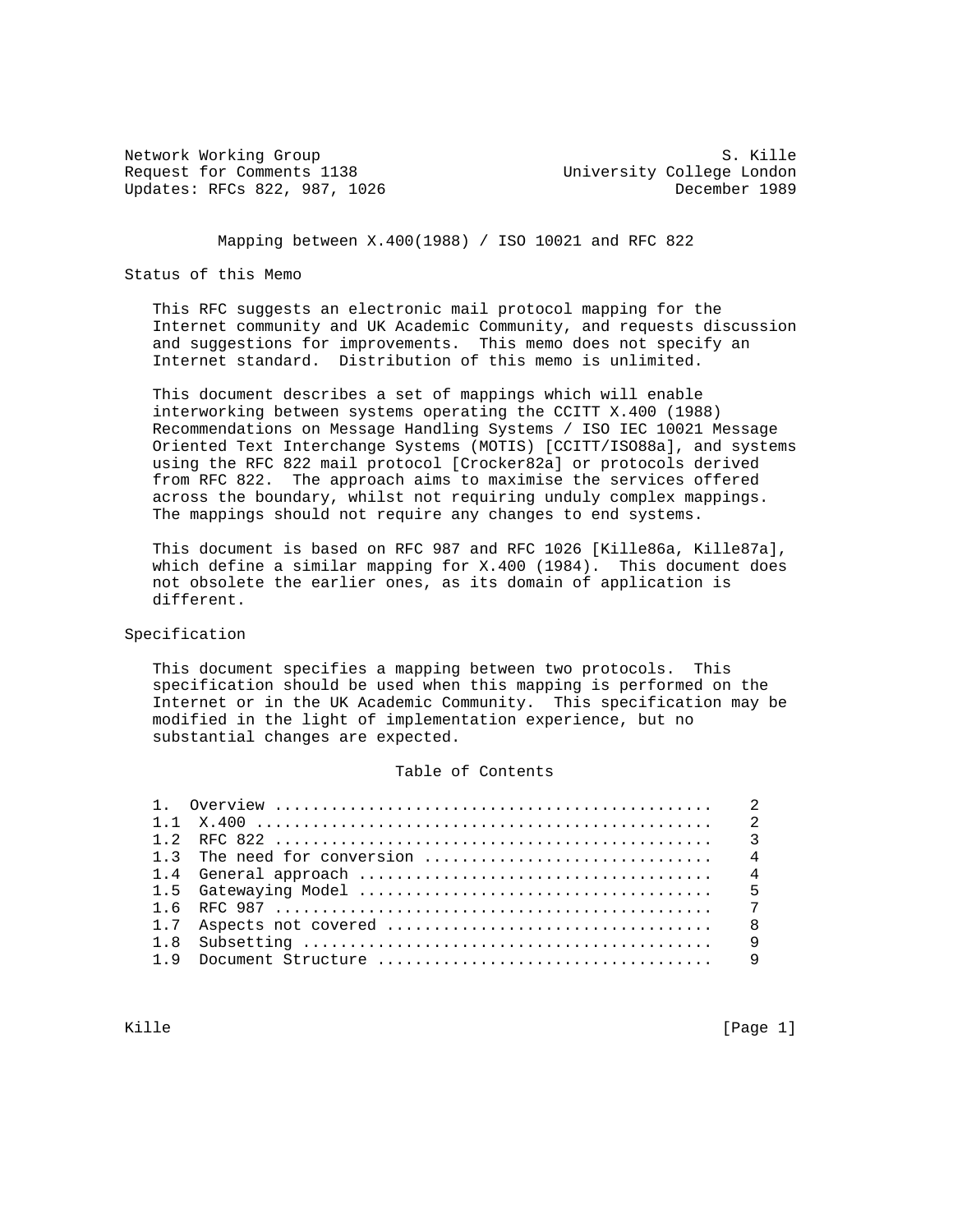| 1.10                                             | 10 |
|--------------------------------------------------|----|
| 2.                                               | 10 |
| The Notion of Service Across a Gateway<br>2.1    | 10 |
| 2.2                                              | 11 |
| 2.3                                              | 15 |
| 3.                                               | 24 |
| 3.1                                              | 24 |
| 3.2                                              | 25 |
| 3.3                                              | 25 |
| 3.4<br>Encoding ASCII in Printable String        | 28 |
| 4.                                               | 29 |
| A textual representation of MTS.ORAddress<br>4.1 | 30 |
| 4.2<br>Basic Representation                      | 30 |
| EBNF.822-address <-> MTS.ORAddress<br>4.3        | 34 |
| 4.4                                              | 43 |
| 4.5                                              | 45 |
| 4.6                                              | 45 |
| 4.7                                              | 48 |
| 5.                                               | 52 |
| 5.1                                              | 52 |
| 5.2                                              | 59 |
| 5.3                                              | 60 |
| Appendix A Differences with RFC 987              | 78 |
| 1.                                               | 78 |
| 2.                                               | 78 |
| 3.                                               | 78 |
| 4.                                               | 78 |
| 5.                                               | 79 |
| б.                                               | 79 |
| Appendix B Mappings specific to the JNT Mail     | 79 |
| $1$ .                                            | 79 |
| 2.                                               | 79 |
| 3.                                               | 79 |
| 4.                                               | 80 |
| 5.<br>Timezone specification                     | 80 |
| Lack of 822-MTS originator specification<br>б.   | 80 |
| Appendix C<br>Mappings specific to UUCP Mail     | 81 |
| Object Identifier Assignment<br>Appendix D       | 82 |
| Appendix E                                       | 82 |
| Appendix F<br>Format of address mapping tables   | 89 |
|                                                  | 91 |

Chapter 1 -- Overview

1.1. X.400

 This document relates to the CCITT 1988 X.400 Series Recommendations / ISO IEC 10021 on the Message Oriented Text Interchange Service

Kille [Page 2]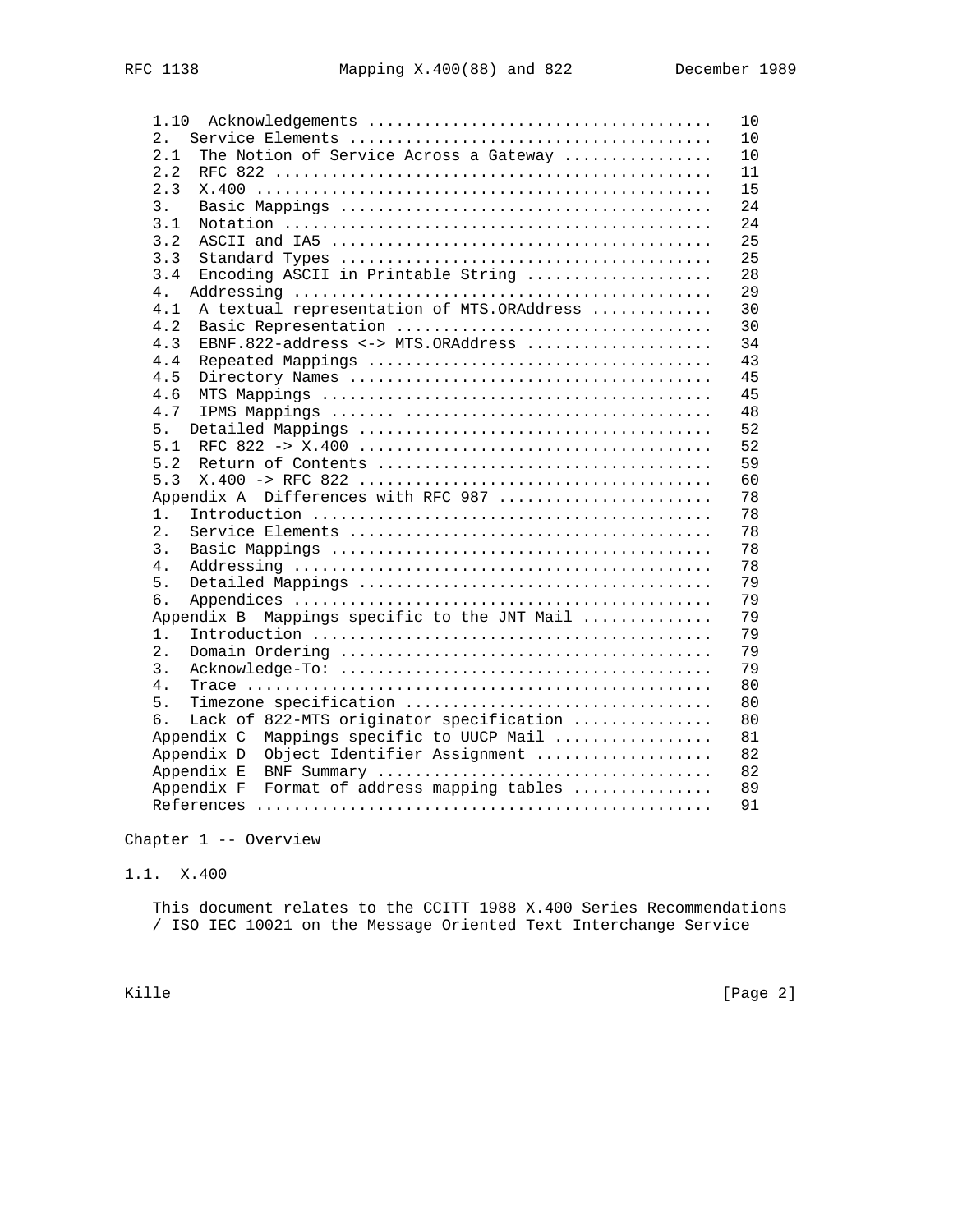(MOTIS). This ISO/CCITT standard is referred to in this document as "X.400", which is a convenient shorthand. Any reference to the 1984 CCITT Recommendations will be explicit. X.400 defines an Interpersonal Messaging System (IPMS), making use of a store and forward Message Transfer System. This document relates to the IPMS, and not to wider application of X.400. It is expected that X.400 will be implemented very widely.

# 1.2. RFC 822

 RFC 822 is the current specification of the messaging standard on the Internet. This standard evolved with the evolution of the network from the ARPANET (created by the Defense Advanced Research Projects Agency) to the Internet, which now involves over 1000 networks and is sponsored by DARPA, NSF, DOE, NASA, and NIH. It specifies an end to end message format. It is used in conjunction with a number of different message transfer protocol environments.

#### SMTP Networks

 On the Internet and other TCP/IP networks, RFC 822 is used in conjunction with two other standards: RFC 821, also known as Simple Mail Transfer Protocol (SMTP) [Postel82a], and RFC 1034 which is a Specification for domains and a distributed name service [Mockapetris87a].

#### UUCP Networks

 UUCP is the UNIX to UNIX CoPy protocol, which is usually used over dialup telephone networks to provide a simple message transfer mechanism. There are some extensions to RFC 822, particularly in the addressing. They use domains which conform to RFC 1034, but not the corresponding domain nameservers [Horton86a].

# Csnet

 Some portions of Csnet follow the Internet protocols. The dialup portion of Csnet uses the Phonenet protocols as a replacement for RFC 821. This portion uses domains which conform to RFC 1034, but not the corresponding domain nameservers.

#### Bitnet

 Some parts of Bitnet and related networks use RFC 822 related protocols, with EBCDIC encoding.

Kille [Page 3]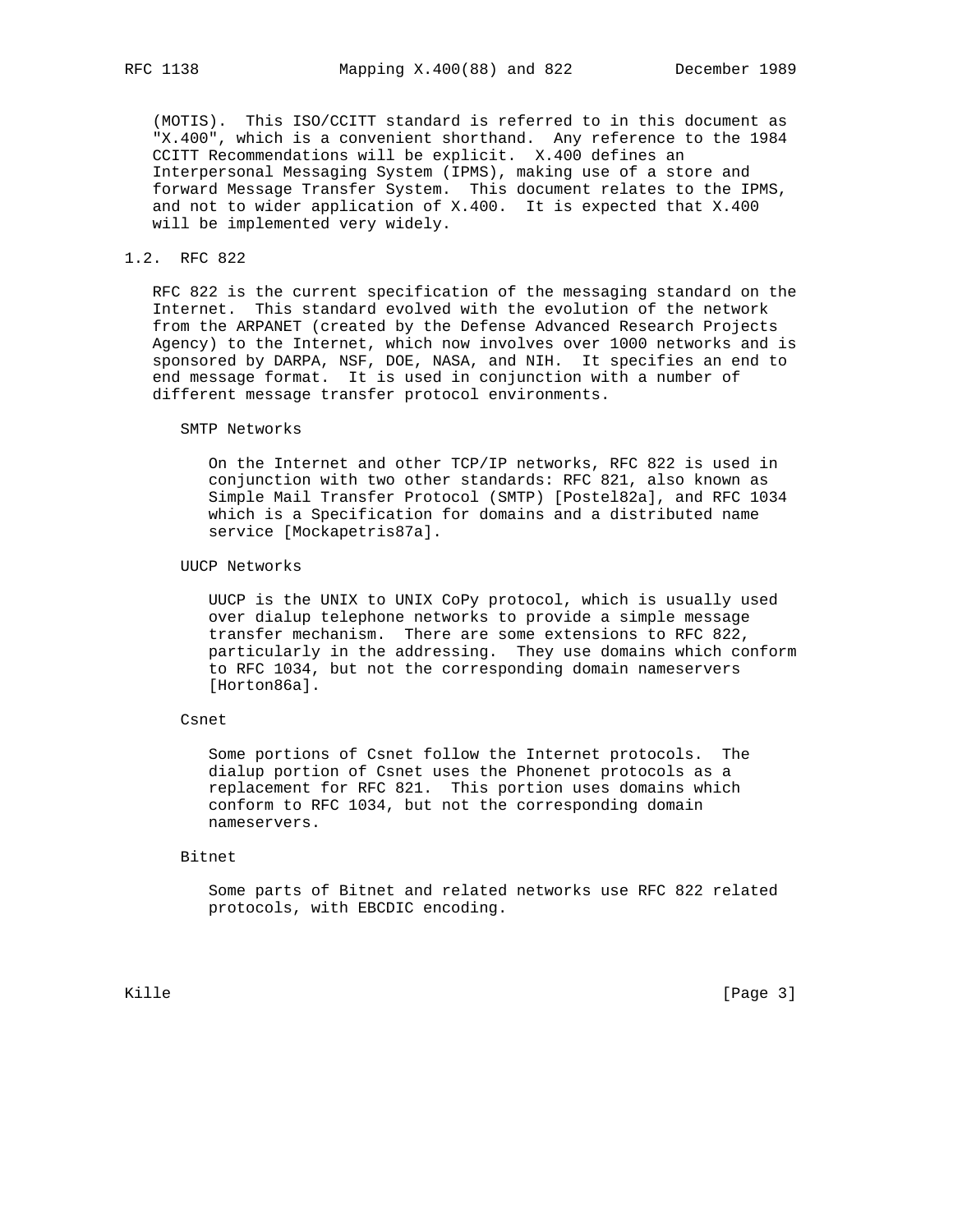# JNT Mail Networks

 A number of X.25 networks, particularly those associated with the UK Academic Community, use the JNT (Joint Network Team) Mail Protocol, also known as Greybook [Kille84a]. This is used with domains and name service specified by the JNT NRS (Name Registration Scheme) [Larmouth83a].

 The mappings specified here are appropriate for all of these networks.

# 1.3. The need for conversion

 There is a large community using RFC 822 based protocols for mail services, who will wish to communicate with users of the IPMS provided by X.400 systems. This will also be a requirement in cases where communities intend to make a transition to use of an X.400 IPMS, as conversion will be needed to ensure a smooth service transition. It is expected that there will be more than one gateway, and this specification will enable them to behave in a consistent manner. Note that the term gateway is used to describe a component performing the protocol mappings between RFC 822 and X.400. This is standard usage amongst mail implementors, but should be noted carefully by transport and network service implementors.

Consistency between gateways is desirable to provide:

- 1. Consistent service to users.
- 2. The best service in cases where a message passes through multiple gateways.
- 1.4. General approach

 There are a number of basic principles underlying the details of the specification. These principles are goals, and are not achieved in all aspects of the specification.

- 1. The specification should be pragmatic. There should not be a requirement for complex mappings for "Academic" reasons. Complex mappings should not be required to support trivial additional functionality.
- 2. Subject to 1), functionality across a gateway should be as high as possible.
- 3. It is always a bad idea to lose information as a result of any transformation. Hence, it is a bad idea for a gateway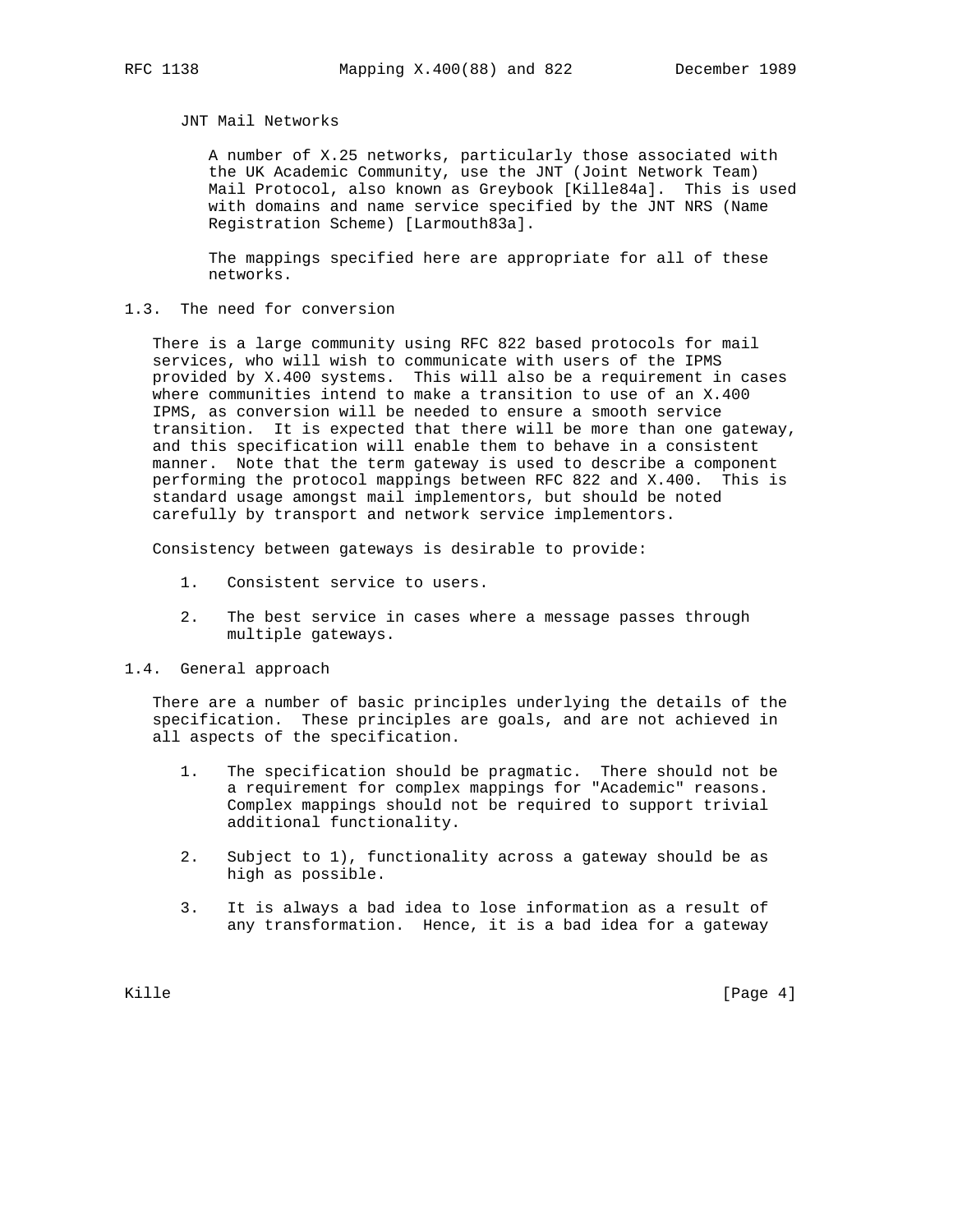to discard information in the objects it processes. This includes requested services which cannot be fully mapped.

- 4. All mail gateways actually operate at exactly one level above the layer on which they conceptually operate. This implies that the gateway must not only be cognisant of the semantics of objects at the gateway level, but also be cognisant of higher level semantics. If meaningful transformation of the objects that the gateway operates on is to occur, then the gateway needs to understand more than the objects themselves.
- 5. The specification should be reversible. That is, a double transformation should bring you back to where you started.
- 1.5. Gatewaying Model
- 1.5.1. X.400

 X.400 defines the IPMS Abstract Service in X.420/ISO 10021-7, [CCITT/ISO88b] which comprises of three basic services:

- 1. Origination
- 2. Reception
- 3. Management

 Management is a local interaction between the user and the IPMS, and is therefore not relevant to gatewaying. The first two services consist of operations to originate and receive the following two objects:

- 1. IPM (Interpersonal Message). This has two components: a heading, and a body. The body is structured as a sequence of body parts, which may be basic components (e.g., IA5 text, or G3 fax), or IP Messages. The heading consists of fields containing end to end user information, such as subject, primary recipients (To:), and importance.
- 2. IPN (Inter Personal Notification). A notification about receipt of a given IPM at the UA level.

 The Origination service also allows for origination of a probe, which is an object to test whether a given IPM could be correctly received.

 The Reception service also allows for receipt of Delivery Reports (DR), which indicate delivery success or failure.

Kille [Page 5]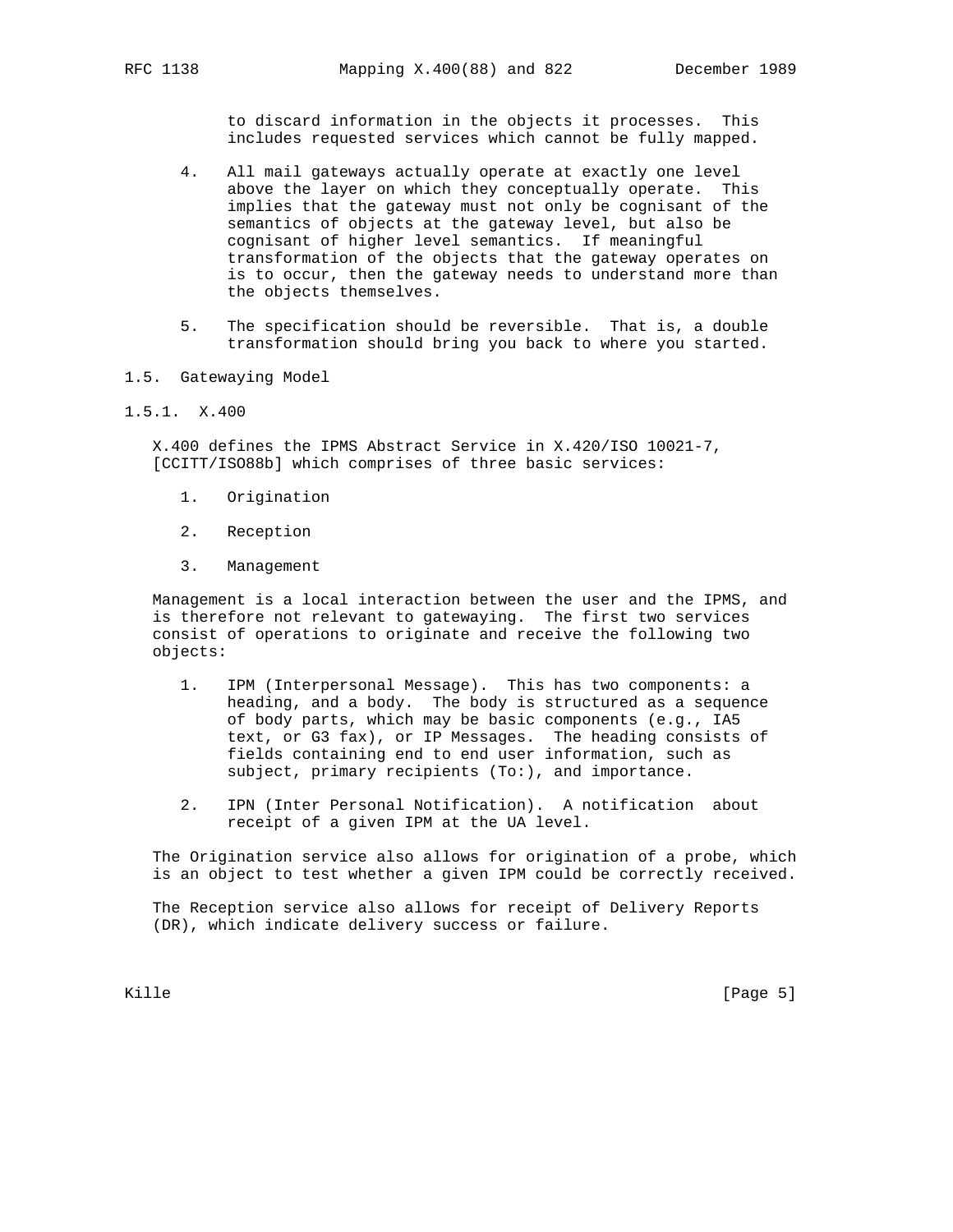These IPMS Services utilise the Message Transfer (MT) Abstract Service [CCITT/ISO88c]. The MT Abstract Service provides the following three basic services:

- 1. Submission (used by IPMS Origination)
- 2. Delivery (used by IPMS Reception)
- 3. Administration (used by IPMS Management)

 Administration is a local issue, and so does not affect this standard. Submission and delivery relate primarily to the MTS Message (comprising Envelope and Content), which carries an IPM or IPN (or other uninterpreted contents). There is also an Envelope, which includes an ID, an originator, and a list of recipients. Submission also includes the probe service, which supports the IPMS Probe. Delivery also includes Reports, which indicate whether a given MTS Message has been delivered or not.

 The MTS is REFINED into the MTA (Message Transfer Agent) Service, which define the interaction between MTAs, along with the procedures for distributed operation. This service provides for transfer of MTS Messages, Probes, and Reports.

1.5.2. RFC 822

 RFC 822 is based on the assumption that there is an underlying service, which is here called the 822-MTS service. The 822-MTS service provides three basic functions:

- 1. Identification of a list of recipients.
- 2. Identification of an error return address.
- 3. Transfer of an RFC 822 message.

 It is possible to achieve 2) within the RFC 822 header. Some 822-MTS protocols, in particular SMTP, can provide additional functionality, but as these are neither mandatory in SMTP, nor available in other 822-MTS protocols, they are not considered here. Details of aspects specific to two 822-MTS protocols are given in Appendices B and C. An RFC 822 message consists of a header, and content which is uninterpreted ASCII text. The header is divided into fields, which are the protocol elements. Most of these fields are analogous to P2 heading fields, although some are analogous to MTS Service Elements or MTA Service Elements.

Kille [Page 6]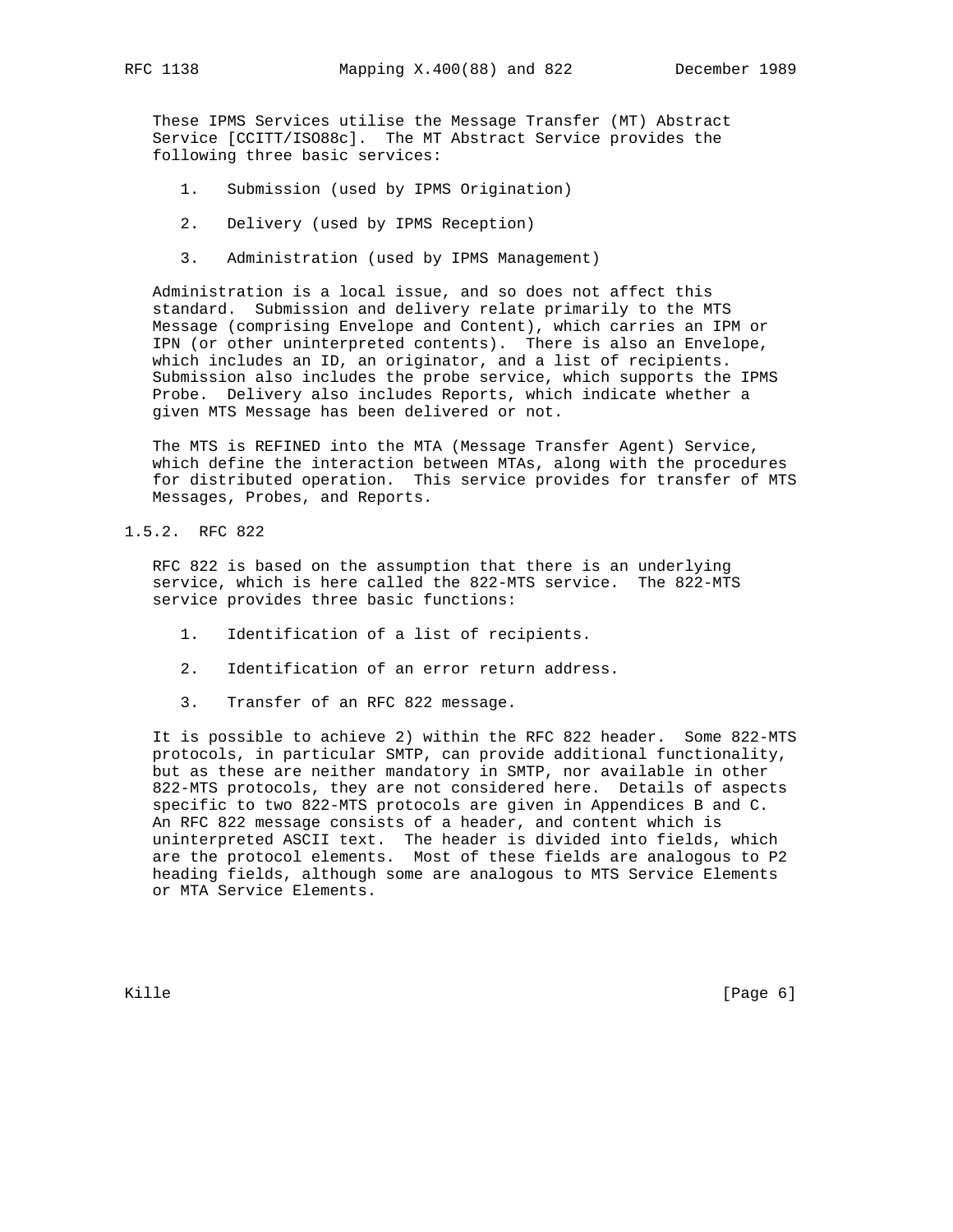#### 1.5.3. The Gateway

 Given this functional description of the two services, the functional nature of a gateway can now be considered. It would be elegant to consider the 822-MTS service mapping onto the MTS Service Elements and RFC 822 mapping onto an IPM, but reality just does not fit. Another elegant approach would be to treat this document as the definition of an X.400 Access Unit (AU). Again, reality does not fit. It is necessary to consider that the IPM format definition, the IPMS Service Elements, the MTS Service Elements, and MTA Service Elements on one side are mapped into RFC 822 + 822-MTS on the other in a slightly tangled manner. The details of the tangle will be made clear in Chapter 5. Access to the MTA Service Elements is minimised.

 The following basic mappings are thus defined. When going from RFC 822 to X.400, an RFC 822 message and the associated 822-MTS information is always mapped into an IPM (MTA, MTS, and IPMS Services). Going from X.400 to RFC 822, an RFC 822 message and the associated 822-MTS information may be derived from:

- 1. A Report (MTA, and MTS Services)
- 2. An IPN (MTA, MTS, and IPMS Services)
- 3. An IPM (MTA, MTS, and IPMS Services)

 Probes (MTA Service) must be processed by the gateway, as discussed in Chapter 5. MTS Messages containing Content Types other than those defined by the IPMS are not mapped by the gateway, and should be rejected at the gateway.

#### 1.5.4. Repeated Mappings

 The mappings specified here are designed to work where a message traverses multiple times between X.400 and RFC 822. This is often essential, particularly in the case of distribution lists. However, in general, this will lead to a level of service which is the lowest common denominator (approximately the services offered by RFC 822). In particular, there is no expectation of additional X.400 services being mapped - although this may be possible in some cases.

# 1.6. RFC 987

 Much of this work is based on the initial specification of RFC 987 and in its addendum RFC 1026. A basic decision is that the mapping will be to the full 1988 version of X.400, and not to a 1984 compatible subset. This is important, to give good support to communities which will utilise full X.400 at an early date. This has

Kille [Page 7]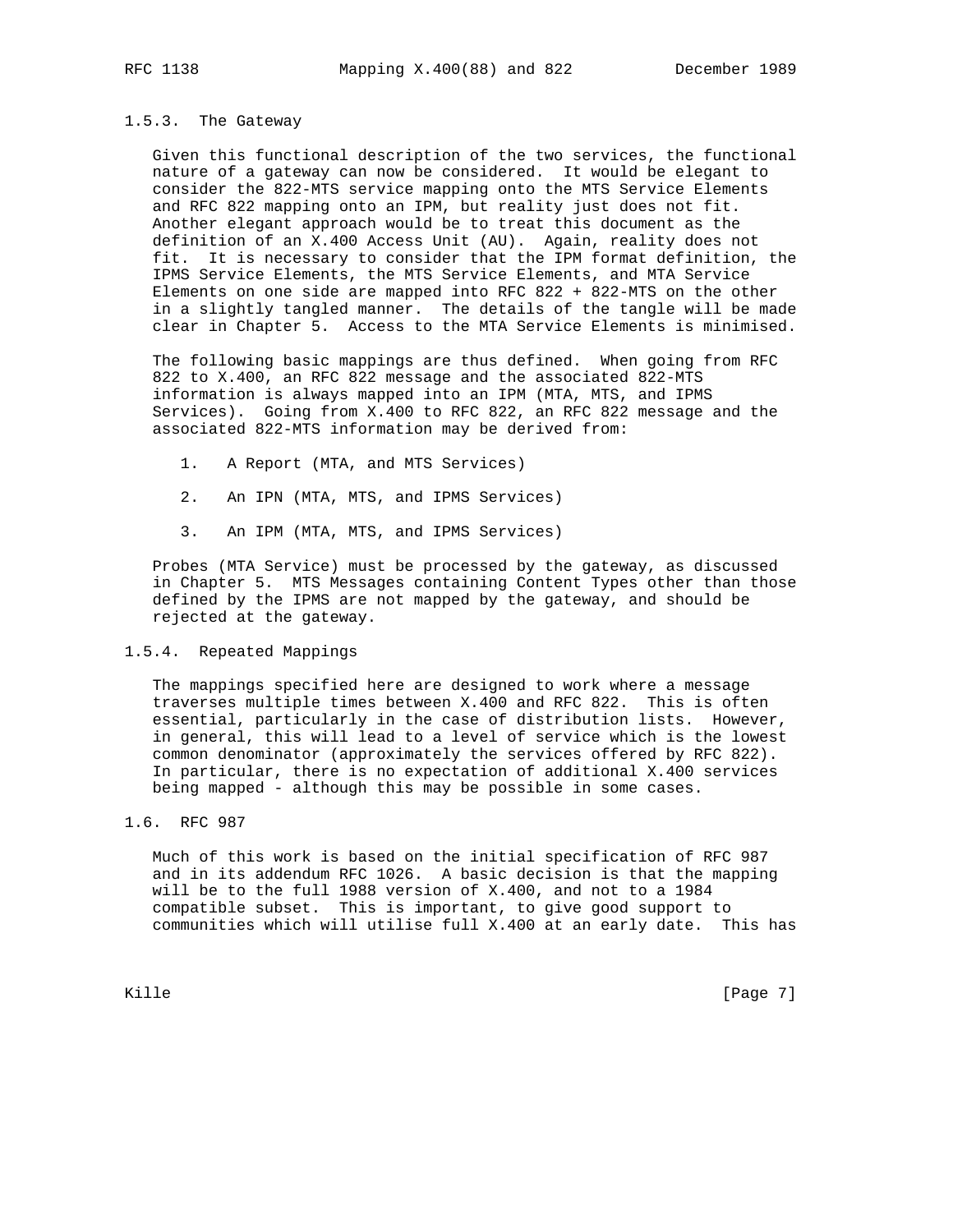the following implications:

- This document does not obsolete RFC 987, as it has a different domain of application.
- If a gatewayed message is being transferred to a 1984 system, then RFC 987 should be used. If the X.400 side of the gateway is a 1988 system, then it should be operated in 1984 compatibility mode. There is no advantage and some disadvantage in using the new mapping, and later on applying X.400 downgrading rules. Note that in an environment where RFC 822 is of major importance, it may be desirable for downgrading to consider the case where the message was originated in an RFC 822 system, and mapped according to this specification.
- New features of X.400 can be used to provide a much cleaner mapping than that defined in RFC 987.

 Unnecessary change is usually a bad idea. Changes on the RFC 822 side are avoided as far as possible, so that RFC 822 users do not see arbitrary differences between systems conforming to this specification, and those following RFC 987. Changes on the X.400 side are minimised, but are more acceptable, due to the mapping onto a new set of services and protocols.

A summary of changes made is given in Appendix A.

1.7. Aspects not covered

 There have been a number of cases where RFC 987 was used in a manner which was not intended. This section is to make clear some limitations of scope. In particular, this specification does not specify:

- Extensions of RFC 822 to provide access to all X.400 services
- X.400 user interface definition

 These are really coupled. To map the X.400 services, this specification defines a number of extensions to RFC 822. As a side effect, these give the 822 user access to SOME X.400 services. However, the aim on the RFC 822 side is to preserve current service, and it is intentional that access is not given to all X.400 services. Thus, it will be a poor choice for X.400 implementors to use RFC 987(88) as an interface - there are too many aspects of X.400 which

Kille [Page 8]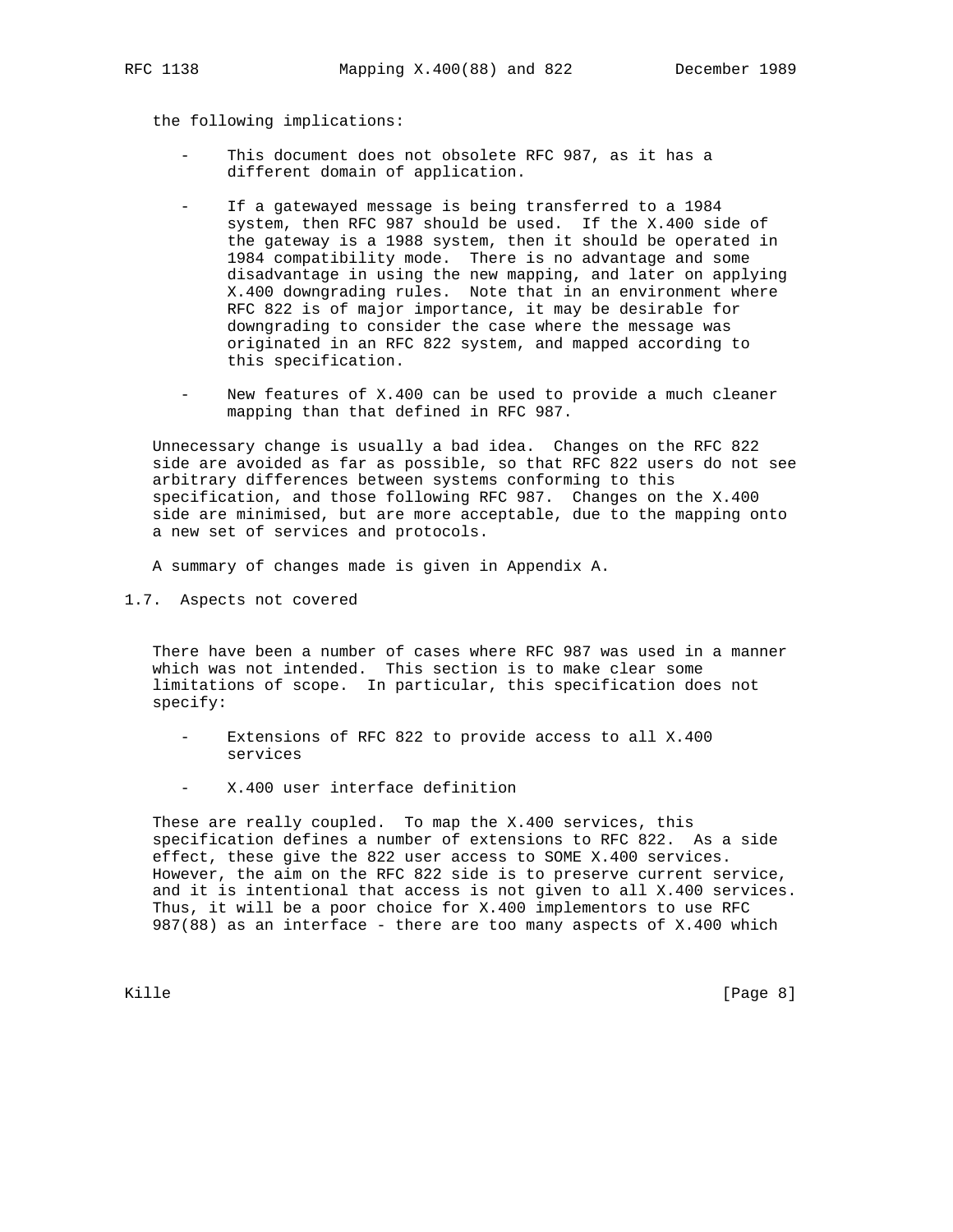cannot be accessed through it. If a text interface is desired, a specification targeted at X.400, without RFC 822 restrictions, would be more appropriate.

1.8. Subsetting

 This proposal specifies a mapping which is appropriate to preserve services in existing RFC 822 communities. Implementations and specifications which subset this specification are strongly discouraged.

1.9. Document Structure

This document has five chapters:

- 1. Overview this chapter.
- 2. Service Elements This describes the (end user) services mapped by a gateway.
- 3. Basic mappings This describes some basic notation used in Chapters 3-5, the mappings between character sets, and some fundamental protocol elements.
- 4. Addressing This considers the mapping between X.400 O/R names and RFC 822 addresses, which is a fundamental gateway component.
- 5. Detailed Mappings This describes the details of all other mappings.

There are also six appendices:

- A. Differences with RFC 987
- B. Mappings Specific to JNT Mail
- C. Mappings Specific to UUCP Mail
- D. Object Identifier Assignment
- E. BNF Summary
- F. Format of Address Tables

#### WARNING:

THE REMAINDER OF THIS SPECIFICATION IS TECHNICALLY DETAILED.

Kille [Page 9] [Page 9]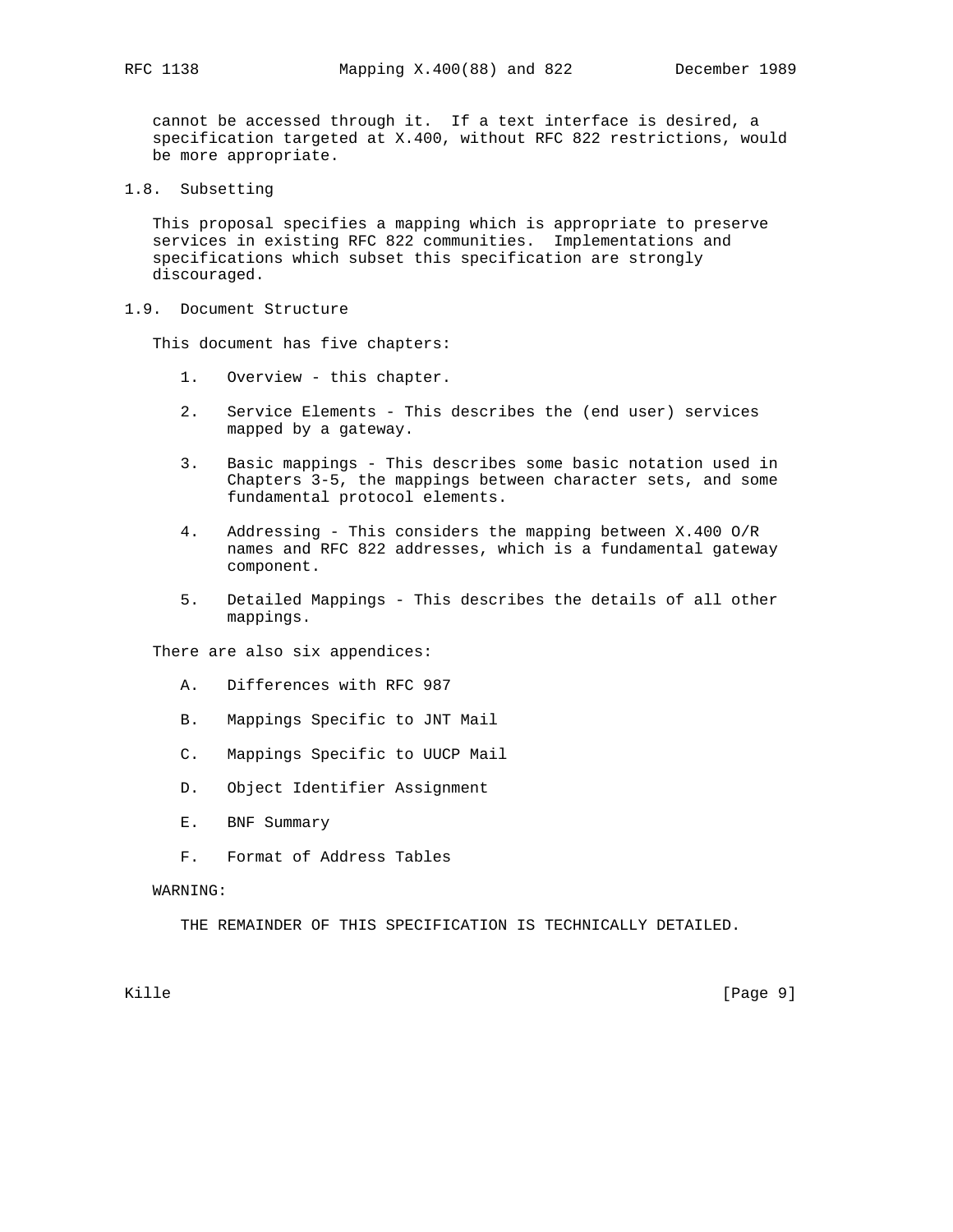IT WILL NOT MAKE SENSE, EXCEPT IN THE CONTEXT OF RFC 822 AND X.400 (1988). DO NOT ATTEMPT TO READ THIS DOCUMENT UNLESS YOU ARE FAMILIAR WITH THESE SPECIFICATIONS.

#### 1.10. Acknowledgements

 This work was partly sponsored by the Joint Network Team. The workshop at UCL in June 1989 to work on this specification was also an IFIP WG 6.5 meeting.

 The work in this specification was substantially based on RFC 987, which had input from many people.

 Useful comments and suggestions were made by Pete Cowen (Nottingham Univ), Jim Craigie (JNT), Christian Huitema (Inria), Peter Lynch (Prime), Julian Onions (Nottingham Univ), Sandy Shaw (Edinburgh Univ), Einar Stefferud (NMA), and Peter Sylvester (GMD).

Chapter 2 -- Service Elements

 This chapter considers the services offered across a gateway built according to this specification. It gives a view of the functionality provided by such a gateway for communication with users in the opposite domain. This chapter considers service mappings in the context of SINGLE transfers only, and not repeated mappings through multiple gateways.

#### 2.1. The Notion of Service Across a Gateway

 RFC 822 and X.400 provide a number of services to the end user. This chapter describes the extent to which each service can be supported across an X.400 <-> RFC 822 gateway. The cases considered are single transfers across such a gateway, although the problems of multiple crossings are noted where appropriate.

2.1.1. Origination of Messages

 When a user originates a message, a number of services are available. Some of these imply actions (e.g., delivery to a recipient), and some are insertion of known data (e.g., specification of a subject field). This chapter describes, for each offered service, to what extent it is supported for a recipient accessed through a gateway. There are three levels of support:

 Supported The corresponding protocol elements map well, and so the service can be fully provided.

Kille [Page 10]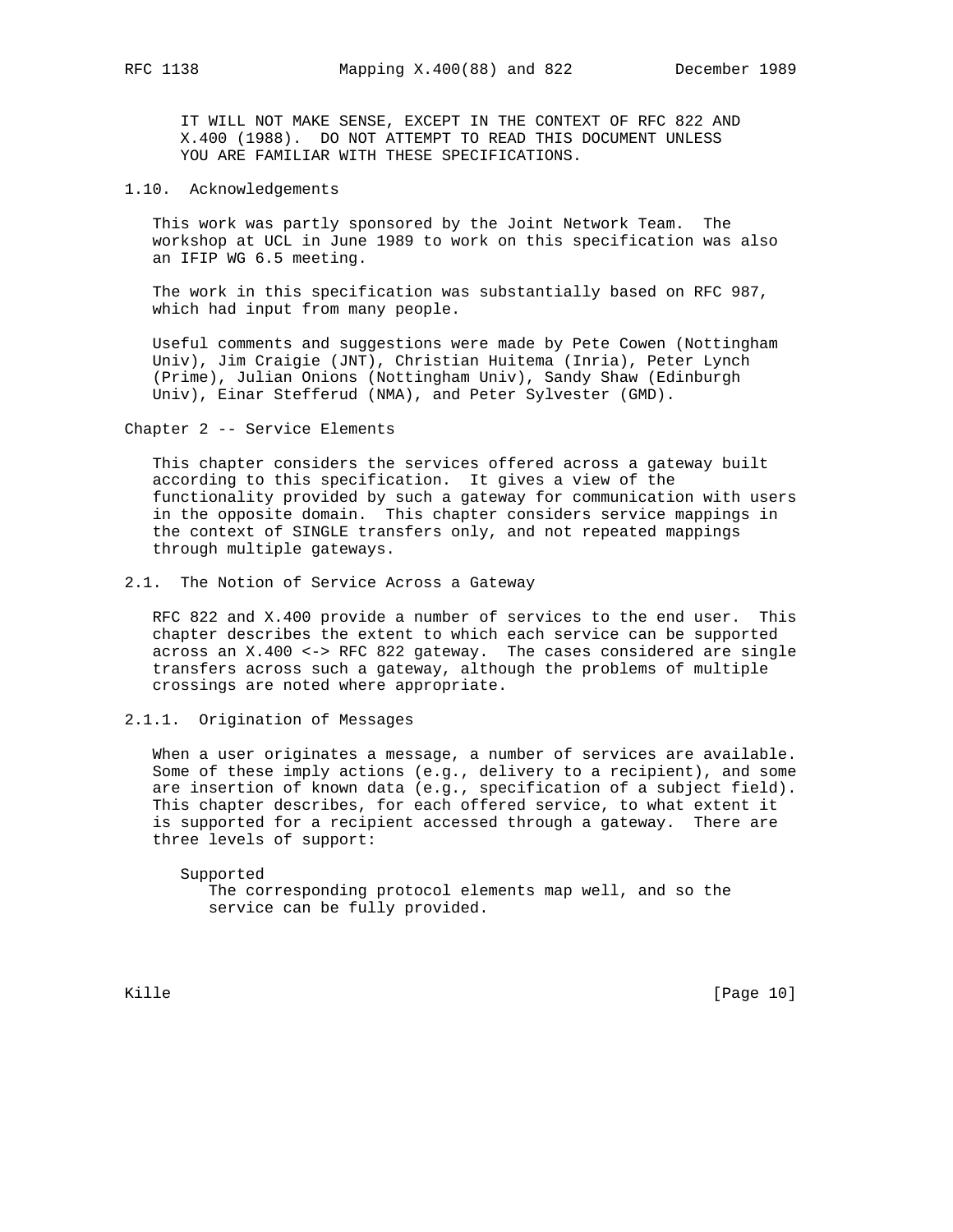Not Supported The service cannot be provided, as there is a complete mismatch.

 Partial Support The service can be partially fulfilled.

 In the first two cases, the service is simply marked as "Supported" or "Not Supported". Some explanation may be given if there are additional implications, or the (non) support is not intuitive. For partial support, the level of partial support is summarised. Where partial support is good, this will be described by a phrase such as "Supported by use of.....". A common case of this is where the service is mapped onto a non- standard service on the other side of the gateway, and this would have lead to support if it had been a standard service. In many cases, this is equivalent to support. For partial support, an indication of the mechanism is given, in order to give a feel for the level of support provided. Note that this is not a replacement for Chapter 5, where the mapping is fully specified.

If a service is described as supported, this implies:

- Semantic correspondence.
- No (significant) loss of information.
- Any actions required by the service element.

 An example of a service gaining full support: If an RFC 822 originator specifies a Subject: field, this is considered to be supported, as an X.400 recipient will get a subject indication.

 All RFC 822 services are supported or partially supported for origination. The implications of non-supported X.400 services is described under X.400.

2.1.2. Reception of Messages

 For reception, the list of service elements required to support this mapping is specified. This is really an indication of what a recipient might expect to see in a message which has been remotely originated.

2.2. RFC 822

 RFC 822 does not explicitly define service elements, as distinct from protocol elements. However, all of the RFC 822 header fields, with the exception of trace, can be regarded as corresponding to implicit

Kille [Page 11]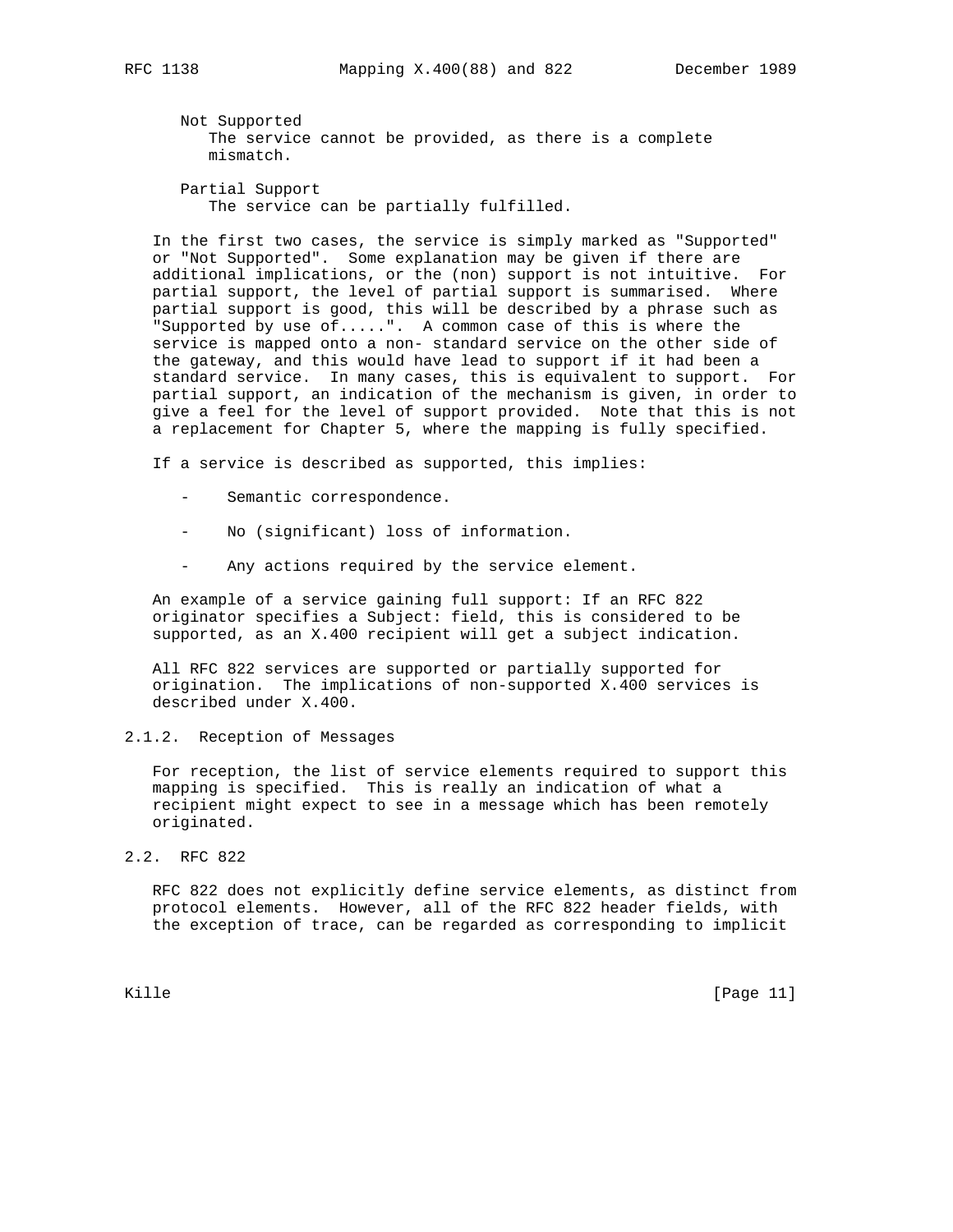RFC 822 service elements.

2.2.1. Origination in RFC 822

 A mechanism of mapping, used in several cases, is to map the RFC 822 header into a heading extension in the IPM (InterPersonal Message). This can be regarded as partial support, as it makes the information available to any X.400 implementations which are interested in these services. Communities which require significant RFC 822 interworking should require that their X.400 User Agents are able to display these heading extensions. Support for the various service elements (headers) is now listed.

Date:

Supported.

From:

 Supported. For messages where there is also a sender field, the mapping is to "Authorising Users Indication", which has subtly different semantics to the general RFC 822 usage of From:.

Sender:

Supported.

 Reply-To: Supported.

- To: Supported.
- Cc: Supported.
- Bcc: Supported.

 Message-Id: Supported.

In-Reply-To:

 Supported, for a single reference. Where multiple references are given, partial support is given by mapping to "Cross Referencing Indication". This gives similar semantics.

#### References:

Supported.

# Keywords: Supported by use of a heading extension.

Kille [Page 12]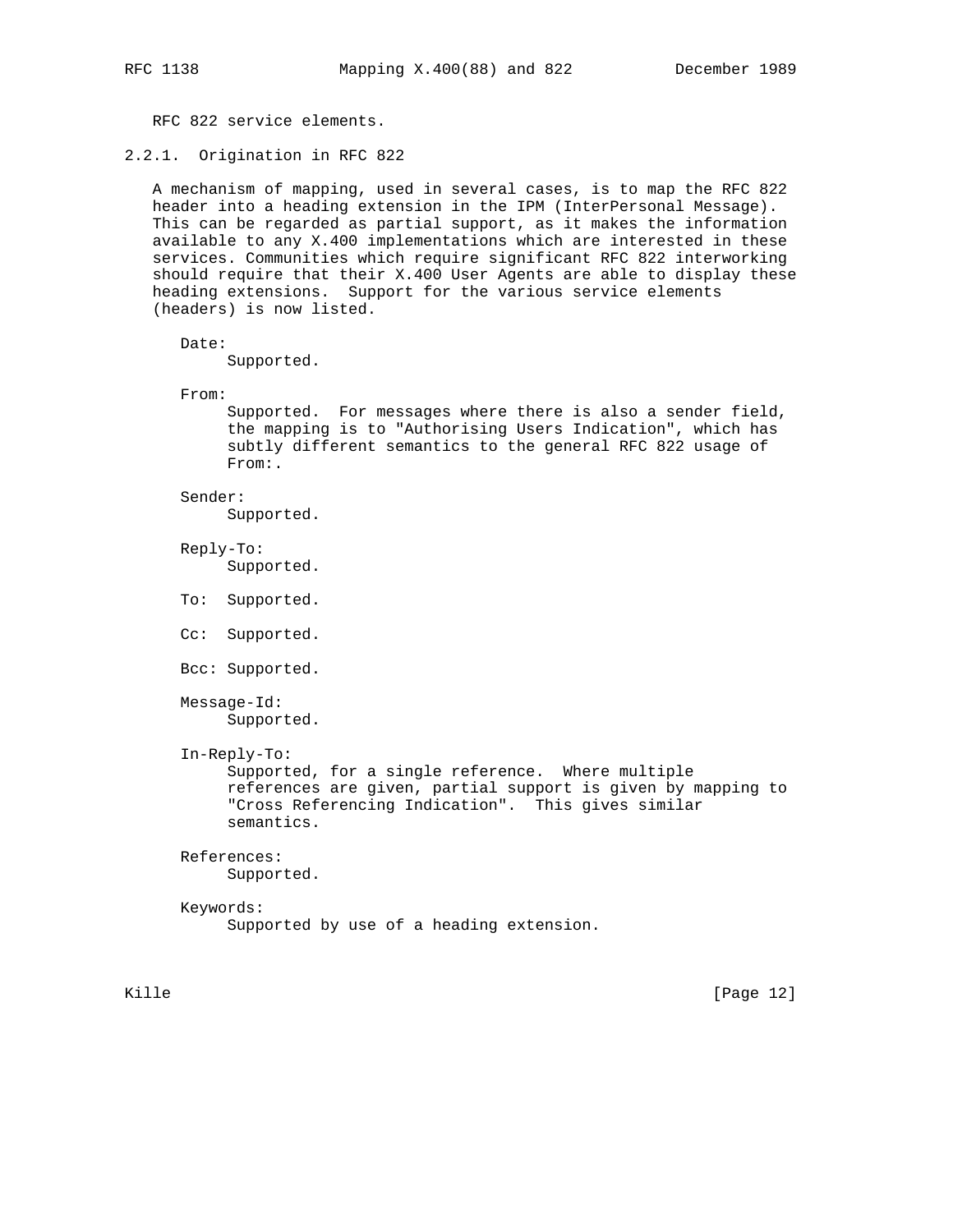Subject: Supported. Comments: Supported by use of an extra body part. Encrypted: Supported by use of a heading extension. Resent-\* Supported by use of a heading extension. Note that addresses in these fields are mapped onto text, and so are not accessible to the X.400 user as addresses. In principle, fuller support would be possible by mapping onto a forwarded IP Message, but this is not suggested. Other Fields In particular X-\* fields, and "illegal" fields in common usage (e.g., "Fruit-of-the-day:") are supported by use of heading extensions.

2.2.2. Reception by RFC 822

 This considers reception by an RFC 822 User Agent of a message originated in an X.400 system and transferred across a gateway. The following standard services (headers) may be present in such a message:

Date:

From:

Sender:

Reply-To:

To:

Cc:

Bcc:

Message-Id:

In-Reply-To:

References:

Kille [Page 13]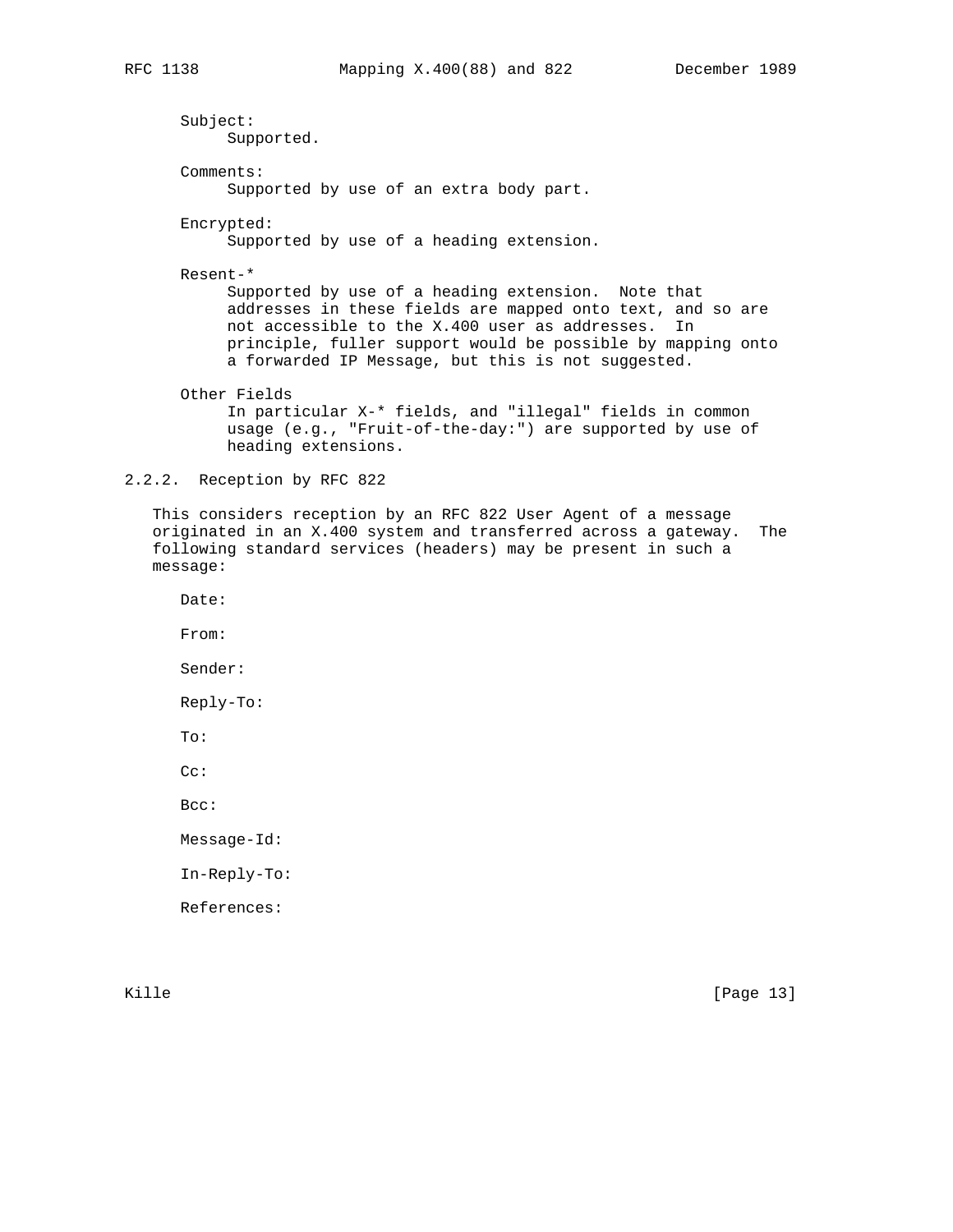Subject:

 The following non-standard services (headers) may be present. These are defined in more detail in Chapter 5 (5.3.4, 5.3.6, 5.3.7):

Autoforwarded:

Content-Identifier:

Conversion:

Conversion-With-Loss:

Delivery-Date:

Discarded-X400-IPMS-Extensions:

Discarded-X400-MTS-Extensions:

DL-Expansion-History:

Deferred-Delivery:

Expiry-Date:

Importance:

Incomplete-Copy:

Language:

Latest-Delivery-Time:

Message-Type:

Obsoletes:

Original-Encoded-Information-Types:

Originator-Return-Address:

Priority:

Redirection-History:

Reply-By:

Requested-Delivery-Method:

Kille [Page 14]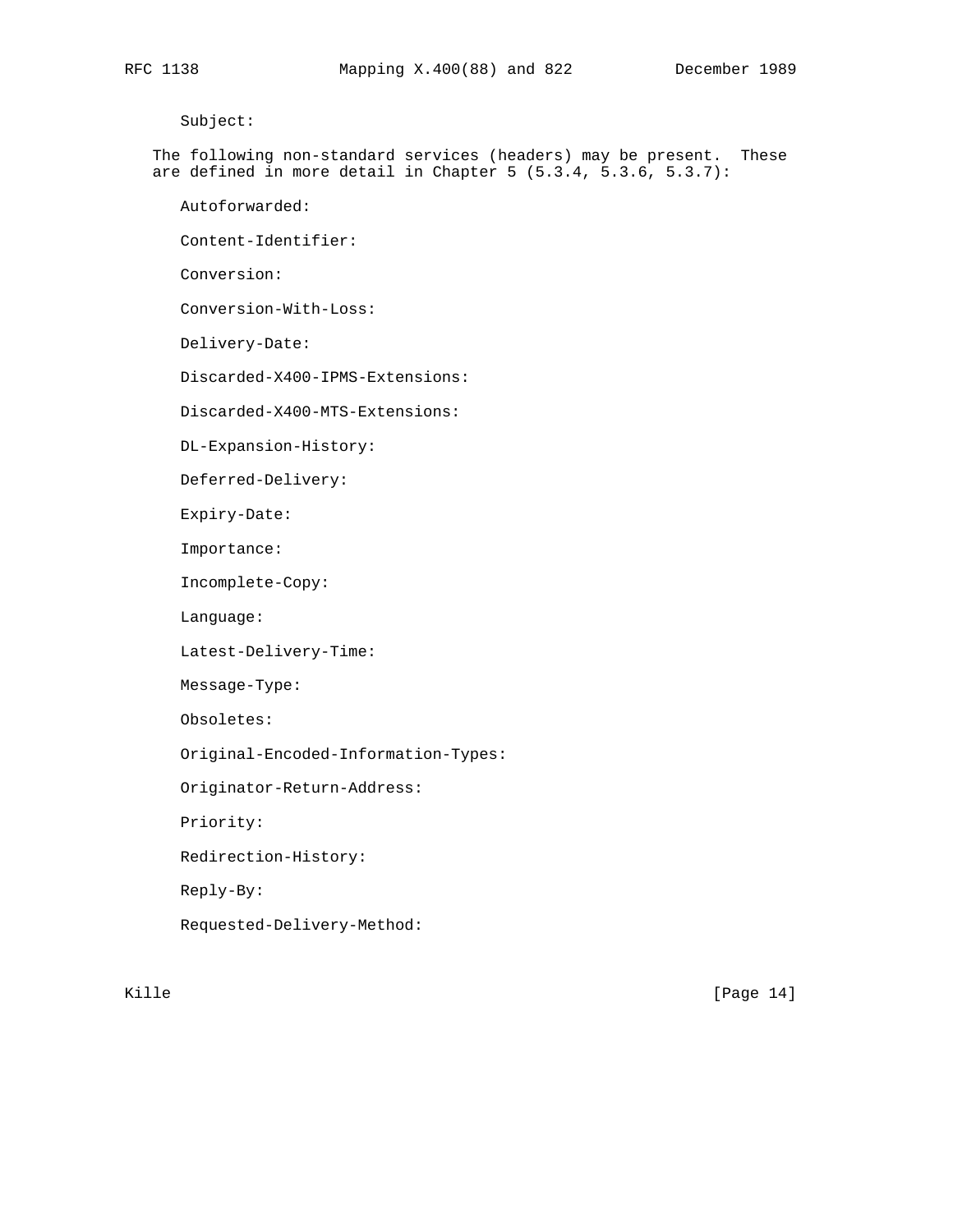Sensitivity:

X400-Content-Type:

X400-MTS-Identifier:

X400-Originator:

X400-Received:

X400-Recipients:

- 2.3. X.400
- 2.3.1. Origination in X.400

 When mapping services from X.400 to RFC 822 which are not supported by RFC 822, new RFC 822 headers are defined. It is intended that these fields will be registered, and that co-operating RFC 822 systems may use them. Where these new fields are used, and no system action is implied, the service can be regarded as being partially supported. Chapter 5 describes how to map X.400 services onto these new headers. Other elements are provided, in part, by the gateway as they cannot be provided by RFC 822.

 Some service elements are marked N/A (not applicable). There are five cases, which are marked with different comments:

N/A (local)

 These elements are only applicable to User Agent / Message Transfer Agent interaction and so they cannot apply to RFC 822 recipients.

N/A (PDAU)

 These service elements are only applicable where the recipient is reached by use of a Physical Delivery Access Unit (PDAU), and so do not need to be mapped by the gateway.

- N/A (reception) These services are only applicable for reception.
- N/A (prior) If requested, this service must be performed prior to the gateway.
- $N/A$  (MS)

 These services are only applicable to Message Store (i.e., a local service).

Kille [Page 15]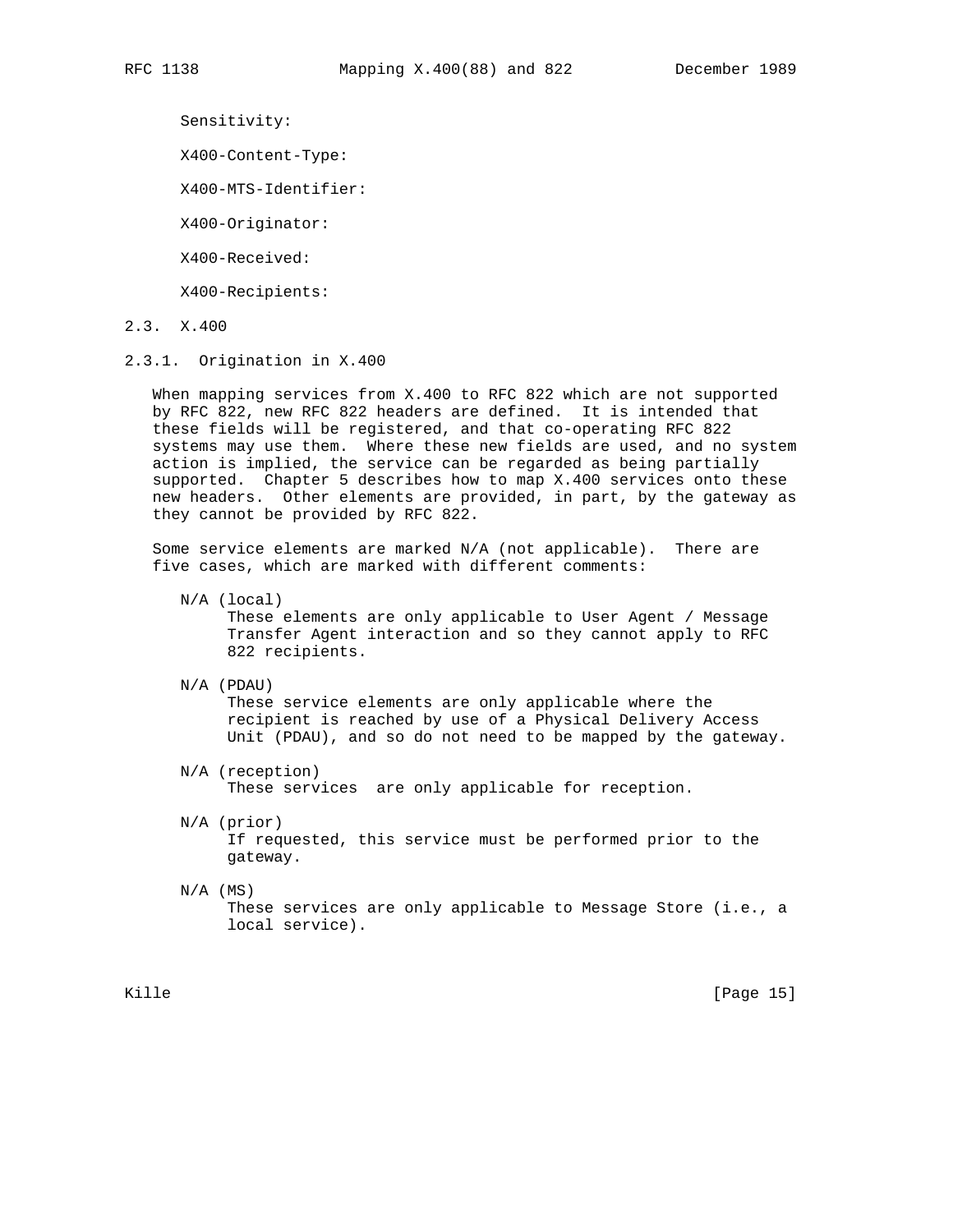Finally, some service elements are not supported. In particular, the new security services are not mapped onto RFC 822. Unless otherwise indicated, the behaviour of service elements marked as not supported will depend on the criticality marking supplied by the user. If the element is marked as critical for transfer or delivery, a non delivery notification will be generated. Otherwise, the service request will be ignored.

# 2.3.1.1. Basic Interpersonal Messaging Service

 These are the mandatory IPM services as listed in Section 19.8 of X.400 / ISO/IEC 10021-1, listed here in the order given. Section 19.8 has cross references to short definitions of each service.

 Access management N/A (local). Content Type Indication Supported by a new RFC 822 header (Content-Type:). Converted Indication Supported by a new RFC 822 header (X400-Received:). Delivery Time Stamp Indication N/A (reception). IP Message Identification Supported. Message Identification Supported, by use of a new RFC 822 header (X400-MTS-Identifier). This new header is required, as X.400 has two message-ids whereas RFC 822 has only one (see previous service). Non-delivery Notification Not supported, although in general an RFC 822 system will return error reports by use of IP messages. In other service elements, this pragmatic result can be treated as effective support of this service element. Original Encoded Information Types Indication Supported as a new RFC 822 header (Original-Encoded-Information-Types:). Submission Time Stamp Indication

Supported.

Kille [Page 16]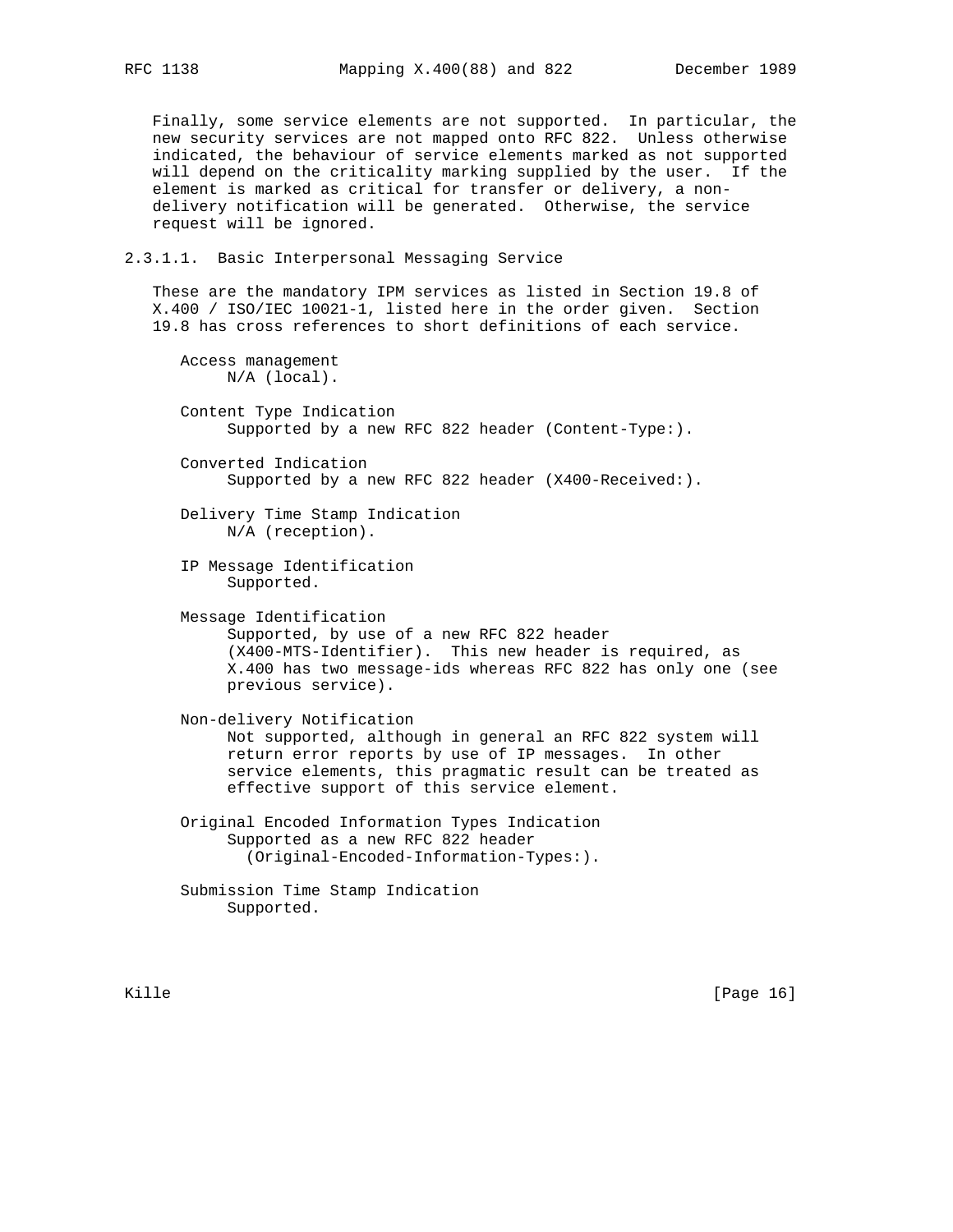Typed Body

 Some types supported. IA5 is fully supported. ForwardedIPMessage is supported, with some loss of information. Other types get some measure of support, dependent on X.400 facilities for conversion to IA5. This will only be done where content conversion is not prohibited.

 User Capabilities Registration N/A (local).

2.3.1.2. IPM Service Optional User Facilities

 This section describes support for the optional (user selectable) IPM services as listed in Section 19.9 of X.400 / ISO/IEC 10021- 1, listed here in the order given. Section 19.9 has cross references to short definitions of each service.

 Additional Physical Rendition N/A (PDAU).

Alternate Recipient Allowed

 Not supported. There is no RFC 822 service equivalent to prohibition of alternate recipient assignment (e.g., an RFC 822 system may freely send an undeliverable message to a local postmaster). Thus, the gateway cannot prevent assignment of alternative recipients on the RFC 822 side. This service really means giving the user control as to whether or not an alternate recipient is allowed. This specification requires transfer of messages to RFC 822 irrespective of this service request, and so this service is not supported.

 Authorising User's Indication Supported.

 Auto-forwarded Indication Supported as new RFC 822 header (Auto-Forwarded:).

 Basic Physical Rendition N/A (PDAU).

 Blind Copy Recipient Indication Supported.

 Body Part Encryption Indication Supported by use of a new RFC 822 header (Original-Encoded-Information-Types:), although in most

Kille [Page 17]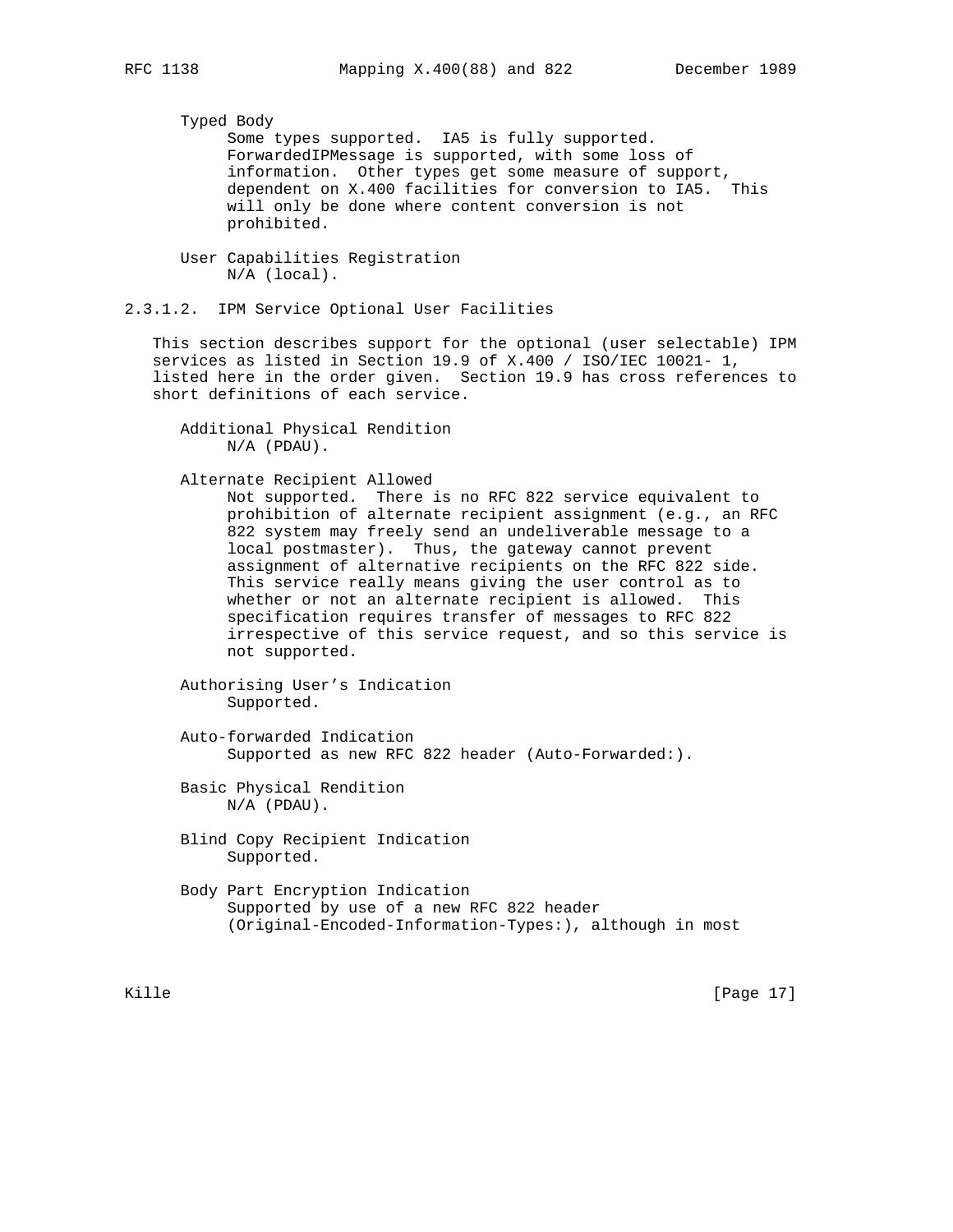cases it will not be possible to map the body part in question. Content Confidentiality Not supported. Content Integrity Not supported. Conversion Prohibition Supported. In this case, only messages with IA5 body parts, other body parts which contain only IA5, and Forwarded IP Messages (subject recursively to the same restrictions), will be mapped. Conversion Prohibition in Case of Loss of Information Supported. Counter Collection N/A (PDAU). Counter Collection with Advice N/A (PDAU). Cross Referencing Indication Supported. Deferred Delivery N/A (prior). This service should always be provided by the MTS prior to the gateway. A new RFC 822 header (Deferred-Delivery:) is provided to transfer information on this service to the recipient. Deferred Delivery Cancellation N/A (local). Delivery Notification Supported. This is performed at the gateway. Thus, a notification is sent by the gateway to the originator. If the 822-MTS protocol is JNT Mail, a notification may also be sent by the recipient UA. Delivery via Bureaufax Service N/A (PDAU). Designation of Recipient by Directory Name N/A (local).

Kille [Page 18]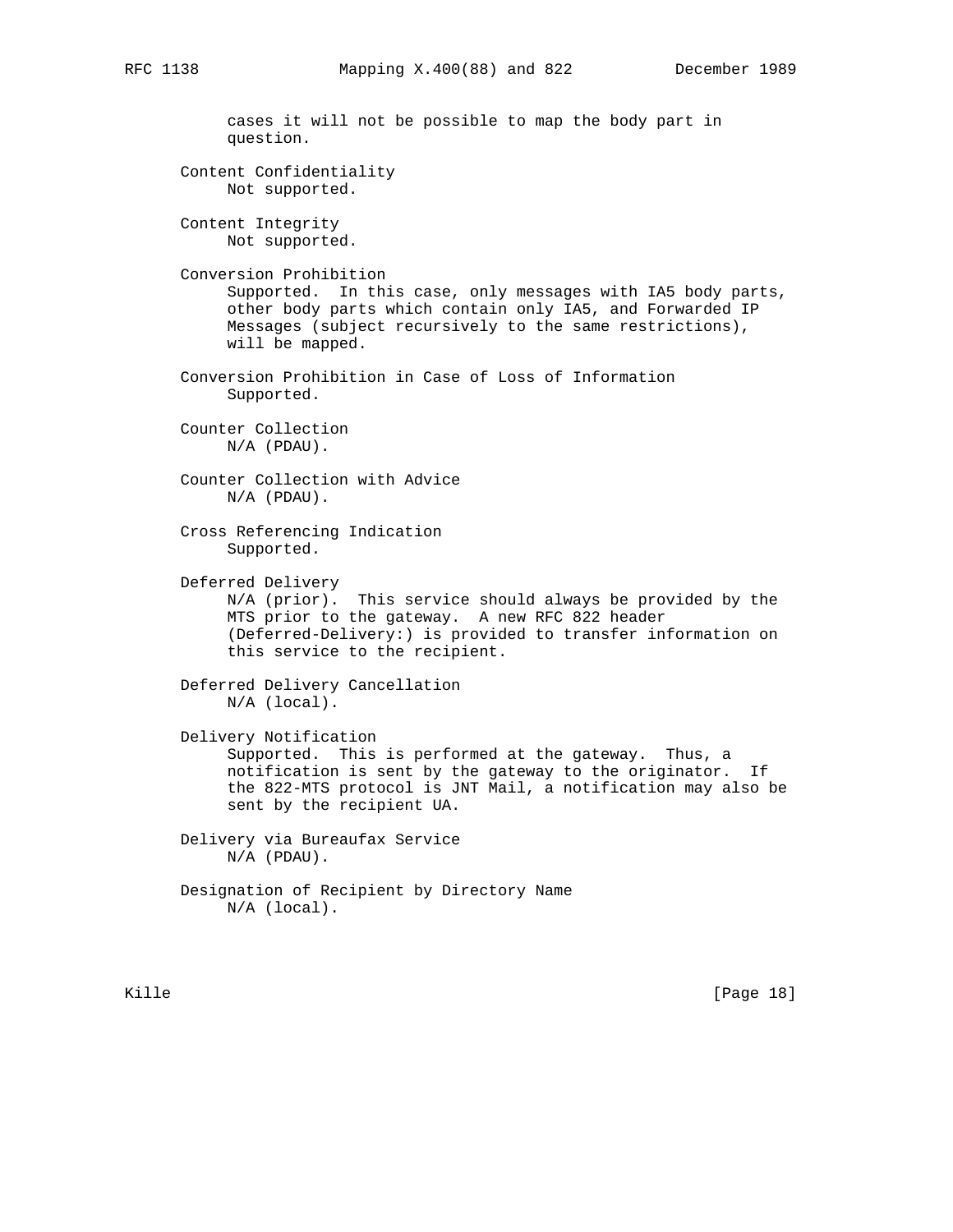Disclosure of Other Recipients Supported by use of a new RFC 822 header (X400-Recipients:). This is descriptive information for the RFC 822 recipient, and is not reverse mappable. DL Expansion History Indication Supported by use of a new RFC 822 header (DL-Expansion-History:). DL Expansion Prohibited Distribution List means MTS supported distribution list, in the manner of X.400. This service does not exist in the RFC 822 world. RFC 822 distribution lists should be regarded as an informal redistribution mechanism, beyond the scope of this control. Messages will be sent to RFC 822, irrespective of whether this service is requested. Theoretically therefore, this service is supported, although in practice it may appear that it is not supported. Express Mail Service N/A (PDAU). Expiry Date Indication Supported as new RFC 822 header (Expiry-Date:). In general, no automatic action can be expected. Explicit Conversion N/A (prior). Forwarded IP Message Indication Supported, with some loss of information. The message is forwarded in an RFC 822 body, and so can only be interpreted visually. Grade of Delivery Selection N/A (PDAU) Importance Indication Supported as new RFC 822 header (Importance:). Incomplete Copy Indication Supported as new RFC 822 header (Incomplete-Copy:). Language Indication Supported as new RFC 822 header (Language:). Latest Delivery Designation Not supported. A new RFC 822 header (Latest-Delivery-Time:)

Kille [Page 19]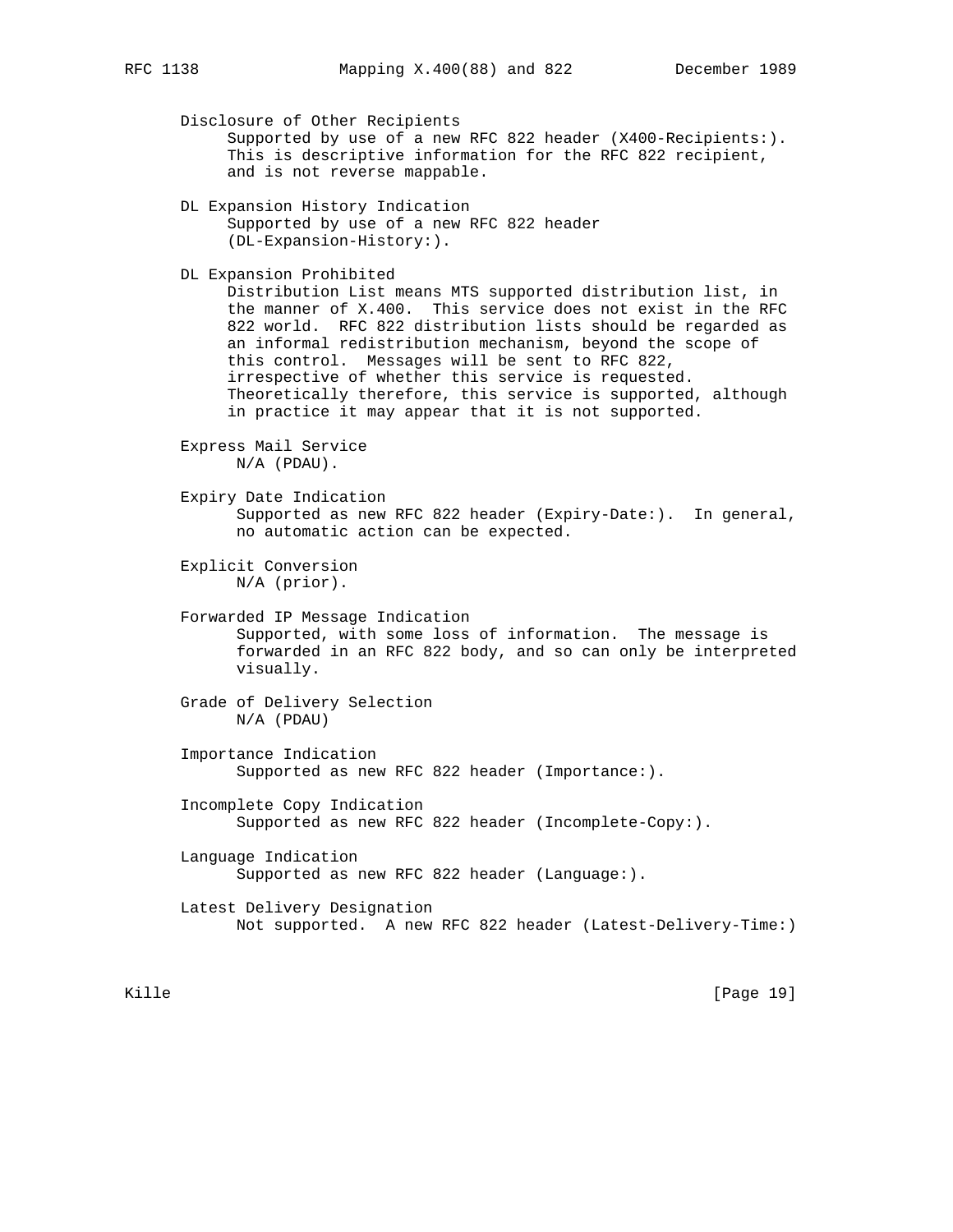is provided, which may be used by the recipient. Message Flow Confidentiality Not supported. Message Origin Authentication N/A (reception). Message Security Labelling Not supported. Message Sequence Integrity Not supported. Multi-Destination Delivery Supported. Multi-part Body Supported, with some loss of information, in that the structuring cannot be formalised in RFC 822. Non Receipt Notification Request Not supported. Non Repudiation of Delivery Not supported. Non Repudiation of Origin N/A (reception). Non Repudiation of Submission N/A (local). Obsoleting Indication Supported as new RFC 822 header (Obsoletes:). Ordinary Mail N/A (PDAU). Originator Indication Supported. Originator Requested Alternate Recipient Not supported, but is placed as comment next to address (X400-Recipients:). Physical Delivery Notification by MHS N/A (PDAU).

Kille [Page 20]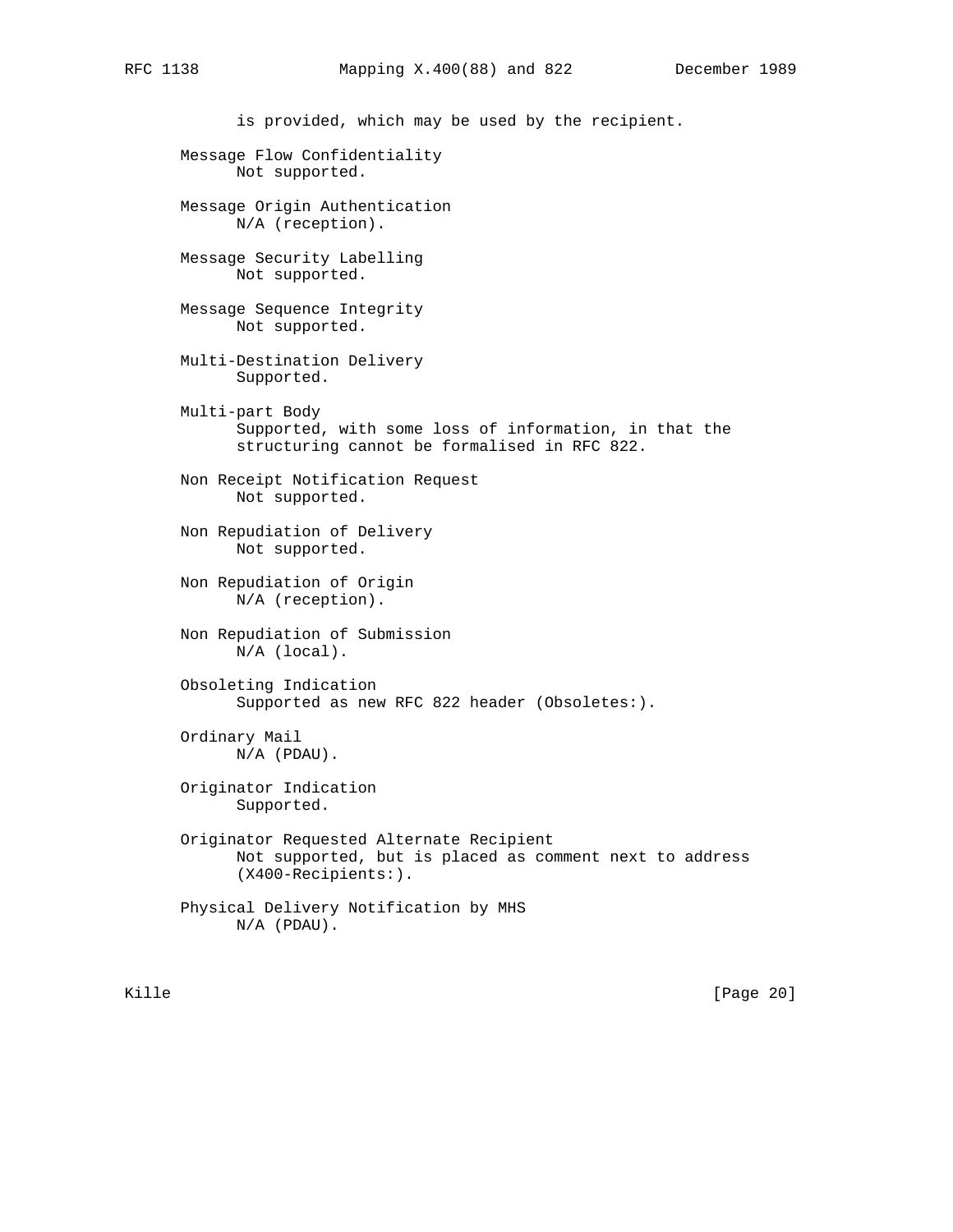Physical Delivery Notification by PDS N/A (PDAU). Physical Forwarding Allowed Supported by use of a comment in a new RFC 822 header (X400-Recipients:), associated with the recipient in question. Physical Forwarding Prohibited Supported by use of a comment in a new RFC 822 header (X400-Recipients:), associated with the recipient in question. Prevention of Non-delivery notification Supported, as delivery notifications cannot be generated by RFC 822. In practice, errors will be returned as IP Messages, and so this service may appear not to be supported (see Non-delivery Notification). Primary and Copy Recipients Indication Supported. Probe Supported at the gateway (i.e., the gateway services the probe). Probe Origin Authentication N/A (reception). Proof of Delivery Not supported. Proof of Submission N/A (local). Receipt Notification Request Indication Not supported. Redirection Allowed by Originator Redirection means MTS supported redirection, in the manner of X.400. This service does not exist in the RFC 822 world. RFC 822 redirection (e.g., aliasing) should be regarded as an informal redirection mechanism, beyond the scope of this control. Messages will be sent to RFC 822, irrespective of whether this service is requested. Theoretically therefore, this service is supported, although in practice it may appear that it is not supported.

Kille [Page 21]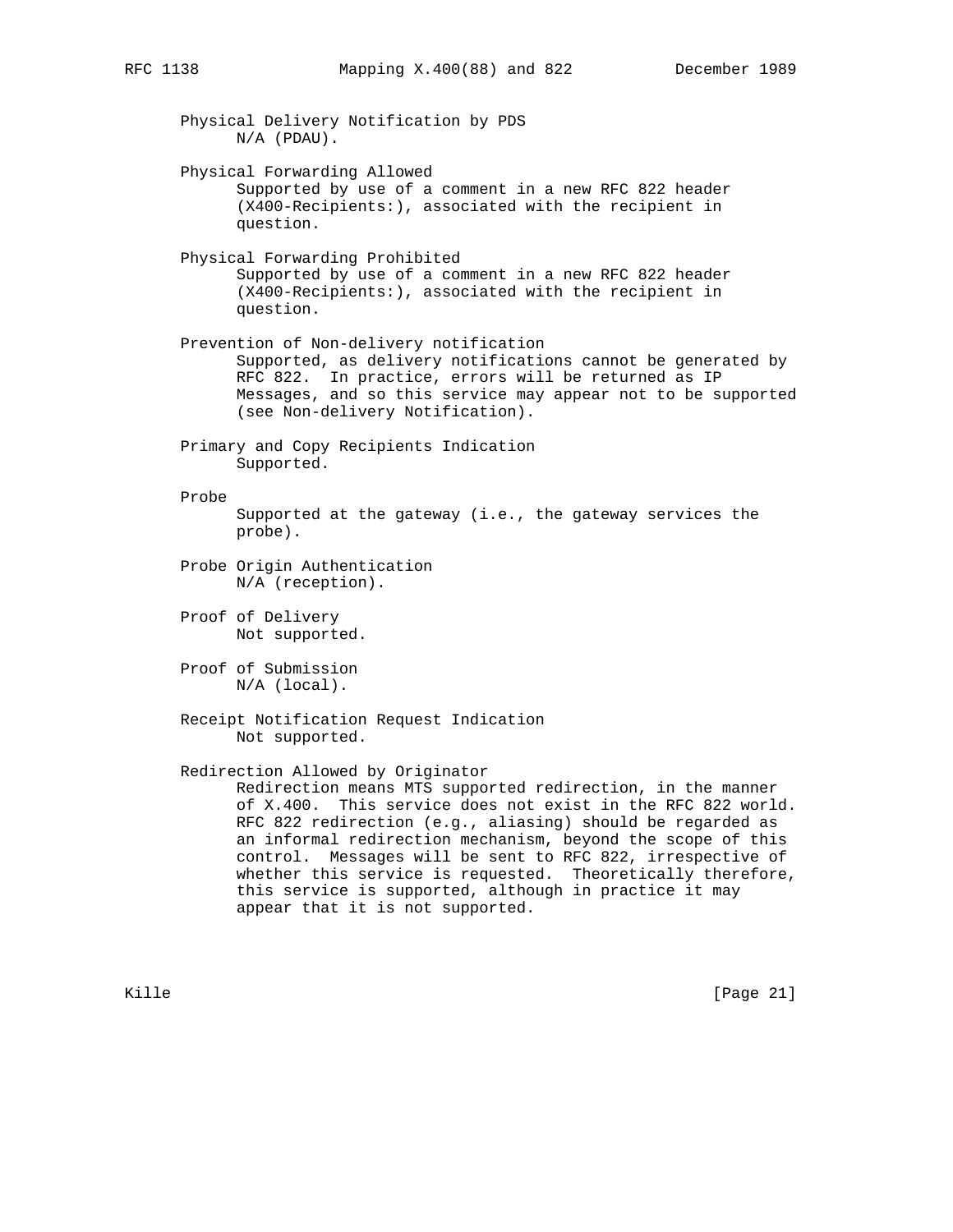Registered Mail N/A (PDAU). Registered Mail to Addressee in Person N/A (PDAU). Reply Request Indication Supported as comment next to address. Replying IP Message Indication Supported. Report Origin Authentication N/A (reception). Request for Forwarding Address N/A (PDAU). Requested Delivery Method N/A (local). The services required must be dealt with at submission time. Any such request is made available through the gateway by use of a comment associated with the recipient in question. Return of Content In principle, this is N/A, as non-delivery notifications are not supported. In practice, most RFC 822 systems will return part or all of the content along with the IP Message indicating an error (see Non-delivery Notification). Sensitivity Indication Supported as new RFC 822 header (Sensitivity:). Special Delivery N/A (PDAU). Stored Message Deletion  $N/A$   $(MS)$ . Stored Message Fetching  $N/A$   $(MS)$ . Stored Message Listing  $N/A$   $(MS)$ . Stored Message Summary  $N/A$   $(MS)$ .

Kille [Page 22]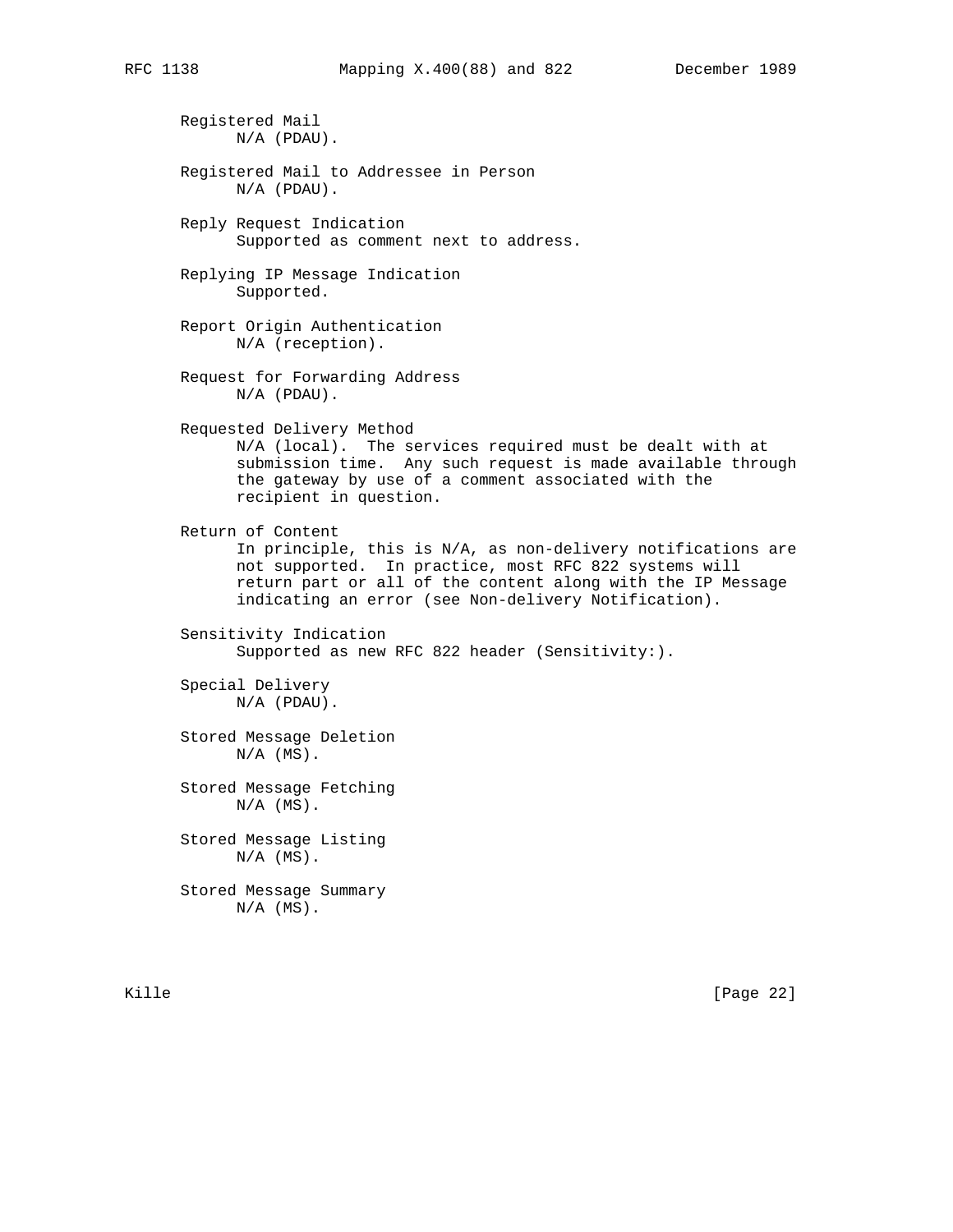Subject Indication Supported.

- Undeliverable Mail with Return of Physical Message N/A (PDAU).
- Use of Distribution List In principle this applies only to X.400 supported distribution lists (see DL Expansion Prohibited). Theoretically, this service is N/A (prior). In practice, because of informal RFC 822 lists, this service can be regarded as supported.
- 2.3.2. Reception by X.400
- 2.3.2.1. Standard Mandatory Services

 The following standard IPM mandatory user facilities may be required for reception of RFC 822 originated mail by an X.400 UA.

Content Type Indication

Delivery Time Stamp Indication

IP Message Identification

Message Identification

Non-delivery Notification

Original Encoded Information Types Indication

Submission Time Stamp Indication

Typed Body

2.3.2.2. Standard Optional Services

 The following standard IPM optional user facilities may be required for reception of RFC 822 originated mail by an X.400 UA.

 Authorising User's Indication Blind Copy Recipient Indication Cross Referencing Indication Originator Indication

Kille [Page 23]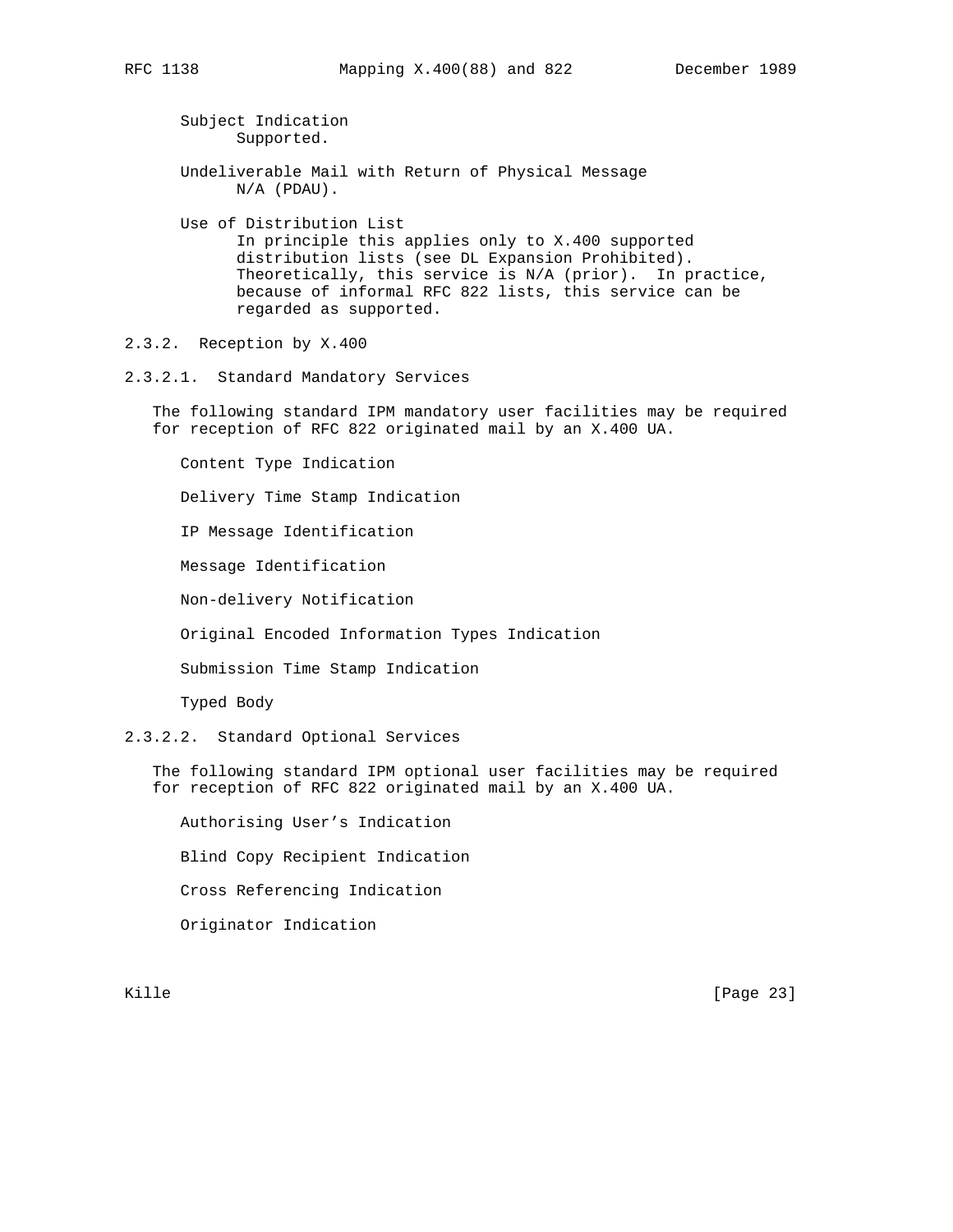Primary and Copy Recipients Indication

Replying IP Message Indication

Subject Indication

2.3.2.3. New Services

 A new service "RFC 822 Header Field" is defined using the extension facilities. This allows for any RFC 822 header field to be represented. It may be present in RFC 822 originated messages, which are received by an X.400 UA.

Chapter 3 -- Basic Mappings

3.1. Notation

 The X.400 protocols are encoded in a structured manner according to ASN.1, whereas RFC 822 is text encoded. To define a detailed mapping, it is necessary to refer to detailed protocol elements in each format. A notation to achieve this is described in this section.

3.1.1. RFC 822

 Structured text is defined according to the Extended Backus Naur Form (EBNF) defined in Section 2 of RFC 822 [Crocker82a]. In the EBNF definitions used in this specification, the syntax rules given in Appendix D of RFC 822 are assumed. When these EBNF tokens are referred to outside an EBNF definition, they are identified by the string "822." appended to the beginning of the string (e.g., 822.addr-spec). Additional syntax rules, to be used throughout this specification, are defined in this chapter.

The EBNF is used in two ways.

- 1. To describe components of RFC 822 messages (or of 822-MTS components). In this case, the lexical analysis defined in Section 3 of RFC 822 should be used. When these new EBNF tokens are referred to outside an EBNF definition, they are identified by the string "EBNF." appended to the beginning of the string (e.g., EBNF.bilateral-info).
- 2. To describe the structure of IA5 or ASCII information not in an RFC 822 message. In these cases, tokens will either be self delimiting, or be delimited by self delimiting tokens. Comments and LWSP are not used as delimiters.

Kille [Page 24]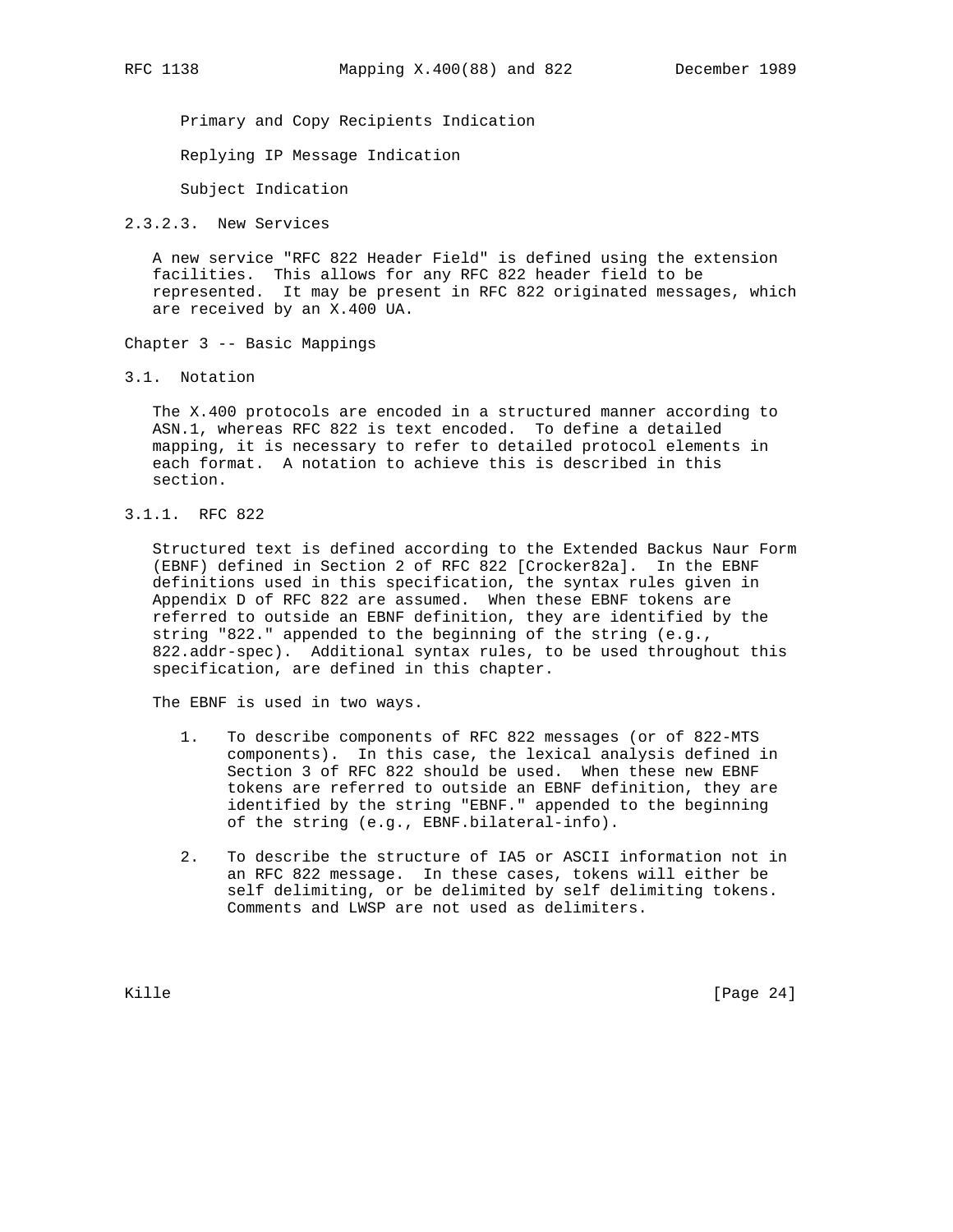3.1.2. ASN.1

An element is referred to with the following syntax, defined in EBNF:

| element    | $=$ service "." definition $*($ "." definition $)$ |
|------------|----------------------------------------------------|
| service    | $=$ "TPMS" / "MTS" / "MTA"                         |
| definition | = identifier / context                             |
| identifier | $=$ ALPHA *< ALPHA or DIGIT or "-" >               |
| context    | $= "[' 1*DiffIT "']"$                              |

 The EBNF.service keys are shorthand for the following service specifications:

- IPMS IPMSInformationObjects defined in Annex E of X.420 / ISO 10021-7.
- MTS MTSAbstractService defined in Section 9 of X.411 / ISO 10021-4.
- MTA MTAAbstractService defined in Section 13 of X.411 / ISO 10021-4.

 The first EBNF.identifier identifies a type or value key in the context of the defined service specification. Subsequent EBNF.identifiers identify a value label or type in the context of the first identifier (SET or SEQUENCE). EBNF.context indicates a context tag, and is used where there is no label or type to uniquely identify a component. The special EBNF.identifier keyword "value" is used to denote an element of a sequence.

 For example, IPMS.Heading.subject defines the subject element of the IPMS heading. The same syntax is also used to refer to element values. For example, MTS.EncodedInformationTypes.[0].g3Fax refers to a value of MTS.EncodedInformationTypes.[0].

3.2. ASCII and IA5

 A gateway will interpret all IA5 as ASCII. Thus, mapping between these forms is conceptual.

# 3.3. Standard Types

 There is a need to convert between ASCII text, and some of the types defined in ASN.1 [CCITT/ISO88d]. For each case, an EBNF syntax definition is given, for use in all of this specification, which leads to a mapping between ASN.1, and an EBNF construct.

All EBNF syntax definitions of ASN.1 types are in lower case, whereas

Kille [Page 25]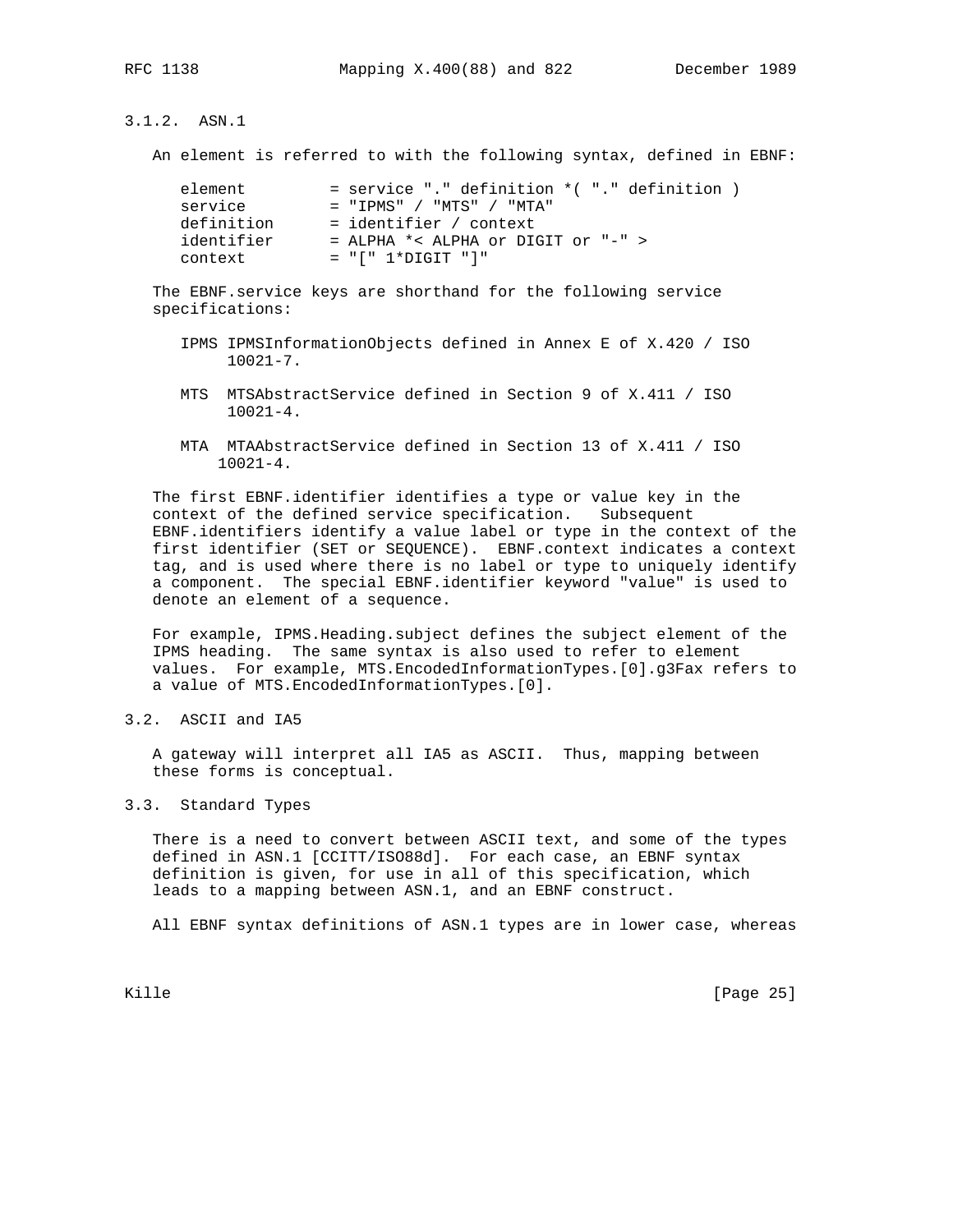ASN.1 types are referred to with the first letter in upper case. Except as noted, all mappings are symmetrical.

3.3.1. Boolean

Boolean is encoded as:

boolean = "TRUE" / "FALSE"

3.3.2. NumericString

NumericString is encoded as:

numericstring = \*DIGIT

3.3.3. PrintableString

PrintableString is a restricted IA5String defined as:

| printablestring = $*($ ps-char) |                                                         |
|---------------------------------|---------------------------------------------------------|
|                                 | $ps-restricted-char = IDIGIT / 1ALPHA / " " / "" / "+"$ |
|                                 | - / "," / "-" / "," / "/" / ":" / "=" / "?"             |
| ps-delim                        | $=$ "(" / ")"                                           |
| ps-char                         | = ps-delim / ps-restricted-char                         |
|                                 |                                                         |

This can be used to represent real printable strings in EBNF.

# 3.3.4. T.61String

 In cases where T.61 strings are only used for conveying human interpreted information, the aim of a mapping should be to render the characters appropriately in the remote character set, rather than to maximise reversibility. For these cases, the mappings to IA5 defined in CCITT Recommendation X.408 (1988) should be used [CCITT/ISO88a]. These will then be encoded in ASCII.

 There is also a need to represent Teletex Strings in ASCII, for some aspects of O/R Address. For these, the following encoding is used:

 teletex-string = \*( ps-char / t61-encoded ) t61-encoded =  $\sqrt{" 1* t61-}$ encoded-char "} t61-encoded-char = 3DIGIT

 Common characters are mapped simply. Other octets are mapped using a quoting mechanism similar to the printable string mechanism. Each octet is represented as 3 decimal digits.

There are a number of places where a string may have a Teletex and/or

Kille [Page 26]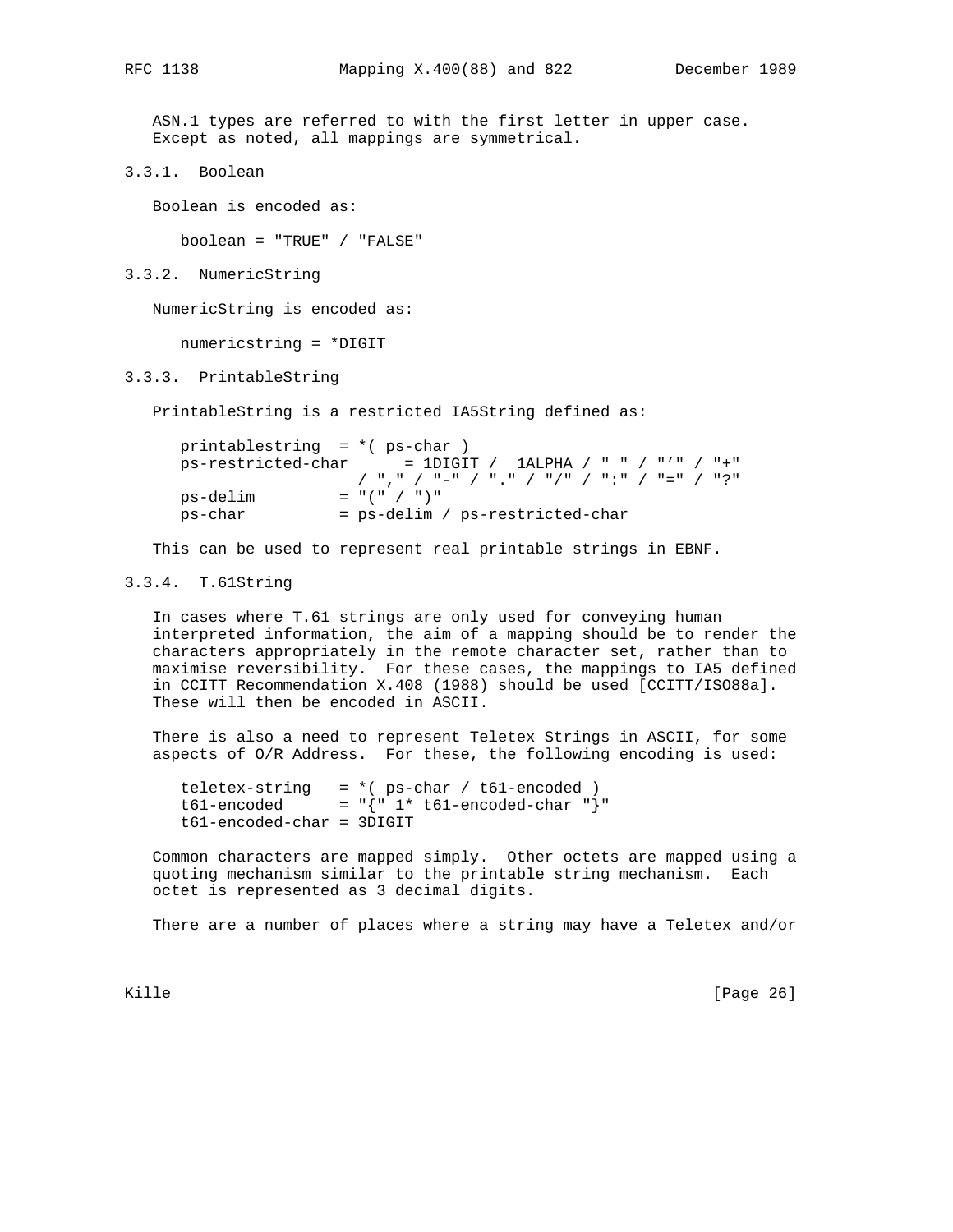Printable String representation. The following BNF is used to represent this.

teletex-and-or-ps = [ printablestring ] [ "\*" teletex-string ]

 The natural mapping is restricted to EBNF.ps-char, in order to make the full BNF easier to parse.

3.3.5. UTCTime

 Both UTCTime and the RFC 822 822.date-time syntax contain: Year (lowest two digits), Month, Day of Month, hour, minute, second (optional), and Timezone. 822.date-time also contains an optional day of the week, but this is redundant. Therefore a symmetrical mapping can be made between these constructs.

Note:

 In practice, a gateway will need to parse various illegal variants on 822.date-time. In cases where 822.date-time cannot be parsed, it is recommended that the derived UTCTime is set to the value at the time of translation.

 The UTCTime format which specifies the timezone offset should be used.

# 3.3.6. Integer

 A basic ASN.1 Integer will be mapped onto EBNF.numericstring. In many cases ASN.1 will enumerate Integer values or use ENUMERATED. An EBNF encoding labelled-integer is provided. When mapping from EBNF to ASN.1, only the integer value is mapped, and the associated text is discarded. When mapping from ASN.1 to EBNF, addition of an appropriate text label is strongly encouraged.

labelled-integer ::= [ key-string ] "(" numericstring ")"

| key-string | = *key-char              |  |  |
|------------|--------------------------|--|--|
| key-char   | = $, A-Z, 1-9, and "-">$ |  |  |

#### 3.3.7. Object Identifier

 Object identifiers are represented in a form similar to that given in ASN.1. The numbers are mandatory, to ease encoding. It is recommended that as many strings as possible are used, to facilitate user recognition.

object-identifier ::= [ defined-value ] oid-comp-list

Kille [Page 27]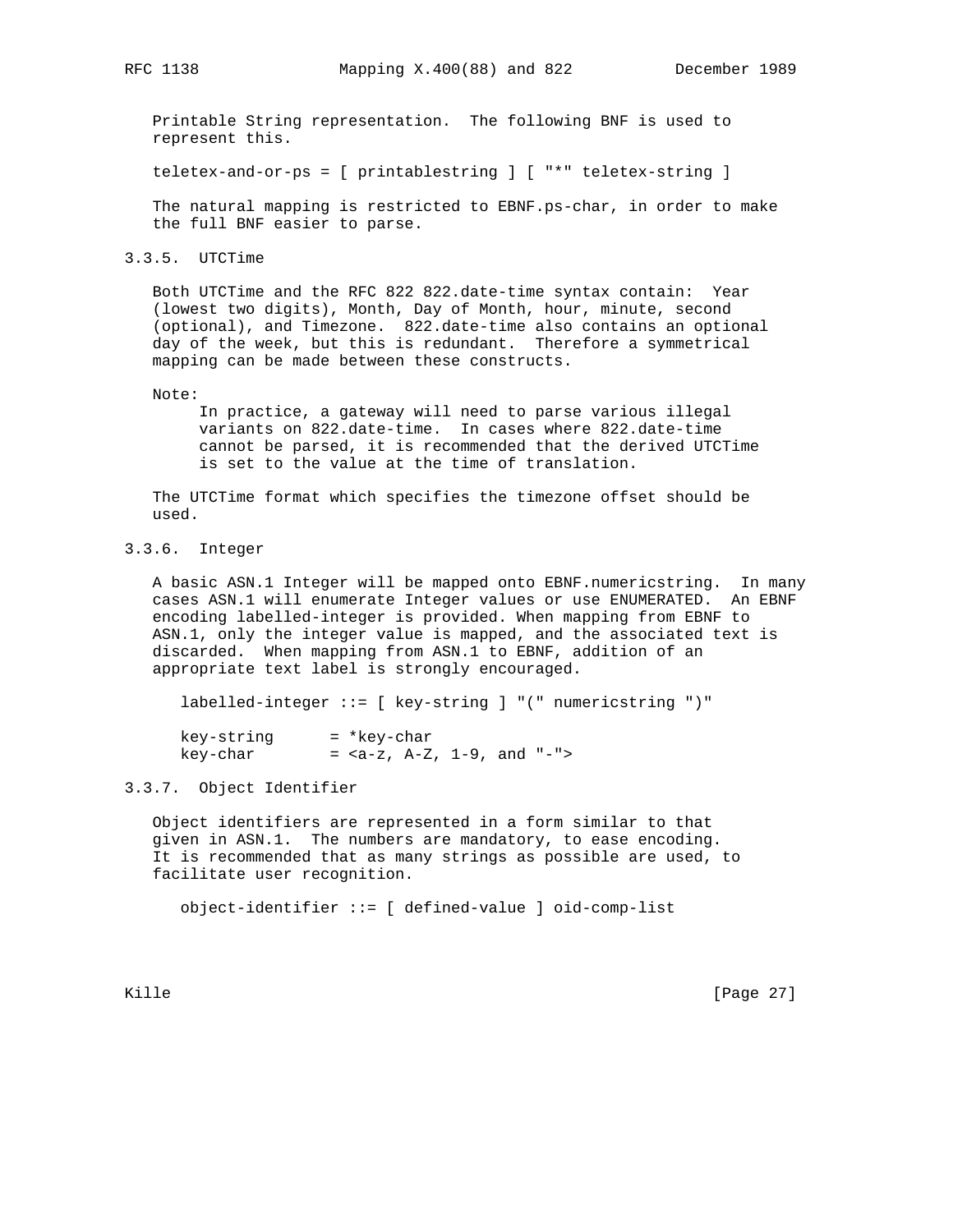oid-comp-list ::= oid-comp oid-comp-list | oid-comp defined-value ::= key-string oid-comp ::= [ key-string ] "(" numericstring ")"

3.4. Encoding ASCII in Printable String

 Some information in RFC 822 is represented in ASCII, and needs to be mapped into X.400 elements encoded as printable string. For this reason, a mechanism to represent ASCII encoded as PrintableString is needed.

 A structured subset of EBNF.printablestring is now defined. This can be used to encode ASCII in the PrintableString character set.

| ps-encoded                | = *( ps-restricted-char / ps-encoded-char ) |                                 |
|---------------------------|---------------------------------------------|---------------------------------|
| $ps-encoded-char = "(a)"$ |                                             | ; $\left( \circledcirc \right)$ |
|                           | $/$ "(p)"                                   | ; (%)                           |
|                           | $/$ "(b)"                                   | $\mathfrak{z}$ (!)              |
|                           | $/$ "(q)"                                   | $\left($ $\right)$              |
|                           | / "(u)"                                     | $\; ; \; \; (\; \; )$           |
|                           | $/$ " $(1)$ "                               | ; "("                           |
|                           | $/$ " $(r)$ "                               | $; "$ $"$                       |
|                           | $/$ "(" 3DIGIT ")"                          |                                 |

 The 822.3DIGIT in EBNF.ps-encoded-char must have range 0-127, and is interpreted in decimal as the corresponding ASCII character. Special encodings are given for: at sign (@), percent (%), exclamation mark/bang (!), double quote ("), underscore (\_), left bracket ((), and right bracket ()). These characters, with the exception of round brackets, are not included in PrintableString, but are common in RFC 822 addresses. The abbreviations will ease specification of RFC 822 addresses from an X.400 system. These special encodings should be mapped in a case insensitive manner, but always be generated in lower case.

 A reversible mapping between PrintableString and ASCII can now be defined. The reversibility means that some values of printable string (containing round braces) cannot be generated from ASCII. Therefore, this mapping must only be used in cases where the printable strings may only be derived from ASCII (and will therefore have a restricted domain). For example, in this specification, it is only applied to a Domain defined attribute which will have been generated by use of this specification and a value such as "(" would not be possible.

Kille [Page 28]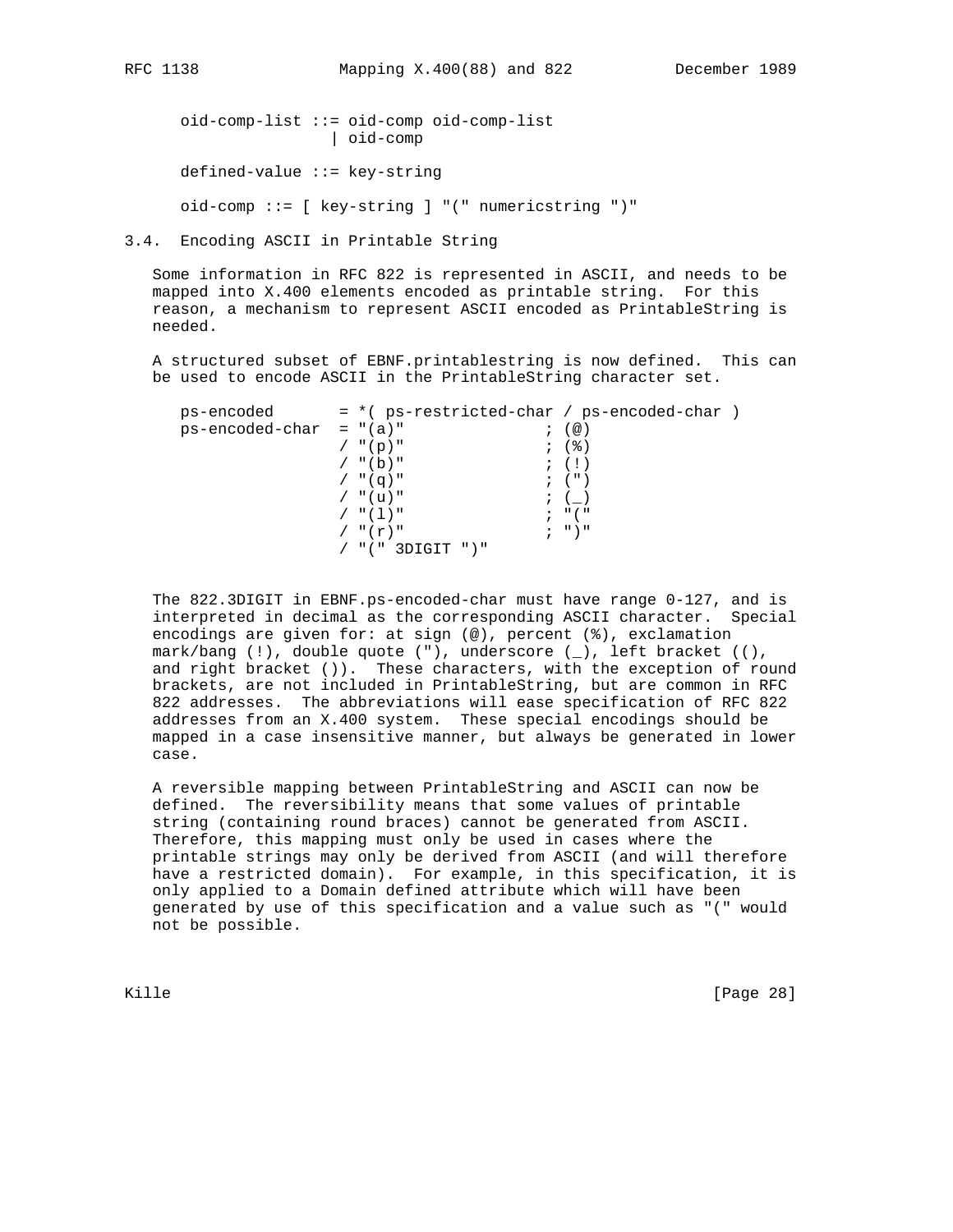To encode ASCII as PrintableString, the EBNF.ps-encoded syntax is used, with all EBNF.ps-restricted-char mapped directly. All other 822.CHAR are encoded as EBNF.ps-encoded-char.

 To encode PrintableString as ASCII, parse PrintableString as EBNF.ps-encoded, and then reverse the previous mapping. If the PrintableString cannot be parsed, then the mapping is being applied in to an inappropriate value, and an error should be given to the procedure doing the mapping. In some cases, it may be preferable to pass the printable string through unaltered.

 Some examples are now given. Note the arrows which indicate asymmetrical mappings:

| PrintableString |               | ASCII                 |
|-----------------|---------------|-----------------------|
| 'a demo.'       | $\lt$ $ >$    | 'a demo.'             |
| foo(a)bar       | $\lt$ $\gt$   | foo@bar               |
| (q)(u)(p)(q)    | $\lt$ $ >$    | " 응 "                 |
| (a)             | $\lt$ - $>$   | @                     |
| (A)             | $\lt$ $ >$    | @                     |
| (1)a(r)         | $\lt$ $ >$    | (a)                   |
| (126)           | $\lt$ $ >$    | $\tilde{\phantom{a}}$ |
|                 | $\rightarrow$ |                       |
|                 | $\lt$ $ >$    |                       |
|                 |               |                       |

Chapter 4 -- Addressing

 Addressing is probably the trickiest problem of an X.400 <-> RFC 822 gateway. Therefore it is given a separate chapter. This chapter, as a side effect, also defines a textual representation of an X.400 O/R Address.

 Initially, we consider an address in the (human) mail user sense of "what is typed at the mailsystem to reference a mail user". A basic RFC 822 address is defined by the EBNF EBNF.822-address:

822-address = [ route ] addr-spec

 In an 822-MTS protocol, the originator and each recipient should be considered to be defined by such a construct. In an RFC 822 header, the EBNF.822-address is encapsulated in the 822.address syntax rule, and there may also be associated comments. None of this extra information has any semantics, other than to the end user.

 The basic X.400 O/R Address, used by the MTS for routing, is defined by MTS.ORAddress. In IPMS, the MTS.ORAddress is encapsulated within

Kille [Page 29]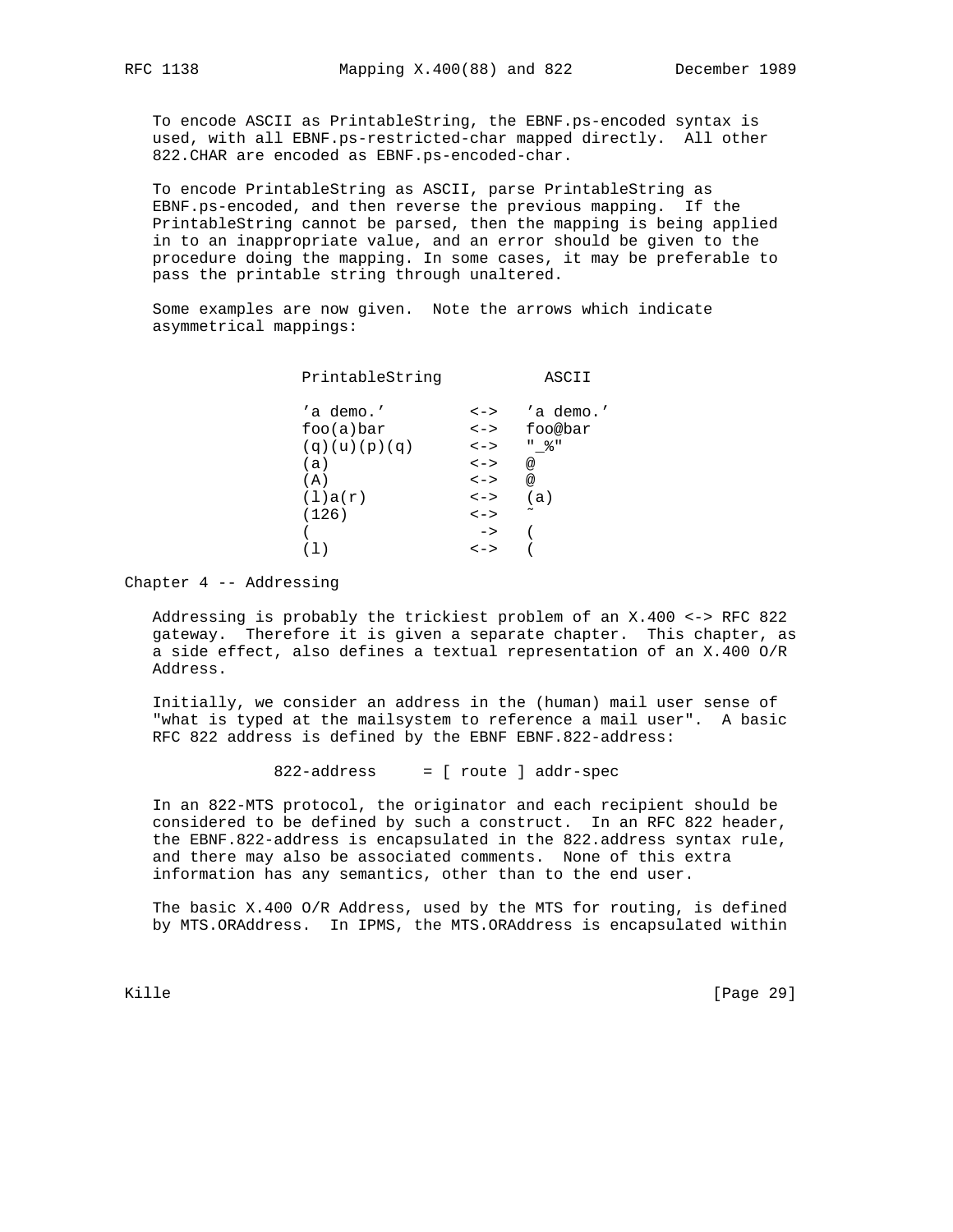IPMS.ORDescriptor.

 It can be seen that RFC 822 822.address must be mapped with IPMS.ORDescriptor, and that RFC 822 EBNF.822-address must be mapped with MTS.ORAddress.

# 4.1. A textual representation of MTS.ORAddress

 MTS.ORAddress is structured as a set of attribute value pairs. It is clearly necessary to be able to encode this in ASCII for gatewaying purposes. All aspects should be encoded, in order to guarantee return of error messages, and to optimise third party replies.

# 4.2. Basic Representation

 An O/R Address has a number of structured and unstructured attributes. For each unstructured attribute, a key and an encoding is specified. For structured attributes, the X.400 attribute is mapped onto one or more attribute value pairs. For domain defined attributes, each element of the sequence will be mapped onto a triple (key and two values), with each value having the same encoding. The attributes are as follows, with 1984 attributes given in the first part of the table. For each attribute, a reference is given, consisting of the relevant sections in X.402 / ISO 10021-2, and the extension identifier for 88 only attributes:

| Attribute (Component)             | Key      | Enc | Ref     | Id |
|-----------------------------------|----------|-----|---------|----|
| 84/88 Attributes                  |          |     |         |    |
| MTS.CountryName                   | C        | Ρ   | 18.3.3  |    |
| MTS.AdministrationDomainName      | ADMD     | Ρ   | 18.3.1  |    |
| MTS.PrivateDomainName             | PRMD     | Ρ   | 18.3.21 |    |
| MTS.NetworkAddress                | X121     | N   | 18.3.7  |    |
| MTS.TerminalIdentifier            | $T-ID$   | N   | 18.3.23 |    |
| MTS.OrganizationName              | $\Omega$ | P/T | 18.3.9  |    |
| MTS.OrganizationalUnitNames.value | OU.      | P/T | 18.3.10 |    |
| MTS.NumericUserIdentifier         | UA-ID    | N   | 18.3.8  |    |
| MTS.PersonalName                  | PN       | P/T | 18.3.12 |    |
| MTS.PersonalName.surname          | S        | P/T | 18.3.12 |    |
| MTS.PersonalName.given-name       | G        | P/T | 18.3.12 |    |
| MTS.PersonalName.initials         | T.       | P/T | 18.3.12 |    |
| MTS.PersonalName                  |          |     |         |    |
| .generation-qualifier             | GQ       | P/T | 18.3.12 |    |
| MTS.DomainDefinedAttribute.value  | DD       | P/T | 18.1    |    |
|                                   |          |     |         |    |

Kille [Page 30]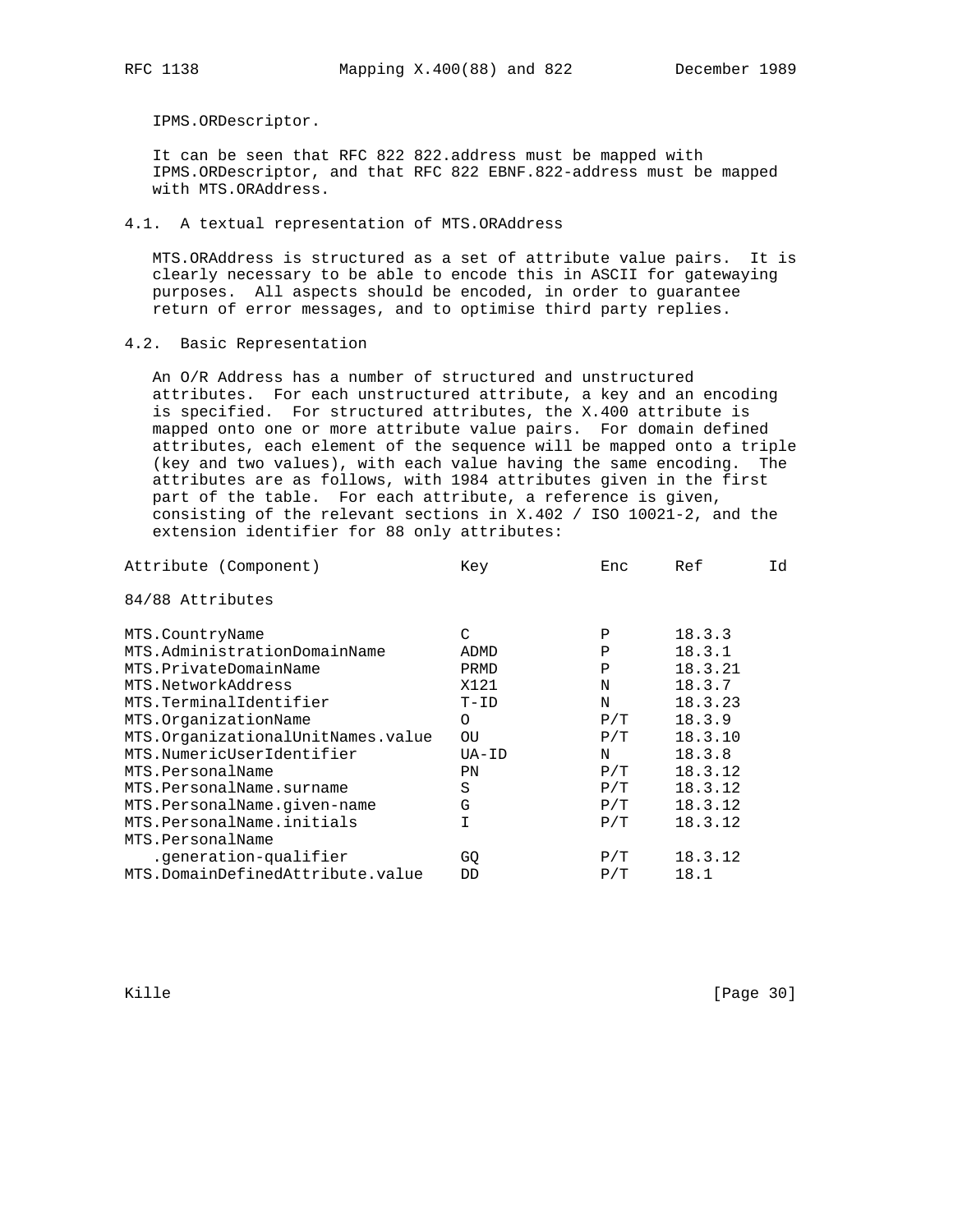# 88 Attributes

| MTS.CommonName                      | $\text{CN}$        | P/T          | 18.3.2  | 1              |
|-------------------------------------|--------------------|--------------|---------|----------------|
| MTS.TeletexCommonName               | $\mathbb{C}N$      | P/T          | 18.3.2  | $\overline{2}$ |
| MTS.TeletexOrganizationName         | $\circ$            | P/T          | 18.3.9  | 3              |
| MTS.TeletexPersonalName             | PN                 | P/T          | 18.3.12 | $\overline{4}$ |
| MTS. TeletexPersonalName. surname   | S                  | P/T          | 18.3.12 | 4              |
| MTS.TeletexPersonalName.given-name  | G                  | P/T          | 18.3.12 | $\overline{4}$ |
| MTS. TeletexPersonalName. initials  | I                  | P/T          | 18.3.12 | $\overline{4}$ |
| MTS.TeletexPersonalName             |                    |              |         |                |
| .generation-qualifier               | GQ                 | P/T          | 18.3.12 | $\overline{4}$ |
| MTS. TeletexOrganizationalUnitNames |                    |              |         |                |
| .value                              | OU                 | P/T          | 18.3.10 | 5              |
| MTS. TeletexDomainDefinedAttribute  |                    |              |         |                |
| .value                              | DD                 | P/T          | 18.1    | 6              |
| MTS.PDSName                         | PD-SYSTEM          | Ρ            | 18.3.11 | 7              |
| MTS.PhysicalDeliveryCountryName     | $PD-C$             | Ρ            | 18.3.13 | 8              |
| MTS.PostalCode                      | POSTCODE           | $\mathbf{P}$ | 18.3.19 | 9              |
| MTS.PhysicalDeliveryOfficeName      | PD-OFFICE          | P/T          | 18.3.14 | 10             |
| MTS.PhysicalDeliveryOfficeNumber    | PD-OFFICE-NUM      | P/T          | 18.3.15 | 11             |
| MTS. ExtensionORAddressComponents   | $PD-EXT-D$         | P/T          | 18.3.4  | 12             |
| MTS.PhysicalDeliveryPersonName      | $PD-PN$            | P/T          | 18.3.17 | 13             |
| MTS.PhysicalDelivery                | $PD-O$             | P/T          | 18.3.16 | 14             |
| OrganizationName                    |                    |              |         |                |
| MTS.ExtensionPhysicalDelivery       |                    |              |         |                |
| AddressComponents                   | PD-EXT-LOC         | P/T          | 18.3.5  | 15             |
| MTS. UnformattedPostalAddress       | <b>PD-ADDRESS</b>  | P/T          | 18.3.25 | 16             |
| MTS.StreetAddress                   | <b>STREET</b>      | P/T          | 18.3.22 | 17             |
| MTS.PostOfficeBoxAddress            | $PO-BOX$           | P/T          | 18.3.18 | 18             |
| MTS. PosteRestanteAddress           | POSTE-RESTANTE P/T |              | 18.3.20 | 19             |
| MTS.UniquePostalName                | PD-UNIQUE          | P/T          | 18.3.26 | 20             |
| MTS.LocalPostalAttributes           | PD-LOCAL           | P/T          | 18.3.6  | 21             |
| MTS.ExtendedNetworkAddress          |                    |              |         |                |
| .e163-4-address.number              | NET-NUM            | N            | 18.3.7  | 22             |
| MTS.ExtendedNetworkAddress          |                    |              |         |                |
| .el63-4-address.sub-address         | NET-SUB            | $_{\rm N}$   | 18.3.7  | 22             |
| MTS.ExtendedNetworkAddress          |                    |              |         |                |
| .psap-address                       | NET-PSAP           | X            | 18.3.7  | 22             |
| MTS.TerminalType                    | NET-TTYPE          | $\mathbf I$  | 18.3.24 | 23             |

 The following keys identify different EBNF encodings, which are associated with the ASCII representation of MTS.ORAddress.

| Key | Encoding |
|-----|----------|
|-----|----------|

- P printablestring<br>N numericstring
- N numericstring<br>T teletex-string
- teletex-string

Kille [Page 31]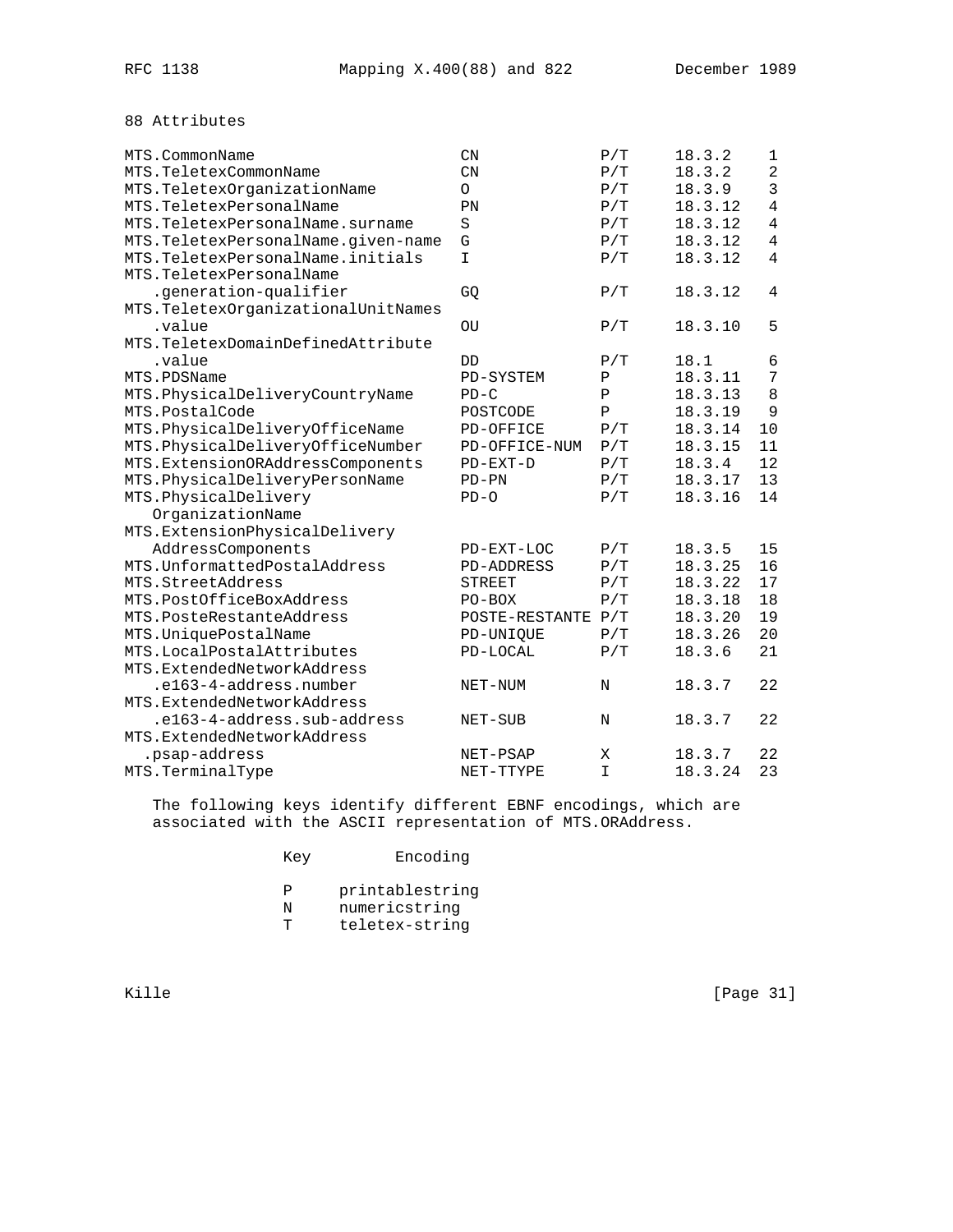P/T teletex-and-or-ps

- I labelled-integer
- X presentation-address

 The BNF for presentation-address is taken from the specification "A String Encoding of Presentation Address" [Kille89a].

 In most cases, the EBNF encoding maps directly to the ASN.1 encoding of the attribute. There are a few exceptions. In cases where an attribute can be encoded as either a PrintableString or NumericString (Country, ADMD, PRMD), either form should be mapped into the BNF. When generating ASN.1, the NumericString encoding should be used if the string contains only digits.

 There are a number of cases where the P/T (teletex-and-or-ps) representation is used. Where the key maps to a single attribute, this choice is reflected in the encoding of the attribute (attributes 10-21). For most of the 1984 attributes and common name, there is a printablestring and a teletex variant. This pair of attributes is mapped onto the single component here. This will give a clean mapping for the common cases where only one form of the name is used.

4.2.1. Encoding of Personal Name

 Handling of Personal Name and Teletex Personal Name based purely on the EBNF.standard-type syntax defined above is likely to be clumsy. It seems desirable to utilise the "human" conventions for encoding these components. A syntax is defined, which is designed to provide a clean encoding for the common cases of O/R address specification where:

- 1. There is no generational qualifier
- 2. Initials contain only letters
- 3. Given Name does not contain full stop ("."), and is at least two characters long.
- 4. If Surname contains full stop, then it may not be in the first two characters, and either initials or given name is present.

The following EBNF is defined:

| encoded-pn |  | $=$ [ given "." ] *( initial "." ) surname |  |  |  |  |
|------------|--|--------------------------------------------|--|--|--|--|
| given      |  | $= 2*ps-char not including ".$             |  |  |  |  |

Kille [Page 32]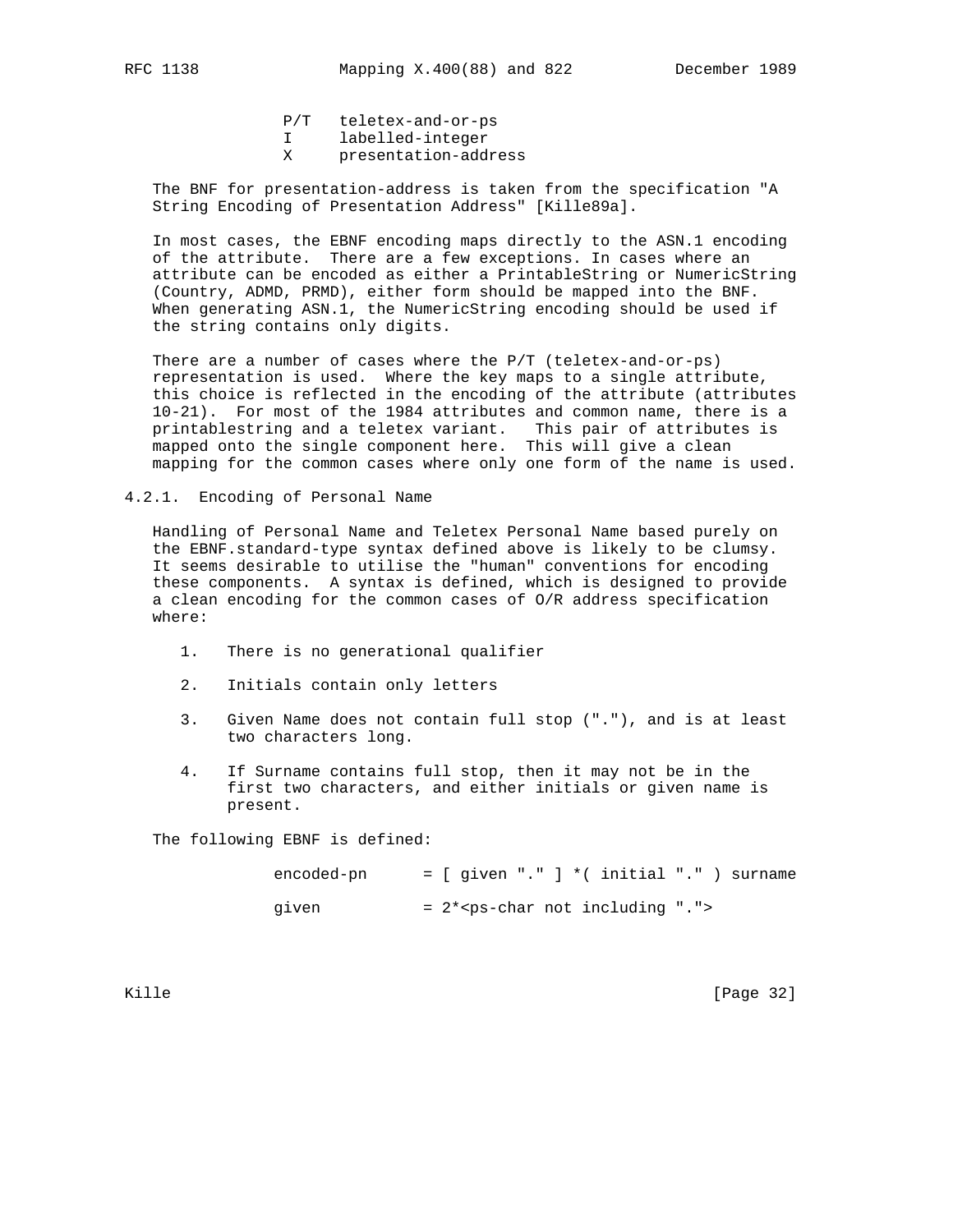$initial$  = ALPHA

surname = printablestring

 This can be used to map from any string containing only printable string characters to an O/R address personal name. Parse the string according to the EBNF. The given name and surname are assigned directly. All EBNF.initial tokens are concatenated without intervening full stops to generate the initials.

 For an O/R address which follows the above restrictions, a string can be derived in the natural manner. In this case, the mapping will be reversible.

For example:

| GivenName<br>Surname             | = "Marshall"<br>= "Rose"                   |
|----------------------------------|--------------------------------------------|
| Maps with "Marshall.Rose"        |                                            |
| Initials<br>Surname              | $=$ " $MT$ "<br>$=$ "Rose"                 |
| Maps with "M.T.Rose"             |                                            |
| GivenName<br>Initials<br>Surname | = "Marshall"<br>$=$ " $MT$ "<br>$=$ "Rose" |
|                                  | Maps with "Marshall.M.T.Rose"              |

 Note that X.400 suggest that Initials is used to encode ALL initials. Therefore, the proposed encoding is "natural" when either GivenName or Initials, but not both, are present. The case where both are present can be encoded, but this appears to be contrived!

4.2.2. Standard Encoding of MTS.ORAddress

 Given this structure, we can specify a BNF representation of an O/R Address.

> std-or-address =  $1*(-")$ " attribute "=" value ) "/" attribute = standard-type / "RFC-822" / registered-dd-type / dd-key "." std-printablestring standard-type = key-string

Kille [Page 33]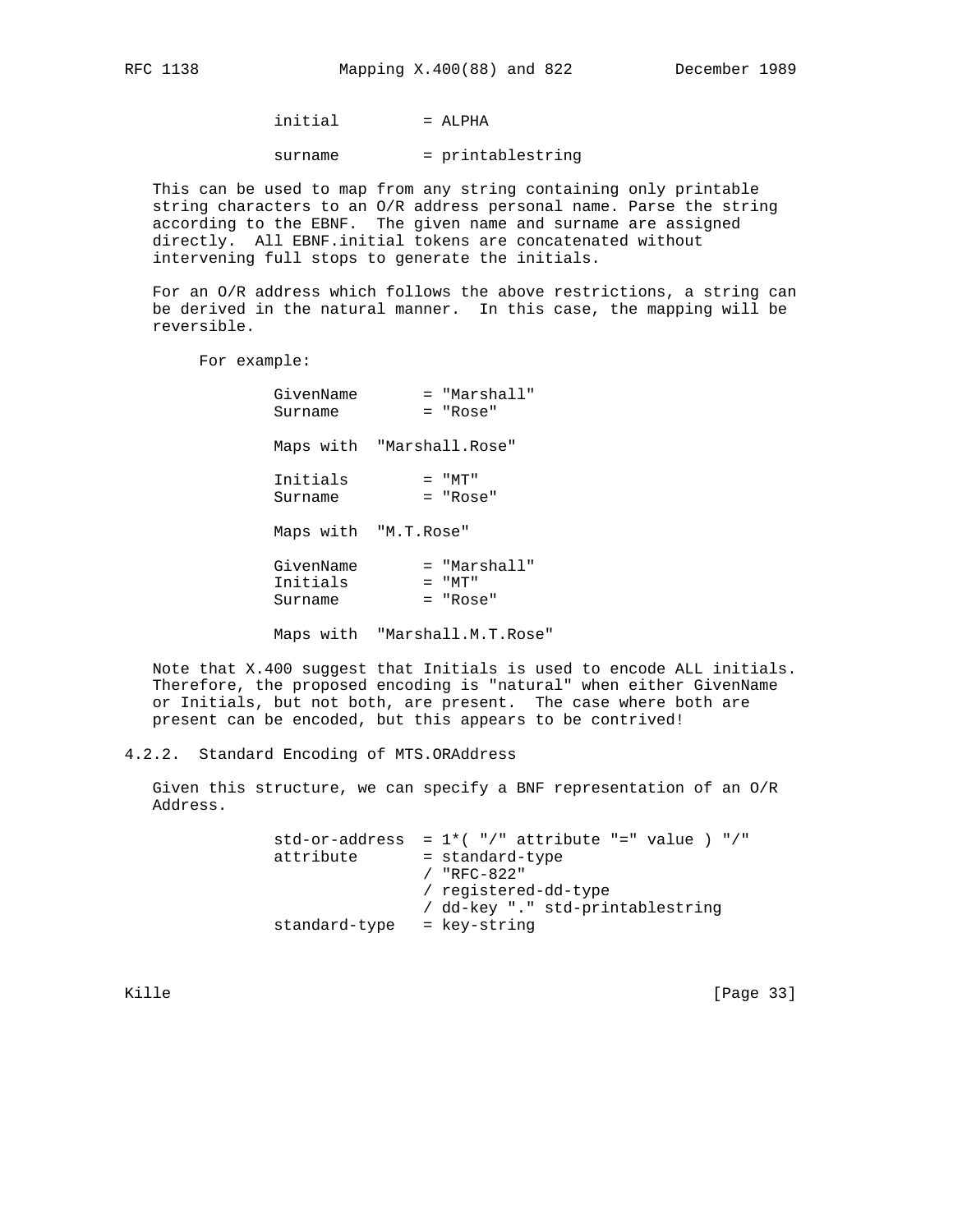| registered-dd-type  |                              |                                                               |
|---------------------|------------------------------|---------------------------------------------------------------|
| dd-key              | = key-string<br>= key-string |                                                               |
| value               | = std-printablestring        |                                                               |
| std-printablestring | $= *$ (std-char / std-pair)  |                                                               |
| std-char            |                              | $=$ <"{", "}", "*", and any ps-char<br>except $*/"$ and $"="$ |
| std-pair            | = "\$" ps-char               |                                                               |

 The standard-type is any key defined in the table in Section 4.2, except PN, and DD. The value, after quote removal, should be interpreted according to the defined encoding.

 If the standard-type is PN, the value is interpreted according to EBNF.encoded-pn, and the components of MTS.PersonalName and/or MTS.TeletexPersonalName derived accordingly.

 If dd-key is the recognised Domain Defined string (DD), then the type and value should be interpreted according to the syntax implied from the encoding, and aligned to either the teletex or printable string form. Key and value should have the same encoding.

 If value is "RFC-822", then the (printable string) Domain Defined Type of "RFC-822" is assumed. This is an optimised encoding of the domain defined type defined by this specification.

 The matching of all keywords should be done in a case- independent manner.

 If the value is registered-dd-type, the value is registered with the IANA and will be listed in the Assigned Numbers RFC, then the value should be interpreted accordingly. This restriction maximises the syntax checking which can be done at a gateway.

4.3. EBNF.822-address <-> MTS.ORAddress

 Ideally, the mapping specified would be entirely symmetrical and global, to enable addresses to be referred to transparently in the remote system, with the choice of gateway being left to the Message Transfer Service. There are two fundamental reasons why this is not possible:

 1. The syntaxes are sufficiently different to make this awkward.

Kille [Page 34]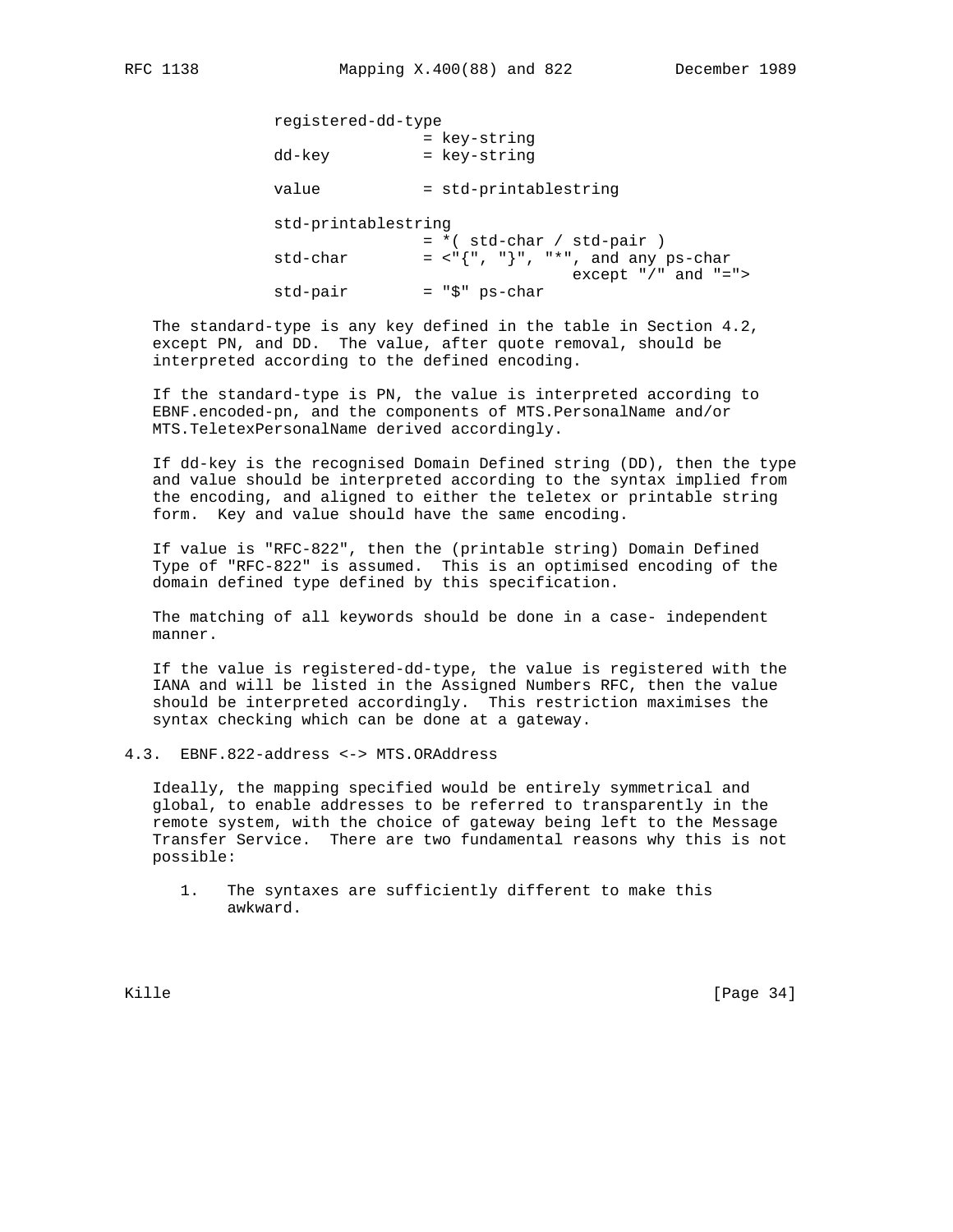2. In the general case, there would not be the necessary administrative co-operation between the X.400 and RFC 822 worlds, which would be needed for this to work.

 Therefore, an asymmetrical mapping is defined, which can be symmetrical where there is appropriate administrative control.

#### 4.3.1. X.400 encoded in RFC 822

 The std-or-address syntax is used to encode O/R Address information in the 822.local-part of EBNF.822-address. Further O/R Address information may be associated with the 822.domain component. This cannot be used in the general case, basically due to character set problems, and lack of order in X.400 O/R Addresses. The only way to encode the full PrintableString character set in a domain is by use of the 822.domain-ref syntax (i.e., 822.atom). This is likely to cause problems on many systems. The effective character set of domains is in practice reduced from the RFC 822 set, by restrictions imposed by domain conventions and policy.

 A generic 822.address consists of a 822.local-part and a sequence of 822.domains (e.g., <@domain1,@domain2:user@domain3>). All except the 822.domain associated with the 822.local-part (domain3 in this case) should be considered to specify routing within the RFC 822 world, and will not be interpreted by the gateway (although they may have identified the gateway from within the RFC 822 world).

 This form of source routing is now discouraged in the Internet (Host Requirements, page 58 [Braden89a]).

 The 822.domain associated with the 822.local-part may also identify the gateway from within the RFC 822 world. This final 822.domain may be used to determine some number of O/R Address attributes. The following O/R Address attributes are considered as a hierarchy, and may be specified by the domain. They are (in order of hierarchy):

Country, ADMD, PRMD, Organisation, Organisational Unit

There may be multiple Organisational Units.

 Associations may be defined between domain specifications, and some set of attributes. This association proceeds hierarchically. For example, if a domain implies ADMD, it also implies country. Subdomains under this are associated according to the O/R Address hierarchy. For example:

 => "AC.UK" might be associated with C="GB", ADMD="GOLD 400", PRMD="UK.AC"

Kille [Page 35]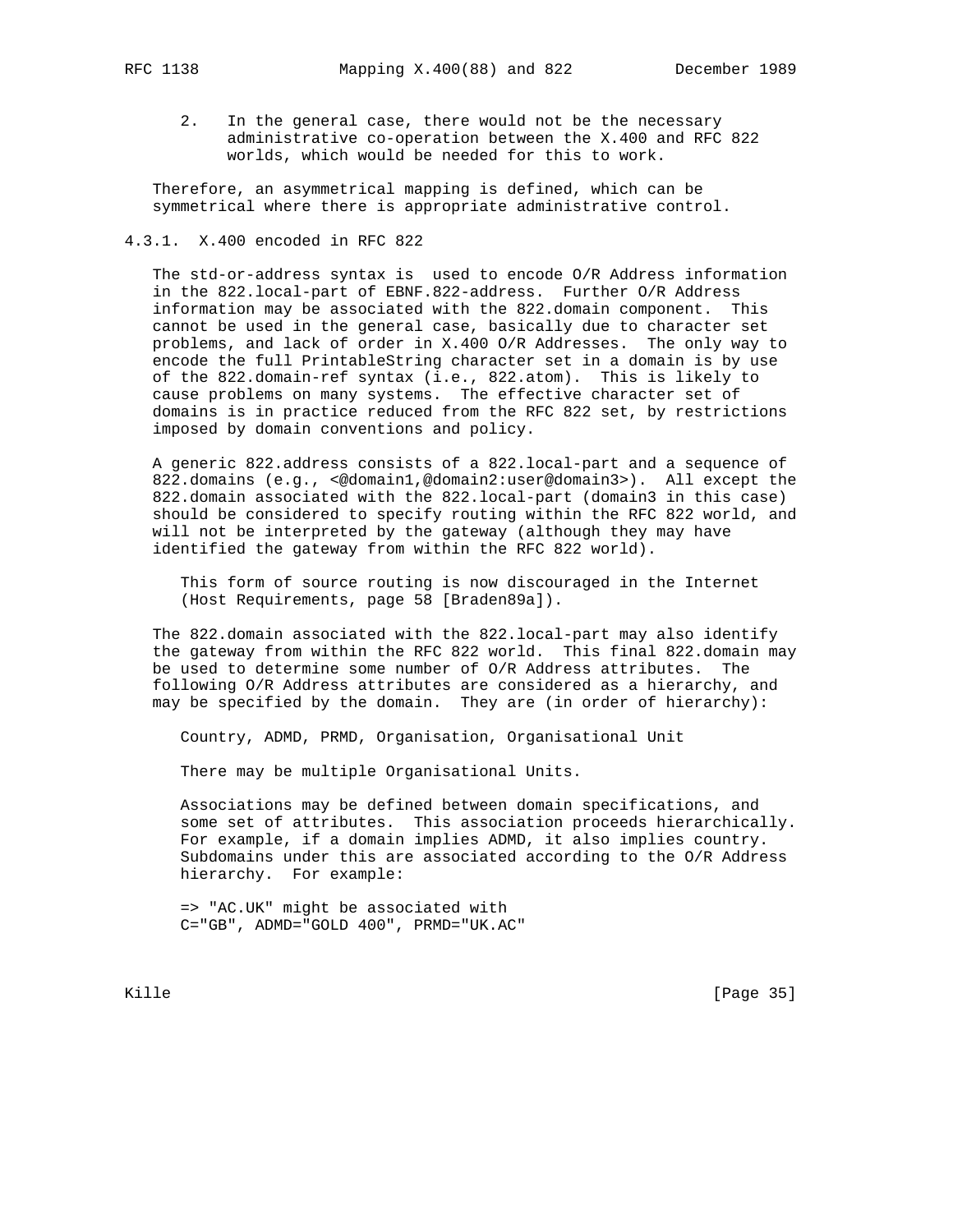then domain "R-D.Salford.AC.UK" maps with C="GB", ADMD="GOLD 400", PRMD="UK.AC", O="Salford", OU="R-D"

 There are three basic reasons why a domain/attribute mapping might be maintained, as opposed to using simply subdomains:

- 1. As a shorthand to avoid redundant X.400 information. In particular, there will often be only one ADMD per country, and so it does not need to be given explicitly.
- 2. To deal with cases where attribute values do not fit the syntax:

|          | $domain-syntax = alphanum$ $*alphanumhyphen alphanum$ ]   |
|----------|-----------------------------------------------------------|
| alphanum | = <alpha digit="" or=""></alpha>                          |
|          | alphanumhyphen = <alpha digit="" hyphen="" or=""></alpha> |

 Although RFC 822 allows for a more general syntax, this restricted syntax is chosen as it is the one chosen by the various domain service administrations.

 3. To deal with missing elements in the hierarchy. A domain may be associated with an omitted attribute in conjunction with several present ones. When performing the algorithmic insertion of components lower in the hierarchy, the omitted value should be skipped. For example, if "HNE.EGM" is associated with "C=TC", "ADMD=ECQ", "PRMD=HNE", and omitted organisation, then "ZI.HNE.EGM" is mapped with "C=TC", "ADMD=ECQ", "PRMD=HNE", "OU=ZI". It should be noted that attributes may have null values, and that this is treated separately from omitted attributes (whilst it would be bad practice to treat these two cases differently, they must be allowed for).

 This set of mappings need only be known by the gateways relaying between the RFC 822 world, and the O/R Address space associated with the mapping in question. However, it is desirable (for the optimal mapping of third party addresses) for all gateways to know these mappings. A format for the exchange of this information is defined in Appendix F.

 The remaining attributes are encoded on the LHS, using the EBNF.std or-address syntax. For example:

/I=J/S=Linnimouth/GQ=5/@Marketing.Widget.COM

encodes the MTS.ORAddress consisting of:

Kille [Page 36]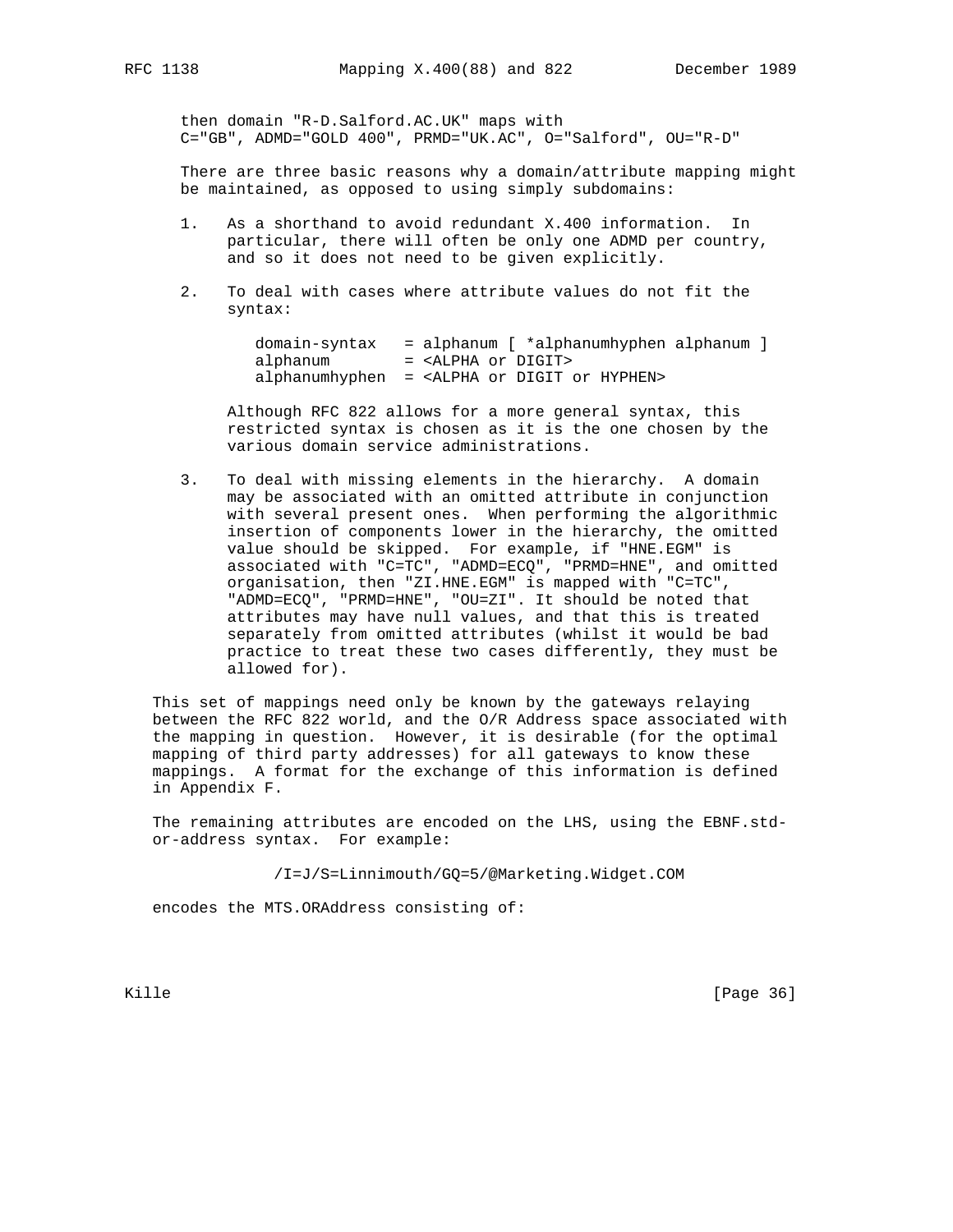MTS.CountryName<br>MTS.AdministrationDomainName = "BTT" MTS.AdministrationDomainName = "BTT"<br>MTS.OrganizationName = "Widget" MTS.OrganizationName MTS.OrganizationalUnitNames.value = "Marketing"<br>MTS.PersonalName.surname = "Linnimouth" MTS.PersonalName.surname =  $\blacksquare$  = "Linnimouth" MTS.PersonalName.initials  $= "J"$ MTS.PersonalName.generation-qualifier = "5"

 The first three attributes are determined by the domain Widget.COM. Then, the first element of OrganizationalUnitNames is determined systematically, and the remaining attributes are encoded on the LHS. In an extreme case, all of the attributes will be on the LHS. As the domain cannot be null, the RHS will simply be a domain indicating the gateway.

 The RHS (domain) encoding is designed to deal cleanly with common addresses, and so the amount of information on the RHS should be maximised. In particular, it covers the Mnemonic O/R Address using a 1984 compatible encoding. This is seen as the dominant form of O/R Address. Use of other forms of O/R Address, and teletex encoded attributes will require an LHS encoding.

 There is a further mechanism to simplify the encoding of common cases, where the only attributes to be encoded on the LHS is a (non- Teletex) Personal Name attributes which comply with the restrictions of 4.2.1. To achieve this, the 822.local-part shall be encoded as EBNF.encoded-pn. In the previous example, if the GenerationQualifier was not present, the encoding J.Linnimouth@Marketing.Widget.COM would result.

 From the standpoint of the RFC 822 Message Transfer System, the domain specification is simply used to route the message in the standard manner. The standard domain mechanisms are are used to select appropriate gateways for the corresponding O/R Address space. In most cases, this will be done by registering the higher levels, and assuming that the gateway can handle the lower levels.

### 4.3.2. RFC 822 encoded in X.400

 In some cases, the encoding defined above may be reversed, to give a "natural" encoding of genuine RFC 822 addresses. This depends largely on the allocation of appropriate management domains.

 The general case is mapped by use of domain defined attributes. A Domain defined type "RFC-822" is defined. The associated attribute value is an ASCII string encoded according to Section 3.3.3 of this specification. The interpretation of the ASCII string depends on the context of the gateway.

Kille [Page 37]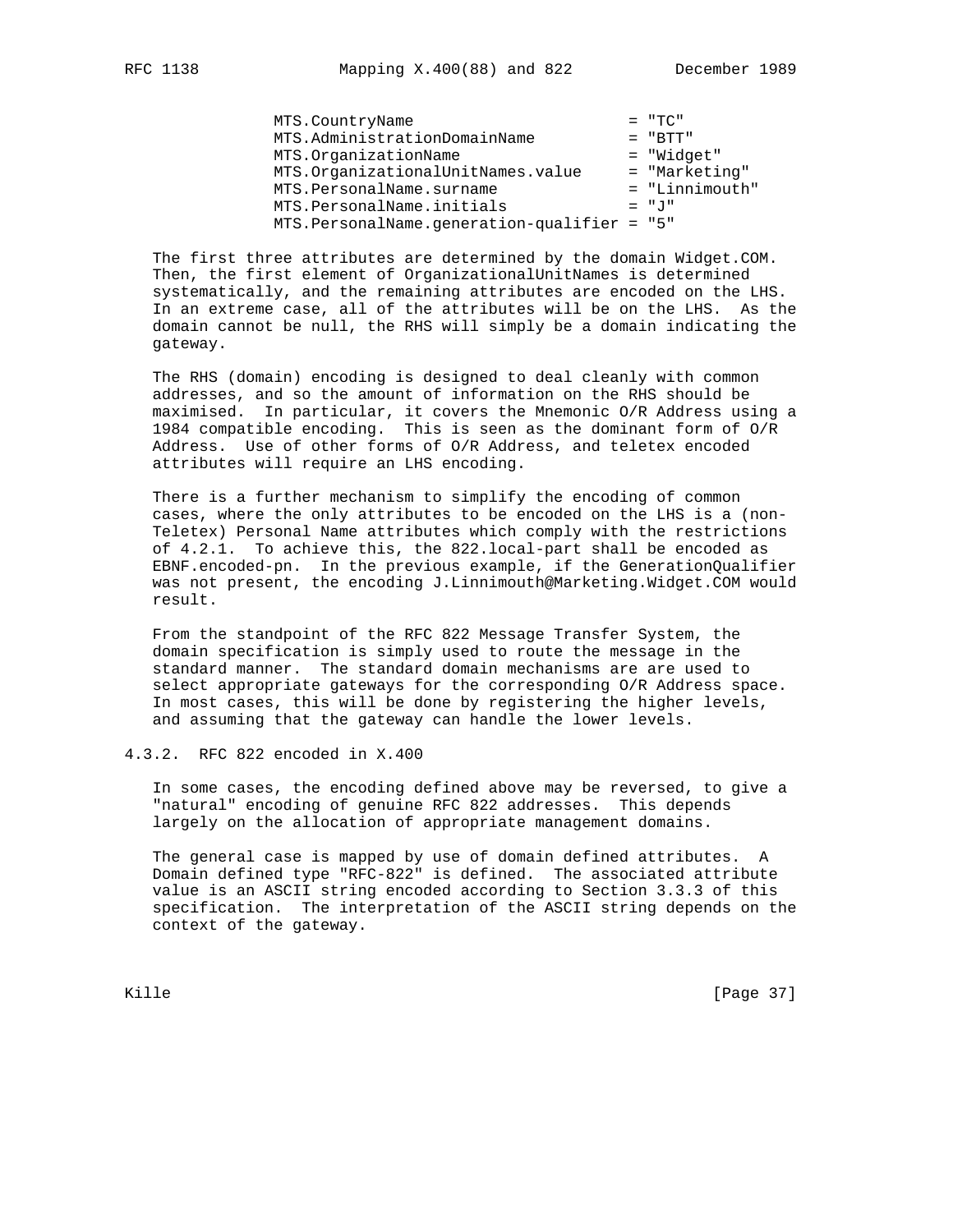- 1. In the context of RFC 822, and RFC 1034 [Crocker82a, Mockapetris87a], the string can be used directly.
- 2. In the context of the JNT Mail protocol, and the NRS [Kille84a, Larmouth83a], the string should be interpreted according to Mailgroup Note 15 [Kille84b].
- 3. In the context of UUCP based systems, the string should be interpreted as defined in [Horton86a].

 Other O/R Address attributes will be used to identify a context in which the O/R Address will be interpreted. This might be a Management Domain, or some part of a Management Domain which identifies a gateway MTA. For example:

| C         | $= "GB"$                        |
|-----------|---------------------------------|
| ADMD      | $=$ "GOLD 400"                  |
| PRMD      | $= "UK. AC"$                    |
|           | $= "UCL"$                       |
| OU        | $= "CS"$                        |
| "RFC-822" | $=$ "Jimmy(a)WIDGET-LABS.CO.UK" |
|           |                                 |

OR

| $\cap$    | $=$ "TC"                    |
|-----------|-----------------------------|
| ADMD      | = "Wizz.mail"               |
| PRMD      | $= 42$ "                    |
| "rfc-822" | = "Postel(a)venera.isi.edu" |

 Note in each case the PrintableString encoding of "@" as "(a)". In the second example, the "RFC-822" domain defined attribute is interpreted everywhere within the (Private) Management Domain. In the first example, further attributes are needed within the Management Domain to identify a gateway. Thus, this scheme can be used with varying levels of Management Domain co-operation.

## 4.3.3. Component Ordering

 In most cases, ordering of O/R Address components is not significant for the mappings specified. However, Organisational Units (printable string and teletex forms) and Domain Defined Attributes are specified as SEQUENCE in MTS.ORAddress, and so their order may be significant. This specification needs to take account of this:

1. To allow consistent mapping into the domain hierarchy

2. To ensure preservation of order over multiple mappings.

Kille [Page 38]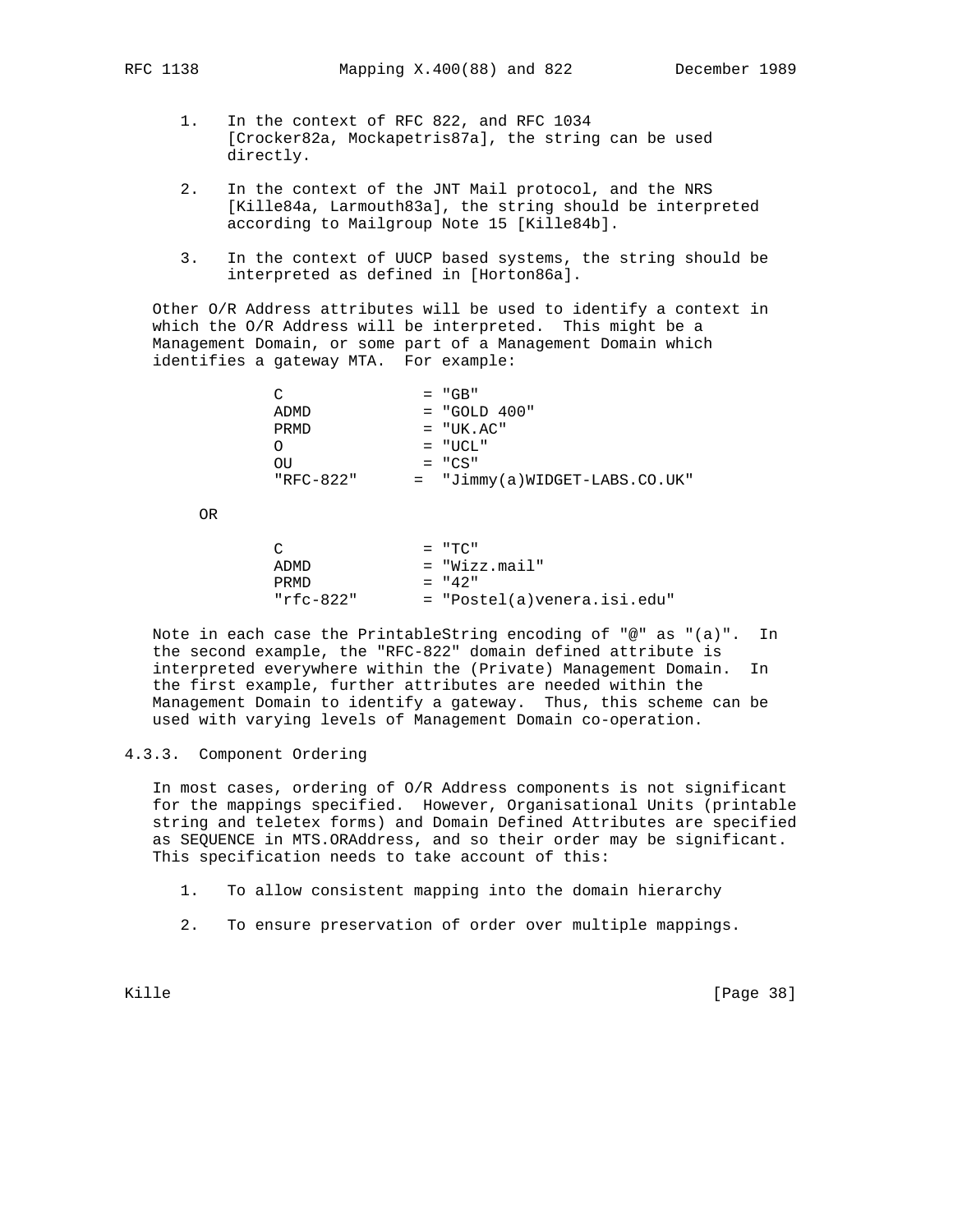There are three places where an order must be specified:

- 1. The text encoding (std-or-address) of MTS.ORAddress as used in the local-part of an RFC 822 address. An order is needed for those components which may have multiple values (Organisational Unit, and Domain Defined Attributes). When generating an 822.std-or-address, components of a given type shall be in hierarchical order with the most significant component on the RHS. If there is an Organisation Attribute, it shall be to the right of any Organisational Unit attributes. These requirements are for the following reasons:
	- Alignment to the hierarchy of other components in RFC 822 addresses (thus, Organisational Units will appear in the same order, whether encoded on the RHS or LHS). Note the differences of JNT Mail as described in Appendix B.
	- Backwards compatibility with RFC 987/1026.
	- To ensure that gateways generate consistent addresses. This is both to help end users, and to generate identical message ids.

 Further, it is recommended that all other attributes are generated according to this ordering, so that all attributes so encoded follow a consistent hierarchy.

 There will be some cases where an X.400 O/R address of this encoding will be generated by an end user from external information. The ordering of attributes may be inverted or mixed. For this reason, the following heuristics may be applied:

- If there is an Organisation attribute to the left of any Org Unit attribute, assume that the hierarchy is inverted.
- If an inversion of the Org Unit hierarchy generates a valid address, when the preferred order does not, assume that the hierarchy is inverted.
- 2. For the Organisational Units (OU) in MTS.ORAddress, the first OU in the SEQUENCE is the most significant, as specified in X.400.
- 3. For the Domain Defined Attributes in MTS.ORAddress, the

Kille [Page 39]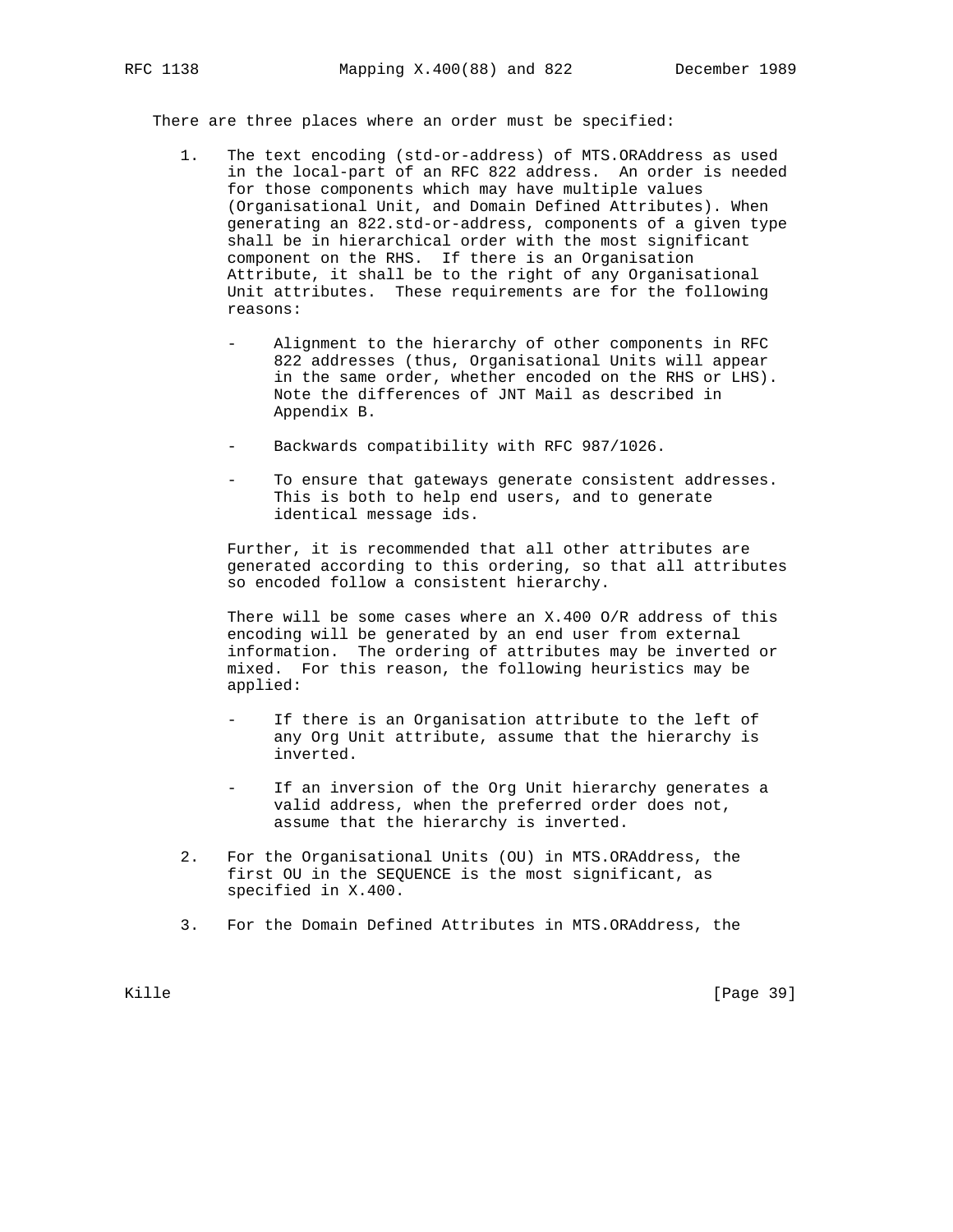First Domain Defined Attribute in the SEQUENCE is the most significant.

 Note that although this ordering is mandatory for this mapping, there are NO implications on ordering significance within X.400, where this is a Management Domain issue.

4.3.4. RFC 822 -> X.400

There are two basic cases:

- 1. X.400 addresses encoded in RFC 822. This will also include RFC 822 addresses which are given reversible encodings.
- 2. "Genuine" RFC 822 addresses.

The mapping should proceed as follows, by first assuming case 1).

STAGE I.

1. If the 822-address is not of the form:

local-part "@" domain

Go to stage II.

- NOTE:It may be appropriate to reduce a source route address to this form by removal of all bar the last domain. In terms of the design intentions of RFC 822, this would be an incorrect action. However, in most real cases, it will do the "right" thing and provide a better service to the end user. This is a reflection on the excessive and inappropriate use of source routing in RFC 822 based systems. Either approach, or the intermediate approach of stripping only domain references which reference the local gateway are conformant to this specification.
- 2. Attempt to parse EBNF.domain as:

\*( domain-syntax "." ) known-domain

 Where EBNF.known-domain is the longest possible match in a list of supported mappings (see Appendix F). If this fails, and the EBNF.domain does not explicitly identify the local gateway, go to stage II. If it succeeds, allocate the attributes associated with EBNF.known-domain, and systematically allocate the attributes implied by each

Kille [Page 40]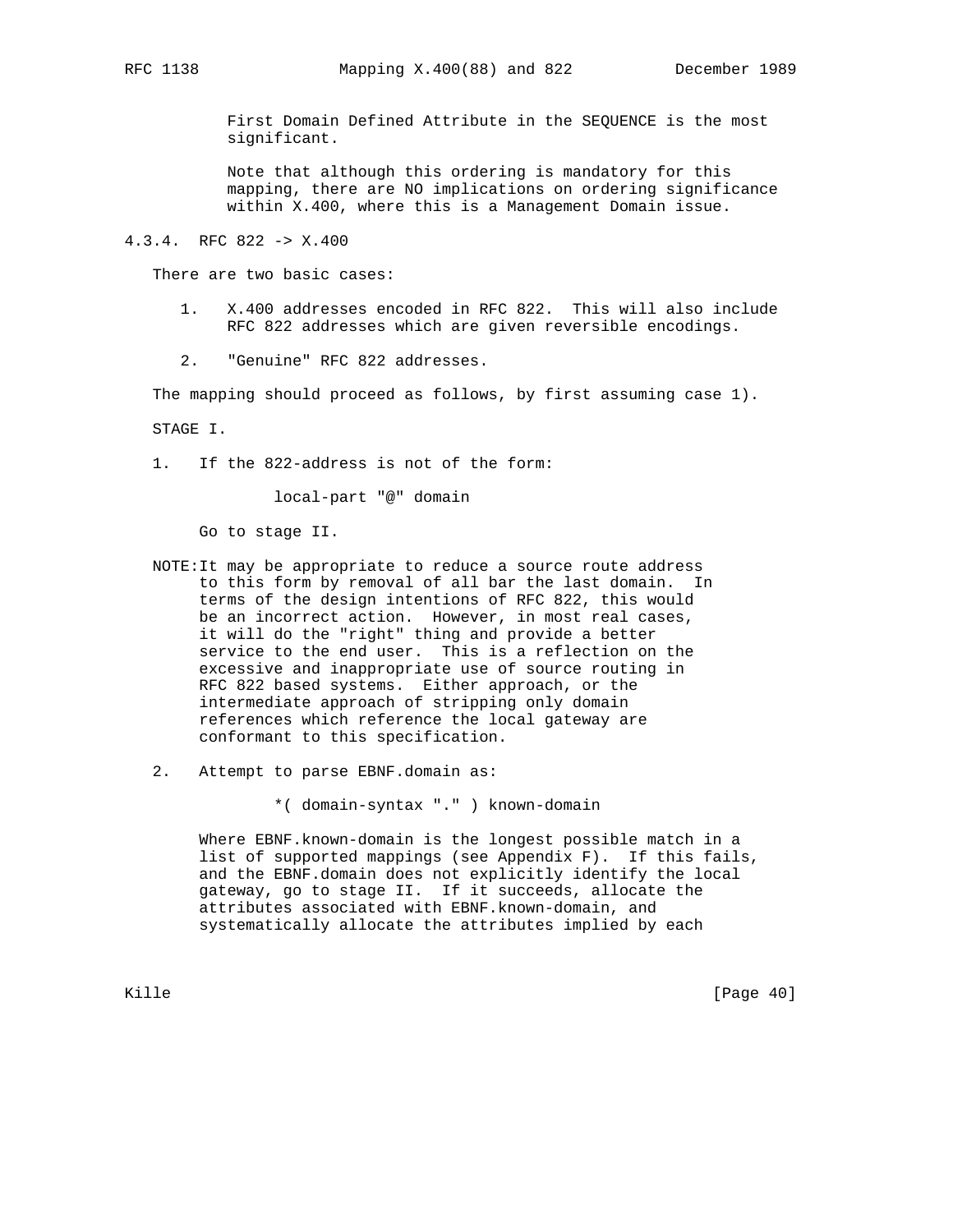EBNF.domain-syntax component. If the domain explicitly identifies the gateway, allocate no attributes.

- 3. If the local-part contains any characters not in PrintableString, go to stage II.
- 4. If the 822.local-part uses the 822.quoted-string encoding, remove this quoting. Parse the (unquoted) 822.local-part according to the EBNF EBNF.std-or-address. If this parse fails, parse the local-part according to the EBNF EBNF.encoded-pn. The result is a set of type/value pairs. If the values generated conflict with those derived in step 2 (e.g., a duplicated country attribute), the domain should be assumed to be an RFC 987 gateway. In this case, take only the LHS derived attributes. Otherwise add LHS and RHS derived attributes together.
- 5. Associate the EBNF.attribute-value syntax (determined from the identified type) with each value, and check that it conforms. If not, go to stage II.
- 6. Ensure that the set of attributes conforms both to the MTS.ORAddress specification and to the restrictions on this set given in X.400. If not go to stage II.
- 7. Build the O/R Address from this information.

STAGE II.

 This will only be reached if the RFC 822 EBNF.822-address is not a valid X.400 encoding. If the address is an 822-MTS recipient address, it must be rejected, as there is a need to interpret such an address in X.400. For the 822-MTS return address, and any addresses in the RFC 822 header, they should now be encoded as RFC 822 addresses in an X.400 O/R Name:

- 1. Convert the EBNF.822-address to PrintableString, as specified in Chapter 3.
- 2. The "RFC-822" domain defined attribute should be generated from this string.
- 3. Build the rest of the O/R Address in the local Management Domain agreed manner, so that the O/R Address will receive a correct global interpretation.

Note that the domain defined attribute value has a maximum length

Kille [Page 41]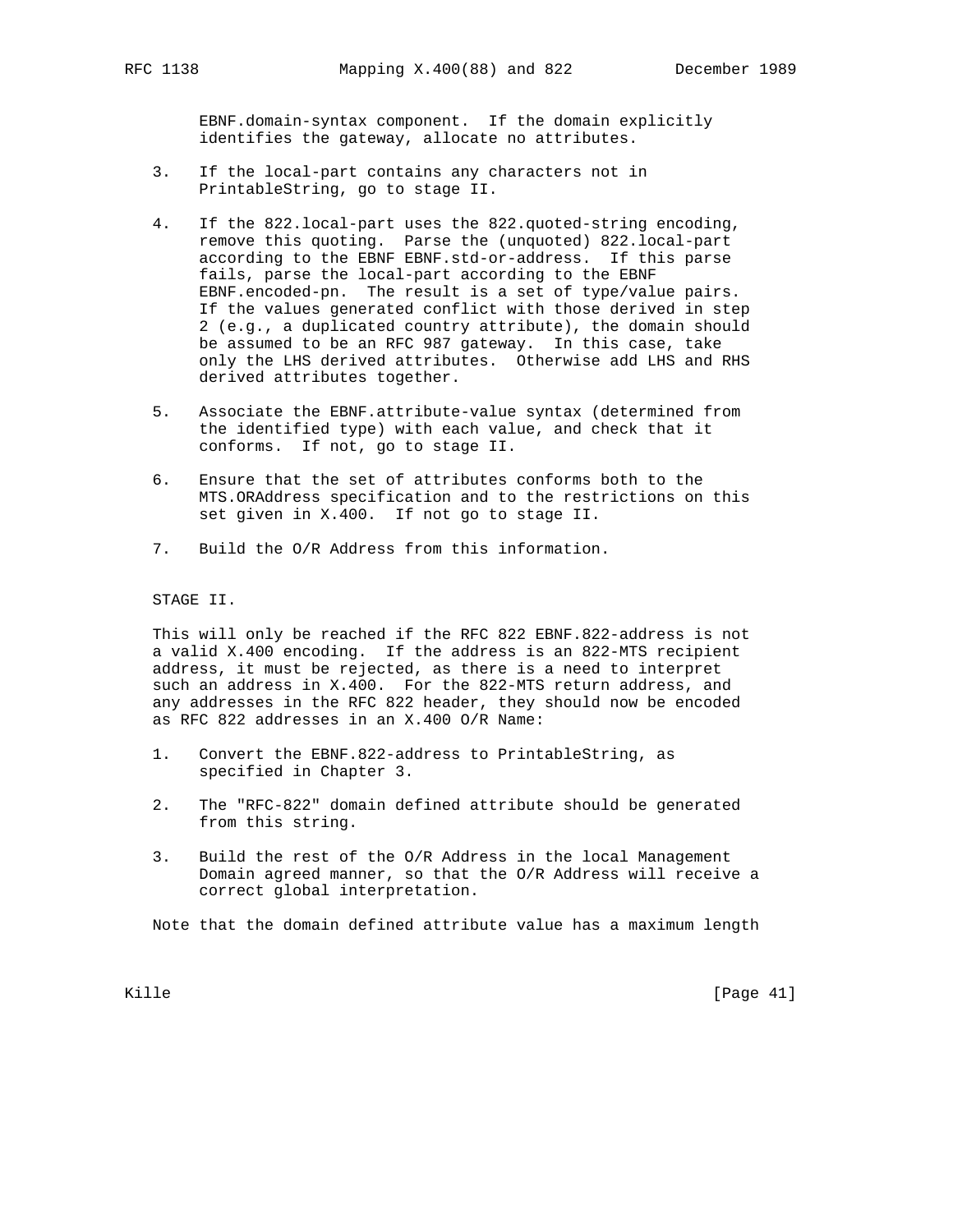of MTS.ub-domain-defined-attribute-value-length (128). If this is exceeded by a mapping at the MTS level, then the gateway should reject the message in question. If this occurs at the IPMS level, then the action should depend on the policy being taken, which is discussed in Section 5.1.3.

4.3.5. X.400 -> RFC 822

There are two basic cases:

- 1. RFC 822 addresses encoded in X.400.
- 2. "Genuine" X.400 addresses. This may include symmetrically encoded RFC 822 addresses.

 When a MTS Recipient O/R Address is interpreted, gatewaying will be selected if there a single "RFC-822" domain defined attribute present. In this case, use mapping A. For other O/R Addresses which:

1. Contain the special attribute.

AND

 2. Identifies the local gateway or any other known gateway with the other attributes.

Use mapping A. In other cases, use mapping B.

NOTE:

 A pragmatic approach would be to assume that any O/R Address with the special domain defined attribute identifies an RFC 822 address. This will usually work correctly, but is in principle not correct.

Mapping A

 1. Map the domain defined attribute value to ASCII, as defined in Chapter 3.

Mapping B

 This will be used for X.400 addresses which do not use the explicit RFC 822 encoding.

 1. For all string encoded attributes, remove any leading or trailing spaces, and replace adjacent spaces with a single space.

Kille [Page 42]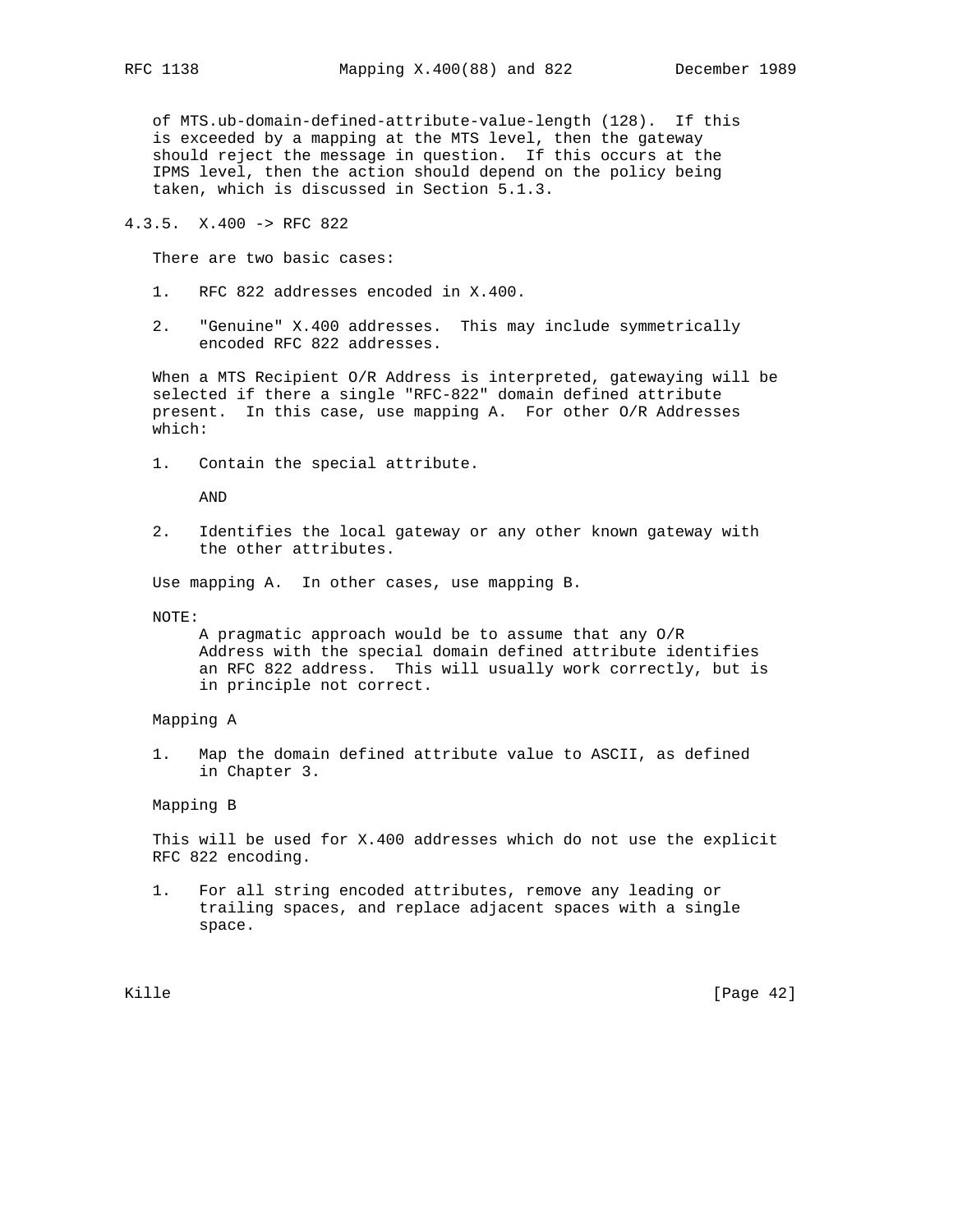- 2. Noting the hierarchy specified in 4.3.1, determine the maximum set of attributes which have an associated domain specification. If no match is found, allocate the domain as the domain specification of the local gateway, and go to step 4.
- 3. Following the 4.3.1 hierarchy and noting any omitted components implied by the mapping tables (see Appendix F), if each successive component exists, and conforms to the syntax EBNF.domain-syntax (as defined in 4.3.1), allocate the next subdomain. At least one attribute of the X.400 address should not be mapped onto subdomain, as 822.local-part cannot be null.
- 4. If the remaining components are personal-name components, conforming to the restrictions of 4.2.1, then EBNF.encoded pn should be derived to form 822.local-part. In other cases the remaining components should simply be encoded as a 822.local-part using the EBNF.std-or-address syntax. If necessary, the 822.quoted-string encoding should be used.

 If the derived 822.local-part can only be encoded by use of 822.quoted-string, then use of the mapping defined in [Kille89b] may be appropriate. Use of this mapping is discouraged.

# 4.4. Repeated Mappings

 The mappings defined are symmetrical and reversible across a single gateway. The symmetry is particularly useful in cases of (mail exploder type) distribution list expansion. For example, an X.400 user sends to a list on an RFC 822 system which he belongs to. The received message will have the originator and any 3rd party X.400 O/R Addresses in correct format (rather than doubly encoded). In cases (X.400 or RFC 822) where there is common agreement on gateway identification, then this will apply to multiple gateways.

 When a message traverses multiple gateways, the mapping will always be reversible, in that a reply can be generated which will correctly reverse the path. In many cases, the mapping will also be symmetrical, which will appear clean to the end user. For example, if countries "AB" and "XY" have RFC 822 networks, but are interconnected by X.400, the following may happen: The originator specifies:

Joe.Soap@Widget.PTT.XY

Kille [Page 43]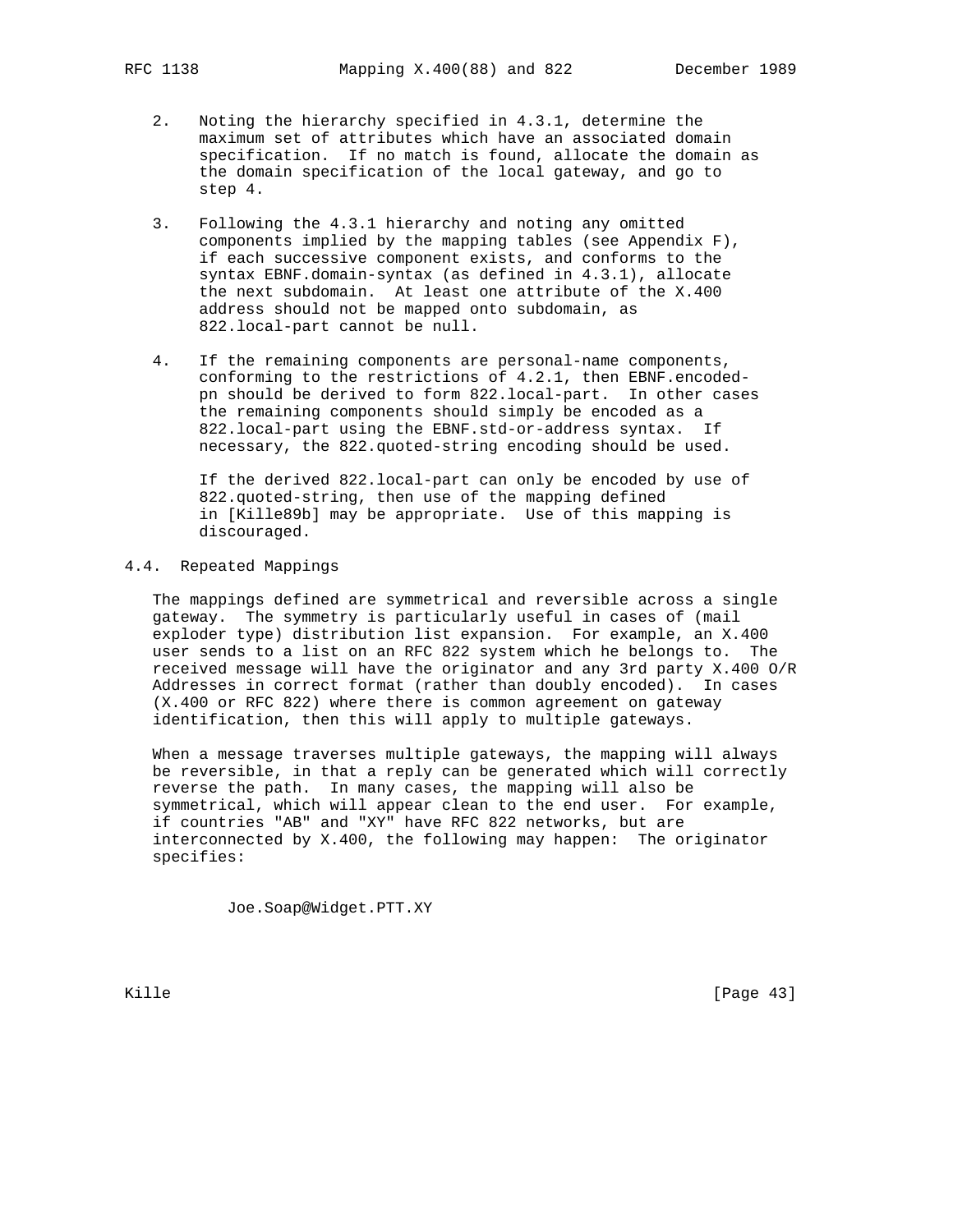This is routed to a gateway, which generates:

| $\cap$       | $= "XY"$                  |
|--------------|---------------------------|
| ADMD         | $=$ "PTT"                 |
| PRMD         | = "Griddle MHS Providers" |
| Organisation | = "Widget Corporation"    |
| Surname      | $= "Soap"$                |
| Given Name   | = "Joe"                   |

 This is then routed to another gateway where the mapping is reversed to give:

Joe.Soap@Widget.PTT.XY

Here, use of the gateway is transparent.

 Mappings will only be symmetrical where mapping tables are defined. In other cases, the reversibility is more important, due to the (far too frequent) cases where RFC 822 and X.400 services are partitioned.

 The syntax may be used to source route. THIS IS STRONGLY DISCOURAGED. For example:

 X.400 -> RFC 822 -> X.400  $C = "UK"$  ADMD = "Gold 400" PRMD = "UK.AC" "RFC-822" = "/PN=Duval/DD.Title=Manager/(a)Inria.ATLAS.FR"

 This will be sent to an arbitrary UK Academic Community gateway by X.400. Then it will be sent by JNT Mail to another gateway determined by the domain Inria.ATLAS.FR (FR.ATLAS.Inria). This will then derive the X.400 O/R Address:

| ◠       | $=$ "FR"      |
|---------|---------------|
| ADMD    | $=$ "ATIAS"   |
| PRMD    | = "Inria"     |
| PN.S    | $=$ "Duval"   |
| "Title" | $=$ "Manager" |

 Similarly: RFC 822 -> X.400 -> RFC 822

"/C=UK/ADMD=BT/PRMD=AC/RFC-822=jj(a)seismo.css.gov/"

@monet.berkeley.edu

This will be sent to monet.berkeley.edu by RFC 822, then to the AC

Kille [Page 44]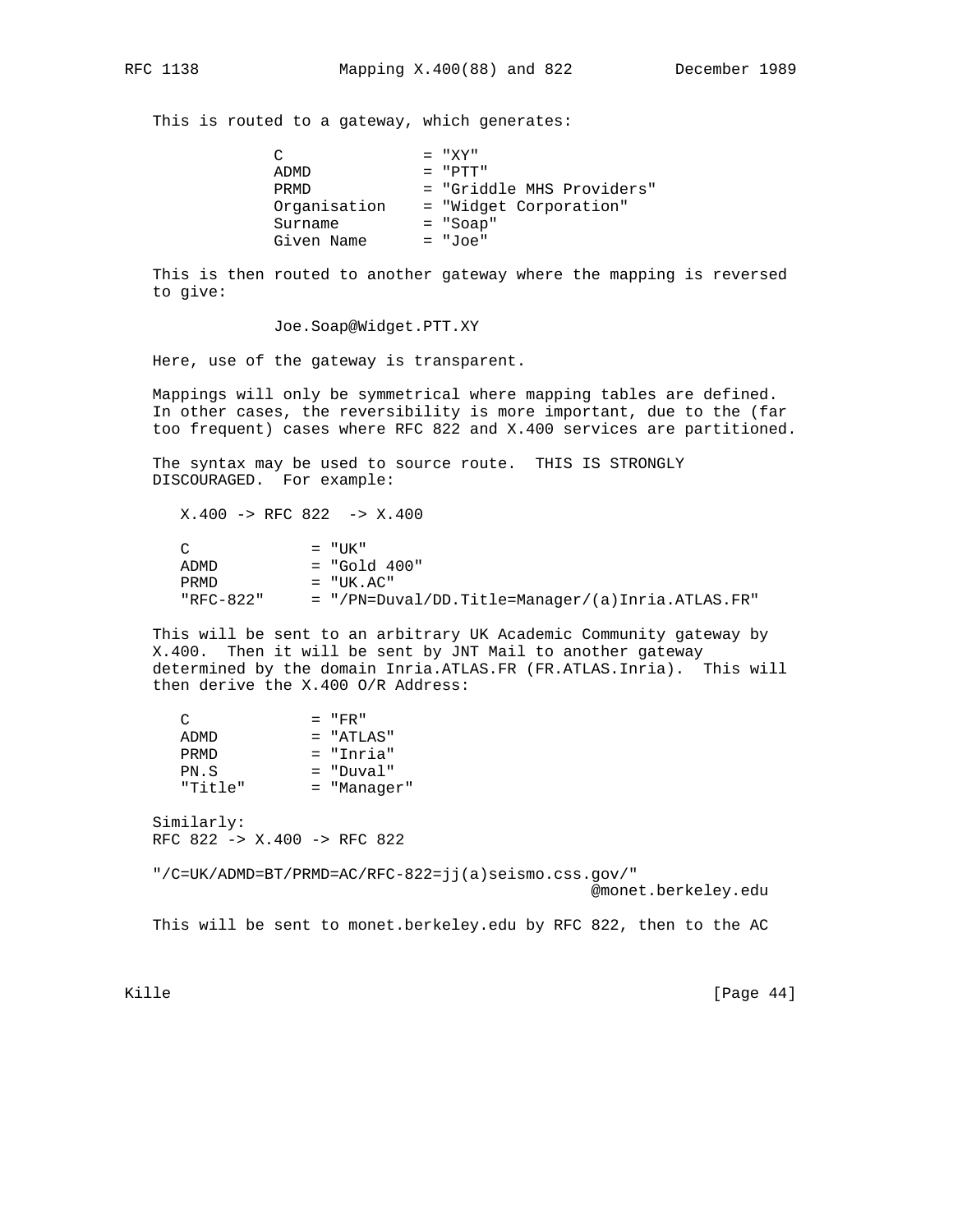PRMD by X.400, and then to jj@seismo.css.gov by RFC 822.

4.5. Directory Names

 Directory Names are an optional part of O/R Name, along with O/R Address. The RFC 822 addresses are mapped onto the O/R Address component. As there is no functional mapping for the Directory Name on the RFC 822 side, a textual mapping should be used. There is no requirement for reversibility in terms of the goals of this specification. There may be some loss of functionality in terms of third party recipients where only a directory name is given, but this seems preferable to the significant extra complexity of adding a full mapping for Directory Names.

4.6. MTS Mappings

The basic mappings at the MTS level are:

- 1) 822-MTS originator -> MTS.PerMessageSubmissionFields.originator-name MTS.OtherMessageDeliveryFields.originator-name -> 822-MTS originator
- 2) 822-MTS recipient -> MTS.PerRecipientMessageSubmissionFields MTS.OtherMessageDeliveryFields.this-recipient-name -> 822-MTS recipient

 822-MTS recipients and return addresses are encoded as EBNF.822 address.

 The MTS Originator is always encoded as MTS.OriginatorName, which maps onto MTS.ORAddressAndOptionalDirectoryName, which in turn maps onto MTS.ORName.

4.6.1. RFC 822 -> X.400

 From the 822-MTS Originator, use the basic ORAddress mapping, to generate MTS.PerMessageSubmissionFields.originator-name (MTS.ORName), without a DirectoryName.

 For recipients, the following settings should be made for each component of MTS.PerRecipientMessageSubmissionFields.

 recipient-name This should be derived from the 822-MTS recipient by the basic ORAddress mapping.

Kille [Page 45]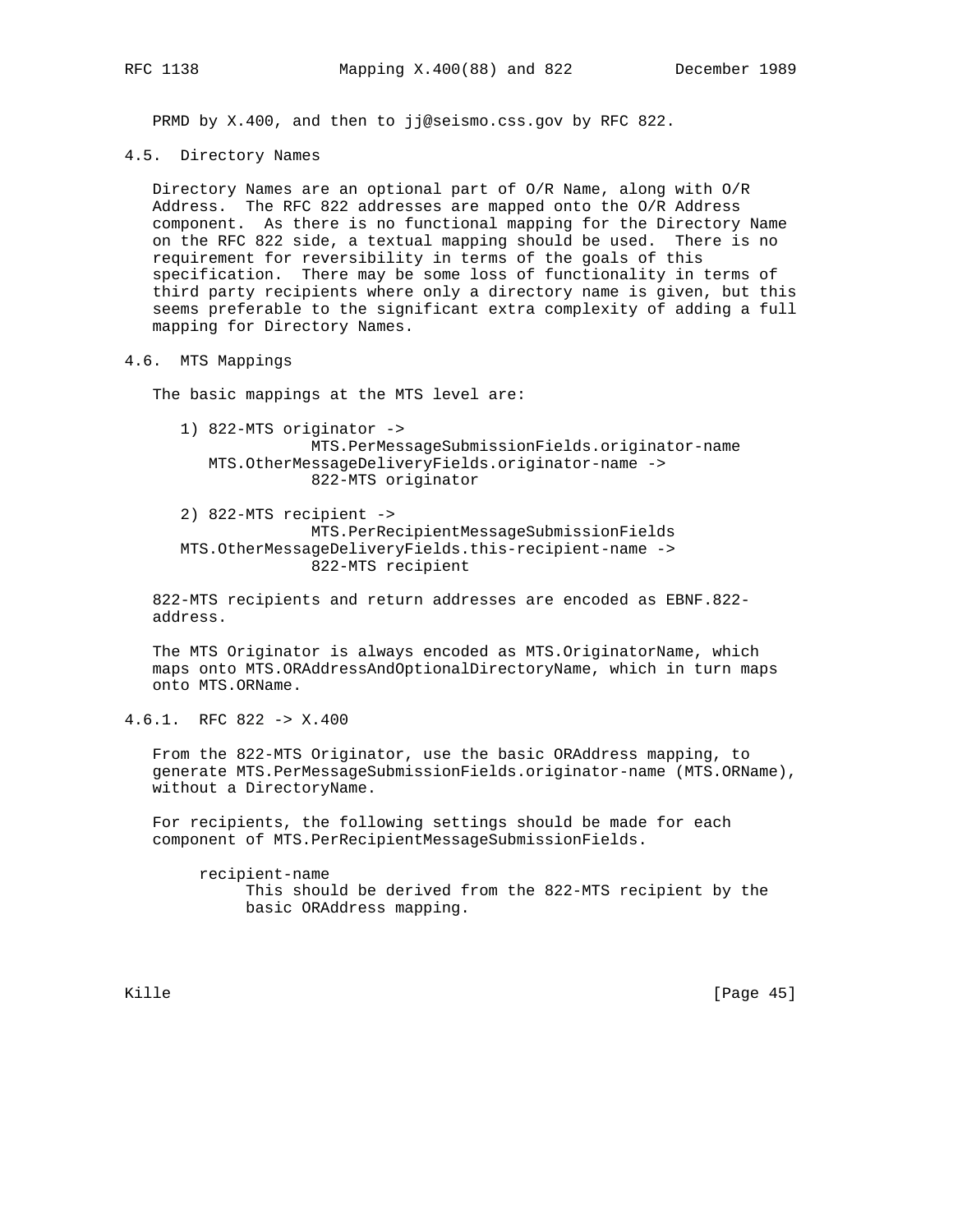originator-report-request

 This should be set according to content return policy, as discussed in Section 5.2.

explicit-conversion

 This optional component should be omitted, as this service is not needed.

 extensions The default value (no extensions) should be used.

4.6.2. X.400 -> RFC 822

 The basic functionality is to generate the 822-MTS originator and recipients. There is information present on the X.400 side, which cannot be mapped into analogous 822-MTS services. For this reason, new RFC 822 fields are added for the MTS Originator and Recipients. The information discarded at the 822-MTS level should be present in these fields. There may also be the need to generate a delivery report.

4.6.2.1. 822-MTS Mappings

 Use the basic ORAddress mapping, to generate the 822-MTS originator (return address) from MTS.OtherMessageDeliveryFields.originator-name (MTS.ORName). If MTS.ORName.directory-name is present, it should be discarded.

 The 822-MTS recipient is conceptually generated from MTS.OtherMessageDeliveryFields.this-recipient-name. This is done by taking MTS.OtherMessageDeliveryFields.this-recipient-name, and generating an 822-MTS recipient according to the basic ORAddress mapping, discarding MTS.ORName.directory-name if present. However, if this model was followed exactly, there would be no possibility to have multiple 822-MTS recipients on a single message. This is unacceptable, and so layering is violated. The mapping needs to use the MTA level information, and map each value of MTA.PerRecipientMessageTransferFields.recipient-name, where the responsibility bit is set, onto an 822-MTS recipient.

4.6.2.2. Generation of RFC 822 Headers

 Not all per-recipient information can be passed at the 822-MTS level. For this reason, two new RFC 822 headers are created, in order to carry this information to the RFC 822 recipient. These fields are "X400-Originator:" and "X400-Recipients:".

The "X400-Originator:" field should be set to the same value as the

Kille [Page 46]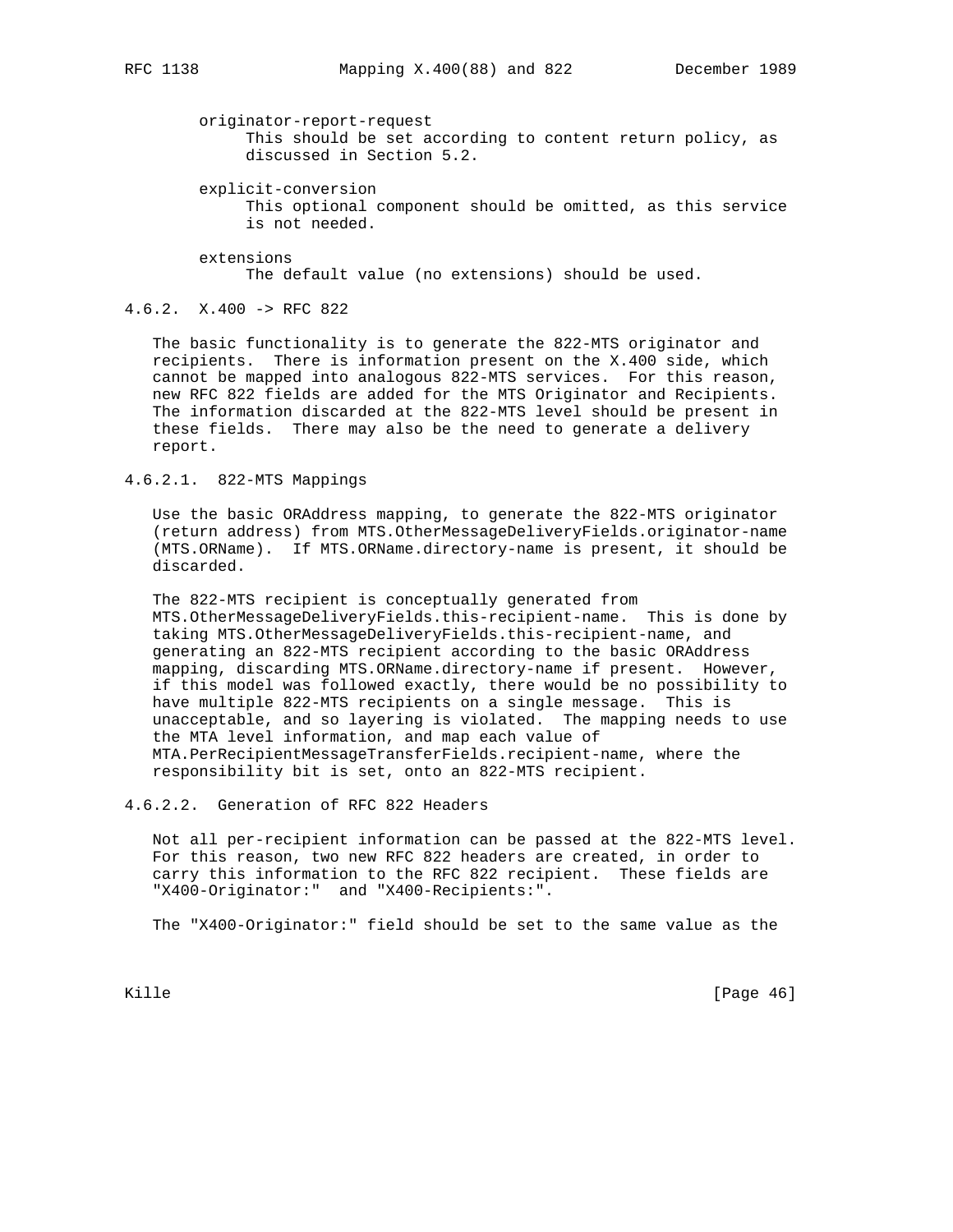822-MTS originator. In addition, if MTS.OtherMessageDeliveryFields.originator-name (MTS.ORName) contains MTS.ORName.directory-name then this Directory Name should be represented in an 822.comment.

 Recipient names, taken from each value of MTS.OtherMessageDeliveryFields.this-recipient-name and MTS.OtherMessageDeliveryFields.other-recipient-names should be made available to the RFC 822 user by use of the "X400-Recipients:" field. By taking the recipients at the MTS level, disclosure of recipients will be dealt with correctly. If any MTS.ORName.directory-name is present, it should be represented in an 822.comment. If MTS.OtherMessageDeliveryFields.orignally-intended-recipient-name is present, then it should be represented in an associated 822.comment, starting with the string "Originally Intended Recipient".

 In addition, the following per-recipient services from MTS.OtherMessageDeliveryFields.extensions should be represented in comments if they are used. None of these services can be provided on RFC 822 networks, and so in general these will be informative strings associated with other MTS recipients. In some cases, string values are defined. For the remainder, the string value may be chosen by the implementor. If the parameter has a default value, then no comment should be inserted.

```
 requested-delivery-method
physical-forwarding-prohibited
     "(Physical Forwarding Prohibited)".
physical-forwarding-address-request
     "(Physical Forwarding Address Requested)".
physical-delivery-modes
registered-mail-type
recipient-number-for-advice
physical-rendition-attributes
physical-delivery-report-request
     "(Physical Delivery Report Requested)".
proof-of-delivery-request
     "(Proof of Delivery Requested)".
```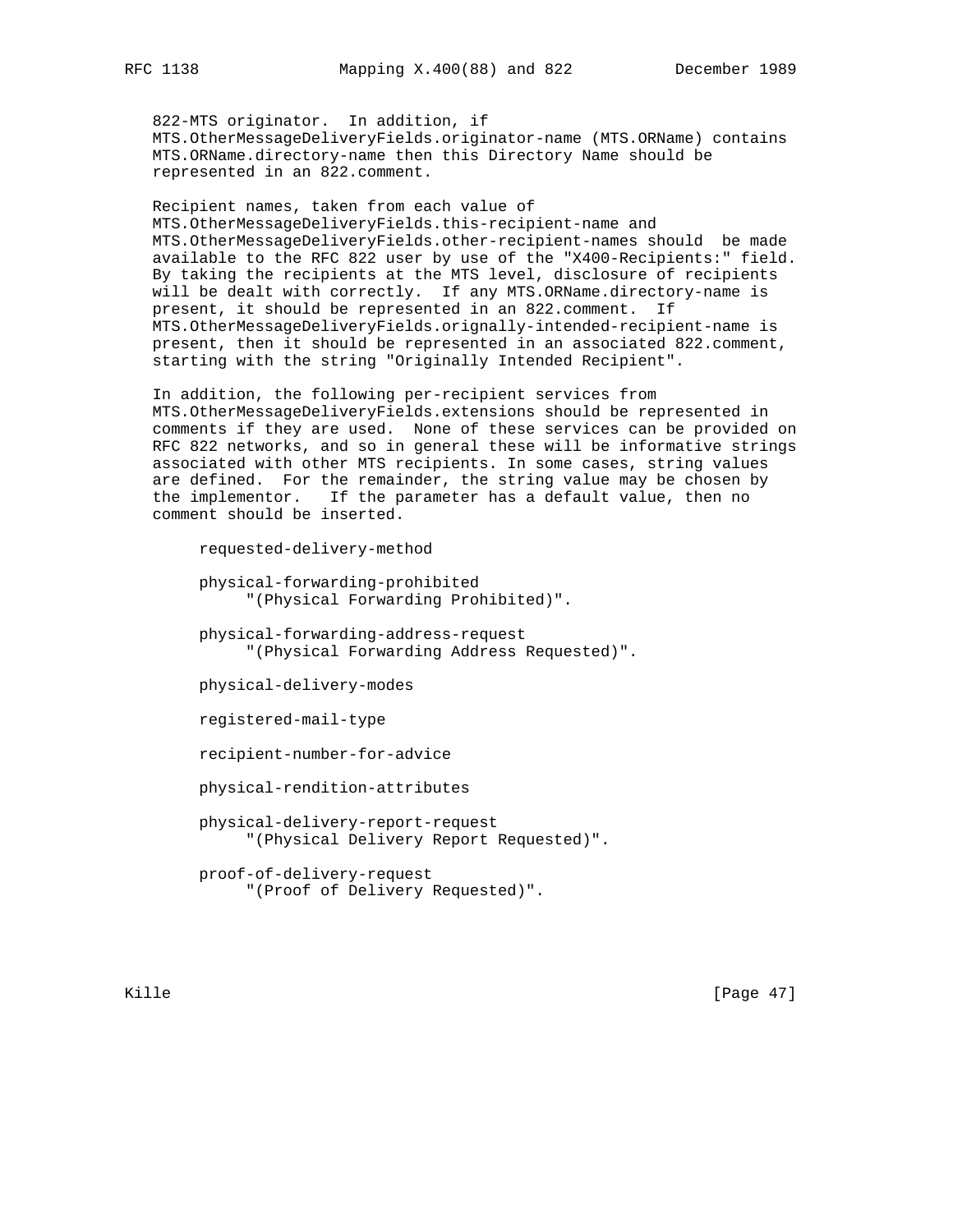# 4.6.2.3. Delivery Report Generation

 If MTA.PerRecipientMessageTransferFields.per-recipient-indicators requires a positive delivery notification, this should be generated by the gateway. Supplementary Information should be set to indicate that the report is gateway generated.

# 4.6.3. Message IDs (MTS)

 A mapping from 822.msg-id to MTS.MTSIdentifier is defined. The reverse mapping is not needed, as MTS.MTSIdentifier is always mapped onto new RFC 822 fields. The value of MTS.MTSIdentifier.local-part will facilitate correlation of gateway errors.

 To map from 822.msg-id, apply the standard mapping to 822.msg-id, in order to generate an MTS.ORAddress. The Country, ADMD, and PRMD components of this should be used to generate MTS.MTSIdentifier.global-domain-identifier. MTS.MTSIdentifier.local-identifier should be set to the 822.msg-id, including the braces "<" and ">". If this string is longer than MTS.ub-local-id-length (32), then it should be truncated to this length.

 The reverse mapping is not used in this specification. It would be applicable where MTS.MTSIdentifier.local-identifier is of syntax 822.msg-id, and it algorithmically identifies MTS.MTSIdentifier.

# 4.7. IPMS Mappings

 All RFC 822 addresses are assumed to use the 822.mailbox syntax. This should include all 822.comments associated with the lexical tokens of the 822.mailbox. In the IPMS O/R Names are encoded as MTS.ORName. This is used within the IPMS.ORDescriptor, IPMS.RecipientSpecifier, and IPMS.IPMIdentifier. An asymmetrical mapping is defined between these components.

# 4.7.1. RFC 822 -> X.400

To derive IPMS.ORDescriptor from an RFC 822 address.

- 1. Take the address, and extract an EBNF.822-address. This can be derived trivially from either the 822.addr-spec or 822.route-addr syntax. This is mapped to MTS.ORName as described above, and used as IMPS.ORDescriptor.formal-name.
- 2. A string should be built consisting of (if present):

Kille [Page 48]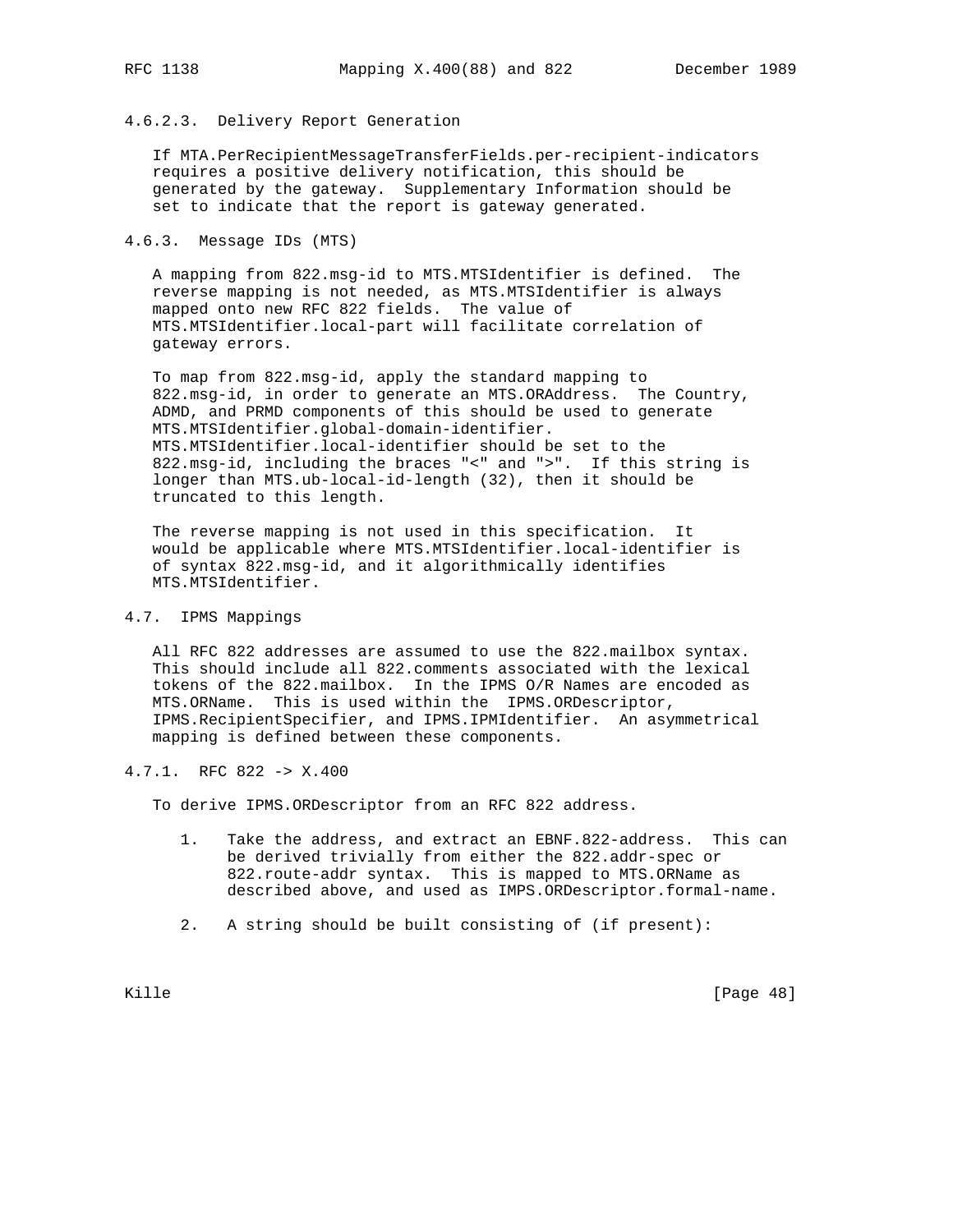- The 822.phrase component if the 822.address is an 822.phrase 822.route-addr construct.

- Any 822.comments, in order, retaining the parentheses.

 This string should then be encoded into T.61 us a human oriented mapping (as described in Chapter 3). If the string is not null, it should be assigned to IPMS.ORDescriptor.free-form-name.

3. IPMS.ORDescriptor.telephone-number should be omitted.

 If IPMS.ORDescriptor is being used in IPMS.RecipientSpecifier, IPMS.RecipientSpecifier.reply-request and IPMS.RecipientSpecifier.notification-requests should be set to default values (none and false).

 If the 822.group construct is present, any included 822.mailbox should be encoded as above to generate a separate IPMS.ORDescriptor. The 822.group should be mapped to T.61, and a IPMS.ORDescriptor with only an free-form-name component built from it.

4.7.2. X.400 -> RFC 822

 Mapping from IPMS.ORDescriptor to RFC 822 address. In the basic case, where IPMS.ORDescriptor.formal-name is present, proceed as follows.

- 1. Encode IPMS.ORDescriptor.formal-name (MTS.ORName) as EBNF.822-address.
- 2a. If IPMS.ORDescriptor.free-form-name is present, convert it to ASCII (Chapter 3), and use this as the 822.phrase component of 822.mailbox using the 822.phrase 822.route-addr construct.
- 2b. If IPMS.ORDescriptor.free-form-name is absent. If EBNF.822-address is parsed as 822.addr-spec use this as the encoding of 822.mailbox. If EBNF.822-address is parsed as 822.route 822.addr-spec, then a 822.phrase taken from 822.local-part should be added.
- 3. If IPMS.ORDescriptor.telephone-number is present, this should be placed in an 822.comment, with the string "Tel ". The normal international form of number should be used. For example:

(Tel +44-1-387-7050)

Kille [Page 49]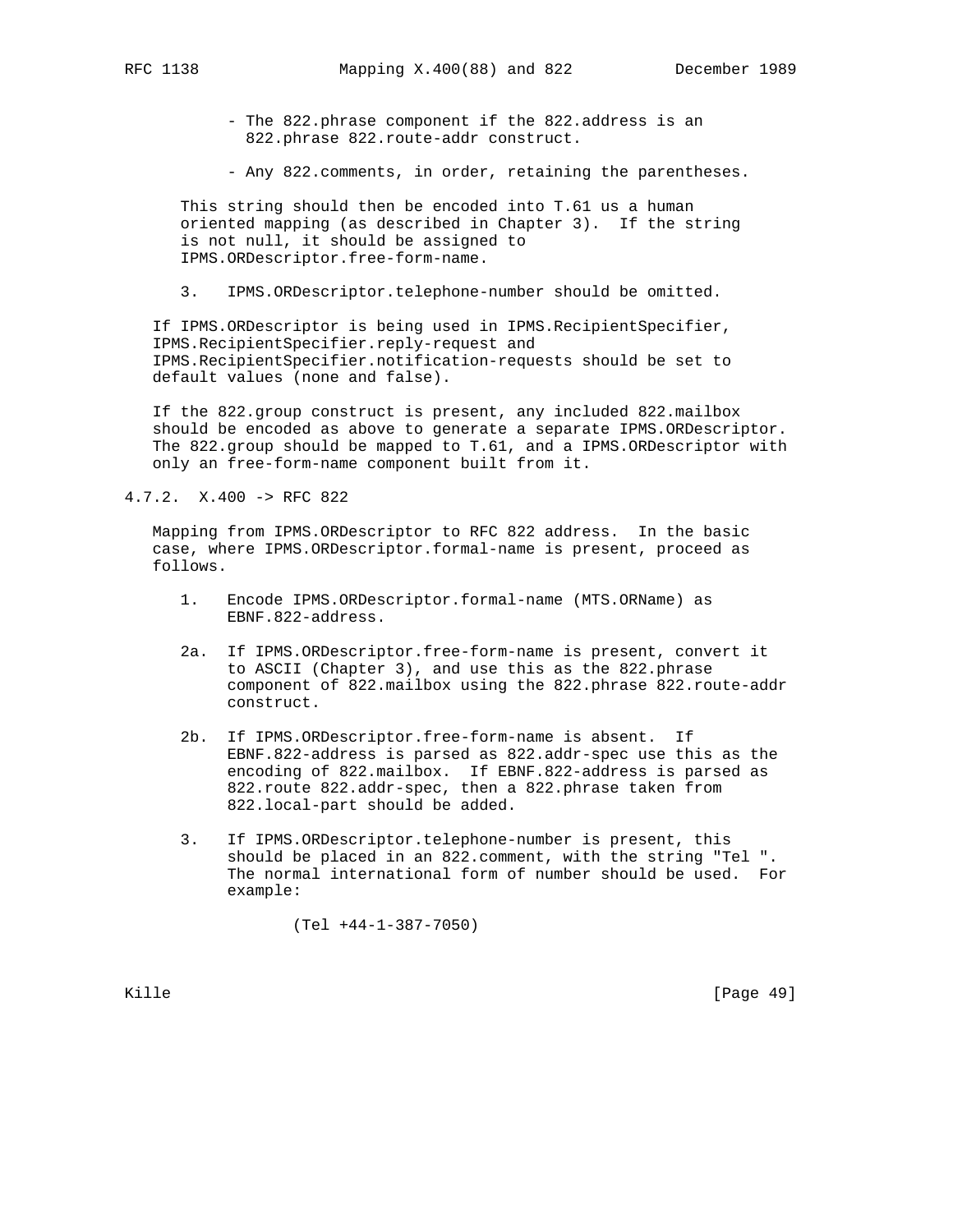- 4. If IPMS.ORDescriptor.formal-name.directory-name is present, then a text representation should be placed in a trailing 822.comment.
- 5. If IPMS.RecipientSpecifier.report-request has any non default values, then an 822.comment "(Receipt Notification Requested)", and/or "(Non Receipt Notification Requested)", and/or "(IPM Return Requested)" should be appended to the address. The effort of correlating P1 and P2 information is too great to justify the gateway sending Receipt Notifications.
- 6. If IPMS.RecipientSpecifier.reply-request is True, an 822.comment "(Reply requested)" should be appended to the address.

 If IPMS.ORDescriptor.formal-name is absent, IPMS.ORDescriptor.free form-name should be converted to ASCII, and used as 822.phrase within the RFC 822 822.group syntax. For example:

Free Form Name ":" ";"

Steps 3-6 should then be followed.

4.7.3. IP Message IDs

 There is a need to map both ways between 822.msg-id and IPMS.IPMIdentifier. This allows for X.400 Receipt Notifications, Replies, and Cross References to reference an RFC 822 Message ID, which is preferable to a gateway generated ID. A reversible and symmetrical mapping is defined. This allows for good things to happen when messages pass multiple times across the X.400/RFC 822 boundary.

 An important issue with messages identifiers is mapping to the exact form, as many systems use these ids as uninterpreted keys. The use of table driven mappings is not always symmetrical, particularly in the light of alternative domain names, and alternative management domains. For this reason, a purely algorithmic mapping is used. A mapping which is simpler than that for addresses can be used for two reasons:

- There is no major requirement to make message IDs "natural"
- There is no issue about being able to reply to message IDs. (For addresses, creating a return path which works is more important than being symmetrical).

Kille [Page 50]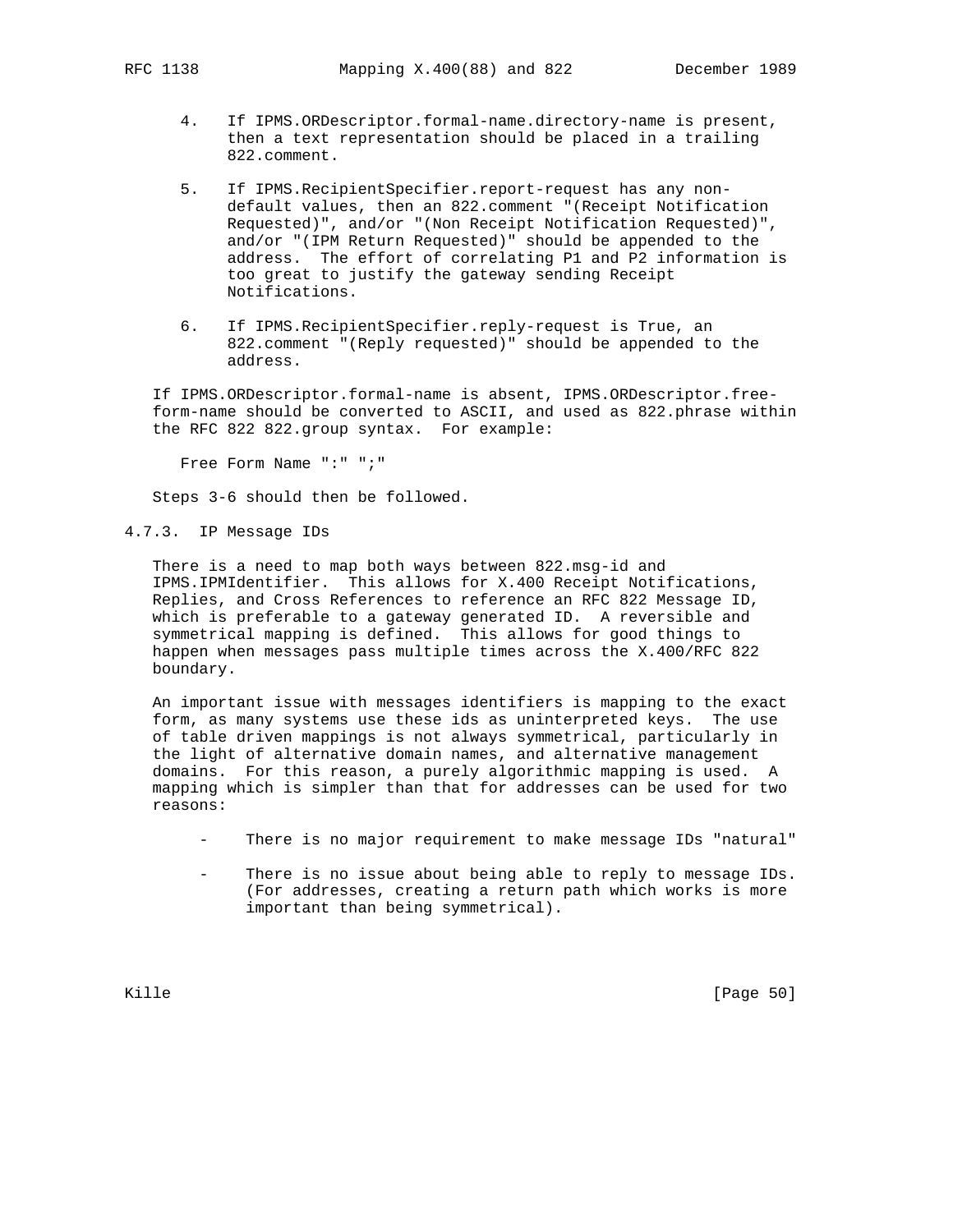The mapping works by defining a way in which message IDs generated on one side of the gateway can be represented on the other side in a systematic manner. The mapping is defined so that the possibility of clashes is is low enough to be treated as impossible.

4.7.3.1. 822.msg-id represented in X.400

 IPMS.IPMIdentifier.user is omitted. The IPMS.IPMIdentifier.user relative-identifier is set to a printable string encoding of the 822.msg-id with the angle braces ("<" and ">") removed.

4.7.3.2. IPMS.IPMIdentifier represented in RFC 822

 The 822.domain of 822.msg-id is set to the value "MHS". The 822.local-part of 822.msg-id is built as:

[ printablestring ] "\*" [ std-or-address ]

 with EBNF.printablestring being the IPMS.IPMIdentifier.user relative-identifier, and std-or-address being an encoding of the IPMS.IPMIdentifier.user. If necessary, the 822.quoted-string encoding is used. For example:

<"147\*/S=Dietrich/O=Siemens/ADMD=DBP/C=DE/"@MHS>

4.7.3.3. 822.msg-id -> IPMS.IPMIdentifier

If the 822.local-part can be parsed as:

[ printablestring ] "\*" [ std-or-address ]

 and the 822.domain is "MHS", then this ID was X.400 generated. If EBNF.printablestring is present, the value is assigned to IPMS.IPMIdentifier.user-relative-identifier. If EBNF.std-or-address is present, the O/R Address components derived from it are used to set IPMS.IPMIdentifier.user.

 Otherwise, this is an RFC 822 generated ID. In this case, set IPMS.IPMIdentifier.user-relative-identifier to a printable string encoding of the 822.msg-id without the angle braces.

4.7.3.4. IPMS.IPMIdentifier -> 822.msg-id

 If IPMS.IPMIdentifier.user is absent, and IPMS.IPMIdentifier.user relative-identifier mapped to ASCII and angle braces added parses as 822.msg-id, then this is an RFC 822 generated ID.

Otherwise, the ID is X.400 generated. Use the

Kille [Page 51]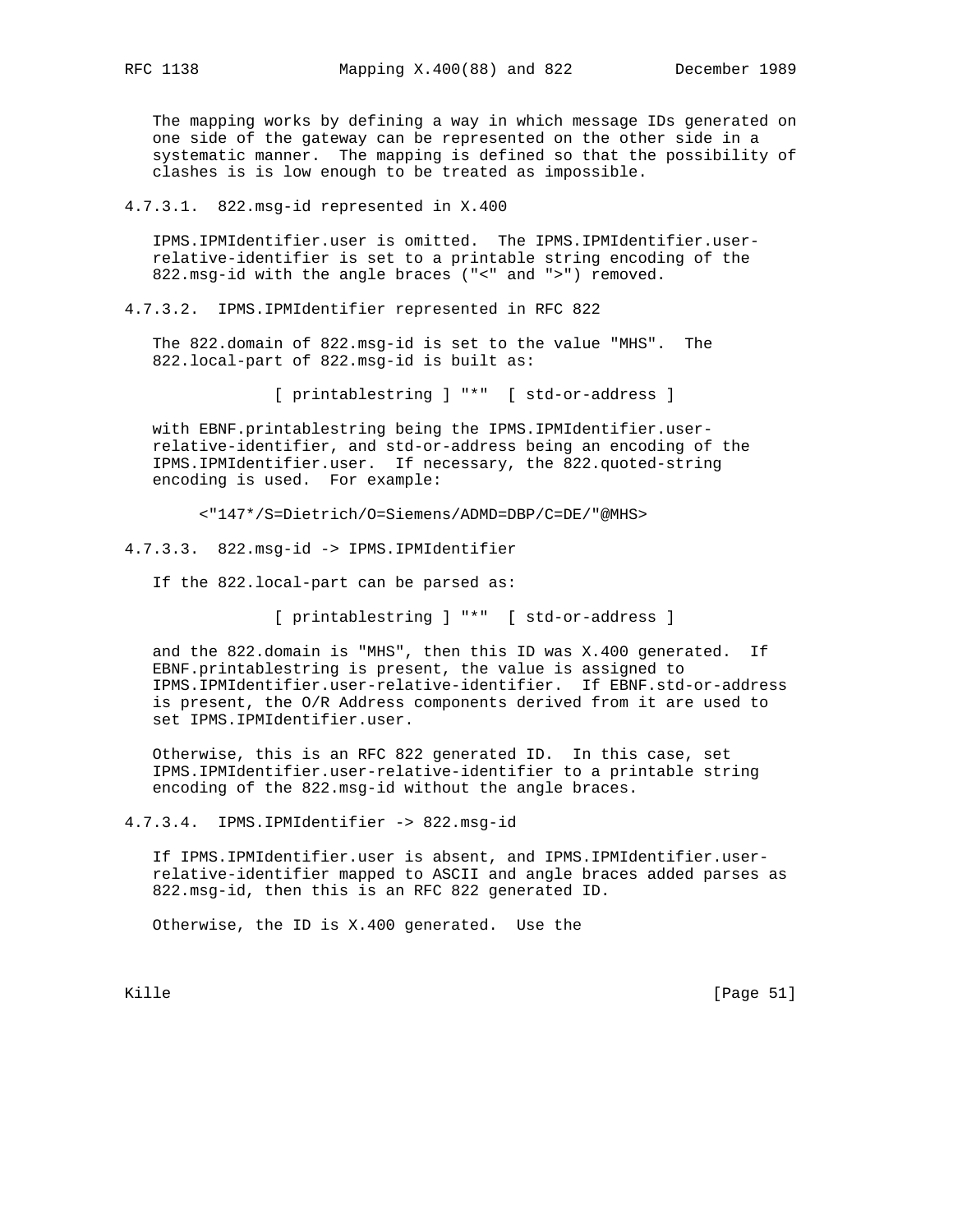IPMS.IPMIdentifier.user to generate an EBNF.std-or-address form string. Build the 822.local-part of the 822.msg-id with the syntax:

[ printablestring ] "\*" [ std-or-address ]

 The printablestring is taken from IPMS.IPMIdentifier.user-relative identifier. Use 822.quoted-string if necessary. The 822.msg-id is generated with this 822.local-part, and "MHS" as the 822.domain.

4.7.3.5. Phrase form

 In "Reply-To:" and "References:", the encoding 822.phrase may be used as an alternative to 822.msg-id. To map from 822.phrase to IPMS.IPMIdentifier, assign IPMS.IPMIdentifier.user-relative identifier to the phrase. When mapping from IPMS.IPMIdentifier for "Reply-To:" and "References:", if IPMS.IPMIdentifier.user is absent and IPMS.IPMIdentifier.user-relative-identifier does not parse as 822.msg-id, generate an 822.phrase rather than adding the domain MHS.

4.7.3.6. RFC 987 backwards compatibility

 The mapping proposed here is different to that used in RFC 987, as the RFC 987 mapping lead to changed message IDs in many cases. Fixing the problems is preferable to retaining backwards compatibility. An implementation of this standard is encouraged to recognise message IDs generated by RFC 987.

Chapter 5 -- Detailed Mappings

 This chapter gives detailed mappings for the functions outlined in Chapters 1 and 2. It makes extensive use of the notations and mappings defined in Chapters 3 and 4.

- 5.1. RFC 822 -> X.400
- 5.1.1. Basic Approach

 A single IP Message is generated. The RFC 822 headers are used to generate the IPMS.Heading. The IP Message will have one IA5 IPMS.BodyPart containing the RFC 822 message body.

 Some RFC 822 fields cannot be mapped onto a standard IPM Heading field, and so an extended field is defined in Section 5.1.2. This is then used for fields which cannot be mapped onto existing services.

 The message is submitted to the MTS, and the services required can be defined by specifying MTS.MessageSubmissionEnvelope. A few parameters of the MTA Abstract service are also specified, which are

Kille [Page 52]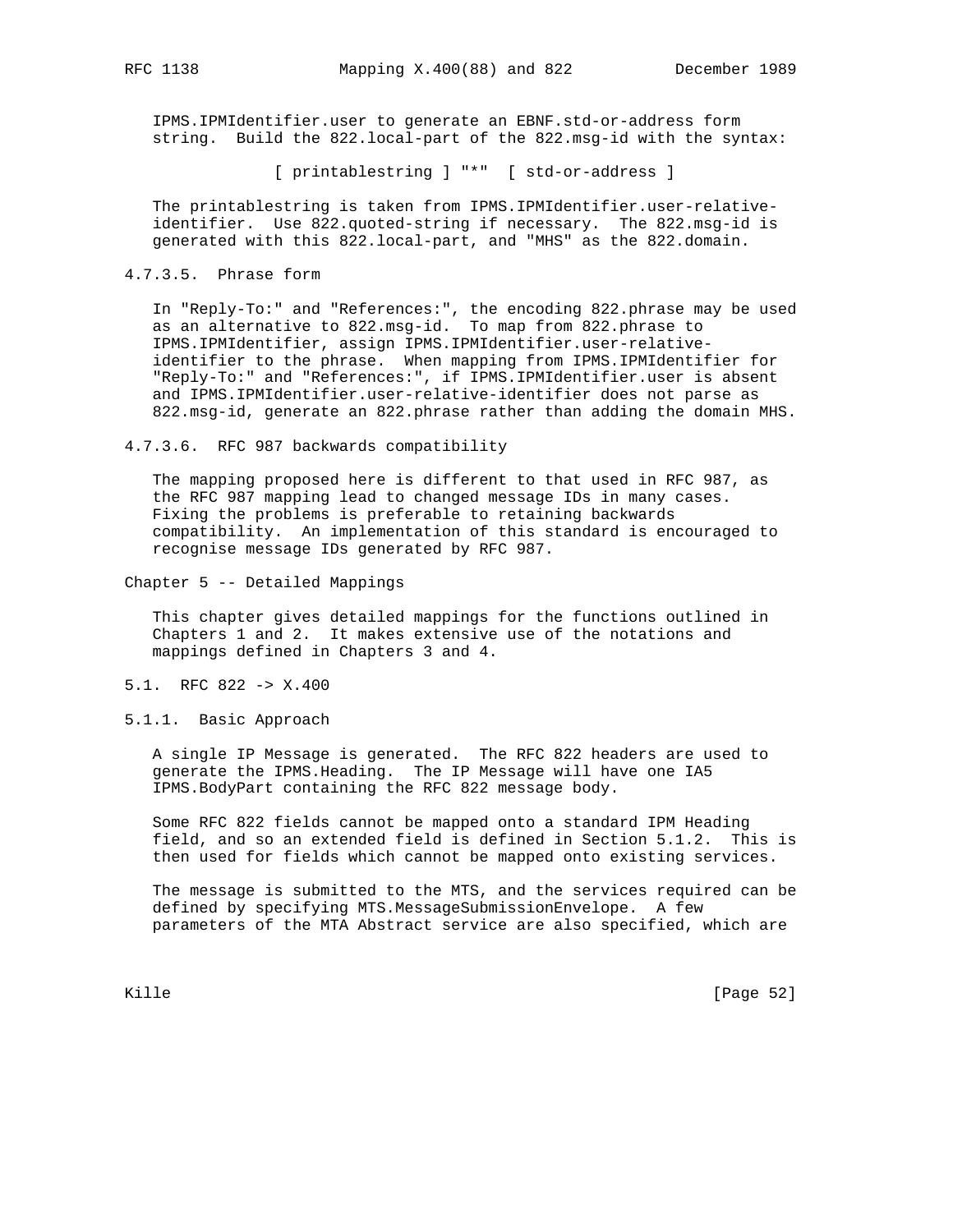not in principle available to the MTS User. Use of these services allows RFC 822 MTA level parameters to be carried in the analogous X.400 service elements. The advantages of this mapping far outweigh the layering violation.

5.1.2. X.400 Extension Field

An IPMS Extension is defined:

 rfc-822-field HEADING-EXTENSION VALUE RFC822Field ::= id-rfc-822-field

RFC822Field ::= IA5String

The Object Identifier id-rfc-822-field is defined in Appendix D.

 To encode any RFC 822 Header using this extension, the RFC822Field should be set to the 822.field omitting the trailing CRLF (e.g., "Fruit-Of-The-Day: Kiwi Fruit"). Structured fields should be unfolded. There should be no space before the ":". The reverse mapping builds the RFC 822 field in a straightforward manner.

5.1.3. Generating the IPM

 The IPM (IPMS Service Request) is generated according to the rules of this section. The IPMS.IPM.body usually consists of one IPMS.BodyPart of type IPMS.IA5TextbodyPart with IPMS.IA5TextBodyPart.parameters.repertoire set to the default (ia5) which contains the body of the RFC 822 message. The exception is where there is a "Comments:" field in the RFC 822 header.

 If no specific 1988 features are used, the IPM generated should be encoded as content type 2. Otherwise, it should be encoded as content type 22. The latter will always be the case if extension heading fields are generated.

 When generating the IPM, the issue of upper bounds must be considered. At the MTS and MTA level, this specification is strict about enforcing upper bounds. Three options are available at the IPM level. Use of any of these options conforms to this standard.

- 1. Ignore upper bounds, and generate messages in the natural manner. This assumes that if any truncation is done, it will happen at the recipient UA. This will maximise transfer of information, but may break some recipient UAs.
- 2. Reject any inbound message which would cause a message

Kille [Page 53]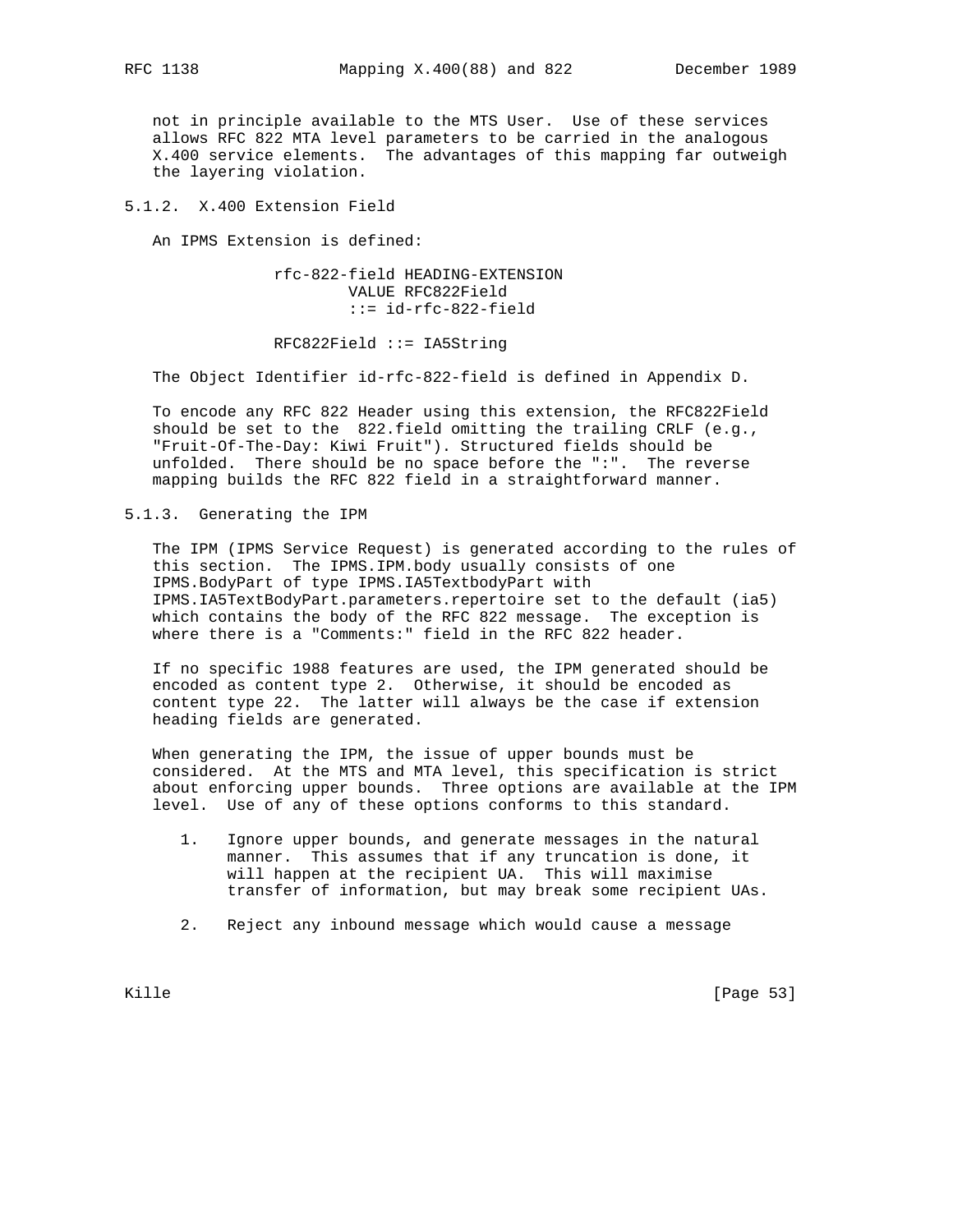violating constraints to be generated. This will be robust, but may prevent useful communication.

 3. Truncate fields to the upper bounds specified in X.400. This will prevent problems with UAs which enforce upper bounds, but will sometimes discard useful information.

 These choices have different advantages and disadvantages, and the choice will depend on the exact application of the gateway.

 The rest of this section concerns IPMS.IPM.heading (IPMS.Heading). The only mandatory component of IPMS.Heading is the IPMS.Heading.this-IPM (IPMS.IPMIdentifier). A default should be generated by the gateway. With the exception of "Received:", the values of multiple fields should be merged (e.g., If there are two "To:" fields, then the mailboxes of both should be used). Information should be generated from the standard RFC 822 Headers as follows:

 Date: Ignore (Handled at MTS level) Received: Ignore (Handled at MTA level) Message-Id: Mapped to IPMS.Heading.this-IPM. For these, and all other fields containing 822.msg-id the mappings of Chapter 4 are used for each 822.msg-id. From: If Sender: is present, this is mapped to IPMS.Heading.authorizing-users. If not, it is mapped to IPMS.Heading.originator. For this, and other components containing addresses, the mappings of Chapter 4 are used for each address. Sender: Mapped to IPMS.Heading.originator. Reply-To: Mapped to IPMS.Heading.reply-recipients. To: Mapped to IPMS.Heading.primary-recipients Cc: Mapped to IPMS.Heading.copy-recipients. Bcc: Mapped to IPMS.Heading.blind-copy-recipients.

Kille [Page 54]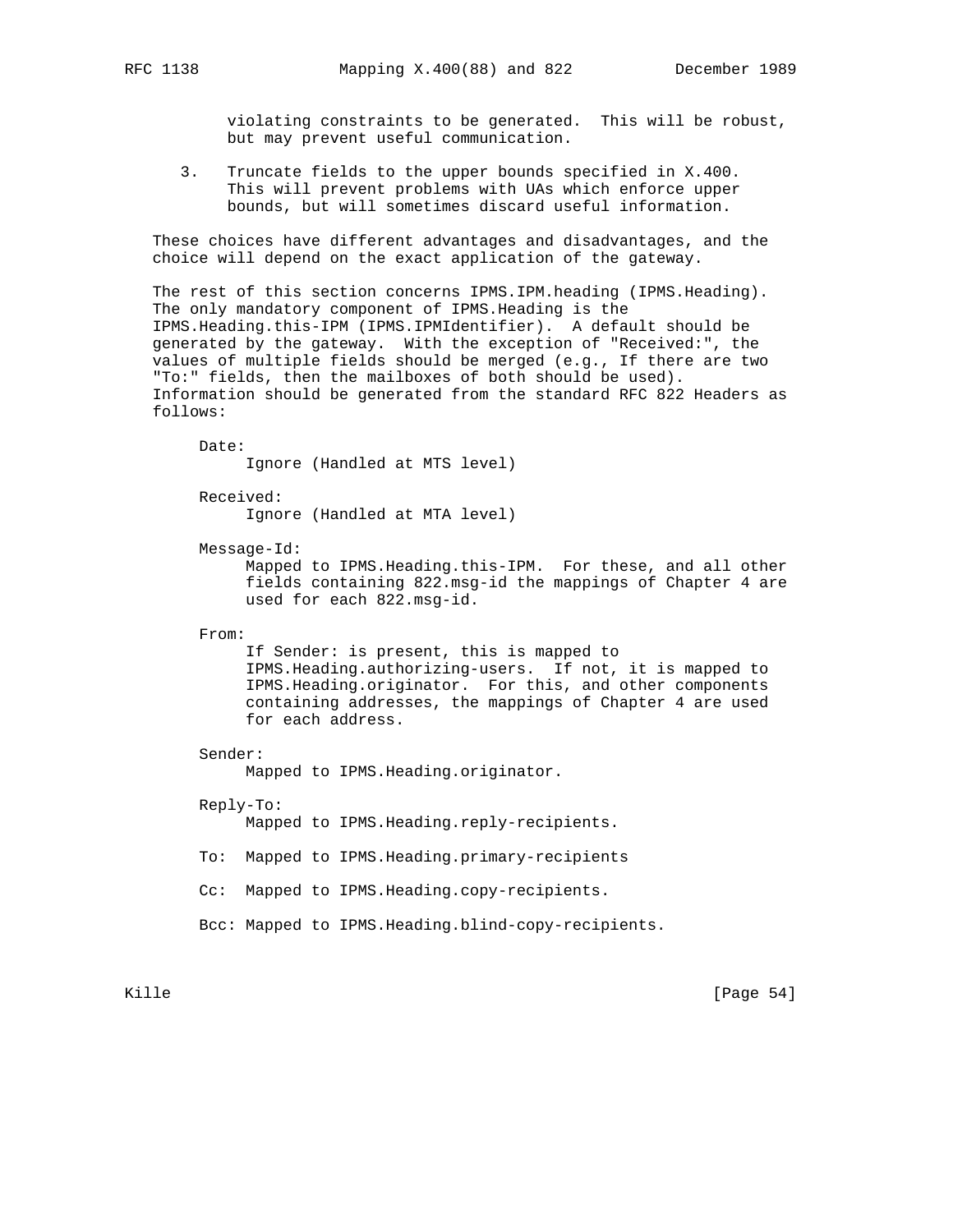In-Reply-To:

 If there is one value, it is mapped to IPMS.Heading.replied-to-IPM, using the 822.phrase or 822.msg-id mapping as appropriate. If there are several values, they are mapped to IPMS.Heading.related-IPMs, along with any values from a "References:" field.

## References:

Mapped to IPMS.Heading.related-IPMs.

#### Keywords:

Mapped onto a heading extension.

Subject:

 Mapped to IPMS.Heading.subject. The field-body uses the human oriented mapping referenced in Chapter 3 from ASCII to T.61.

#### Comments:

 Generate an IPMS.BodyPart of type IPMS.IA5TextbodyPart with IPMS.IA5TextBodyPart.parameters.repertoire set to the default (ia5), containing the value of the fields, preceded by the string "Comments: ". This body part should precede the other one.

## Encrypted:

Mapped onto a heading extension.

Resent-\*

Mapped onto a heading extension.

 Note that it would be possible to use a ForwardedIPMessage for these fields, but the semantics are (arguably) slightly different, and it is probably not worth the effort.

## Other Fields

 In particular X-\* fields, and "illegal" fields in common usage (e.g., "Fruit-of-the-day:") are mapped onto a heading extension, unless covered by another section or appendix of this specification. The same treatment should be applied to RFC 822 fields where the content of the field does not conform to RFC 822 (e.g., a Date: field with unparsable syntax).

## 5.1.4. Mappings to the MTS Abstract Service

 The MTS.MessageSubmissionEnvelope comprises MTS.PerMessageSubmissionFields, and

Kille [Page 55]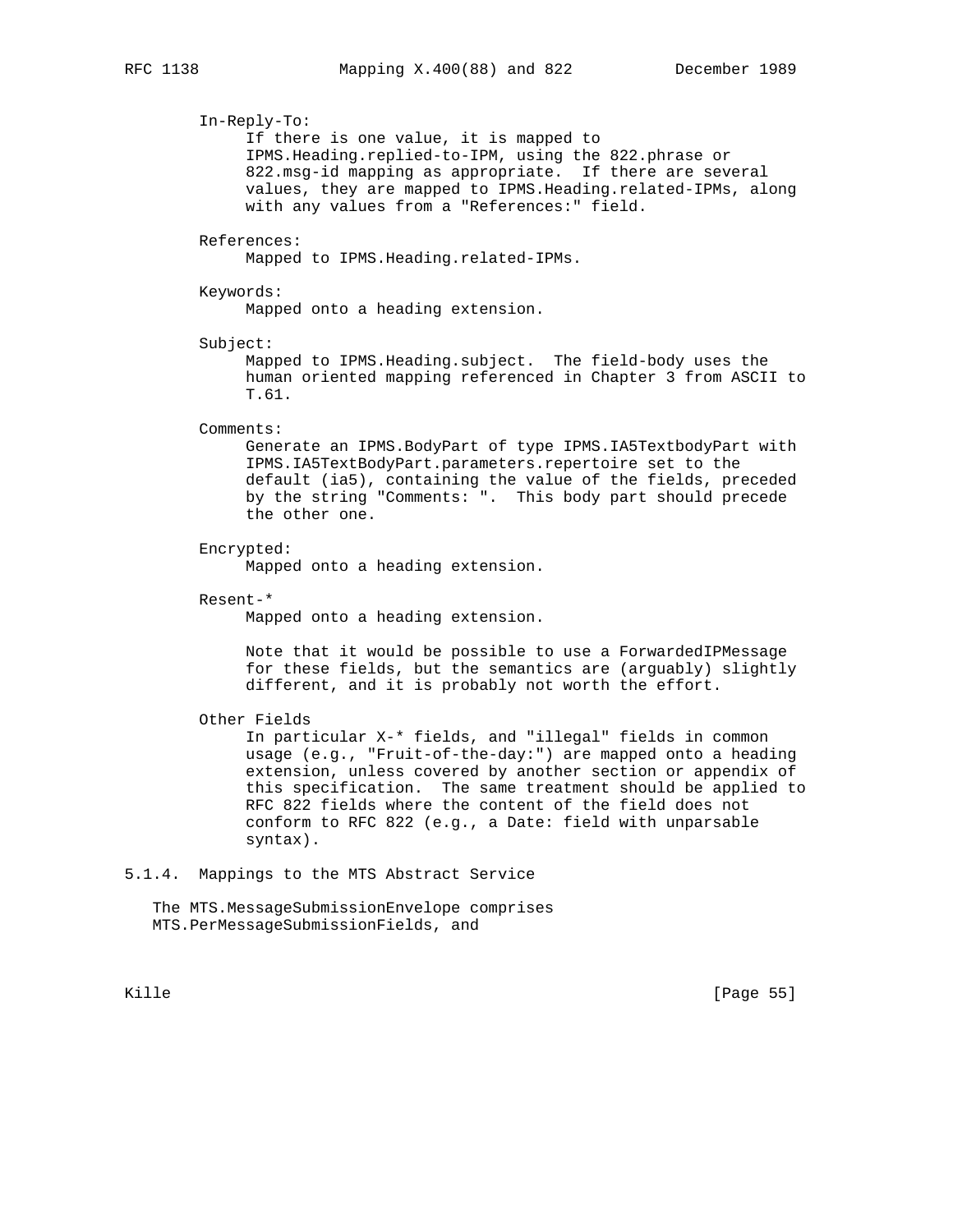MTS.PerRecipientMessageSubmissionFields. The mandatory parameters should be defaulted as follows.

- MTS.PerMessageSubmissionFields.originator-name This is always generated from 822-MTS, as defined in Chapter 4.
- MTS.PerMessageSubmissionFields.content-type Set to the value implied by the encoding of the IPM (2 or 22).
- MTS.PerRecipientMessageSubmissionFields.recipient-name These will always be supplied from 822-MTS, as defined in Chapter 4.

 Optional components should be left out, and default components defaulted, with two exceptions. For MTS.PerMessageSubmissionFields.per-message-indicators, the following settings should be made:

- Alternate recipient should be allowed, as it seems desirable to maximise the opportunity for (reliable) delivery.
- Content return request should be set according to the issues discussed in Section 5.2.

 MTS.PerMessageSubmissionFields.original-encoded-information-types should be made a set of one element BuiltInEncodedInformationTypes.ia5-text.

 The MTS.PerMessageSubmissionFields.content-correlator should be encoded as IA5String, and contain the Subject:, Message-ID:, Date:, and To: fields (if present). This should include the strings "Subject:", "Date:", "To:", "Message-ID:", and appropriate folding. This should be truncated to MTS.ub-content-correlator-length (512) characters. In addition, if there is a "Subject:" field, the MTS.PerMessageSubmissionFields.content-identifier, should be set to a printable string representation of the contents of it, truncated to MTS.ub-content-id-length (16). Both are used, due to the much larger upper bound of the content correlator, and that the content id is available in X.400(1984).

5.1.5. Mappings to the MTA Abstract Service

 There is a need to map directly onto some aspects of the MTA Abstract service, for the following reasons:

- So the the MTS Message Identifier can be generated from the

Kille [Page 56]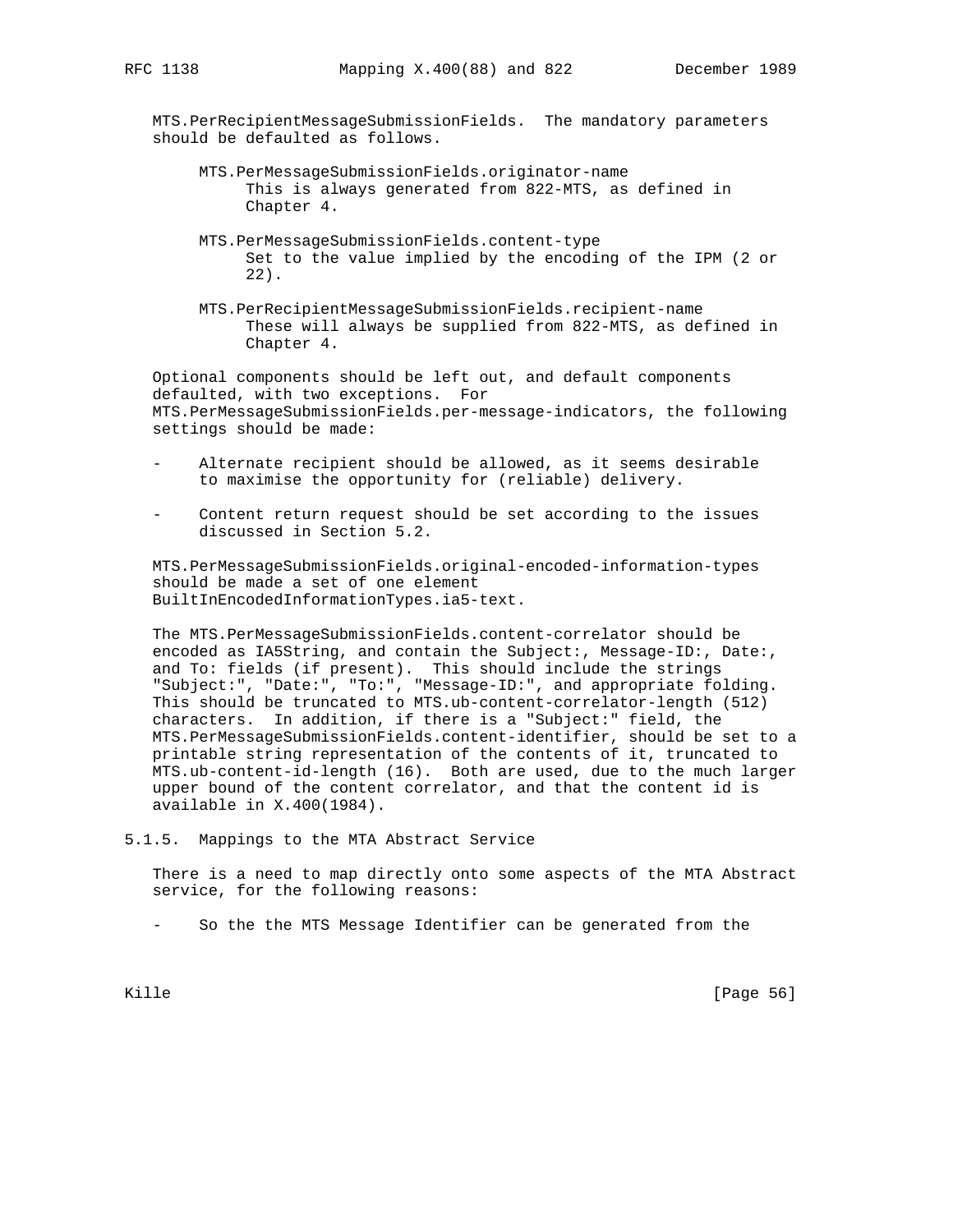RFC 822 Message-ID:.

- So that the submission date can be generated from the 822.Date.
- To prevent loss of trace information.
- To prevent RFC  $822/X.400$  looping caused by distribution lists or redirects.

The following mappings are defined.

```
 Message-Id:
```
 If this is present, the MTA.PerMessageTransferFields.message-identifier should be generated from it, using the mappings described in Chapter 4.

#### Date:

 This is used to set the first component of MTA.PerMessageTransferFields.trace-information (MTA.TraceInformationElement). The 822-MTS originator should be mapped into an MTS.ORAddress, and used to derive MTA.TraceInformationElement.global-domain-identifier. The optional components of MTA.TraceInformationElement.domain-supplied-information are omitted, and the mandatory components are set as follows:

 MTA.DomainSuppliedInformation.arrival-time This is set to the date derived from Date:

 MTA.DomainSuppliedInformation.routing-action Set to relayed.

The first element of

 MTA.PerMessageTransferFields.internal-trace-information should be generated in an analogous manner, although this may later be dropped (see the procedures for "Received:").

## Received:

 All RFC 822 trace is used to derive MTA.PerMessageTransferFields.trace-information and MTA.PerMessageTransferFields.internal-trace-information. Processing of Received: lines should follow processing of Date:, and should be done from the the bottom to the top of the RFC 822 header (i.e., in chronological order). If other trace elements are processed (Via:, X400-Received:), care should be taken to keep the relative ordering correct. The

Kille [Page 57]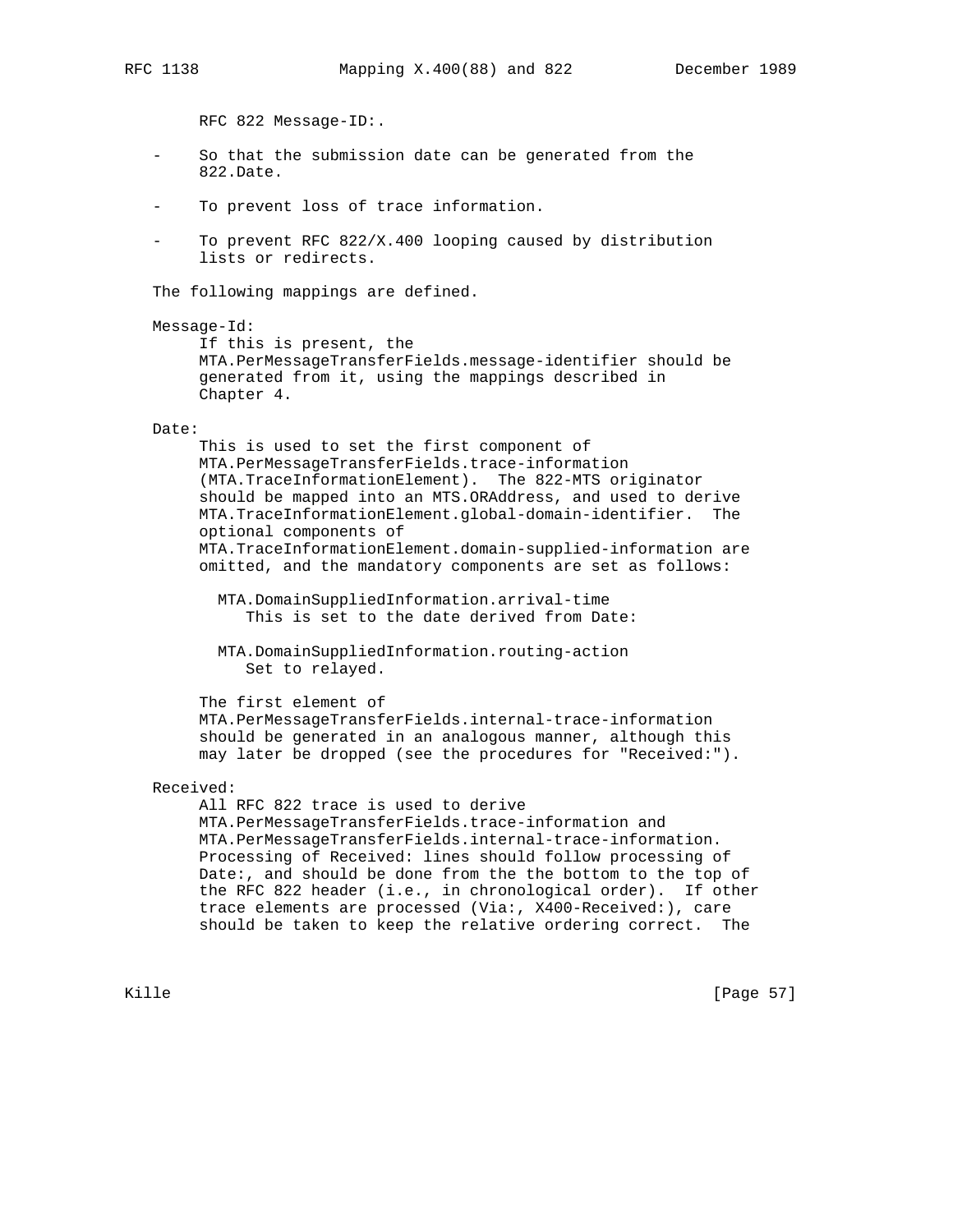initial element of MTA.PerMessageTransferFields.trace-information will be generated already (from Date:).

 Consider the Received: field in question. If the "by" part of the received is present, use it to derive an MTS.GlobalDomainIdentifier. If this is different from the one in the last element of MTA.PerMessageTransferFields.trace-information (MTA.TraceInformationElement.global-domain-identifier) create a new MTA.TraceInformationElement, and optionally remove MTA.PerMessageTransferFields.internal-trace-information. This removal should be done in cases where the message is being transferred to another MD where there is no bilateral agreement to preserve internal trace beyond the local MD. The trace creation is as for internal trace described below,

 Then add a new element (MTA.InternalTraceInformationElement) to MTA.PerMessageTransferFields.internal-trace-information, creating this if needed. This shall be done, even if inter-MD trace is created. The MTA.InternalTraceInformationElement.global-domain-identifier should be set to the value derived. The MTA.InternalTraceInformationElement.mta-supplied-information (MTA.MTASuppliedInformation) should be set as follows:

 MTA.MTASuppliedInformation.arrival-time Derived from the date of the Received: line

 MTA.MTASuppliedInformation.routing-action Set to relayed

except that no MTA field is needed.

 The MTA.InternalTraceInformationElement.mta-name should be taken from the "by" component of the "Received:" field, truncated to MTS.ub-mta-name-length (32). For example:

 Received: from computer-science.nottingham.ac.uk by vs6.Cs.Ucl.AC.UK via Janet with NIFTP id aa03794; 28 Mar 89 16:38 GMT

Generates the string:

vs6.Cs.Ucl.AC.UK

 Note that before transferring the message to some ADMDs, additional trace stripping may be required, as the implied path through multiple

Kille [Page 58]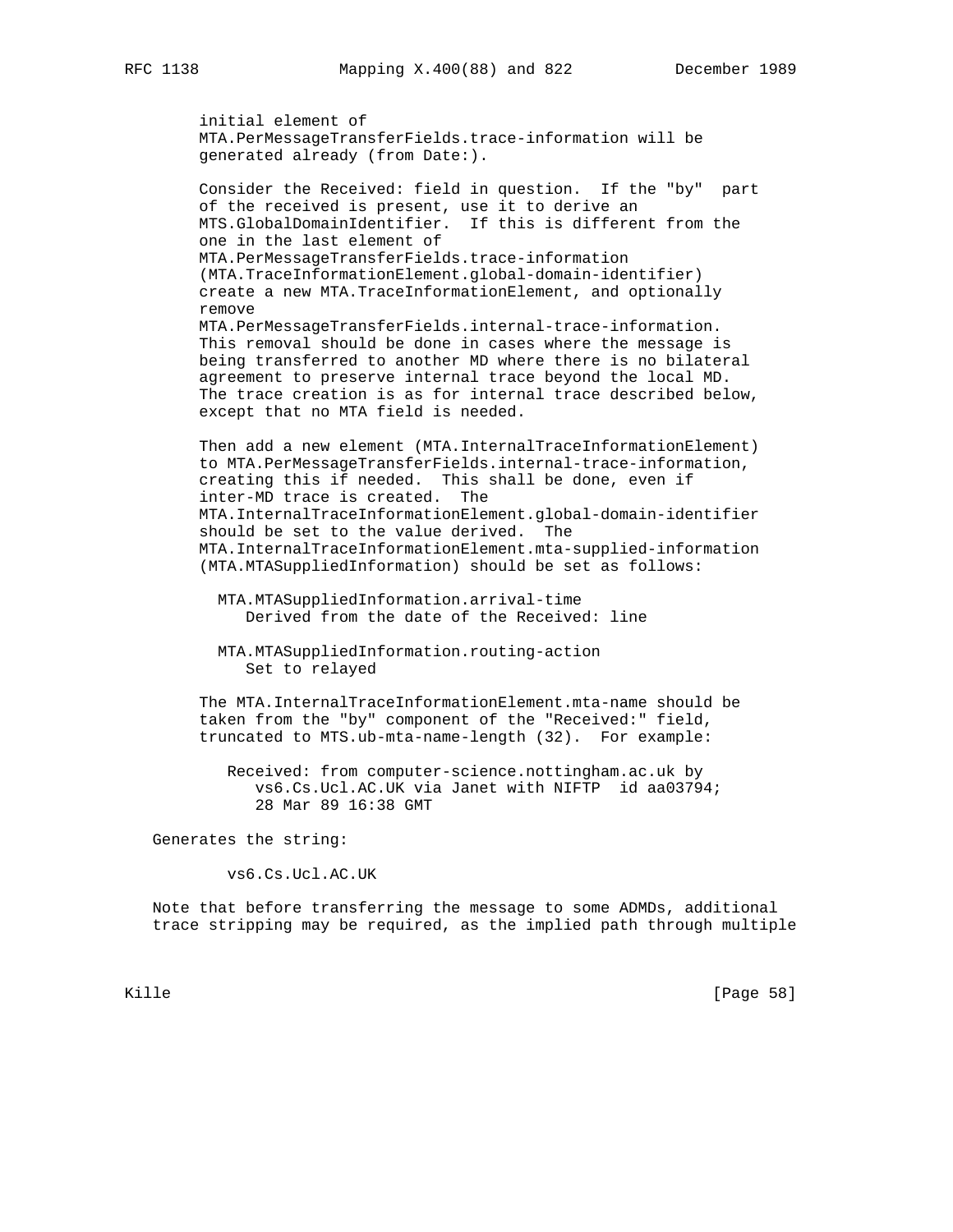MDs would violate ADMD policy.

 Two extended fields must be mapped, in order to prevent looping. "DL-Expansion-History:" is mapped to MTA.PerMessageTransferFields.extensions.dl-expansion-history. "Redirection-History:" is mapped to MTA.PerRecipientMessageTransferFields.extensions.redirection-history.

# 5.1.6. Mapping New Fields

 This specification defines a number of new fields for Reports, Notifications and IP Messages in Section 5.3. As this specification only aims to preserve existing services, a gateway conforming to this specification does not need to map these fields to X.400, with the exception of "DL-Expansion-History" and "Redirection-History" described in the previous section. However, it is usually desirable and beneficial to do so, particularly to facilitate support of a message traversing multiple gateways. These mappings may be onto MTA, MTS, or IPMS services.

# 5.2. Return of Contents

 It is not clear how widely supported the X.400 return of contents service will be. Experience with X.400(1984) suggests that support of this service may not be universal. As this service is expected in the RFC 822 world, two approaches are specified. The choice will depend on the use of X.400 return of contents withing the X.400 community being serviced by the gateway.

 In environments where return of contents is widely supported, content return can be requested as a service. The content return service can then be passed back to the end (RFC 822) user in a straightforward manner.

 In environments where return of contents is not widely supported, a gateway must make special provision to handle return of contents. For every message passing from RFC 822 -> X.400, content return request will not be requested, and report request always will be. When the delivery report comes back, the gateway can note that the message has been delivered to the recipient(s) in question. If a non-delivery report is received, a meaningful report (containing some or all of the original message) can be sent to the 822-MTS originator. If no report is received for a recipient, a (timeout) failure notice should be sent to the 822-MTS originator. The gateway may retransmit the X.400 message if it wishes. When this approach is taken, routing must be set up so that error reports are returned through the same MTA. This approach may be difficult to use in conjunction with some routing strategies.

Kille [Page 59]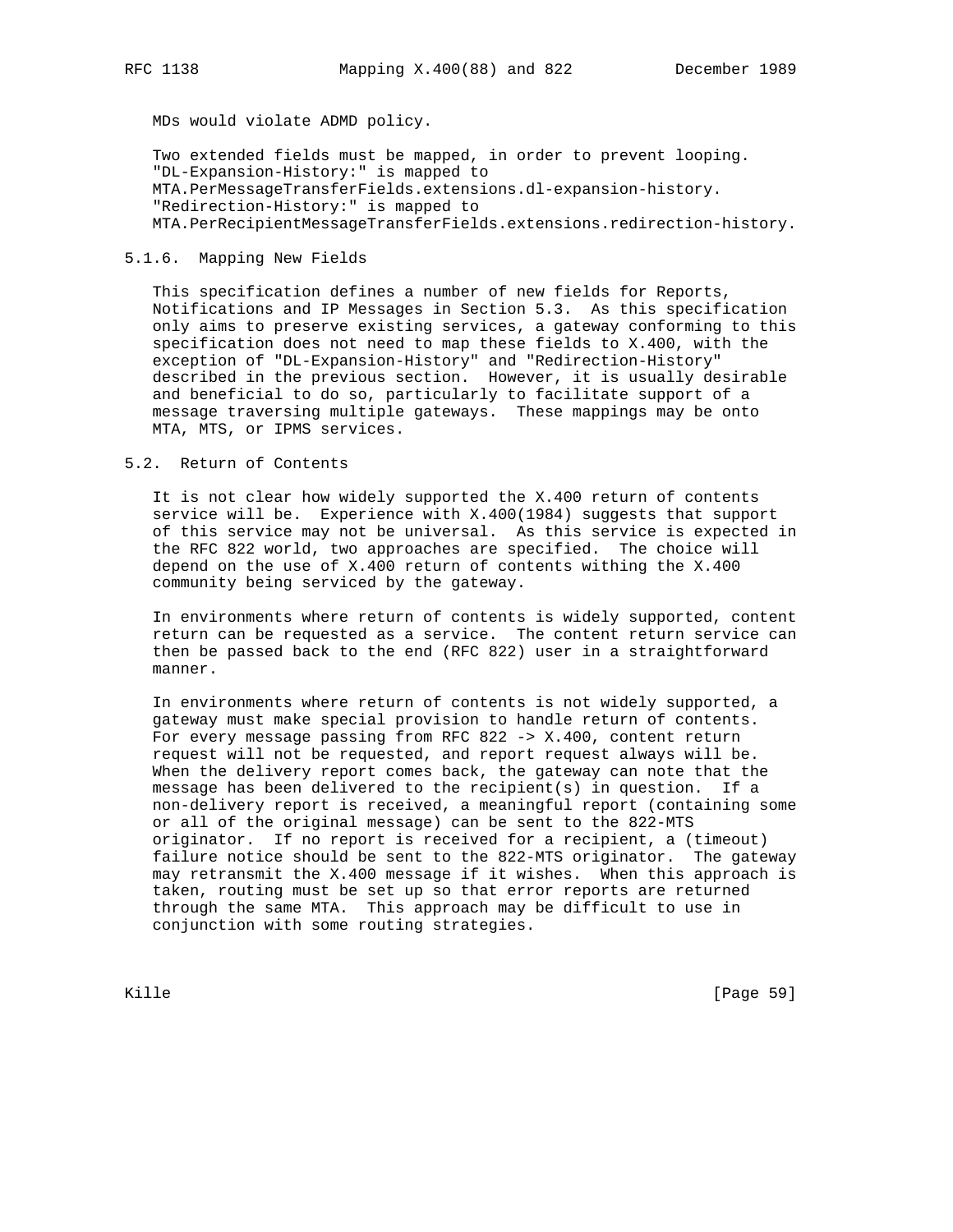# 5.3. X.400 -> RFC 822

5.3.1. Basic Approach

 A single RFC 822 message is generated from the incoming IP Message, Report, or IP Notification. All IPMS.BodyParts are mapped onto a single RFC 822 body. Other services are mapped onto RFC 822 header fields. Where there is no appropriate existing field, new fields are defined for IPMS, MTS and MTA services.

 The gateway mechanisms will correspond to MTS Delivery. As with submission, there are aspects where the MTA (transfer) services are also used. In particular, there is an optimisation to allow for multiple 822-MTS recipients.

5.3.2. RFC 822 Settings

 An RFC 822 Service requires to have a number of mandatory fields in the RFC 822 Header. Some 822-MTS services mandate specification of an 822-MTS Originator. Even in cases where this is optional, it is usually desirable to specify a value. The following defaults are defined, which should be used if the mappings specified do not derive a value:

822-MTS Originator

 If this is not generated by the mapping (e.g., for a Delivery Report), a value pointing at a gateway administrator should be assigned.

Date:

A value will always be generated

 From:If this is not generated by the mapping, it should be assigned equal to the 822-MTS Originator. If this is gateway generated, an appropriate 822.phrase should be added.

 At least one recipient field If no recipient fields are generated, a field "To: list:;", should be added.

 This will ensure minimal RFC 822 compliance. When generating RFC 822 headers, folding should be used in an appropriate manner.

Kille [Page 60]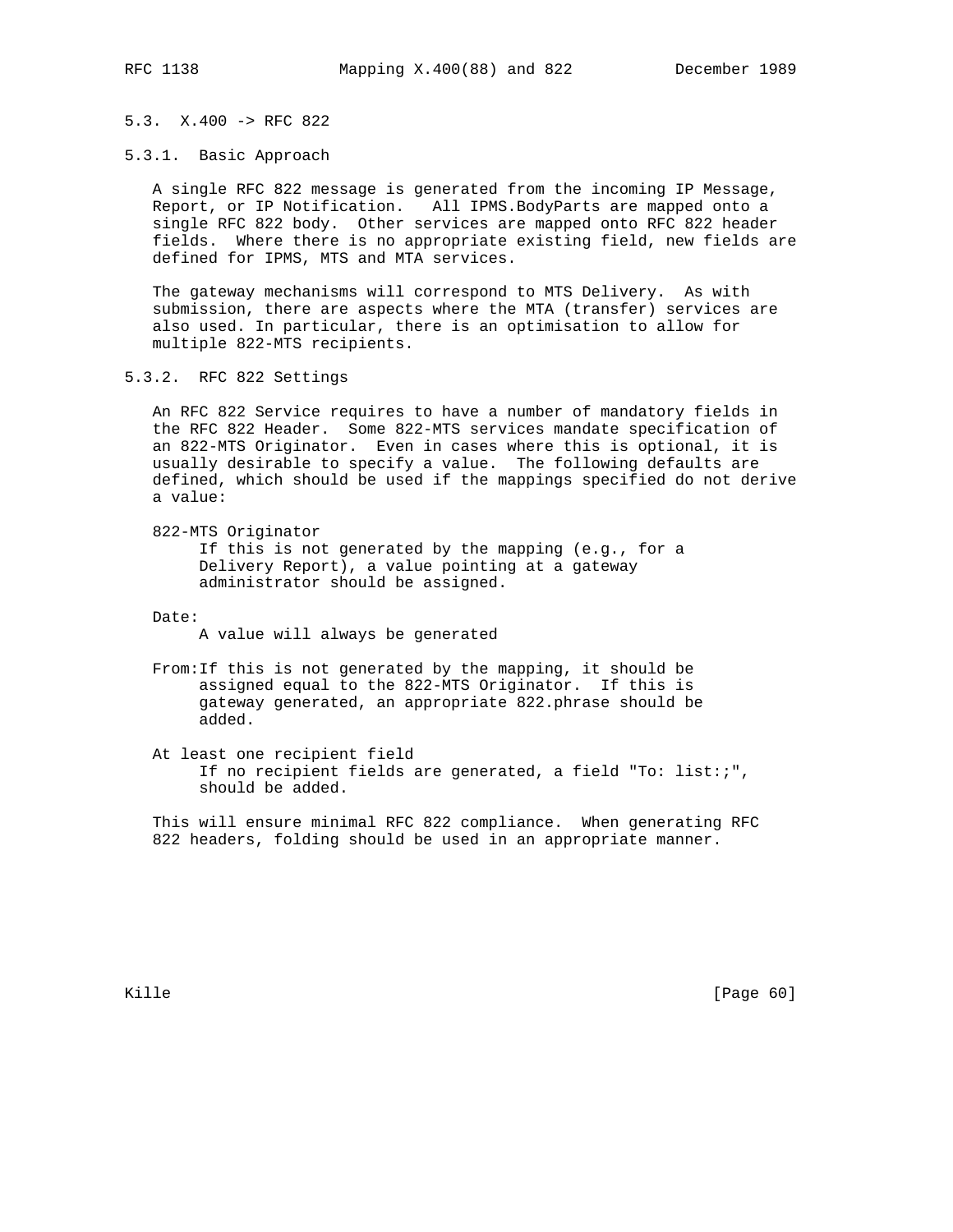# 5.3.3. Basic Mappings

5.3.3.1. Encoded Information Types

 This mapping from MTS.EncodedInformationTypes is needed in several disconnected places. EBNF is defined as follows:

| encoded-info | = 1#encoded-type                   |                          |
|--------------|------------------------------------|--------------------------|
| encoded-type | = built-in-eit / object-identifier |                          |
| built-in-eit | = "Undefined"                      | $:$ undefined $(0)$      |
|              | "Telex"                            | ; $t\text{LX}$ $(1)$     |
|              | / "IA5-Text"                       | ; iA5Text (2)            |
|              | $/$ "G3-Fax"                       | $;$ q $3$ Fax $(3)$      |
|              | "TIFO"                             | ; $LTF0(4)$              |
|              | / "Teletex"                        | ; $\text{tr} \times (5)$ |
|              | "Videotex"                         | $;$ videotex $(6)$       |
|              | "Voice"                            | ; voice $(7)$            |
|              | "SFD"                              | $;$ SFD $(8)$            |
|              | "TIF1"                             | ; $tIF1(9)$              |
|              |                                    |                          |

 MTS.EncodedInformationTypes is mapped onto EBNF.encoded-info. MTS.EncodedInformationTypes.non-basic-parameters is ignored. Built in types are mapped onto fixed strings (compatible with X.400(1984) and RFC 987), and other types are mapped onto EBNF.object-identifier.

5.3.3.2. Global Domain Identifier

 The following simple EBNF is used to represent MTS.GlobalDomainIdentifier:

global-id = std-or-address

 This is encoded using the std-or-address syntax, for the attributes within the Global Domain Identifier.

## 5.3.4. Mappings from the IP Message

 Consider that an IPM has to be mapped to RFC 822. The IPMS.IPM comprises an IPMS.IPM.heading and IPMS.IPM.body. The heading is considered first. Some EBNF for new fields is defined:

> ipms-field = "Obsoletes" ":" 1#msg-id / "Expiry-Date" ":" date-time / "Reply-By" ":" date-time / "Importance" ":" importance / "Sensitivity" ":" sensitivity

Kille [Page 61]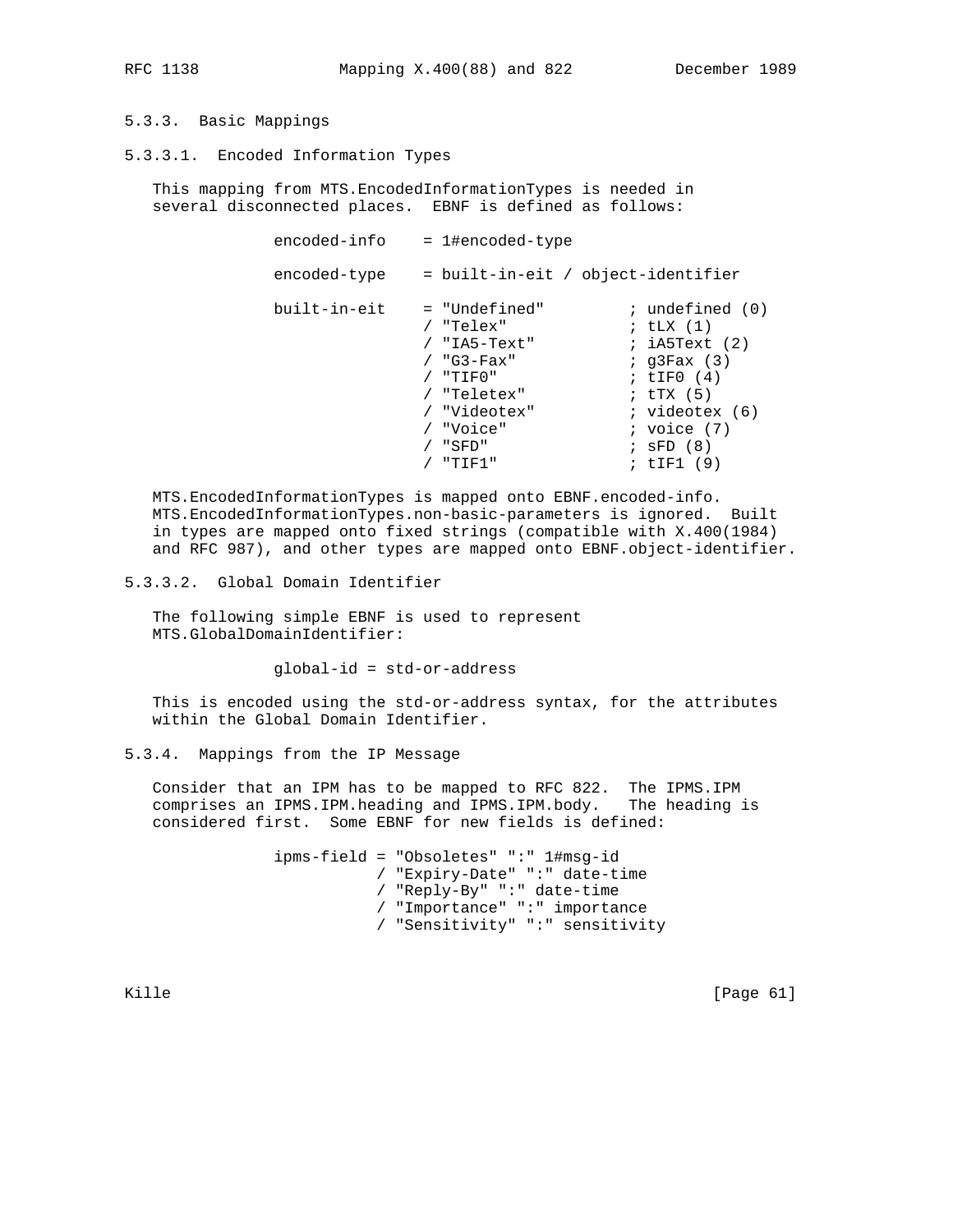/ "Autoforwarded" ":" boolean / "Incomplete-Copy" ":" / "Language" ":" language / "Message-Type" ":" message-type / "Discarded-X400-IPMS-Extensions" ":" 1#oid  $importance = "low" / "normal" / "high"$  sensitivity = "Personal" / "Private" / "Company-Confidential" language = 2\*ALPHA [ language-description ] language-description = printable-string message-type = "Delivery Report" / "InterPersonal Notification" / "Multiple Part" The mappings and actions for the IPMS.Heading is now specified for each element. Addresses, and Message Identifiers are mapped according to Chapter 4. Other mappings are explained, or are straightforward (algorithmic). IPMS.Heading.this-IPM Mapped to "Message-ID:". IPMS.Heading.originator If IPMS.Heading.authorizing-users is present this is mapped to Sender:, if not to "From:". IPMS.Heading.authorizing-users Mapped to "From:". IPMS.Heading.primary-recipients Mapped to "To:". IPMS.Heading.copy-recipients Mapped to "Cc:". IPMS.Heading.blind-copy-recipients

- Mapped to "Bcc:".
- IPMS.Heading.replied-to-ipm Mapped to "In-Reply-To:".

Kille [Page 62]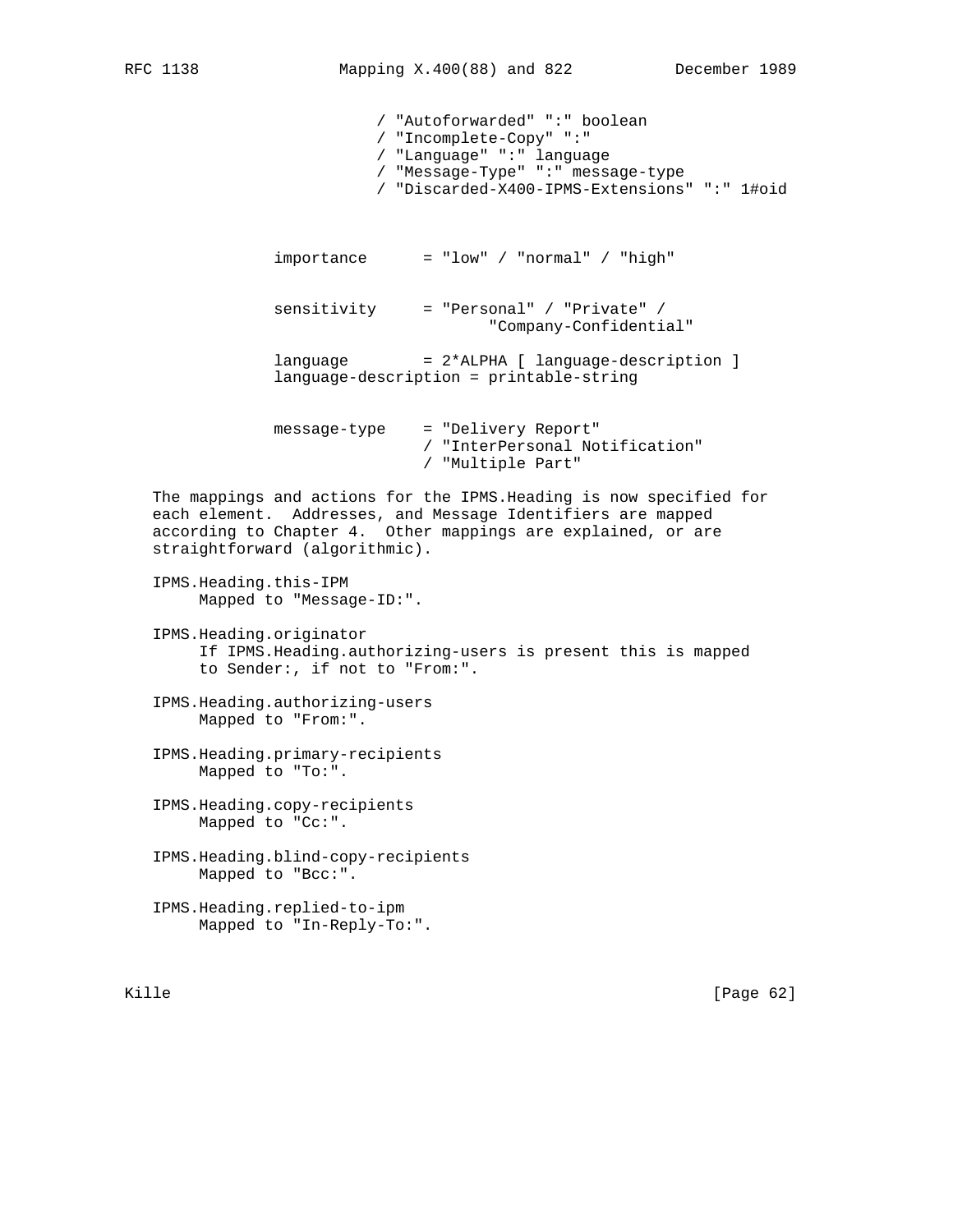IPMS.Heading.obsoleted-IPMs Mapped to the extended RFC 822 field "Obsoletes:" IPMS.Heading.related-IPMs Mapped to "References:". IPMS.Heading.subject Mapped to "Subject:". The contents are converted to ASCII (as defined in Chapter 3). Any CRLF are not mapped, but are used as points at which the subject field must be folded. IPMS.Heading.expiry-time Mapped to the extended RFC 822 field "Expiry-Date:". IPMS.Heading.reply-time Mapped to the extended RFC 822 field "Reply-By:". IPMS.Heading.reply-recipients Mapped to "Reply-To:". IPMS.Heading.importance Mapped to the extended RFC 822 field "Importance:". IPMS.Heading.sensitivity Mapped to the extended RFC 822 field "Sensitivity:". IPMS.Heading.autoforwarded Mapped to the extended RFC 822 field "Autoforwarded:". The standard extensions (Annex H of X.420 / ISO 10021-7) are mapped as follows: incomplete-copy Mapped to the extended RFC 822 field "Incomplete-Copy:". language Mapped to the extended RFC 822 field "Language:", filling in the two letter code. If possible, the language-description should be filled in with a human readable description of the language. If the RFC 822 extended header is found, this should be mapped onto an RFC 822 header, as described in Section 5.1.2. If a non-standard extension is found, it should be discarded, unless

 the gateway understands the extension and can perform an appropriate mapping onto an RFC 822 header field. If extensions are discarded,

Kille [Page 63]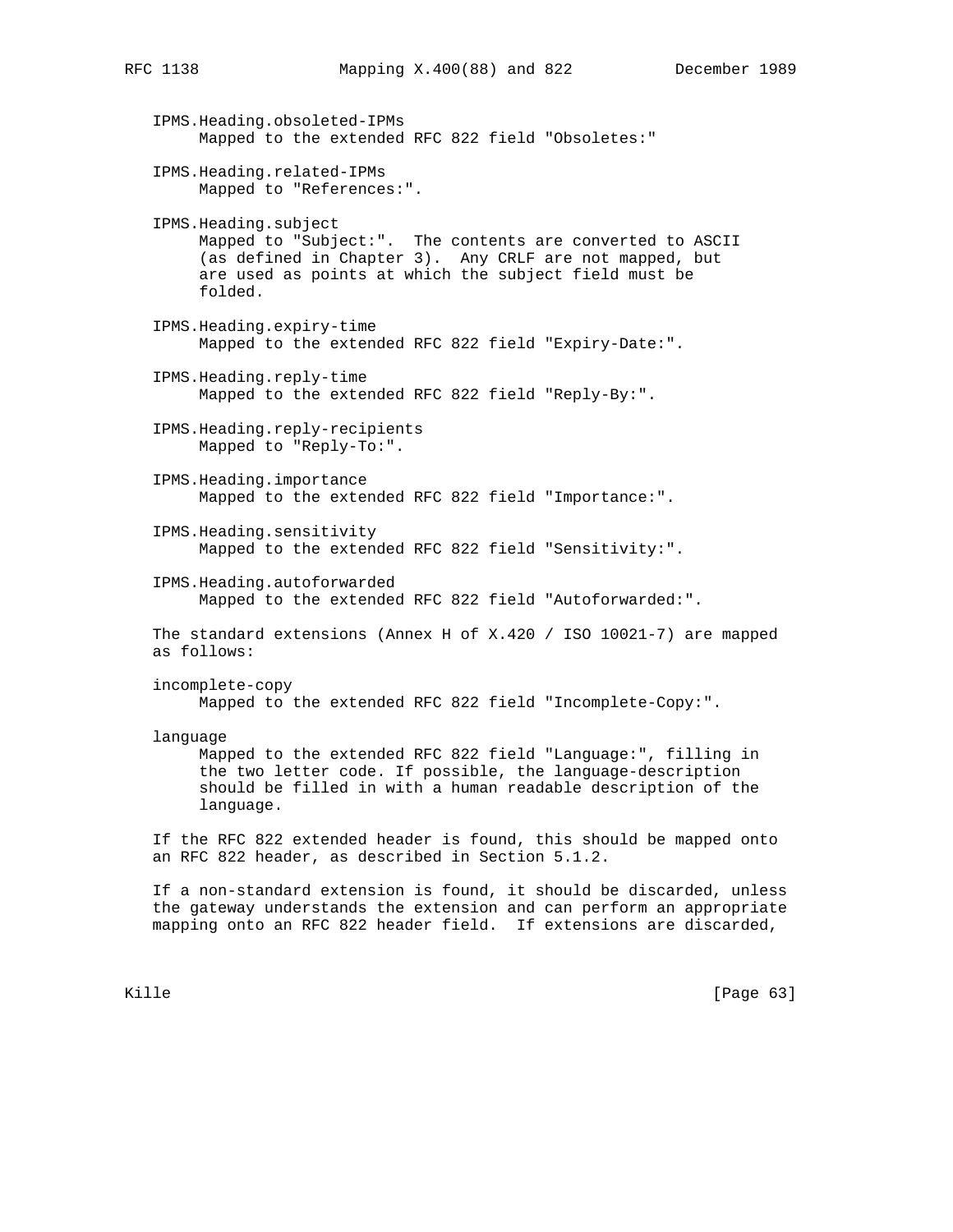the list should be indicated in the extended RFC 822 field "Discarded-X400-IPMS-Extensions:".

 The IPMS.Body is mapped into the RFC 822 message body. Each IPMS.BodyPart is converted to ASCII as follows:

IPMS.IA5Text

The mapping is straightforward (see Chapter 3).

IPMS.MessageBodyPart

The X.400 -> RFC 822 mapping should be recursively applied, to generate an RFC 822 Message. If present, the IPMS.MessageBodyPart.parameters.delivery-envelope should be used for the MTS Abstract Service Mappings. If present, the IPMS.MessageBodyPart.parameters.delivery-time should be mapped to the extended RFC 822 field "Delivery-Date:".

Other

 If other body parts can be mapped to IA5, either by use of mappings defined in X.408 [CCITT88a], or by other reasonable mappings, this should be done unless content conversion is prohibited.

 If some or all of the body parts cannot be converted there are three options. All of these conform to this standard. A different choice may be made for the case where no body part can be converted:

- 1. The first option is to reject the message, and send a non delivery notification. This must always be done if conversion is prohibited.
- 2. The second option is to map a missing body part to something of the style:

\*\*\*\*\*\*\*\*\*\*\*\*\*\*\*\*\*\*\*\*\*\*\*\*\*\*\*\*\*\*\*\*\*

There was a foobar here

The widget gateway ate it

\*\*\*\*\*\*\*\*\*\*\*\*\*\*\*\*\*\*\*\*\*\*\*\*\*\*\*\*\*\*\*\*\*

 This will allow some useful information to be transferred. As the recipient is a human (IPMS), then suitable action should be available.

 3. Finally both can be done. In this case, the supplementary information in the (positive) Delivery Report should make

Kille [Page 64]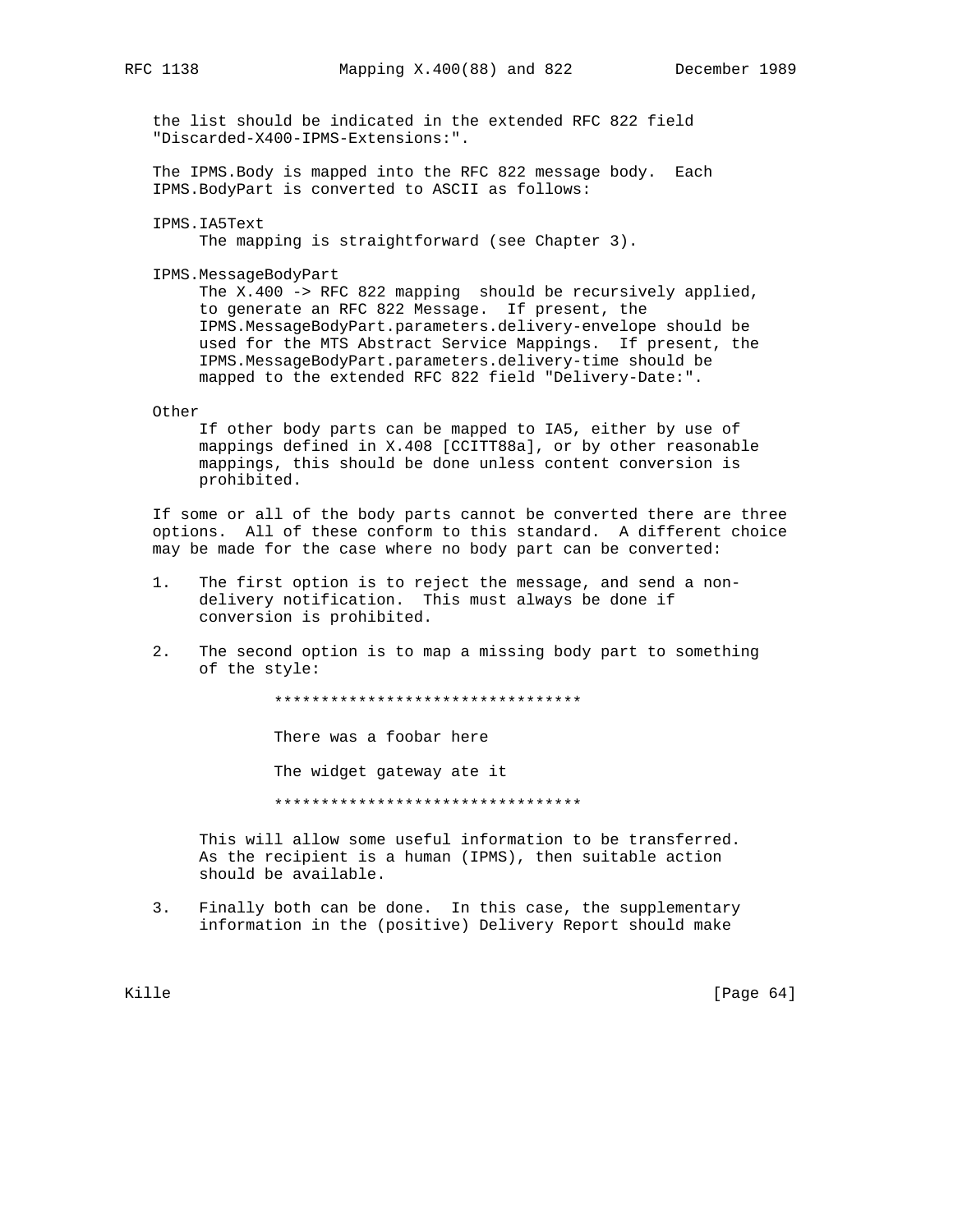clear that something was sent on to the recipient with substantial loss of information.

 Where there is more than one IPMS.BodyPart, the mapping defined by Rose and Stefferud in [Rose85a], should be used to map the separate IPMS.BodyParts in the single RFC 822 message body. If this is done, a "Message-Type:" field with value "Multiple part" should be added, which will indicate to a receiving gateway that the message may be unfolded according to RFC 934.

 For backwards compatibility with RFC 987, the following procedures should also be followed. If there are two IA5 body parts, and the first starts with the string "RFC-822-Headers:" as the first line, then the remainder of this body part should be appended to the RFC 822 header.

5.3.5. Mappings from an IP Notification

A message is generated, with the following fields:

From:

 Set to the MTS.MessageDeliveryEnvelope.other fields.originator-name.

To: Set to the IPMS.IPN.ipm-originator.

Subject:

 Set to something of the form "X.400 Inter-Personal Receipt Notification".

 Message-Type: Set to "InterPersonal Notification"

 References: Set to IPMS.IPN.subject-ipm

 The following EBNF is defined for the body of the Message. This format is defined to ensure that all information from an interpersonal notification is available to the end user in a uniform manner.

> ipn-body-format = ipn-description <CRLF> [ ipn-extra-information <CRLF> ] ipn-content-return ipn-description = ipn-receipt / ipn-non-receipt ipn-receipt = "Your message to:" preferred-recipient <CRLF>

Kille [Page 65]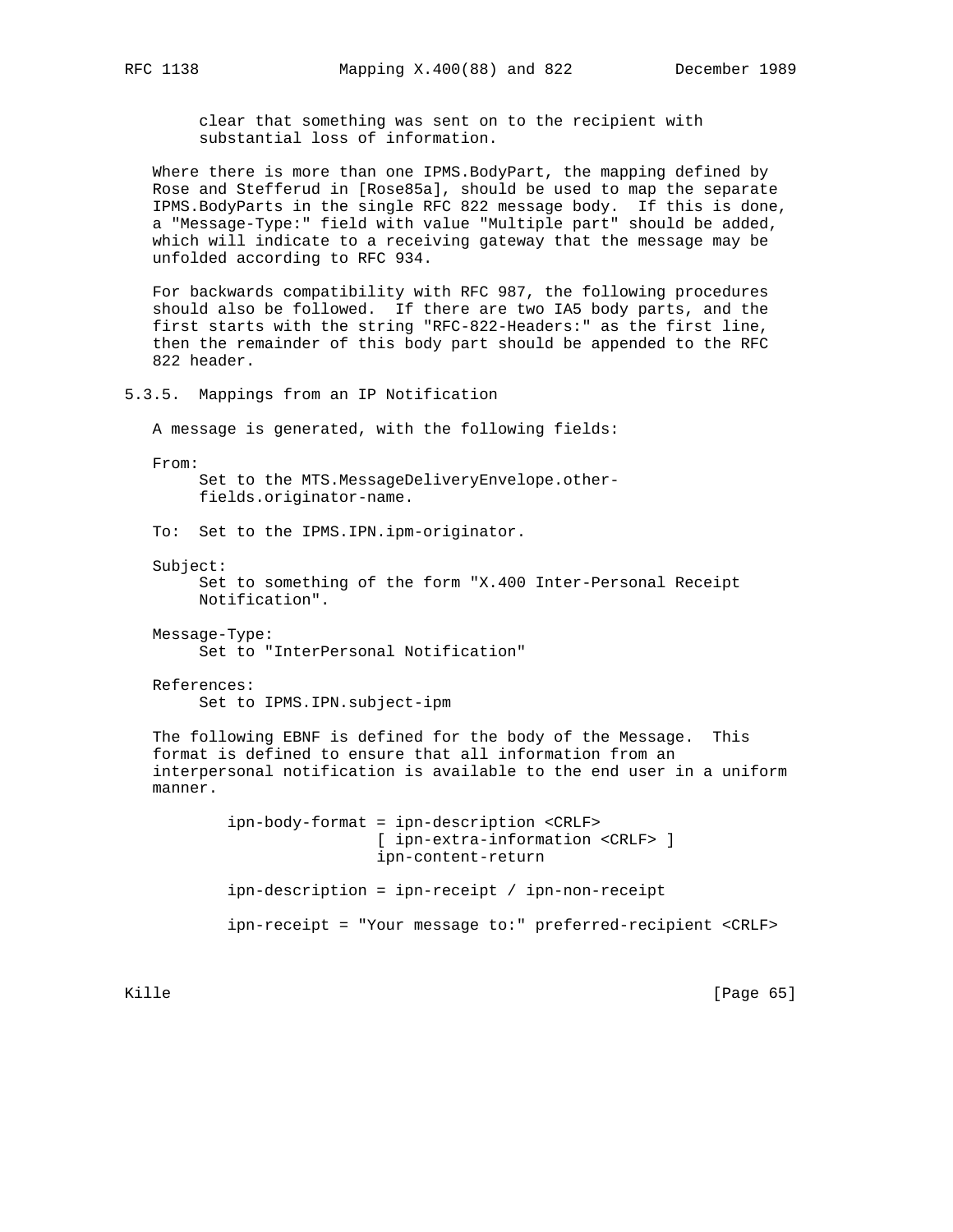"was received at" receipt-time <CRLF> <CRLF> "This notification was generated" acknowledgement-mode <CRLF> "The following extra information was given:" <CRLF> ipn-suppl <CRLF> ipn-non-receipt "Your message to:" preferred-recipient <CRLF> ipn-reason ipn-reason = ipn-discarded / ipn-auto-forwarded ipn-discarded = "was discarded for the following reason:" discard-reason <CRLF> ipn-auto-forwarded = "was automatically forwarded." <CRLF> [ "The following comment was made:" auto-comment ] ipn-extra-information = "The following information types were converted:" encoded-info ipn-content-return = "The Original Message is not available" / "The Original Message follows:" <CRLF> <CRLF> message preferred-recipient = mailbox receipt-time = date-time auto-comment = printablestring ipn-suppl = printablestring non-receipt-reason = "Discarded" / "Auto-Forwarded" discard-reason = "Expired" / "Obsoleted" / "User Subscription Terminated" acknowledgement-mode = "Manually" / "Automatically" The mappings for elements of the common fields of IPMS.IPN (IPMS.CommonFields) onto this structure and the message header are: subject-ipm Mapped to "References:"

Kille [Page 66]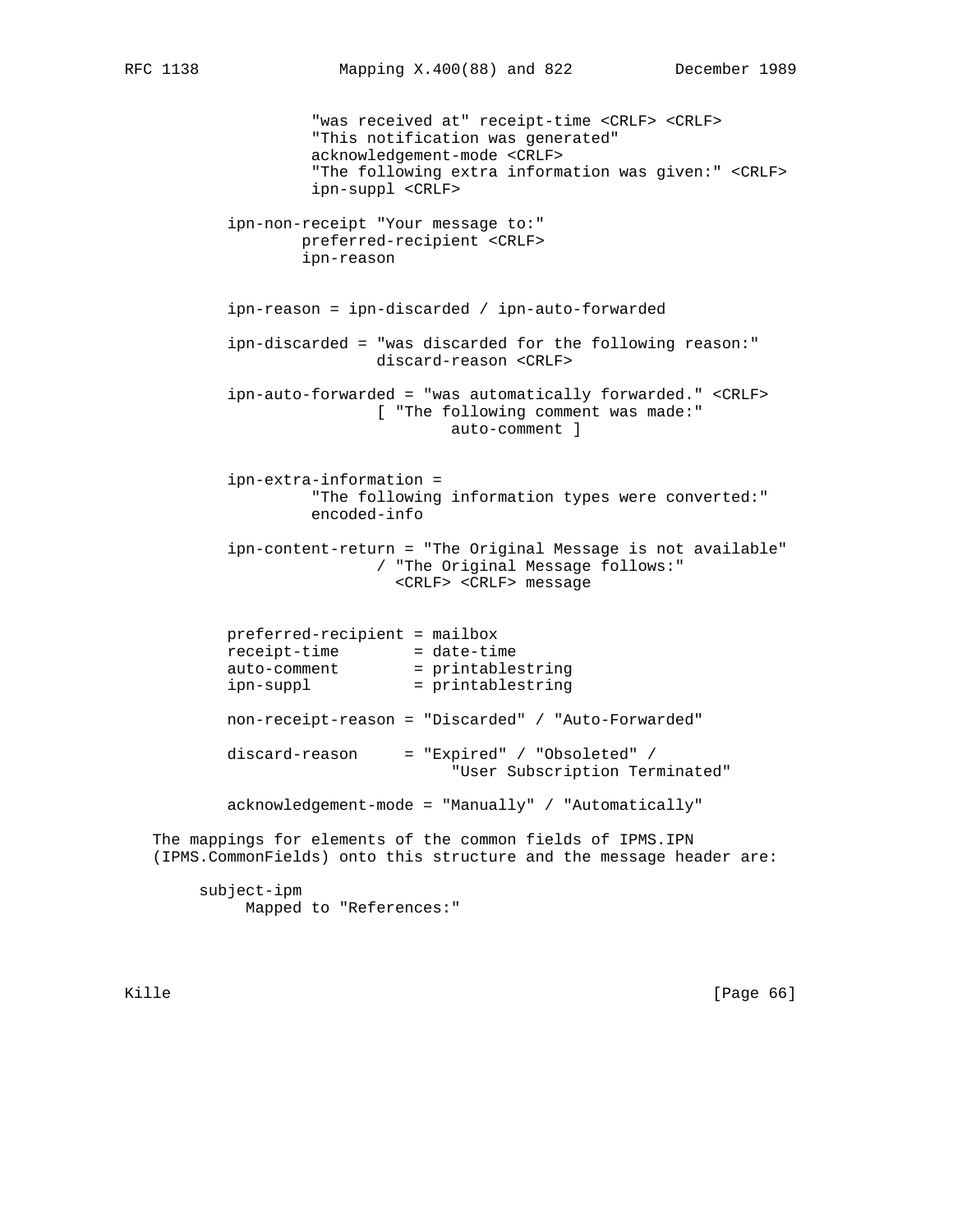ipm-originator Mapped to "To:". ipm-preferred-recipient Mapped to EBNF.preferred-recipient conversion-eits Mapped to EBNF.encoded-info in EBNF.ipn-extra-information The mappings for elements of IPMS.IPN.non-receipt-fields (IPMS.NonReceiptFields) are: non-receipt-reason Used to select between EBNF.ipn-discarded and EBNF.ipn-auto-forwarded discard-reason Mapped to EBNF.discard-reason auto-forward-comment Mapped to EBNF.auto-comment returned-ipm If present, the second option of EBNF.ipn-content-return should be chosen, and an RFC 822 mapping of the message included. Otherwise the first option should be chosen. The mappings for elements of IPMS.IPN.receipt-fields (IPMS.ReceiptFields) are: receipt-time Mapped to EBNF.receipt-time acknowledgement-mode Mapped to EBNF.acknowledgement-mode suppl-receipt-info Mapped to EBNF.ipn-suppl An example notification is: From: Steve Kille <steve@cs.ucl.ac.uk> To: Julian Onions <jpo@computer-science.nottingham.ac.uk> Subject: X400 Inter-personal Receipt Notification Message-Type: InterPersonal Notification References: <1229.614418325@UK.AC.NOTT.CS> Date: Wed, 21 Jun 89 08:45:25 +0100

Kille [Page 67]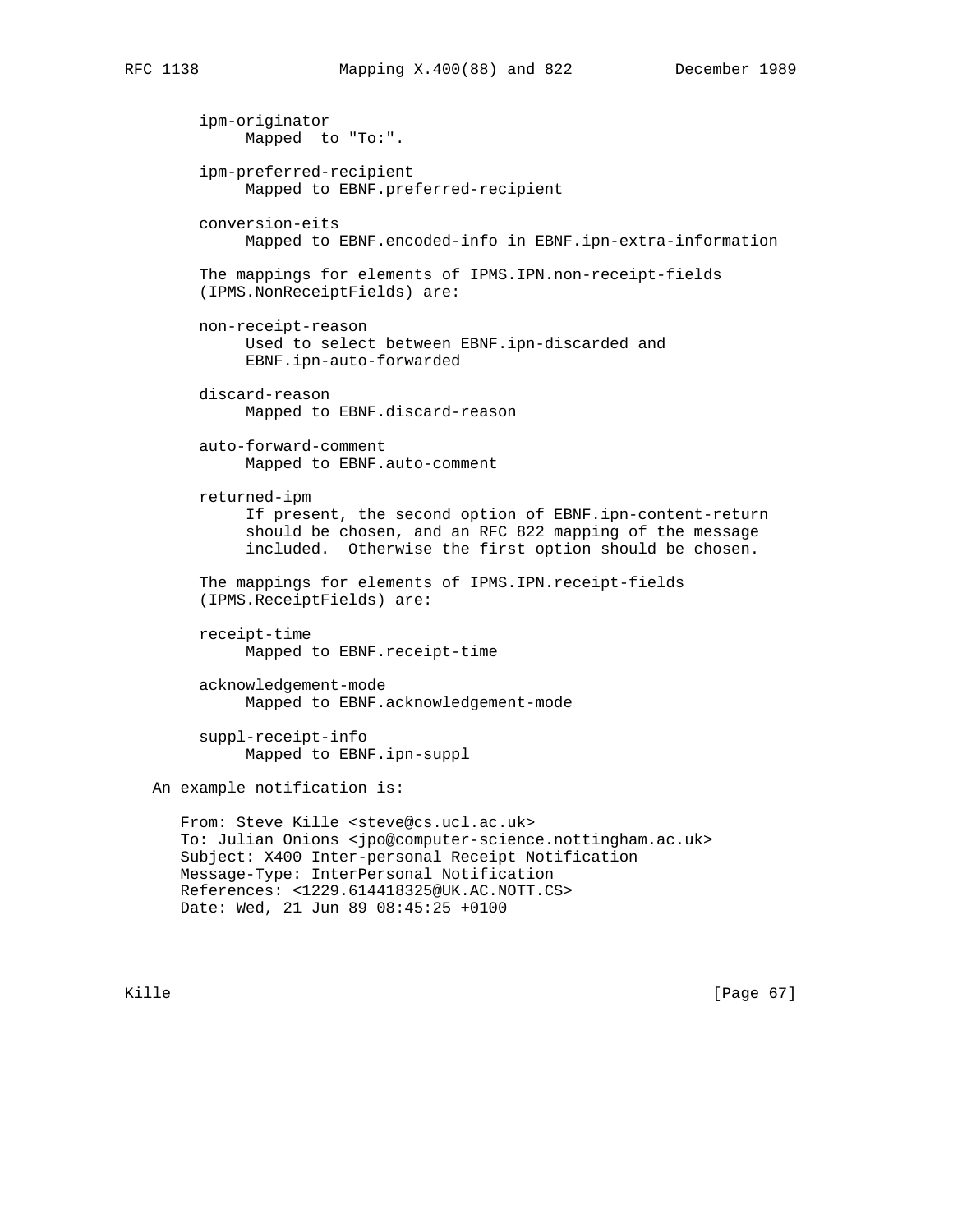Your message to: Steve Kille <steve@cs.ucl.ac.uk> was automatically forwarded. The following comment was made: Sent on to a random destination

The following information types were converted: g3fax

The Original Message is not available

5.3.6. Mappings from the MTS Abstract Service

 This section describes the MTS mappings for User Messages (IPM and IPN). This mapping is defined by specifying the mapping of MTS.MessageDeliveryEnvelope. The following extensions to RFC 822 are defined to support this mapping:

 mts-field = "X400-MTS-Identifier" ":" mts-msg-id / "X400-Originator" ":" mailbox / "X400-Recipients" ":" 1#mailbox / "Original-Encoded-Information-Types" ":" encoded-info / "X400-Content-Type" ":" mts-content-type / "Content-Identifier" ":" printablestring / "Priority" ":" priority / "Originator-Return-Address" ":" 1#mailbox / "DL-Expansion-History" ":" mailbox ";" date-time ";" / "Redirection-History" ":" redirection / "Conversion" ":" prohibition / "Conversion-With-Loss" ":" prohibition / "Requested-Delivery-Method" ":" 1\*( labelled-integer ) / "Delivery-Date" ":" date-time / "Discarded-X400-MTS-Extensions" ":" 1#( oid / labelled-integer ) prohibition = "Prohibited" / "Allowed"  $mts-msg-id = "[' global-id "i" *text "]"$  mts-content-type = "P2" / labelled-integer / object-identifer priority = "normal" / "non-urgent" / "urgent"

 redirection = mailbox ";" "reason" "=" redirection-reason ";" date-time

Kille [Page 68]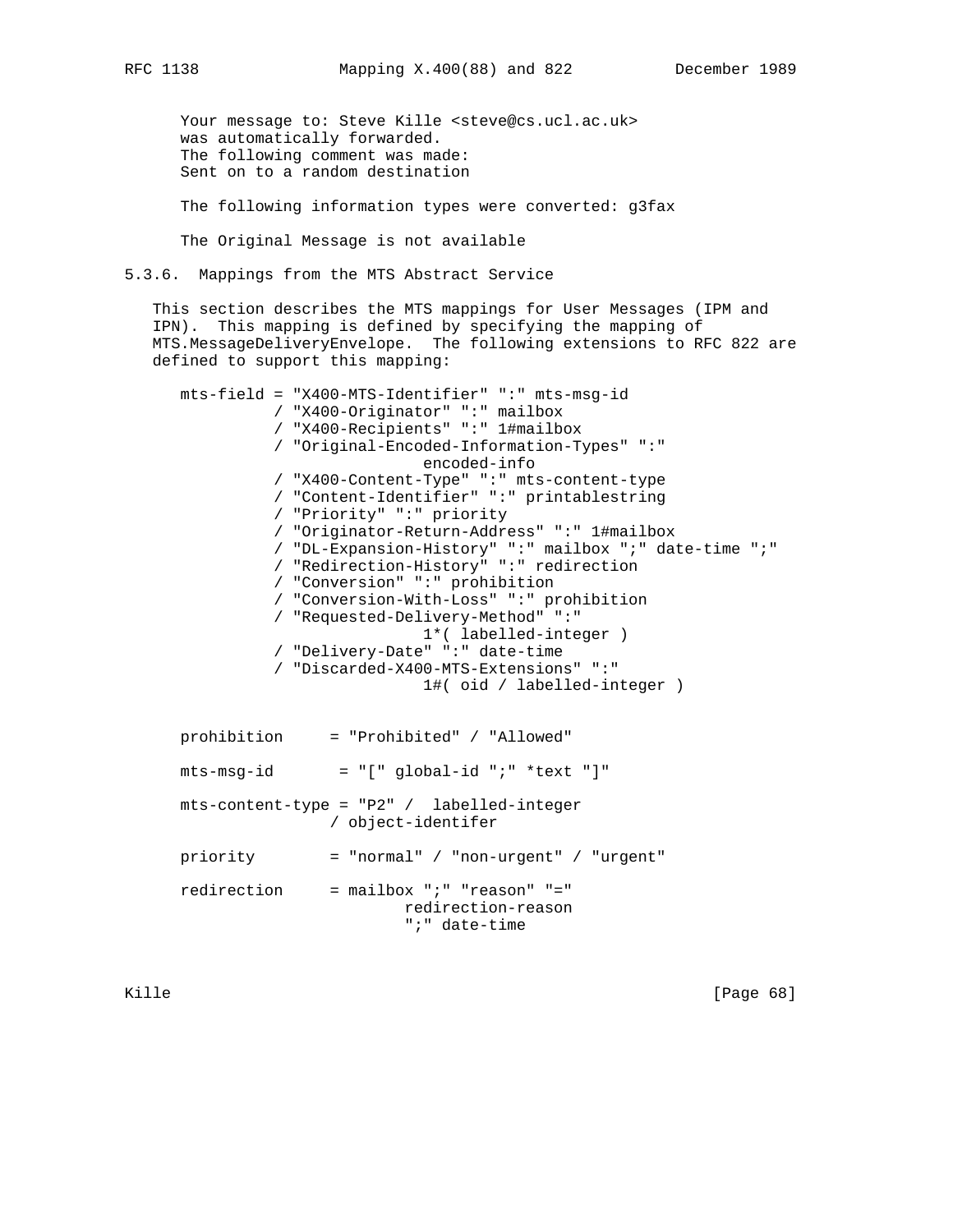redirection-reason =

"Recipient Assigned Alternate Recipient"

- / "Originator Requested Alternate Recipient"
- / "Recipient MD Assigned Alternate Recipient"

 These elements are only appropriate for physical delivery. They are represented as comments in the "X400-Recipients:" field, as described in Section 4.6.2.2.

 originator-certificate message-token content-confidentiality-algorithm-identifier content-integrity-check message-origin-authentication-check message-security-label proof-of-delivery-request

 These elements imply use of security services not available in the RFC 822 environment. If they are marked as critical for transfer or delivery, then the message should be rejected. Otherwise they should be discarded.

redirection-history

 Each element is mapped to an extended RFC 822 field "Redirection-History:". They should be ordered in the message header, so that the most recent redirection comes first (same order as trace).

dl-expansion-history

 Each element is mapped to the extended RFC 822 field "DL-Expansion-History:". They should be ordered in the message header, so that the most recent expansion comes first (same order as trace).

 If any MTS (or MTA) Extensions not specified in X.400 are present, and they are marked as critical for transfer or delivery, then the message should be rejected. If they are not so marked, they can safely be discarded. The list of discarded fields should be indicated in the extended header "Discarded-X400-MTS-Extensions:".

5.3.7. Mappings from the MTA Abstract Service

 There are some mappings at the MTA Abstract Service level which are done for IPM and IPN. These can be derived from MTA.MessageTransferEnvelope. The reasons for the mappings at this level, and the violation of layering are:

Kille [Page 69]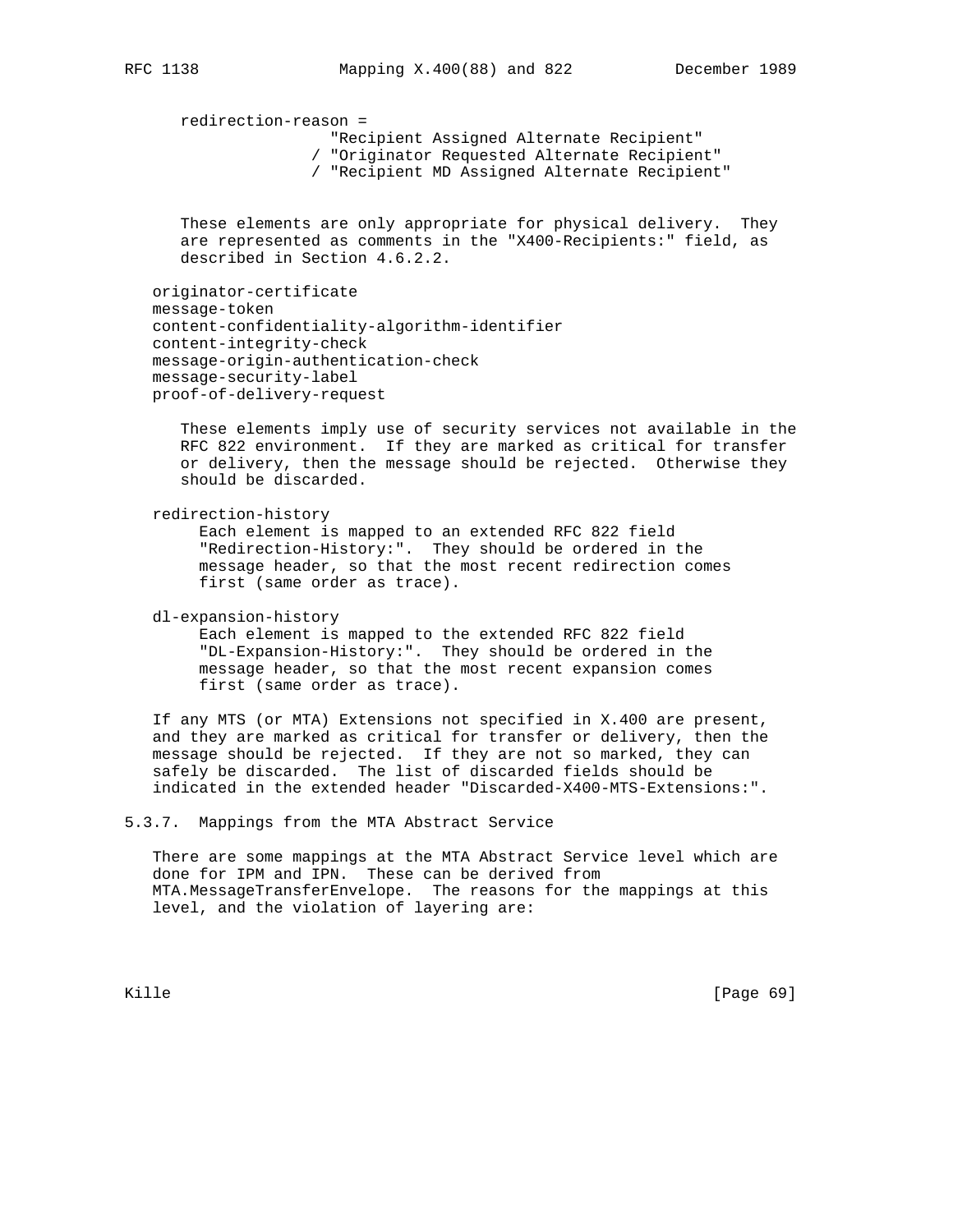- - Allowing for multiple recipients to share a single RFC 822 message.
	- Making the X.400 trace information available on the RFC 822 side.
	- Making any information on deferred delivery available.

 The 822-MTS recipients should be calculated from the full list of X.400 recipients. This is all of the members of MTA.MessageTransferEnvelope.per-recipient-fields being passed through the gateway, where the responsibility bit is set. In some cases, a different RFC 822 message would be calculated for each recipient. If this is due to differing service requests for each recipient, then a different message should be generated. If it is due only to the request for non-disclosure of recipients, then the "X400-Recipients:" field should be omitted, and only one message sent.

The following EBNF is defined for extended RFC 822 headers:

| mta-field                         | $=$ "X400-Received" ":" x400-trace<br>/ "Deferred-Delivery" ":" date-time<br>/ "Latest-Delivery-Time" ":" date-time                                                                    |
|-----------------------------------|----------------------------------------------------------------------------------------------------------------------------------------------------------------------------------------|
| x400-trace                        | $=$ "by" md-and-mta ";"<br>[ "deferred until" date-time ";" ]<br>$[$ "converted" "(" encoded-info ")" ";" ]<br>$[$ "attempted" md-and-mta " $i$ " ]<br>action-list<br>";" arrival-time |
| md-and-mta<br>mta<br>arrival-time | = [ "mta" mta "in" ] global-id<br>= word<br>$=$ date-time                                                                                                                              |
| action-list<br>action             | $= 1$ #action<br>= "Redirected"<br>/ "Expanded"<br>/ "Relayed"<br>/ "Rerouted"                                                                                                         |

 If MTA.PerMessageTransferFields.deferred-delivery-time is present, use it to generate a Deferred-Delivery: field. For some reason, X.400 does not make this information available at the MTS level on

Kille [Page 70]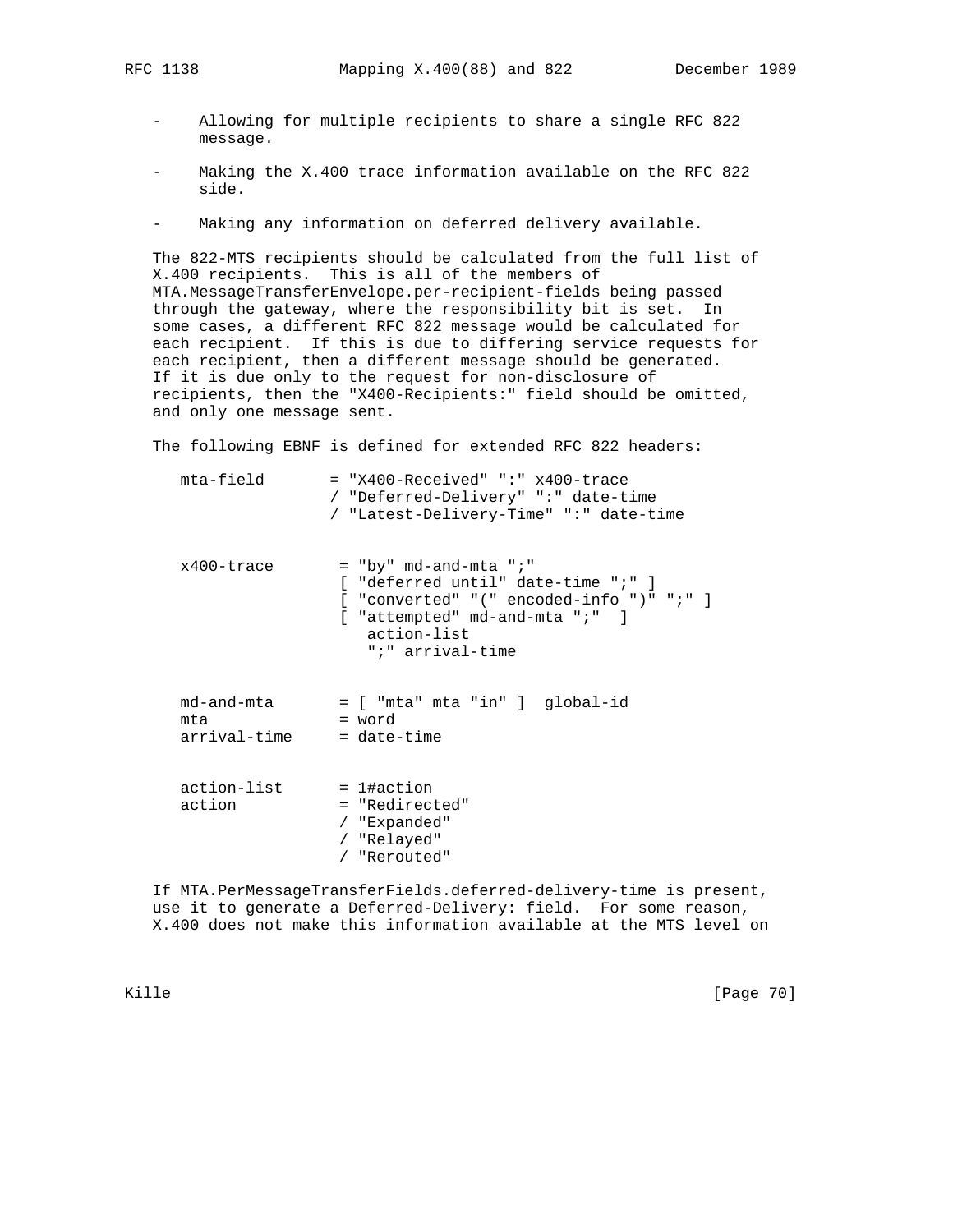delivery. X.400 profiles, and in particular the CEN/CENELEC profile for X.400(1984) [Systems85a], specify that this element must be supported at the first MTA. If it is not, the function may optionally be implemented by the gateway: that is, the gateway should hold the message until the time specified in the protocol element. Thus, it is expected that the value of this element will often be in the past. For this reason, the extended RFC 822 field is primarily for information.

 Merge MTA.PerMessageTransferFields.trace-information, and MTA.PerMessageTransferFields.internal-trace-information to produce a single ordered trace list. If Internal trace from other management domains has not been stripped, this may require complex interleaving. Use this to generate a sequence of "X400-Received:" fields. The only difference between external trace and internal trace will be the extra MTA information in internal trace elements.

When generating an RFC 822 message all trace fields (X400- Received and Received) should be at the beginning of the header, before any other fields. Trace should be in chronological order, with the most recent element at the front of the message. A simple example trace (external) is:

 X400-Received: by /PRMD=UK.AC/ADMD=Gold 400/C=GB/ ; Relayed ; Tue, 20 Jun 89 19:25:11 +0100

A more complex example (internal):

X400-Received: by mta UK.AC.UCL.CS in

 /PRMD=UK.AC/ADMD=Gold 400/C=GB/ ; deferred until Tue, 20 Jun 89 14:24:22 +0100 ; converted (undefined, g3fax) ";" attempted /ADMD=Foo/C=GB/ ; Relayed, Expanded, Redirected ; Tue, 20 Jun 89 19:25:11 +0100

# 5.3.8. Mappings from Report Delivery

 Delivery reports are mapped at the MTS service level. This means that only reports destined for the MTS user will be mapped. Some additional services are also taken from the MTA service.

5.3.8.1. MTS Mappings

 A Delivery Report service will be represented as MTS.ReportDeliveryEnvelope, which comprises of per-report-fields (MTS.PerReportDeliveryFields) and per-recipient-fields.

A message should be generated with the following fields:

Kille [Page 71]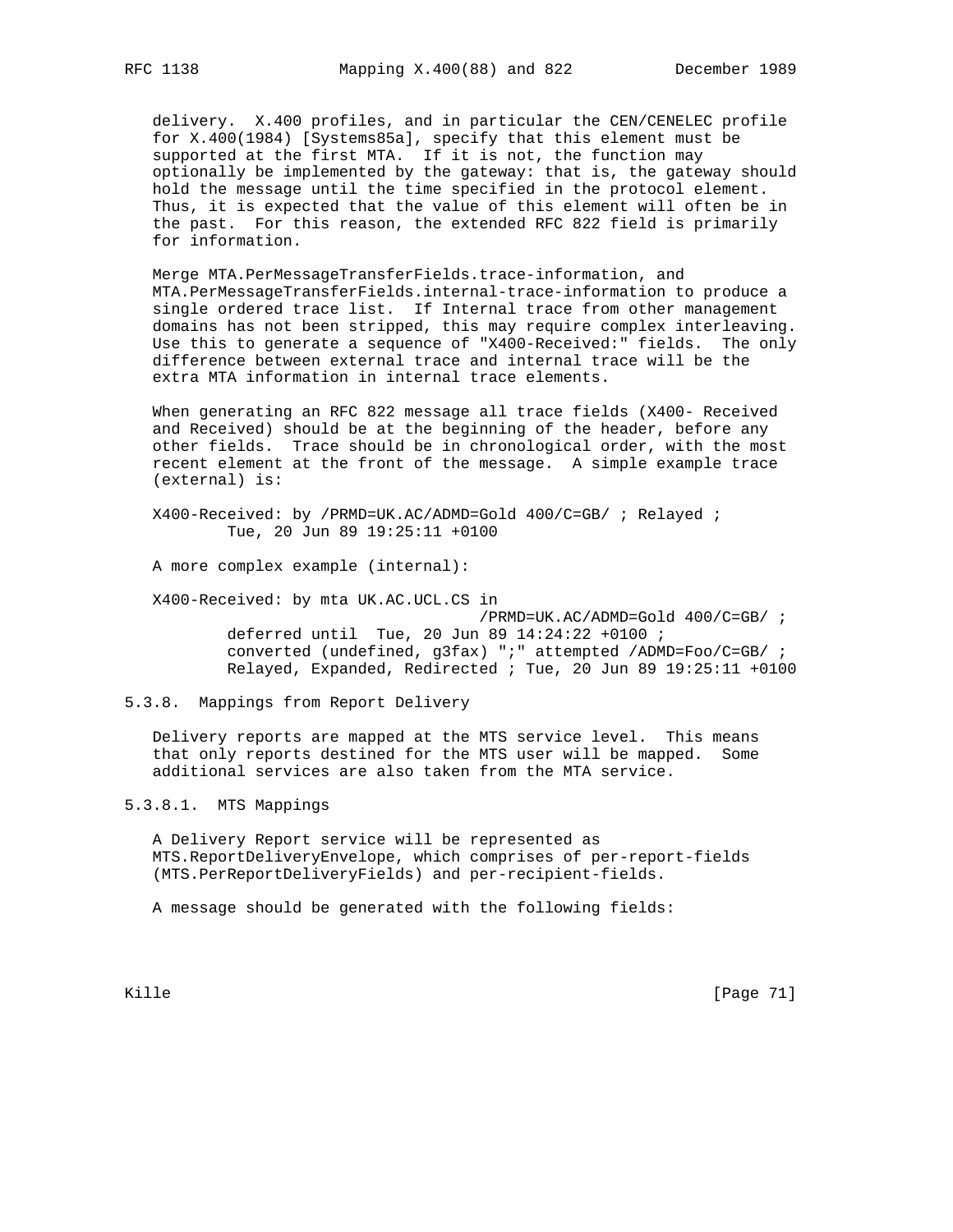From: An administrator at the gateway system. This is also the 822-MTS originator. To: A mapping of the MTA.ReportTransferEnvelope.report-destination-name. This is also the 822-MTS recipient. Message-Type: Set to "Delivery Report". Subject: Something of the form "X.400 Delivery Report". The format of the body of the message is defined to ensure that all information is conveyed to the RFC 822 user in a consistent manner. This gives a summary of critical information, and then a full listing of all parameters: dr-body-format = dr-summary <CRLF> dr-recipients <CRLF> dr-extra-information <CRLF> dr-content-return dr-content-return = "The Original Message is not available" / "The Original Message follows:" <CRLF> <CRLF> message dr-summary = "This report relates to your message:" <CRLF> content-correlator <CRLF> <CRLF> "of" date-time <CRLF> <CRLF> "It was generated by:" report-point <CRLF> "at" date-time <CRLF> <CRLF> "It was later converted to RFC 822 by:" mailbox <CRLF> "at" date-time <CRLF> <CRLF> dr-recipients = \*(dr-recipient <CRLF> <CRLF>) dr-recipient = dr-recip-success / dr-recip-failure dr-recip-success = "Your message was successfully delivered to:" mailbox "at" date-time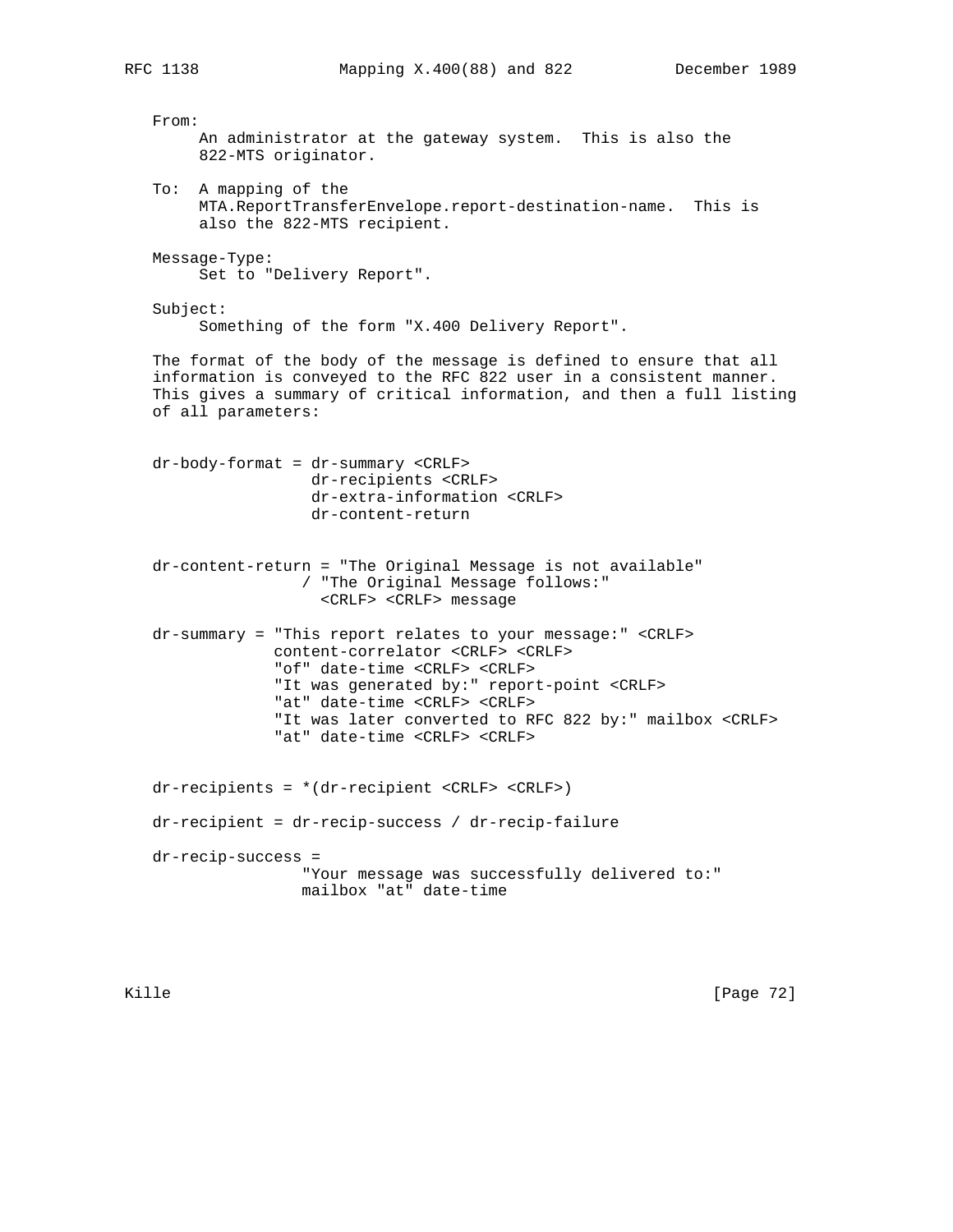```
 dr-recip-failure = "Your message was not delivered to:"
                 mailbox <CRLF>
                 "for the following reason:" *word
 dr-extra-information =
  "-----------------------------------------------" <CRLF> <CRLF>
  "The following information is derived from the Report" <CRLF>
  "It may be useful for problem diagnosis:" <CRLF> <CRLF>
  drc-field-list
drc-field-list = *(drc-field < CRLF) drc-field = "Subject-Submission-Identifier" ":"
                         mts-msg-id
           / "Content-Identifier" ":" printablestring
           / "Content-Type" ":" mts-content-type
           / "Original-Encoded-Information-Types" ":"
                         encoded-info
           / "Originator-and-DL-Expansion-History" ":"
                         dl-history
           / "Reporting-DL-Name" ":" mailbox
           / "Content-Correlator" ":" content-correlator
           / "Recipient-Info" ":" recipient-info
           / "Subject-Intermediate-Trace-Information" ":"
                         x400-trace
 recipient-info = mailbox "," std-or ";"
                 report-type
                 [ "converted eits" encoded-info ";" ]
                 [ "originally intended recipient"
                          mailbox "," std-or ";" ]
                 [ "last trace" [ encoded-info ] date-time ";" ]
                 [ "supplementary info" <"> printablestring <"> ";" ]
                 [ "redirection history" 1#redirection ";"
                 [ "physical forwarding address"
                                       printablestring ";" ]
 report-type = "SUCCESS" drc-success
                 / "FAILURE" drc-failure
drc-success = "delivered at" date-time ";"
                 [ "type of MTS user" labelled-integer ";" ]
 drc-failure = "reason" labelled-integer ";"
                 [ "diagnostic" labelled-integer ";" ]
```
Kille [Page 73]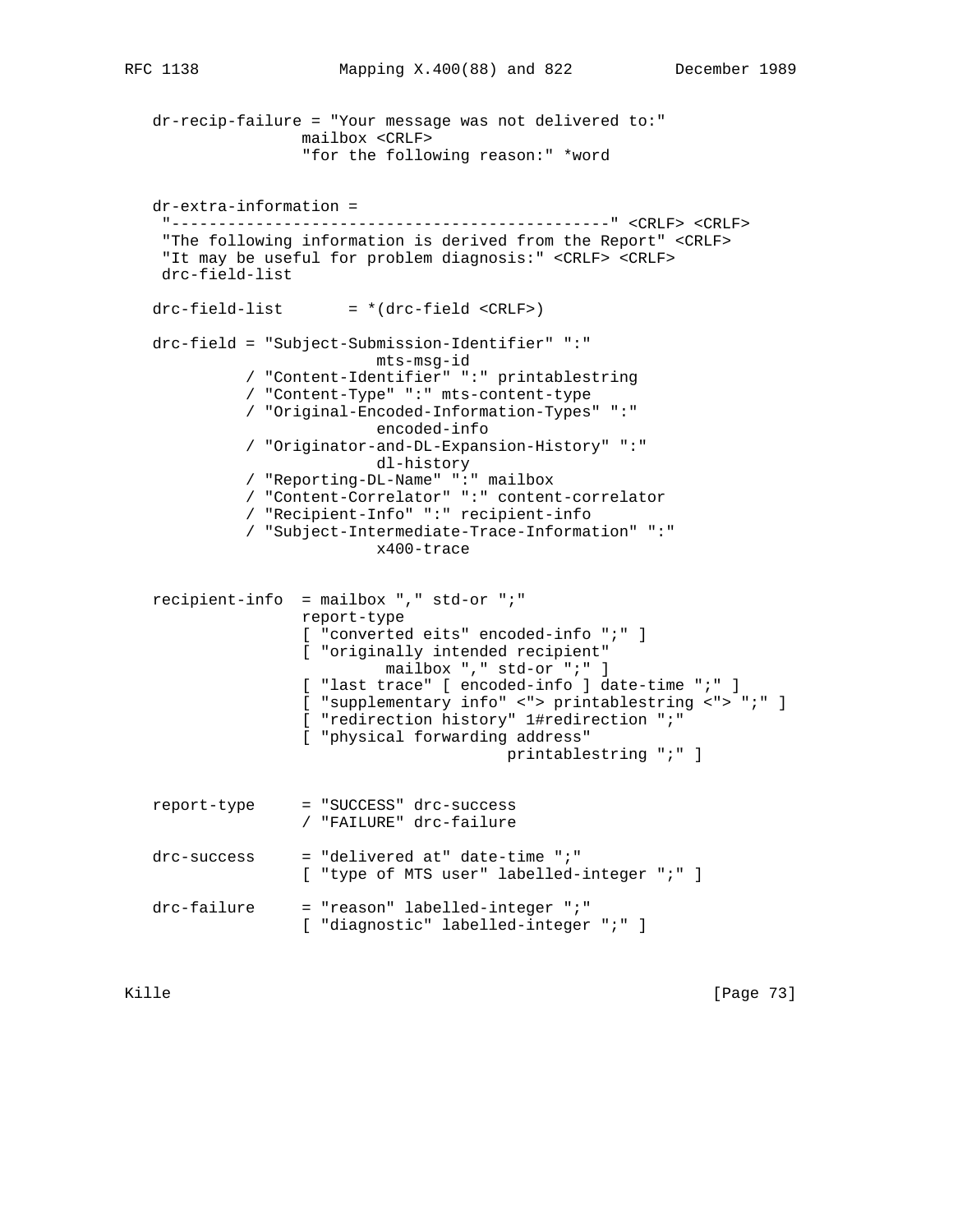report-point = [ "mta" word "in" ] global-id content-correlator = \*word dl-history = 1#( mailbox "(" date-time ")") The format is defined as a fixed definition. The only exception is that the EBNF.drc-fields should follow RFC 822 folding rules. The elements of MTS.ReportDeliveryEnvelope.per-report-fields are mapped as follows onto extended RFC 822 fields: subject-submission-identifier Mapped to EBNF.drc-field (Subject-Submission-Identifier) content-identifier Mapped to EBNF.drc-field (Content-Identifier) content-type Mapped to EBNF.drc-field (Content-Type) original-encoded-information-types Mapped to EBNF.drc-field (Encoded-Info) The extensions from MTS.ReportDeliveryEnvelope.per-report-fields.extensions are mapped as follows: originator-and-DL-expansion-history Mapped to EBNF.drc-field (Originator-and-DL-Expansion- History) reporting-DL-name Mapped to EBNF.drc-field (Reporting-DL-Name) content-correlator Mapped to EBNF.content-correlator, provided that the encoding is IA5String (this should always be the case). This is used in EBNF.dr-summary and EBNF.drc-field-list. In the former, LWSP may be added, in order to improve the layout of the message. message-security-label reporting-MTA-certificate report-origin-authentication-check These security parameters should not be present. If they are, they should be discarded in preference to discarding the whole

report.

Kille [Page 74]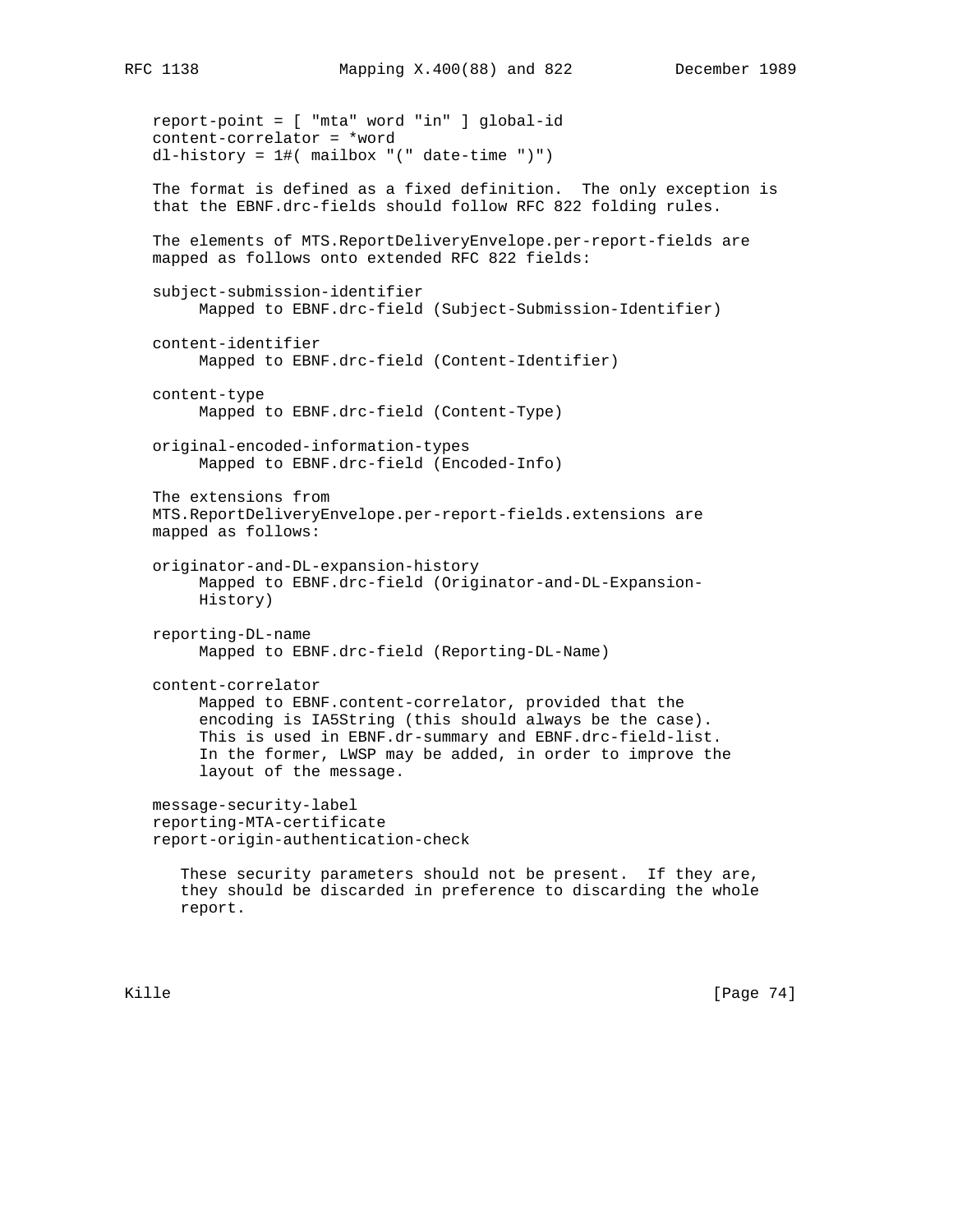For each element of MTS.ReportDeliveryEnvelope.per-recipient-fields, a value of EBNF.dr-recipient, and an EBNF.drc-field (Recipient-Info) should be generated. The components are mapped as follows. actual-recipient-name Used to generate the first EBNF.mailbox and EBNF.std-or in EBNF.recipient-info. Both RFC 822 and X.400 forms are given, as there may be a problem in the mapping tables. It also generates the EBNF.mailbox in EBNF.dr-recip-success or EBNF.dr-recip-failure. report If it is MTS.Report.delivery, then set EBNF.dr-recipient to EBNF.dr-recip-success, and similarly set EBNF.report-type, filling in EBNF.drc-success. If it is a failure, set EBNF.dr-recipient to EBNF.dr-recip-failure, making a human interpretation of the reason and diagnostic codes, and including any supplementary information. EBNF.drc-failure should be filled in systematically. converted-encoded-information-types Set EBNF.drc-field ("converted eits") originally-intended-recipient Set the second ("originally intended recipient") mailbox and std-or in EBNF.drc-field. supplementary-info Set EBNF.drc-field ("supplementary info"), and include this information in EBNF.dr-recip-failure. redirection-history Set EBNF.drc-field ("redirection history") physical-forwarding-address Set ENBF.drc-field ("physical forwarding address") recipient-certificate Discard proof-of-delivery Discard Any unknown extensions should be discarded, irrespective of criticality.

Kille [Page 75]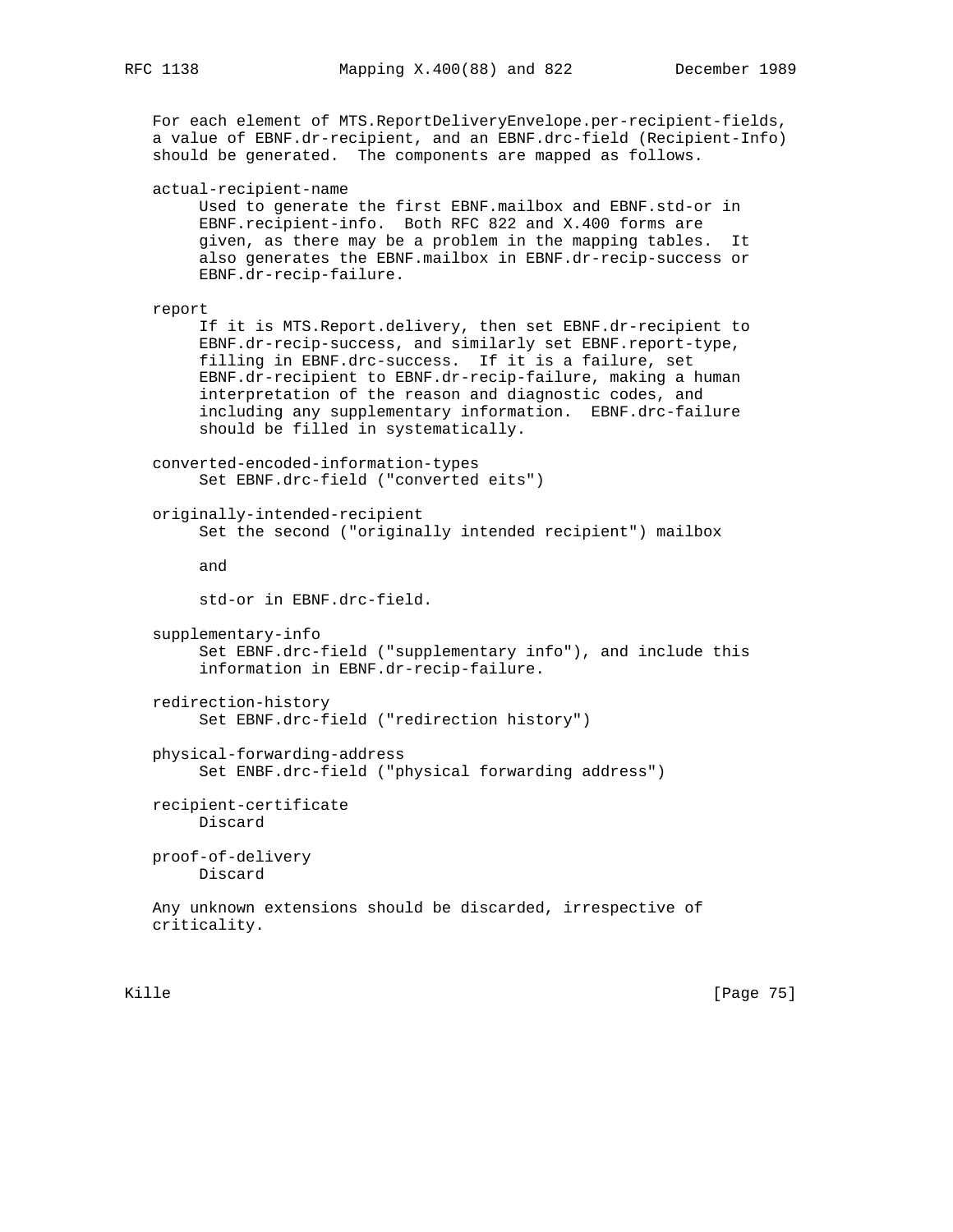The original message should be included in the delivery port. The original message will usually be available at the gateway, as discussed in Section 5.2.

5.3.8.2. MTA Mappings

 The single 822-MTS recipient is constructed from MTA.ReportTransferEnvelope.report-destination-name, using the mappings of Chapter 4. Unlike with a user message, this information is not available at the MTS level.

- The following additional mappings should be made:
- MTA.ReportTransferEnvelope.report-destination-name This should be used to generate the To: field.
- MTA.ReportTransferEnvelope.identifier Mapped to the extended RFC 822 field "X400-MTS-Identifier:". It may also be used to derive a "Message-Id:" field.
- MTA.ReportTransferEnvelope.trace-information and
- MTA.ReportTransferEnvelope.internal-trace-information Mapped onto the extended RFC 822 field "X400-Received:", as described in Section 5.3.7. The first element should also be used to generate the "Date:" field, and the EBNF.failure-point.

 MTA.PerRecipientReportTransferFields.last-trace-information Mapped to EBNF.recipient-info (last trace) MTA.PerReportTransferFields.subject-intermediate-trace-information Mapped to EBNF.drc-field (subject-Intermediate-Trace-Information). These fields should be ordered so that the most recent trace element comes first.

5.3.8.3. Example Delivery Report

This is an example, of a moderately complex report.

From: The Postmaster <postmaster@cs.ucl.ac.uk> To: jpo@computer-science.nottingham.ac.uk Subject: X.400 Delivery Report Message-Type: Delivery Report Date: Wed, 21 Jun 89 08:45:25 +0100 X400-MTS-Identifier: /PRMD=UK.AC/ADMD=Gold 400/C=GB/;13412345235

Kille [Page 76]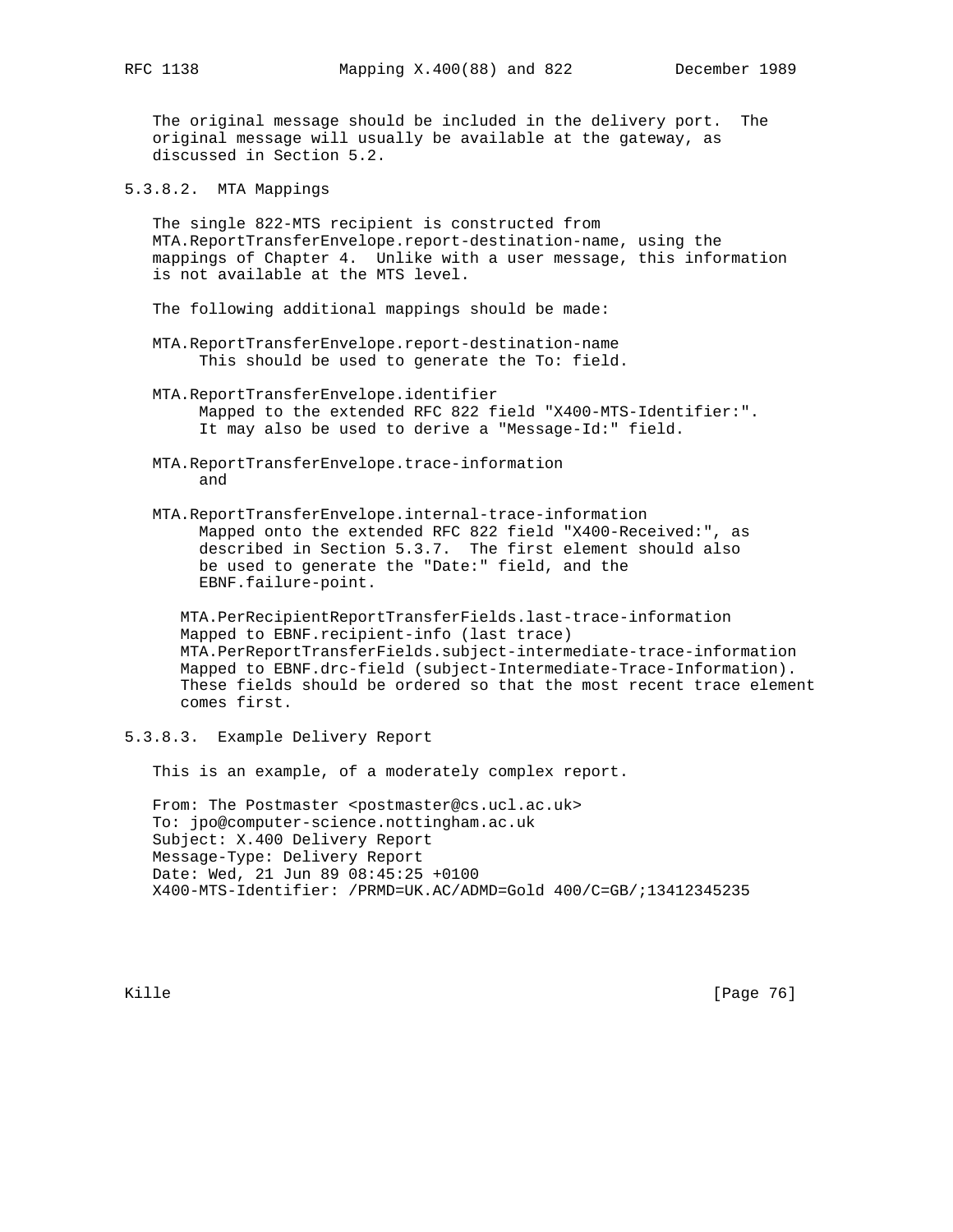This report relates to your message: Date: Wed, 21 Jun 89 06:15:43 +0000 Message-ID: <8907140715.aa09015@CS.Nott.AC.UK> Subject: Now it's the fine tuning .... ! To: Piete Brooks (Postmaster) <pb@computer-lab.cambridge.ac.uk> of Wed, 21 Jun 89 06:15:43 +0000 It was generated by mta PK in /PRMD=UK/ADMD=DBP/C=DE/ at Wed, 21 Jun 89 08:45:25 +0100 It was later converted to RFC 822 by: Mail-Gateway@oxbridge.ac.uk at Wed, 21 Jun 89 08:45:26 +0100 Your message was not delivered to: bad-user@nowhere for the following reason: Rendition problem with punctuation (Umlaut failure) ----------------------------------------------- The following information is derived from the Report It may be useful for problem diagnosis: Subject-Submission-Identifier: [/PRMD=UK.AC/ADMD=Gold 400/C=GB/;148996] Content-Identifier: X.400 Delivery Report Content-Type: P2-1988 (22) Original-Encoded-Information-Types: ia5 Content-Correlator: Date: Wed, 21 Jun 89 06:15:43 +0000 Message-ID: <8907140715.aa09015@CS.Nott.AC.UK> Subject: Now it's the fine tuning .... ! To: Piete Brooks (Postmaster) <pb@computer-lab.cambridge.ac.uk> Recipient-Info: bad-user@nowhere, /S=bad-user/PRMD=nowhere/ADMD=DBP/C=DE/ ; FAILURE reason Physical-Rendition-Not-Performed (3) ; diagnostic Punctuation-Symbol-Loss (23) ; supplementary info Umlaut failure The Original Message follows: Subject: Now it's the fine tuning .... ! Date: Wed, 21 Jun 89 06:15:43 +0000 From: Julian Onions <jpo@computer-science.nottingham.ac.uk> To: Piete Brooks (Postmaster) <pb@computer-lab.cambridge.ac.uk> Cc: bad-user@nowhere Message-ID: <8907140715.aa09015@CS.Nott.AC.UK> A short test

Kille [Page 77]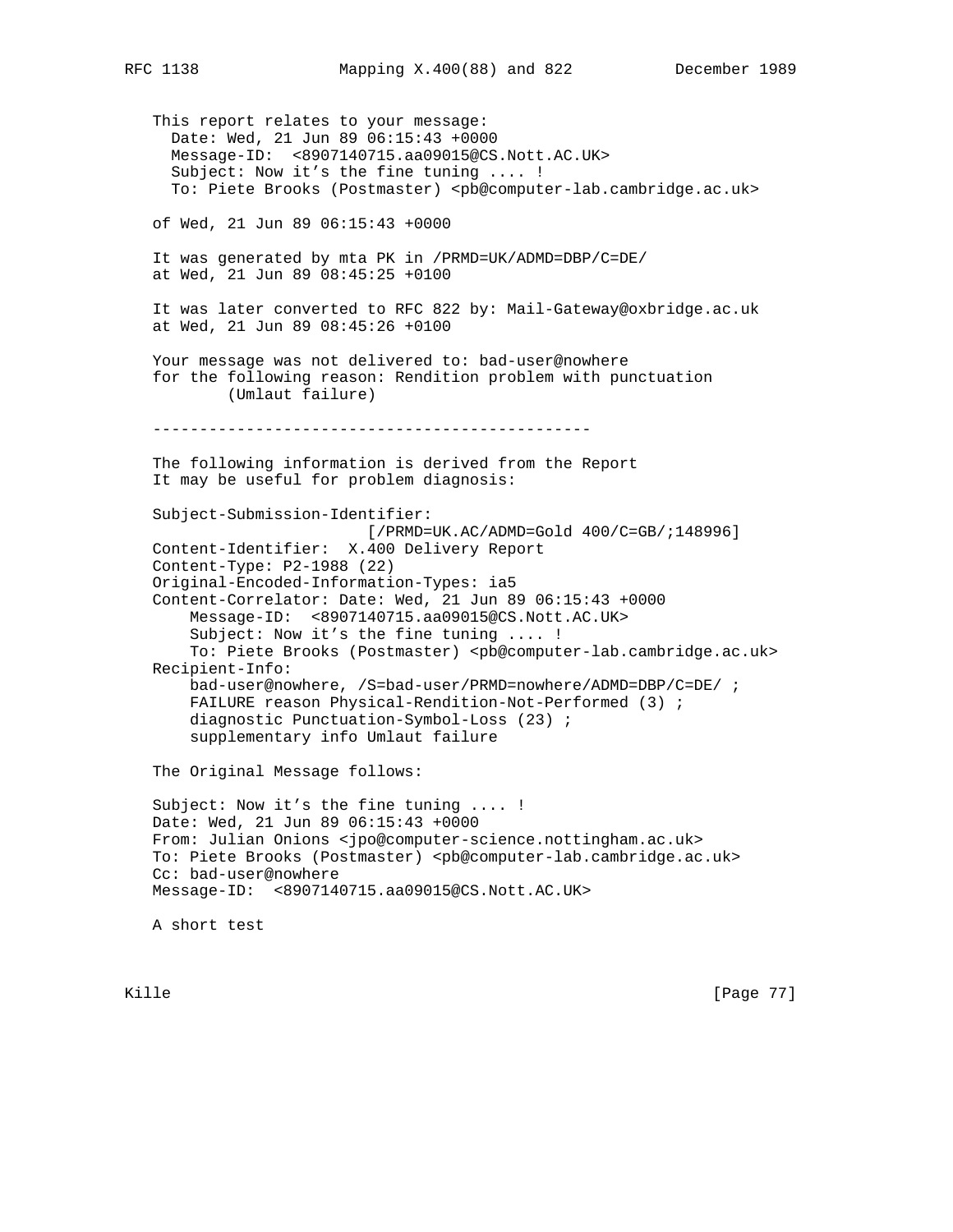5.3.9. Probe

 This is an MTS internal issue. Any probe should be serviced by the gateway, as there is no equivalent RFC 822 functionality. The value of the reply is dependent on whether the gateway could service an MTS Message with the values specified in the probe. The reply should make use of MTS.SupplementaryInformation to indicate that the probe was serviced by the gateway.

Appendix A - Differences with RFC 987

 This appendix summarises changes between this document and RFC 987/RFC 1026.

1. Introduction

 The model has shifted from a protocol based mapping to a service based mapping. This has increased the generality of the specification, and improved the model. This change affects the entire document.

A restriction on scope has been added.

- 2. Service Elements
	- The new service elements of X.400 are dealt with.
	- A clear distinction is made between origination and reception.
- 3. Basic Mappings
	- Add teletex support.
	- Add object identifier support.
	- Add labelled integer support.
	- Make PrintableString <-> ASCII mapping reversible.
	- The printable string mapping is aligned to the NBS mapping derived from RFC 987.
- 4. Addressing
	- Support for new addressing attributes.
	- The message ID mapping is changed to not be table driven.

Kille [Page 78]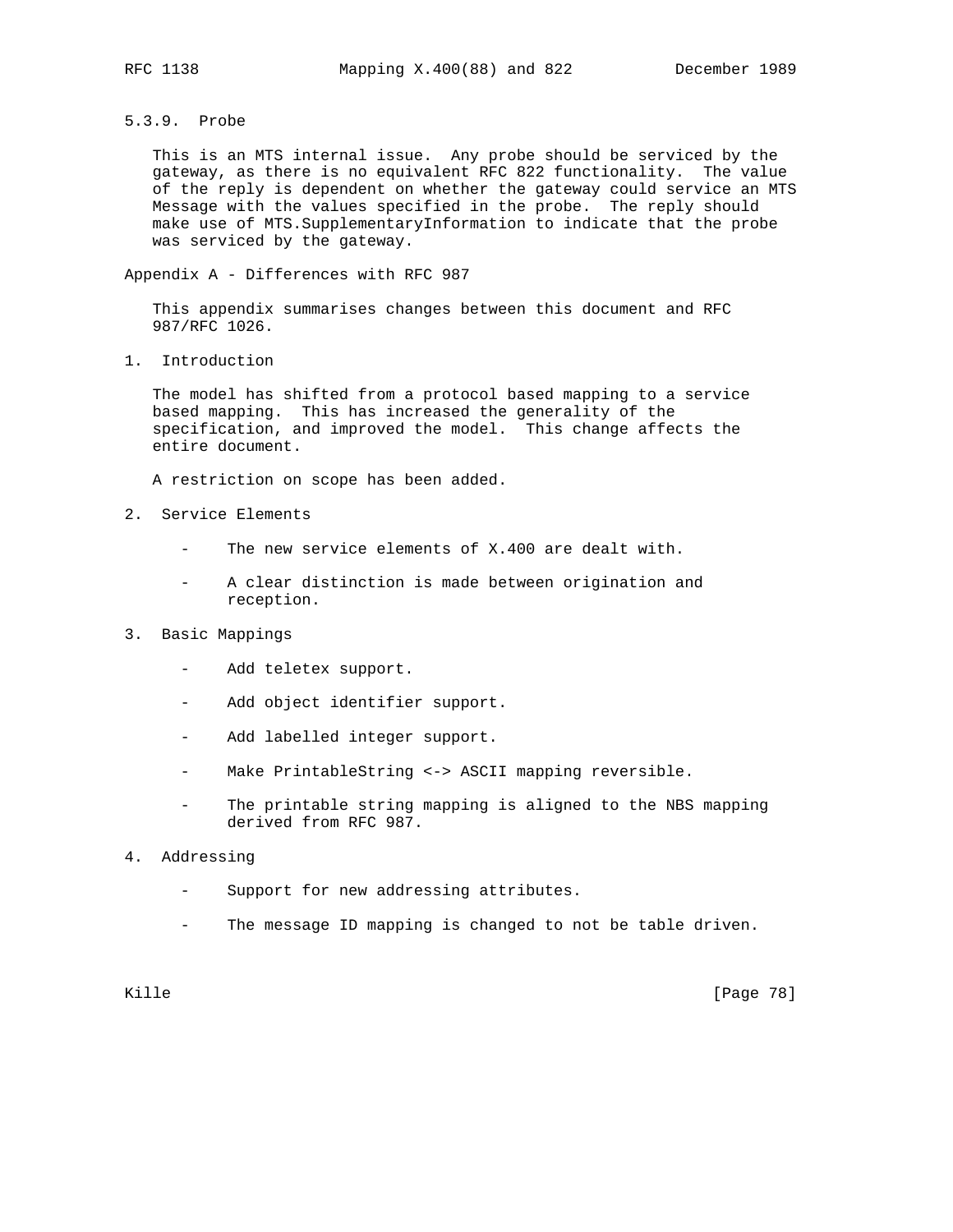- 
- 5. Detailed Mappings
	- Define extended IPM Header, and use instead of second body part for RFC 822 extensions.
	- Realignment of element names.
	- New syntax for reports, simplifying the header and introducing a mandatory body format (the RFC 987 header format was unusable).
	- Drop complex autoforwarded mapping.
	- Add full mapping for IP Notifications, defining a body format.
	- Adopt an MTS Identifier syntax in line with the O/R Address syntax.
	- A new format for X400 Trace representation on the RFC 822 side.
- 6. Appendices
	- Move Appendix on restricted 822 mappings to a separate RFC.
	- Delete Phonenet and SMTP Appendixes.

Appendix B - Mappings specific to the JNT Mail

 This Appendix is specific to the JNT Mail Protocol. It describes specific changes in the context of this protocol.

1. Introduction

 There are five aspects of a gateway which are JNT Mail Specific. These are each given a section of this appendix.

2. Domain Ordering

 When interpreting and generating domains, the UK NRS domain ordering must be used.

3. Acknowledge-To:

 This field has no direct functional equivalent in X.400. However, it can be supported to an extent, and can be used to improve X.400 support.

Kille [Page 79]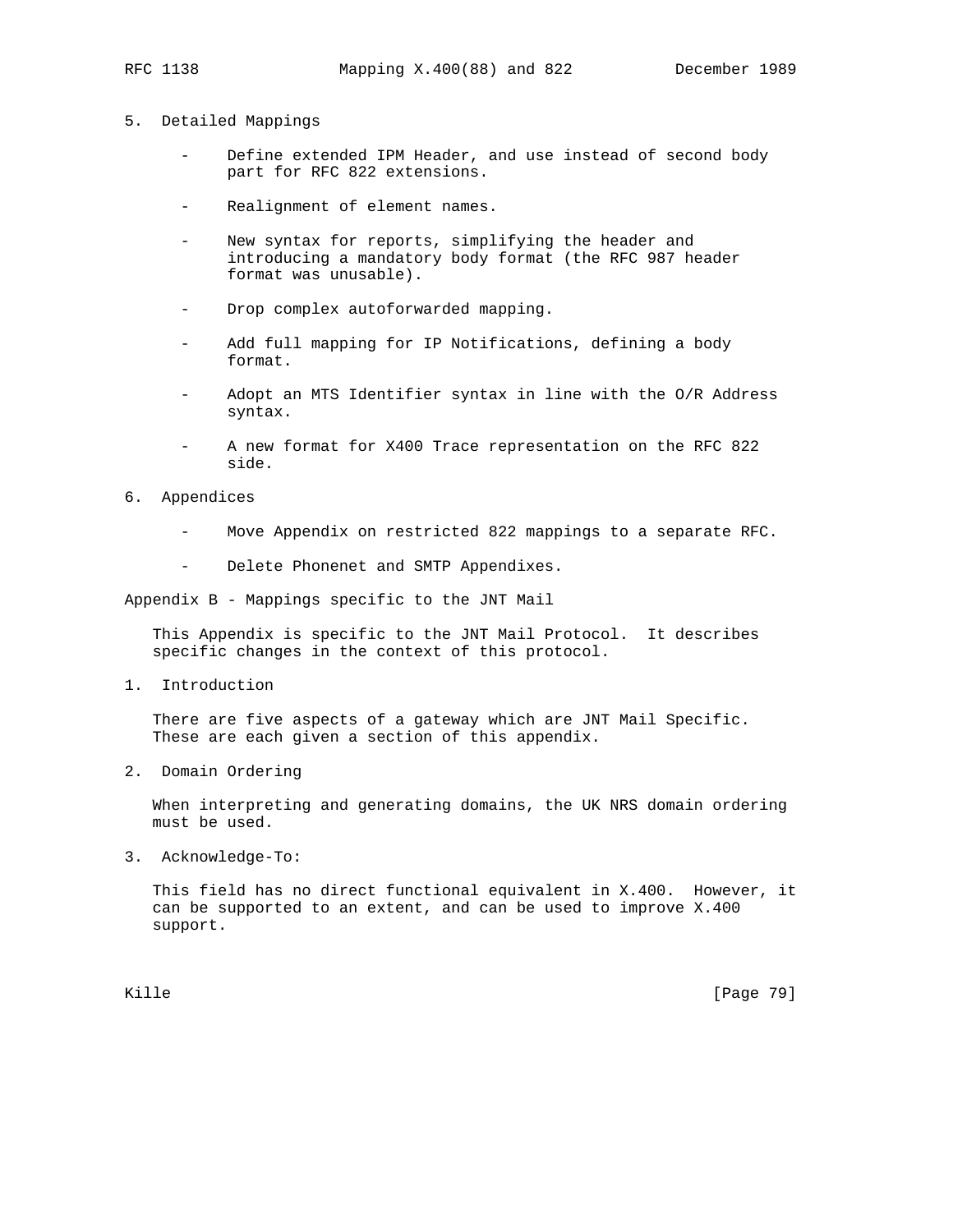If an Acknowledge-To: field is present when going from JNT Mail to X.400, MTS.PerRecipientSubmissionFields.originator-request report.report shall be set for each recipient. If there is more that one address in the Acknowledge-To: field, or if the one address is not equivalent to the 822-MTS return address, then:

- 1. Acknowledgement(s) should be generated by the gateway. The text of these acknowledgements should indicate that they are generated by the gateway.
- 2. The Acknowledge-To: field should also be passed as an extension heading.

When going from X.400 to JNT Mail, in cases where MTA.PerRecipientMessageTransferFields.per-recipient-indicators. originator-report is set, the copy of the message to that recipient should have an Acknowledge-To: field containing the MTS.OtherMessageDeliveryFields.originator-name. No special treatment should be given when MTA.PerRecipientMessageTransferFields.per recipient-indicators. originating-MTA-report is set. No attempt should be made to map Receipt notification requests onto Acknowledge-To:, as no association can be guaranteed between IPMS and MTS level addressing information.

4. Trace

 JNT Mail trace uses the Via: syntax. When going from JNT Mail to X.400, a mapping similar to that for Received: is used. No MTS.GlobalDomainIdentifier of the site making the trace can be derived from the Via:, so a value for the gateway should be used. The trace text, including the "Via:", should be unfolded, truncated to MTS.ub-mta-name-length (32), and mapped to MTA.InternalTraceInformationElement.mta-name. There is no JNT Mail specific mapping for the reverse direction.

5. Timezone specification

 The extended syntax of zone defined in the JNT Mail Protocol should be used in the mapping of UTCTime defined in Chapter 3.

6. Lack of 822-MTS originator specification

 In JNT Mail the default mapping of the MTS.OtherMessageDeliveryFields.originator-name is to the Sender: field. This can cause a problem when going from X.400 to JNT Mail if the mapping of IPMS.Heading has already generated a Sender: field. To overcome this, new extended JNT Mail field is defined. This is chosen to align with the JNT recommendation for interworking with

Kille [Page 80]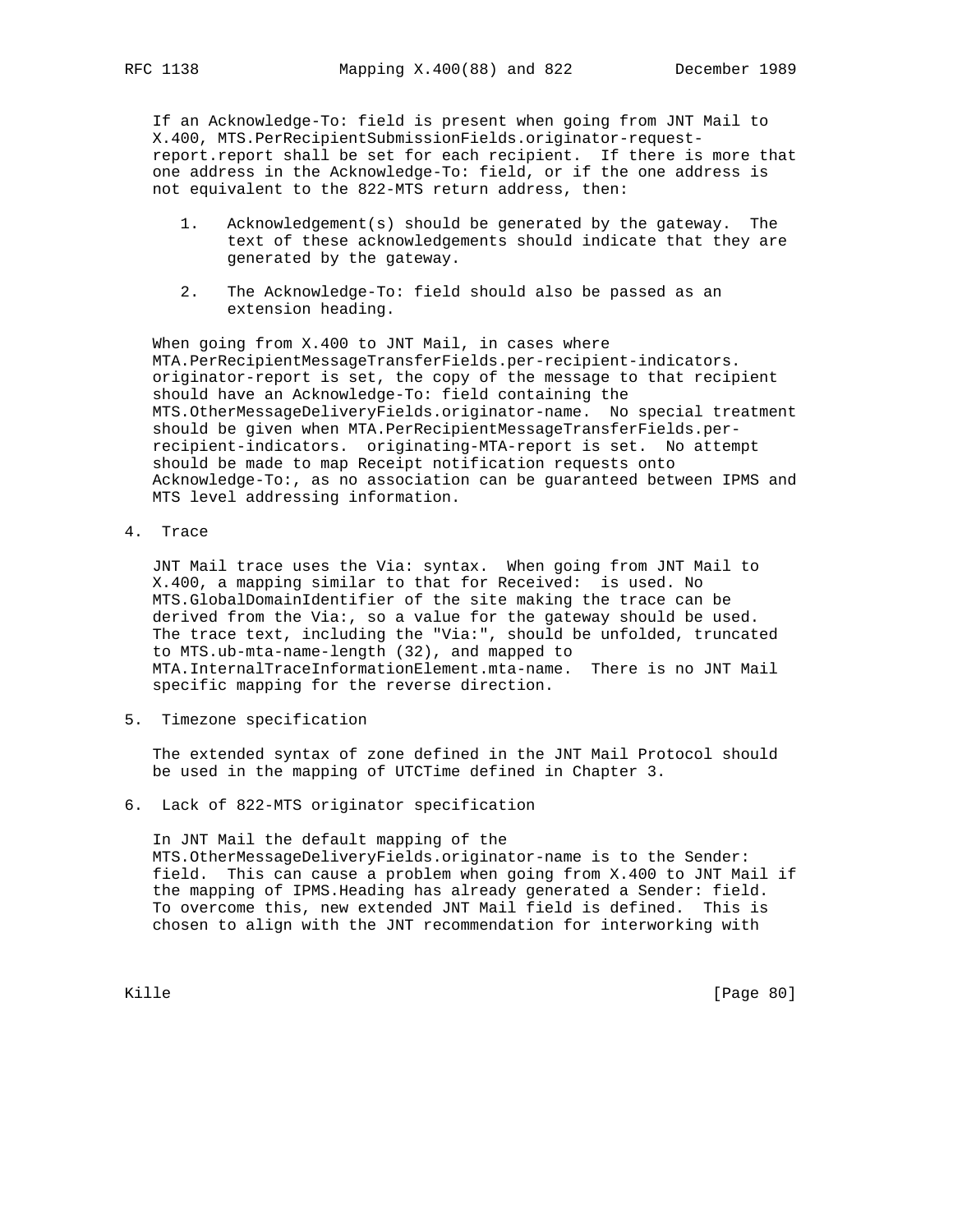full RFC 822 systems [Kille84b].

original-sender = "Original-Sender" ":" mailbox

 If an IPM has no IPMS.Heading.authorising-users component and IPMS.Heading.originator.formal-name is different from MTS.OtherMessageDeliveryFields.originator-name, map MTS.OtherMessageDeliveryFields.originator-name, onto the Sender: field.

 If an IPM has a IPMS.Heading.authorising-users component, and IPMS.Heading.originator.formal-name is different from MTS.OtherMessageDeliveryFields.originator-name, MTS.OtherMessageDeliveryFields.originator-name should be mapped onto the Sender: field, and IPMS.Heading.originator mapped onto the Original-Sender: field.

 In other cases the MTS.OtherMessageDeliveryFields.originator-name, is already correctly represented.

Appendix C - Mappings specific to UUCP Mail

 Gatewaying of UUCP and X.400 is handled by first gatewaying the UUCP address into RFC 822 syntax (using RFC 976) and then gatewaying the resulting RFC 822 address into X.400. For example, an X.400 address:

 Country US Organisation Xerox Personal Name John Smith

might be expressed from UUCP as

inthop!gate!gatehost.COM!/C=US/O=Xerox/PN=John.Smith/

 (assuming gate is a UUCP-Internet gateway and gatehost.COM is an Internet-X.400 gateway) or

inthop!gate!Xerox.COM!John.Smith

(assuming that Xerox.COM and /C=US/O=Xerox/ are equivalent.)

 In the other direction, a UUCP address Smith@ATT.COM, integrated into 822, would be handled as any other 822 address. A non-integrated address such as inthop!dest!user might be handled through a pair of gateways:

| Country | ΠS  |
|---------|-----|
| ADMD    | ΔͲͲ |

Kille [Page 81]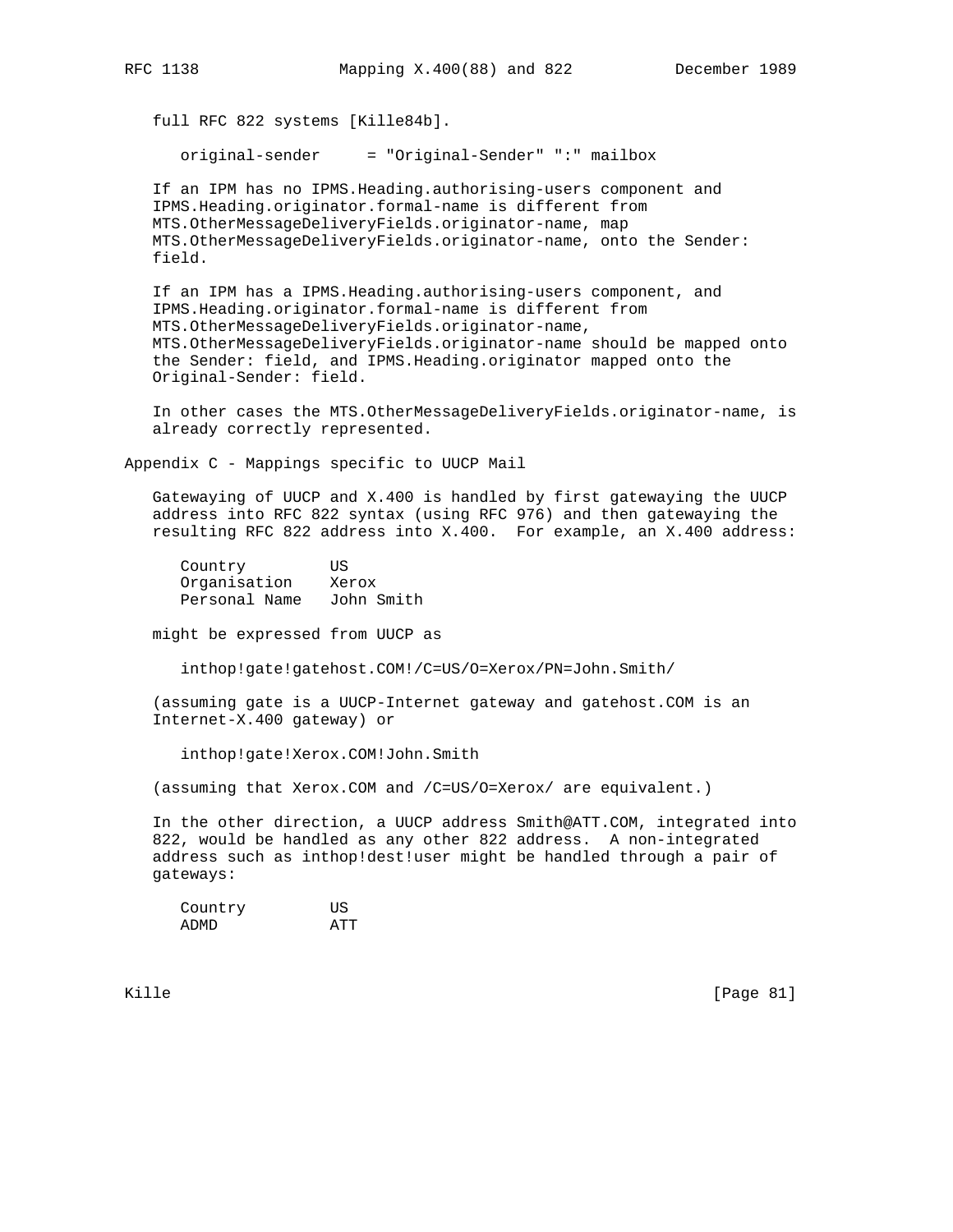PRMD Internet Organisation GateOrg RFC-822 inthop!dest!user@gatehost.COM or through a single X.400 to UUCP gateway: Country US ADMD ATT PRMD UUCP Organisation GateOrg RFC-822 inthop!dest!user Appendix D - Object Identifier Assignment An object identifier is needed for the extension IPMS element. The following value should be used. rfc-987-88 OBJECT IDENTIFIER ::= {ccitt data(9) pss(2342) ucl(234219200300) rfc-987-88(200)}  $id-rfc-822-field OBJECT IDENTIFIER ::=\{rfc987-88 field(0)\}\$ Appendix E - BNF Summary boolean = "TRUE" / "FALSE" numericstring = \*DIGIT printablestring = \*( ps-char )  $ps-restricted-char$  = 1DIGIT / 1ALPHA / " " / "'" / "+" / "," / "-" / "." / "/" / ":" / "=" / "?"  $ps$ -delim = "(" / ")" ps-char = ps-delim / ps-restricted-char ps-encoded = \*( ps-restricted-char / ps-encoded-char )  $ps-encoded-char = "(a)" ;$  ;  $@)$  $/$  "(p)" <br>  $/$  "(b)" <br>
; (!)  $/$  "(b)"  $/$  "(q)"  $;$  (")  $/$  "(u)"  $;$   $($  / "(l)" ; "("  $/$  "  $(r)$  " / "(" 3DIGIT ")"

Kille [Page 82]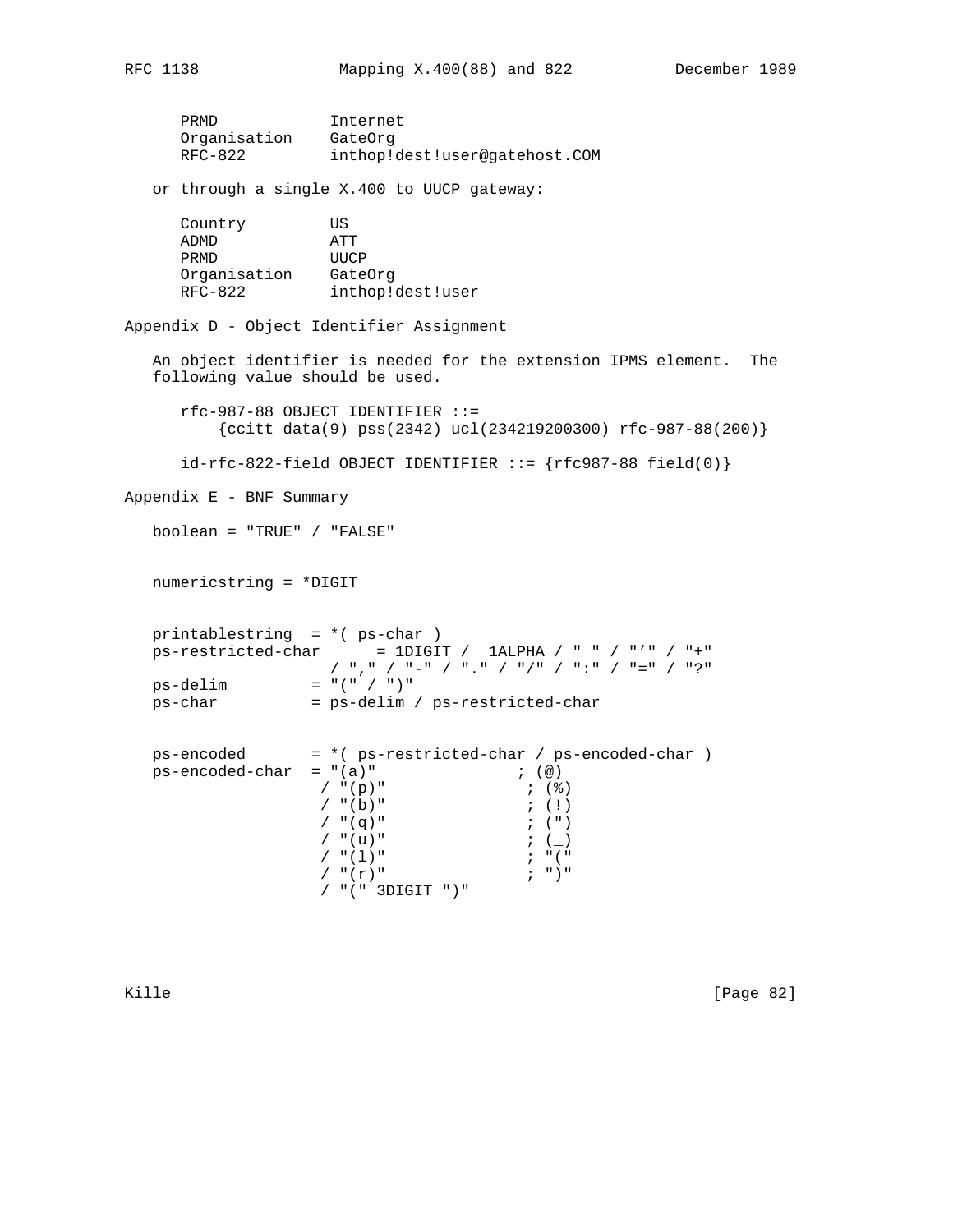teletex-string = \*( ps-char / t61-encoded ) t61-encoded = "{" 1\* t61-encoded-char "}" t61-encoded-char = 3DIGIT teletex-and-or-ps = [ printablestring ] [ "\*" teletex-string ] labelled-integer ::= [ key-string ] "(" numericstring ")" key-string = \*key-char key-char = <a-z, A-Z, 1-9, and "-"> object-identifier ::= [ defined-value ] oid-comp-list oid-comp-list ::= oid-comp oid-comp-list | oid-comp defined-value ::= key-string oid-comp ::= [ key-string ] "(" numericstring ")" encoded-info = 1#encoded-type  $encoded-type$  = built-in-eit / object-identifier built-in-eit = "Undefined"  $i$  undefined (0)<br> $i$  "Telex"  $i$  tLX (1) / "Telex"  $/$  "IA5-Text" ; iA5Text (2) / "G3-Fax" <br>
/ "TIF0" <br>
; tIF0 (4) / "TIF0" ; tIF0 (4) / "Teletex" ; tTX (5) / "Videotex" ; videotex (6) / "Voice" ; voice (7) / "SFD" ; sFD (8) / "TIF1" ; tIF1 (9) encoded-pn = [ given "." ] \*( initial "." ) surname given  $= 2***ps**-char not including "."$  $initial$  =  $ALPHA$ surname = printablestring

Kille [Page 83]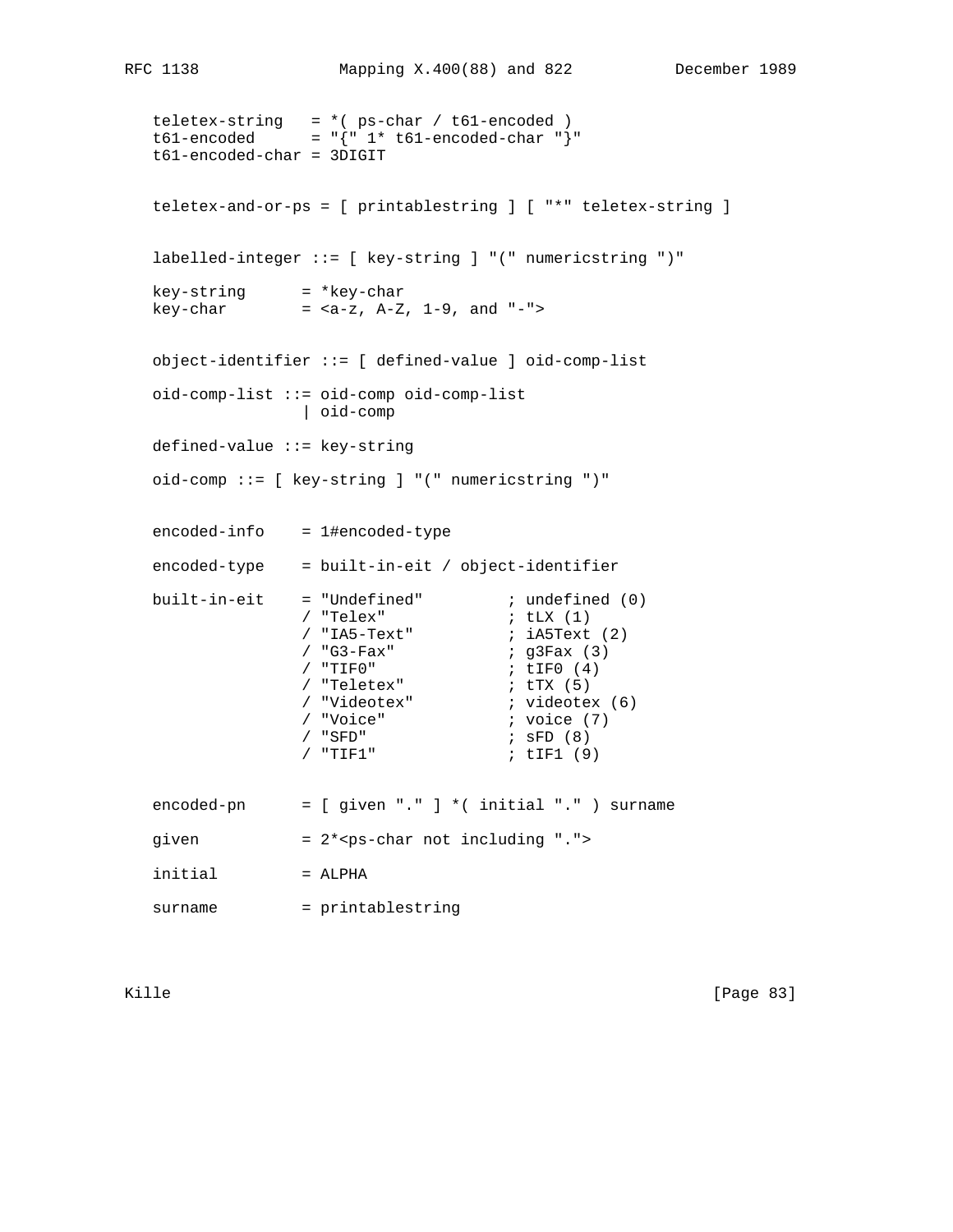```
std-or-address = 1*(-")" attribute "=" value ) "/"
attribute = standard-type
                / "RFC-822"
                / registered-dd-type
                / dd-key "." std-printablestring
 standard-type = key-string
 registered-dd-type
               = key-string
dd-key = key-string
value = std-printablestring
 std-printablestring
               = *( std-char / std-pair )
std-char = \langle"{", "}", "*", and any ps-char
               except "/*" and "='>>" = "\sin" ps-char
std-pair
dmn-or-address = dmn-part * ( "." dmn-part )
dmn-part = attribute "$" value
attribute = standard-type
               / "˜" dmn-printablestring
value = dmn-printablestring
                / "@"
 dmn-printablestring =
               = * ( dmn-char / dmn-pair )
dmn-char = <"{", "}", "*", and any ps-char
                                    except ".">
dmn-pair = "." global-id = std-or-address
 mta-field = "X400-Received" ":" x400-trace
                / "Deferred-Delivery" ":" date-time
                / "Latest-Delivery-Time" ":" date-time
x400-trace = "by" md-and-mta ";"
                 [ "deferred until" date-time ";" ]
                 [ "converted" "(" encoded-info ")" ";" ]
                [ "attempted" md-and-mta ";" ]
                   action-list
                    ";" arrival-time
```
Kille [Page 84]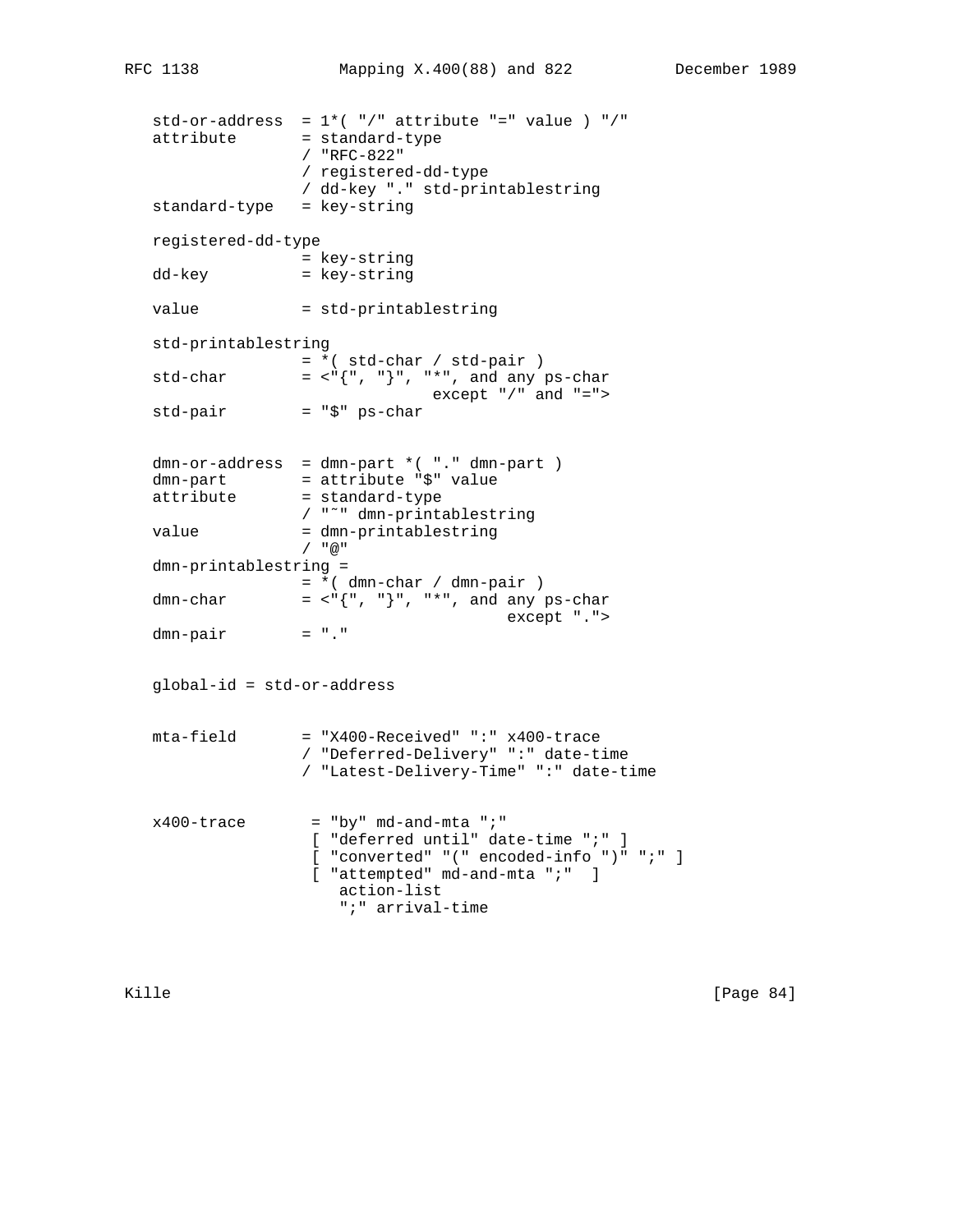md-and-mta = [ "mta" mta "in" ] global-id mta = word arrival-time = date-time action-list = 1#action action = "Redirected" / "Expanded" / "Relayed" / "Rerouted" dr-body-format = dr-summary <CRLF> dr-recipients <CRLF> dr-extra-information <CRLF> dr-content-return dr-content-return = "The Original Message is not available" / "The Original Message follows:" <CRLF> <CRLF> message dr-summary = "This report relates to your message:" <CRLF> content-correlator <CRLF> <CRLF> "of" date-time <CRLF> <CRLF> "It was generated by:" report-point <CRLF> "at" date-time <CRLF> <CRLF> "It was later converted to RFC 822 by:" mailbox <CRLF> "at" date-time <CRLF> <CRLF> dr-recipients = \*(dr-recipient <CRLF> <CRLF>) dr-recipient = dr-recip-success / dr-recip-failure dr-recip-success = "Your message was successfully delivered to:" mailbox "at" date-time dr-recip-failure = "Your message was not delivered to:" mailbox <CRLF> "for the following reason:" \*word dr-extra-information = "-----------------------------------------------" <CRLF> <CRLF> "The following information is derived from the Report" <CRLF>

Kille [Page 85]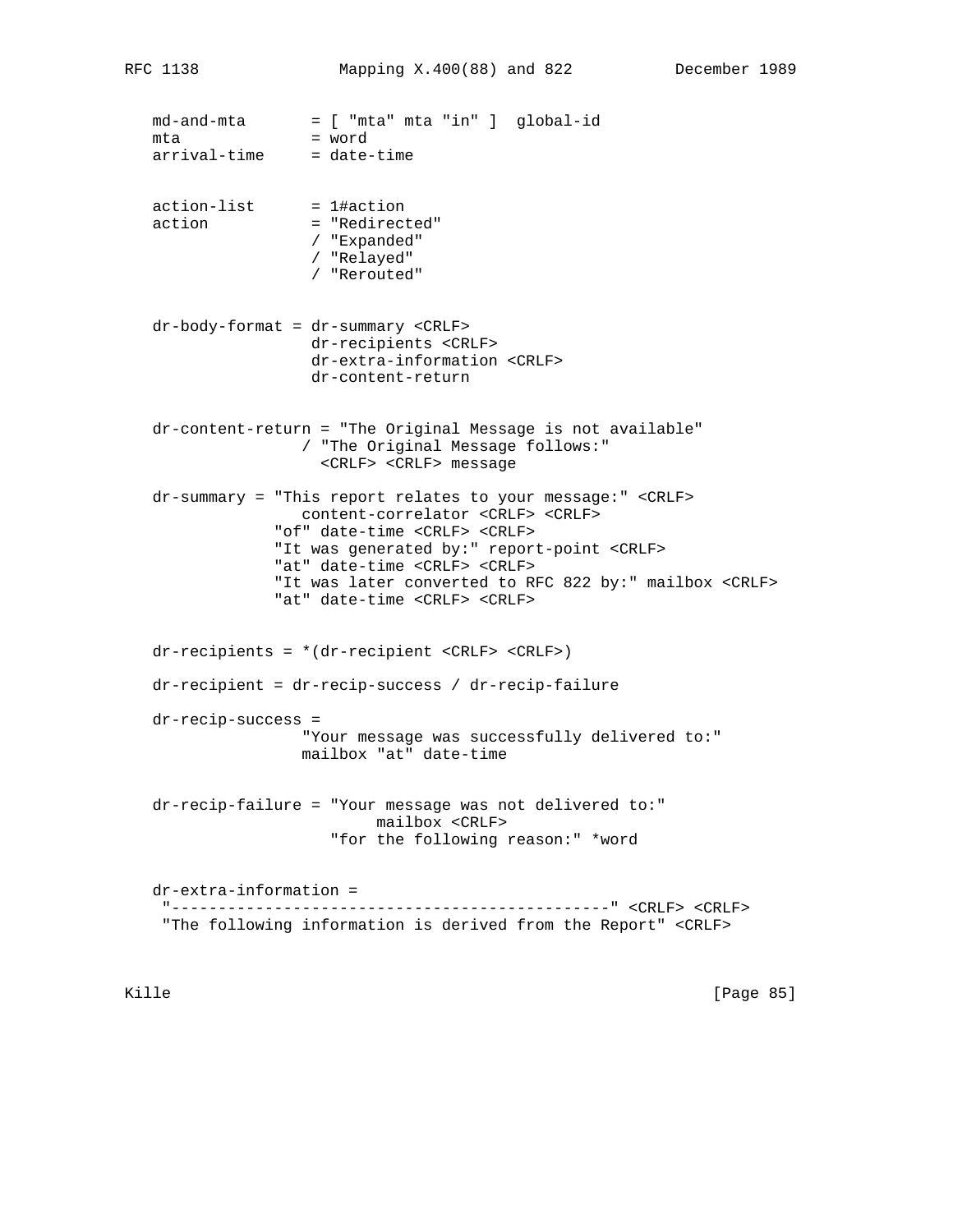```
 "It may be useful for problem diagnosis:" <CRLF> <CRLF>
 drc-field-list
drc-field-list = *(drc-field < CRLF) drc-field = "Subject-Submission-Identifier" ":"
                                mts-msg-id
           / "Content-Identifier" ":" printablestring
           / "Content-Type" ":" mts-content-type
           / "Original-Encoded-Information-Types" ":"
                         encoded-info
           / "Originator-and-DL-Expansion-History" ":"
                         dl-history
           / "Reporting-DL-Name" ":" mailbox
           / "Content-Correlator" ":" content-correlator
           / "Recipient-Info" ":" recipient-info
 recipient-info = mailbox "," std-or ";"
                 report-type
                 [ "converted eits" encoded-info ";" ]
                 [ "originally intended recipient"
                         mailbox "," std-or ";" ]
                 [ "supplementary info" <"> printablestring <"> ";" ]
                 [ "redirection history" 1#redirection ";"
                 [ "physical forwarding address"
                                       printablestring ";" ]
 report-type = "SUCCESS" drc-success
                 / "FAILURE" drc-failure
 drc-success = "delivered at" date-time ";"
                [ "type of MTS user" labelled-integer ";" ]
 drc-failure = "reason" labelled-integer ";"
                [ "diagnostic" labelled-integer ";" ]
 report-point = [ "mta" word "in" ] global-id
 content-correlator = *word
 dl-history = 1#( mailbox "(" date-time ")")
 mts-field = "X400-MTS-Identifier" ":" mts-msg-id
           / "X400-Originator" ":" mailbox
           / "X400-Recipients" ":" 1#mailbox
           / "Original-Encoded-Information-Types" ":"
```
Kille [Page 86]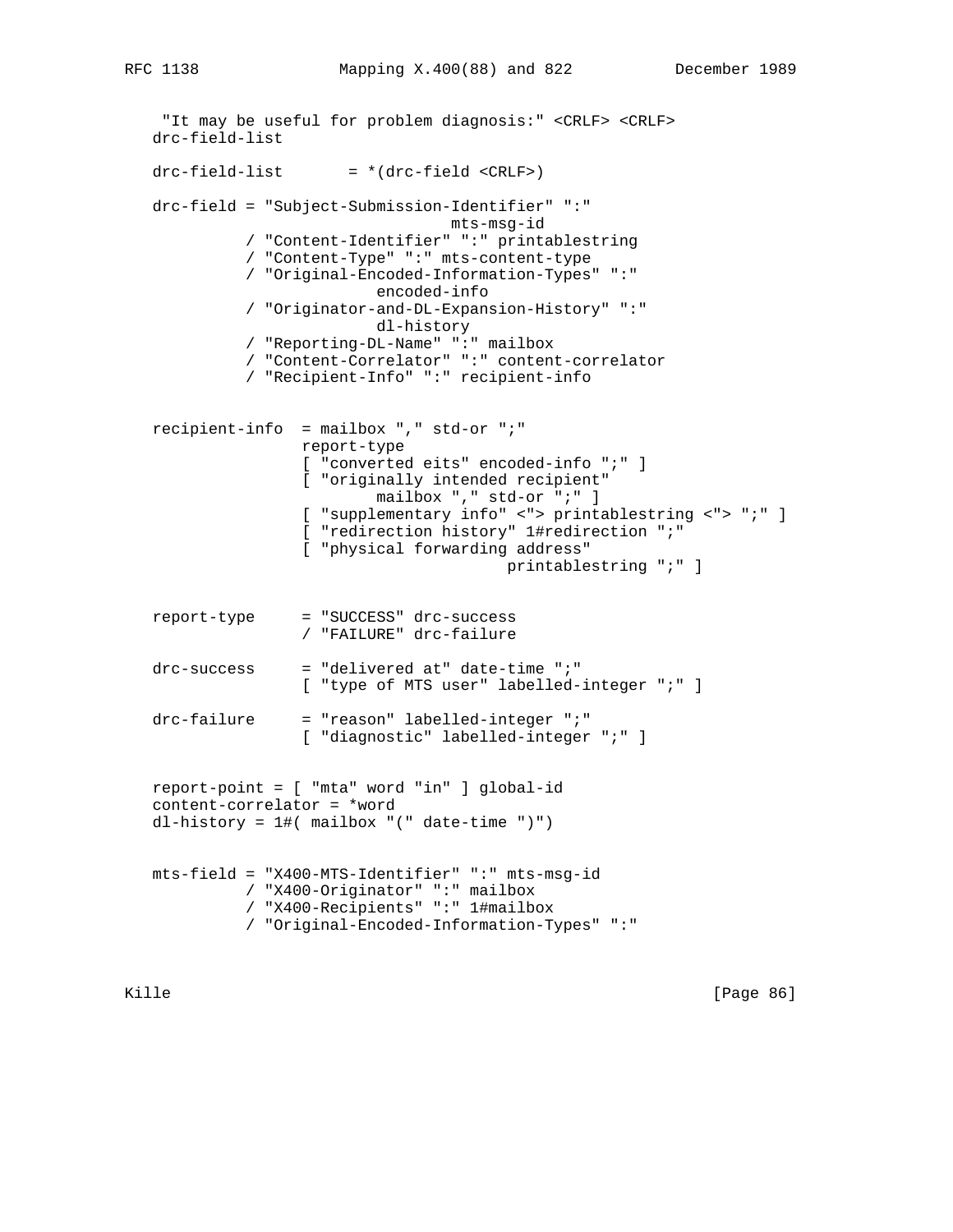encoded-info / "X400-Content-Type" ":" mts-content-type / "Content-Identifier" ":" printablestring / "Priority" ":" priority / "Originator-Return-Address" ":" 1#mailbox / "DL-Expansion-History" ":" mailbox ";" date-time ";" / "Redirection-History" ":" redirection / "Conversion" ":" prohibition / "Conversion-With-Loss" ":" prohibition / "Requested-Delivery-Method" ":" 1\*( labelled-integer ) / "Delivery-Date" ":" date-time / "Discarded-X400-MTS-Extensions" ":" 1#( oid / labelled-integer ) prohibition = "Prohibited" / "Allowed"  $mts-msg-id = "[' global-id "i" *text "]"$  mts-content-type = "P2" / labelled-integer / object-identifer priority = "normal" / "non-urgent" / "urgent" redirection = mailbox ";" "reason" "=" redirection-reason ";" date-time redirection-reason = "Recipient Assigned Alternate Recipient" / "Originator Requested Alternate Recipient" / "Recipient MD Assigned Alternate Recipient" ipn-body-format = ipn-description <CRLF> [ ipn-extra-information <CRLF> ] ipn-content-return ipn-description = ipn-receipt / ipn-non-receipt ipn-receipt = "Your message to:" preferred-recipient <CRLF> "was received at" receipt-time <CRLF> <CRLF> "This notification was generated" acknowledgement-mode <CRLF> "The following extra information was given:" <CRLF> ipn-suppl <CRLF> ipn-non-receipt "Your message to:"

Kille [Page 87]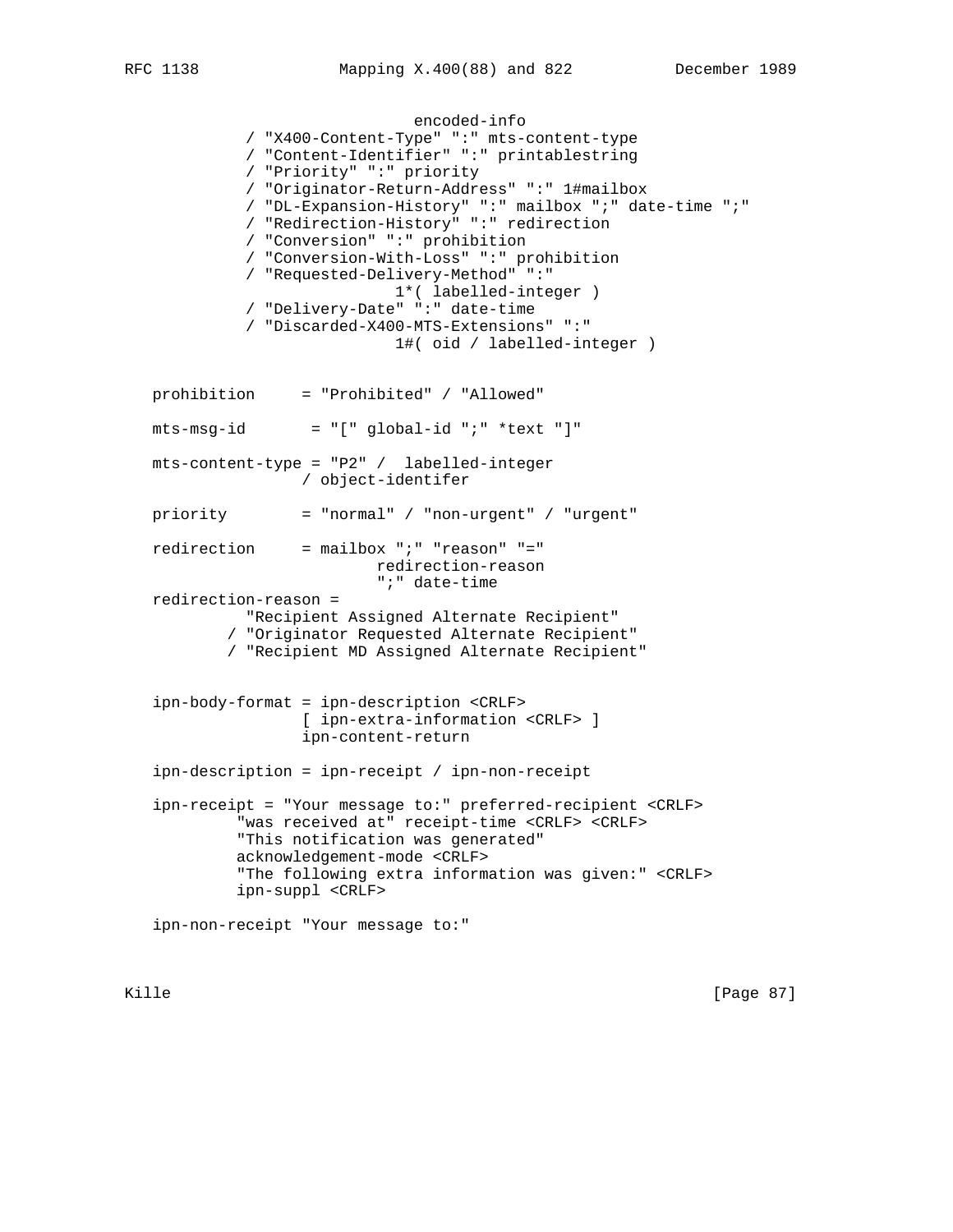```
 preferred-recipient <CRLF>
            ipn-reason
   ipn-reason = ipn-discarded / ipn-auto-forwarded
   ipn-discarded = "was discarded for the following reason:"
                   discard-reason <CRLF>
   ipn-auto-forwarded = "was automatically forwarded." <CRLF>
                   [ "The following comment was made:"
                           auto-comment ]
   ipn-extra-information =
            "The following information types were converted:"
            encoded-info
   ipn-content-return = "The Original Message is not available"
                   / "The Original Message follows:"
                   <CRLF> <CRLF> message
   preferred-recipient = mailbox
 receipt-time = date-time
auto-comment = printablestring
 ipn-suppl = printablestring
   non-receipt-reason = "Discarded" / "Auto-Forwarded"
   discard-reason = "Expired" / "Obsoleted" /
                           "User Subscription Terminated"
   acknowledgement-mode = "Manually" / "Automatically"
   ms-field = "Obsoletes" ":" 1#msg-id
            / "Expiry-Date" ":" date-time
            / "Reply-By" ":" date-time
            / "Importance" ":" importance
            / "Sensitivity" ":" sensitivity
            / "Autoforwarded" ":" boolean
            / "Incomplete-Copy" ":"
            / "Language" ":" language
            / "Message-Type" ":" message-type
            / "Discarded-X400-IPMS-Extensions" ":" 1#oid
```
Kille [Page 88]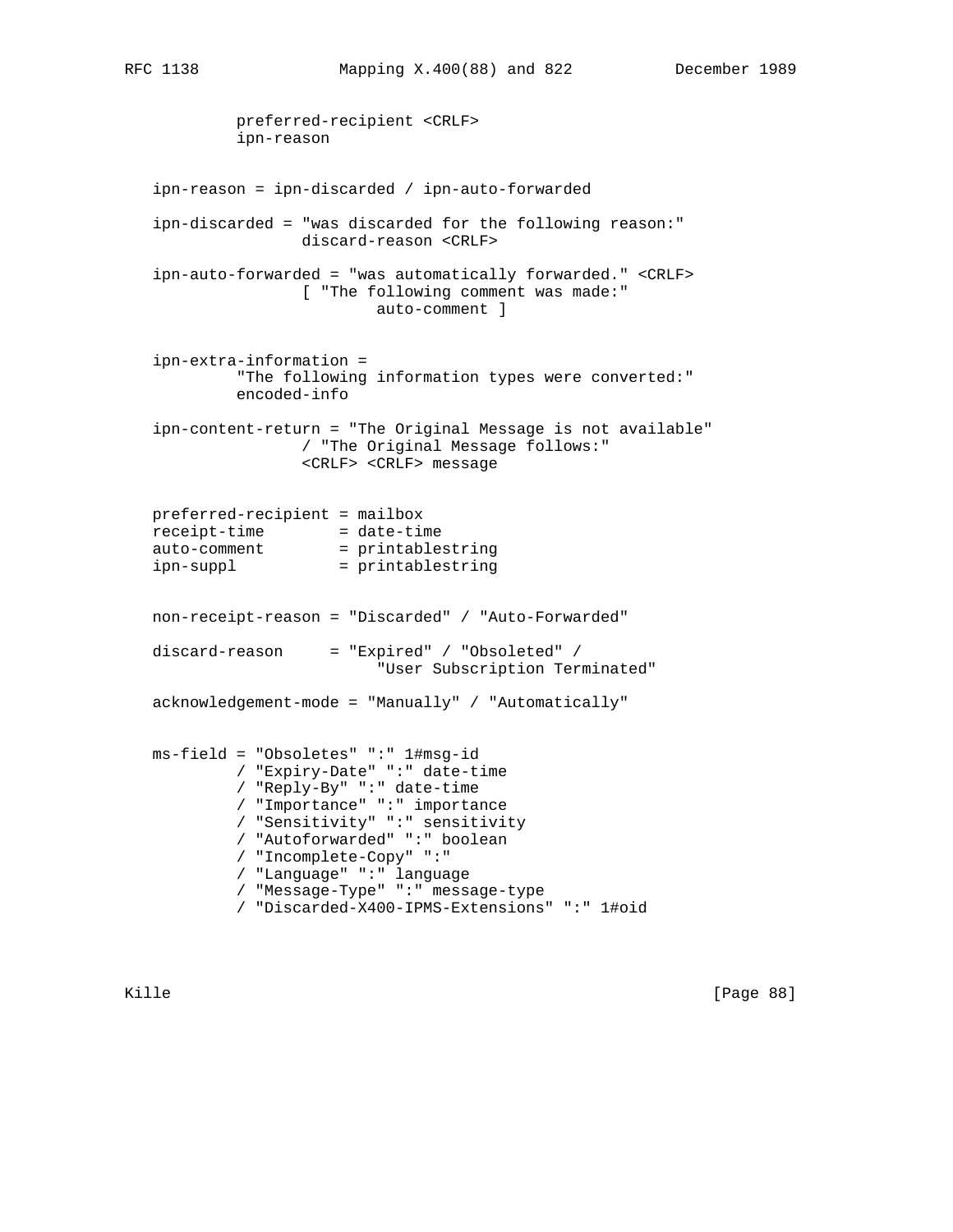importance = "low" / "normal" / "high"

 sensitivity = "Personal" / "Private" / "Company-Confidential"

language = 2\*ALPHA [ language-description ] language-description = printable-string

```
 message-type = "Delivery Report"
                 / "InterPersonal Notification"
                 / "Multiple Part"
```
Appendix F - Format of address mapping tables

 There is a need to specify the association between the domain and X.400 namespaces described in Chapter 4. The use of this association leads to a better service on both sides of the gateway, and so defining mappings and distributing them in the form defined in this appendix is strongly encouraged.

 This syntax defined is initially in table form, but the syntax is defined in a manner which makes it suitable for use with domain nameservices (such as the Internet Domain nameservers or the UK NRS). The mapping is not symmetric, and so a separate table is specified for each direction. If multiple matches are possible, the longest possible match should be used.

 First, an address syntax is defined, which is compatible with the syntax used for 822.domains. It is intended that this syntax may be used in conjunction with systems which support this form of name.

 To allow the mapping of null attributes to be represented, the pseudo-value "@" (not a printable string character) is used to indicate omission of a level in the hierarchy. This is distinct from the form including the element with no value, although a correct X.400 implementation will interpret both in the same manner.

This syntax is not intended to be handled by users.

|           | $dmn-or-address = dmn-part * ( " . " dm-part )$ |
|-----------|-------------------------------------------------|
| dmn-part  | = attribute "\$" value                          |
| attribute | = standard-type                                 |
|           | / "~" dmn-printablestring                       |
| value     | = dmn-printablestring                           |
|           | " @ "                                           |

Kille [Page 89]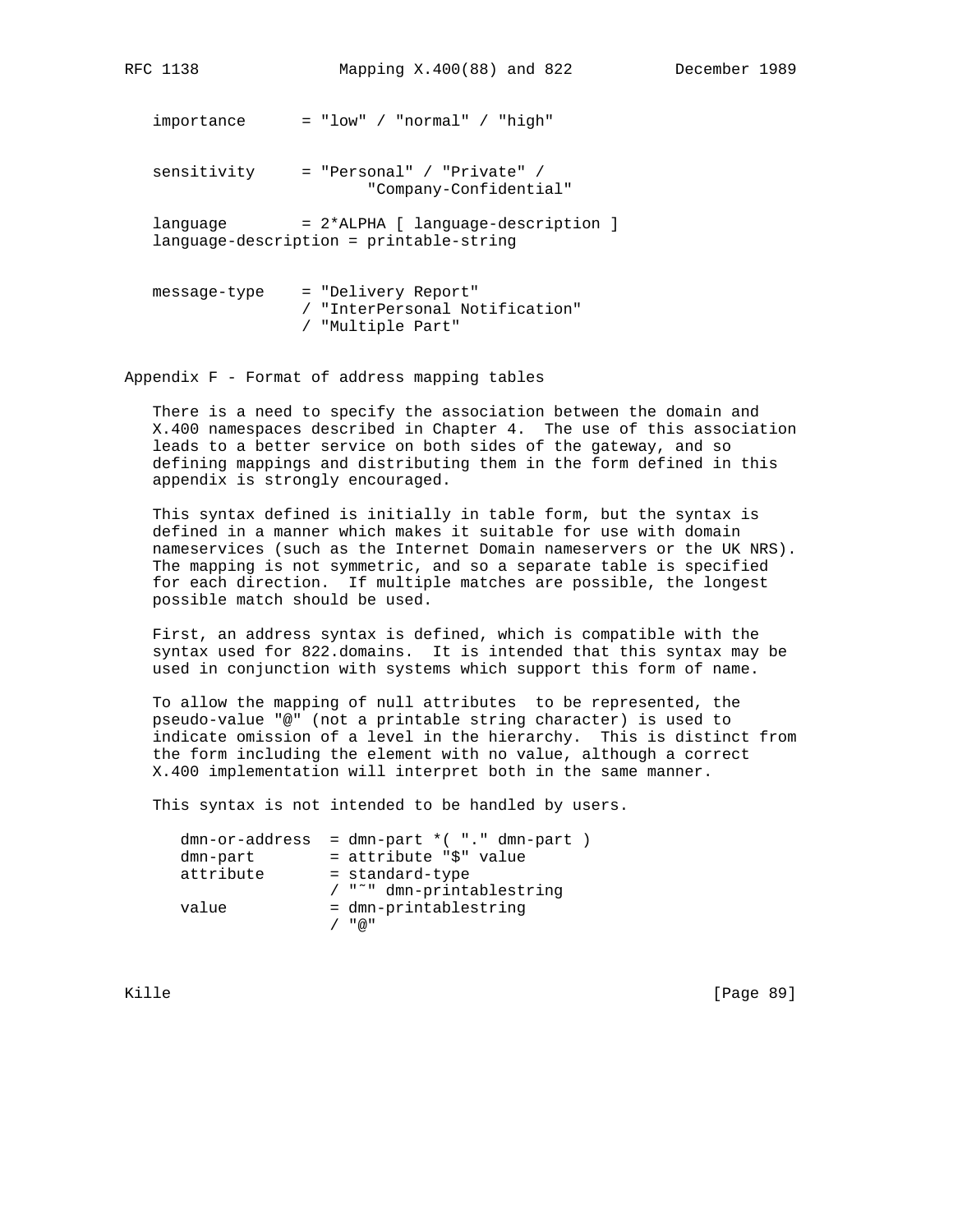```
 dmn-printablestring =
= * ( dmn-char / dmn-pair )
 dmn-char = <"{", "}", "*", and any ps-char
               except ".">
    dmn-pair
    An example usage:
```
 ˜ROLE\$Big.Chief.ADMD\$ATT.C\$US PRMD\$DEC.ADMD\$@.C\$US

 The first example illustrates quoting of a ".", and the second omission of the ADMD level.

 Various further restrictions are placed on the usage of dmn-or address:

1. Only C, ADMD, PRMD, O, and OU may be used.

- 2. There must be a strict ordering of all components, with the most significant components on the RHS.
- 3. No components may be omitted from the hierarchy, although the hierarchy may terminate at any level. If the mapping is to an omitted component, the "@" syntax is used.

For domain  $\text{-}$  x.400:

domain-syntax "#" dmn-or-address "#"

 Note that the trailing "#" is used for clarity, as the dmn-or address syntax can lead to values with trailing blanks. Lines staring with "#" are comments.

For example:

 AC.UK#PRMD\$UK.AC.ADMD\$GOLD 400.C\$GB# XEROX.COM#O\$Xerox.ADMD\$ATT.C\$US# GMD.DE#O\$@.PRMD\$GMD.ADMD\$DBP.C\$DE#

For  $X.400 \rightarrow domain$ :

 dmn-or-address "#" domain-syntax "#" For example:

 # # Mapping table

Kille [Page 90]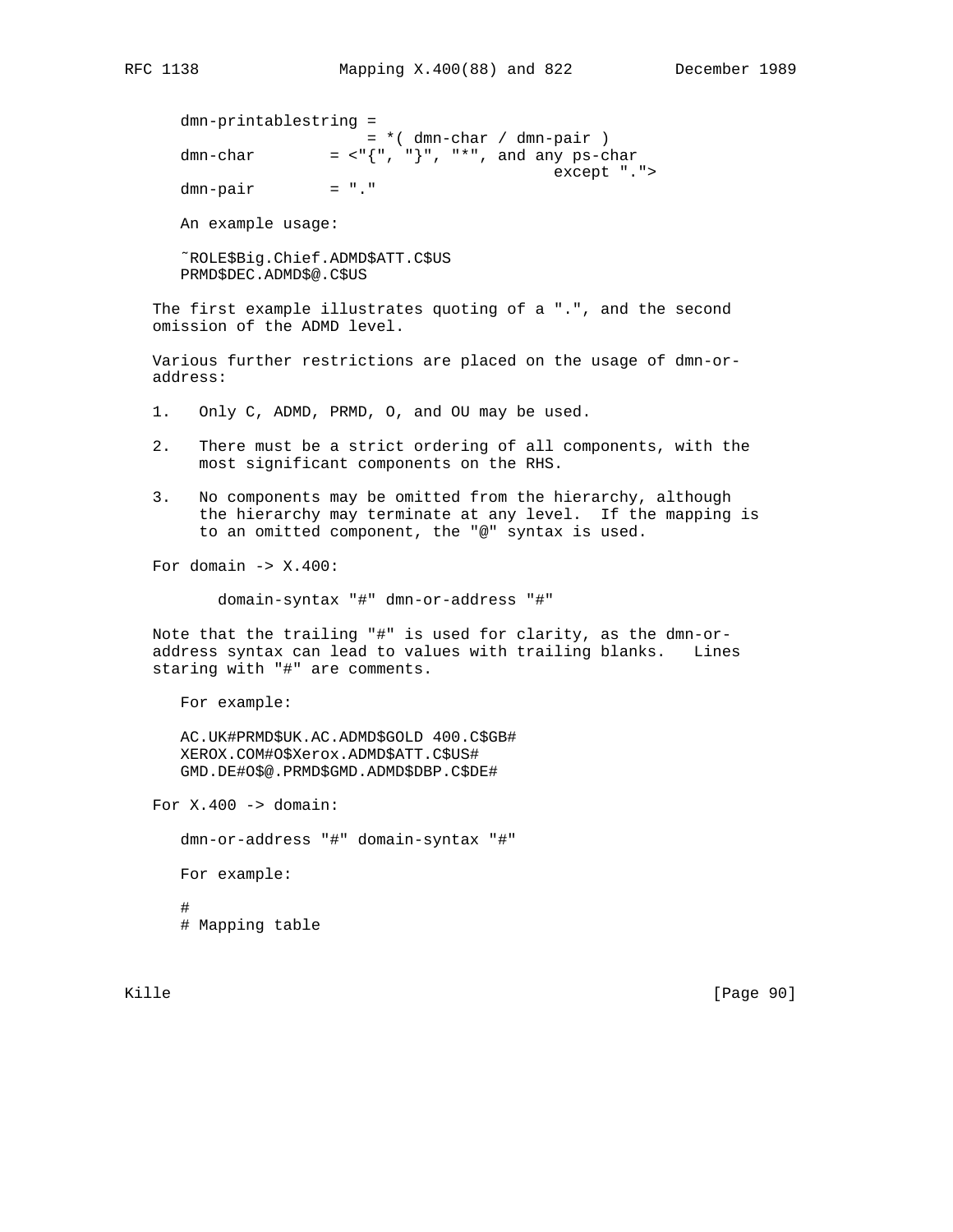# PRMD\$UK.AC.ADMD\$GOLD 400.C\$GB#AC.UK#

## References

 [Braden89a] Braden, R., Editor, "Requirements for Internet Hosts -- Application and Support", RFC 1123, USC/Information Sciences Institute, October 1989.

 [CCITT88a] CCITT, "CCITT Recommendations X.408", Message Handling Systems: Encoded Information Type Conversion Rules, CCITT, December 1988.

 [CCITT/ISO88a] CCITT/ISO, "CCITT Recommendations X.400/ ISO IS 10021-1", Message Handling: System and Service Overview, CCITT/ISO, December 1988.

 [CCITT/ISO88b] CCITT/ISO, "CCITT Recommendations X.420/ ISO IS 10021-7", Message Handling Systems: Interpersonal Messaging System, CCITT/ISO, December 1988.

 [CCITT/ISO88c] CCITT/ISO, "CCITT Recommendations X.411/ ISO IS 10021-4", Message Handling Systems: Message Transfer System: Abstract Service Definition and Procedures, CCITT/ISO, December 1988.

 [CCITT/ISO88d] CCITT/ISO, "Specification of Abstract Syntax Notation One (ASN.1)", CCITT Recommendation X.208 / ISO IS 8824, CCITT/ISO, December 1988.

 [Crocker82a] Crocker, D., "Standard of the Format of ARPA Internet Text Messages", RFC 822, August 1982.

 [Horton86a] Horton, M., "UUCP Mail Interchange Format Standard", RFC 976, February 1986.

 [Kille84b] Kille, S., "Gatewaying between RFC 822 and JNT Mail", JNT Mailgroup Note 15, May 1984.

 [Kille84a] Kille, S., Editor, "JNT Mail Protocol (revision 1.0)", Joint Network Team, Rutherford Appleton Laboratory, March 1984.

 [Kille86a] Kille, S., "Mapping Between X.400 and RFC 822", UK Academic Community Report (MG.19) / RFC 987, June 1986.

 [Kille87a] Kille, S., "Addendum to RFC 987", UK Academic Community Report (MG.23) / RFC 1026, August 1987.

[Kille89a] Kille, S., "A String Encoding of Presentation Address",

Kille [Page 91]